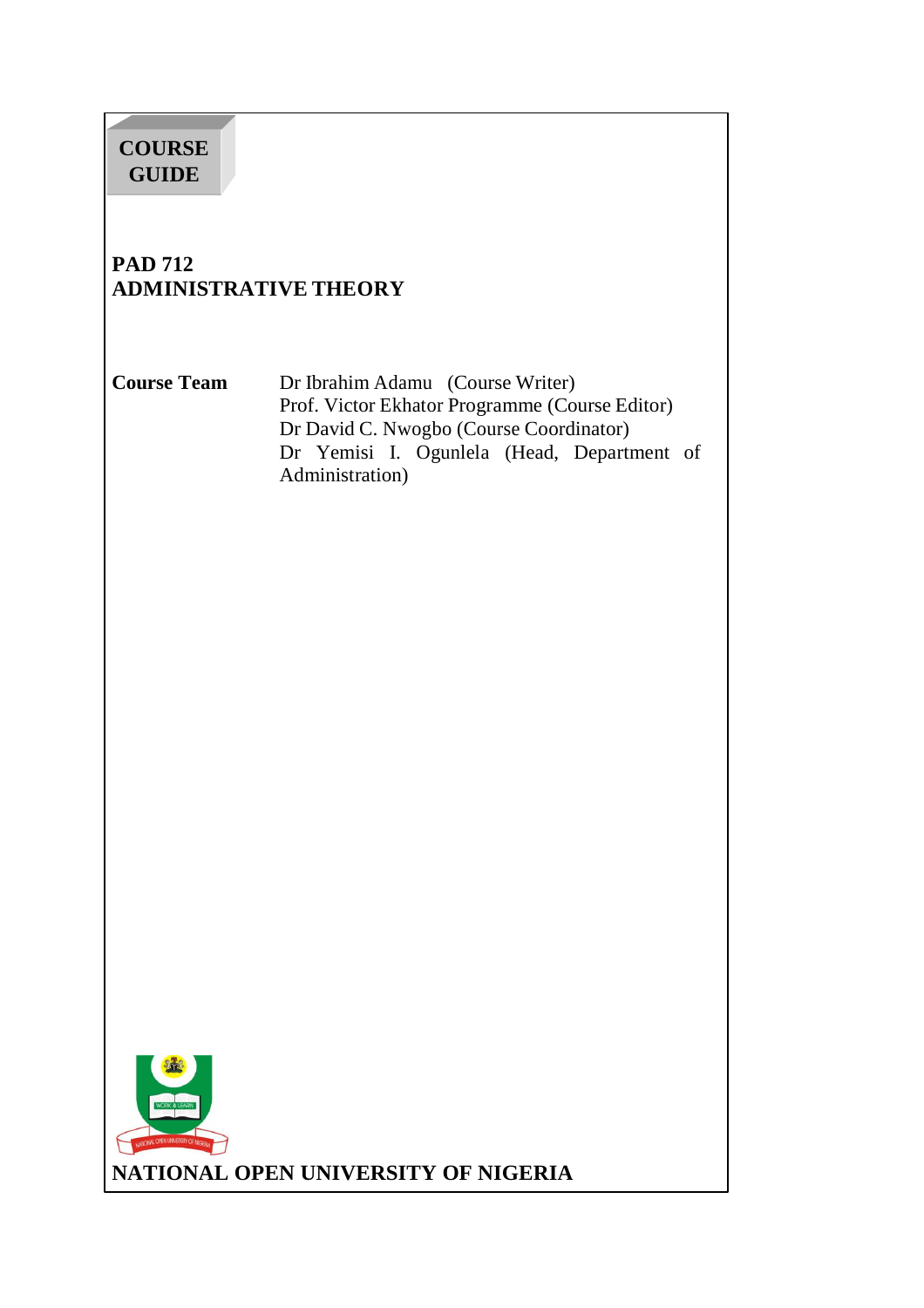© 2018 by NOUN Press National Open University of Nigeria **Headquarters** University Village Plot 91, Cadastral Zone NnamdiAzikiwe Expressway Jabi, Abuja

Lagos Office 14/16 Ahmadu Bello Way Victoria Island, Lagos

e-mail: centralinfo@nou.edu.ng URL: www.nou.edu.ng

All rights reserved. No part of this book may be reproduced, in any form or by any means, without permission in writing from the publisher.

Printed 2018

ISBN: 978-058-348-5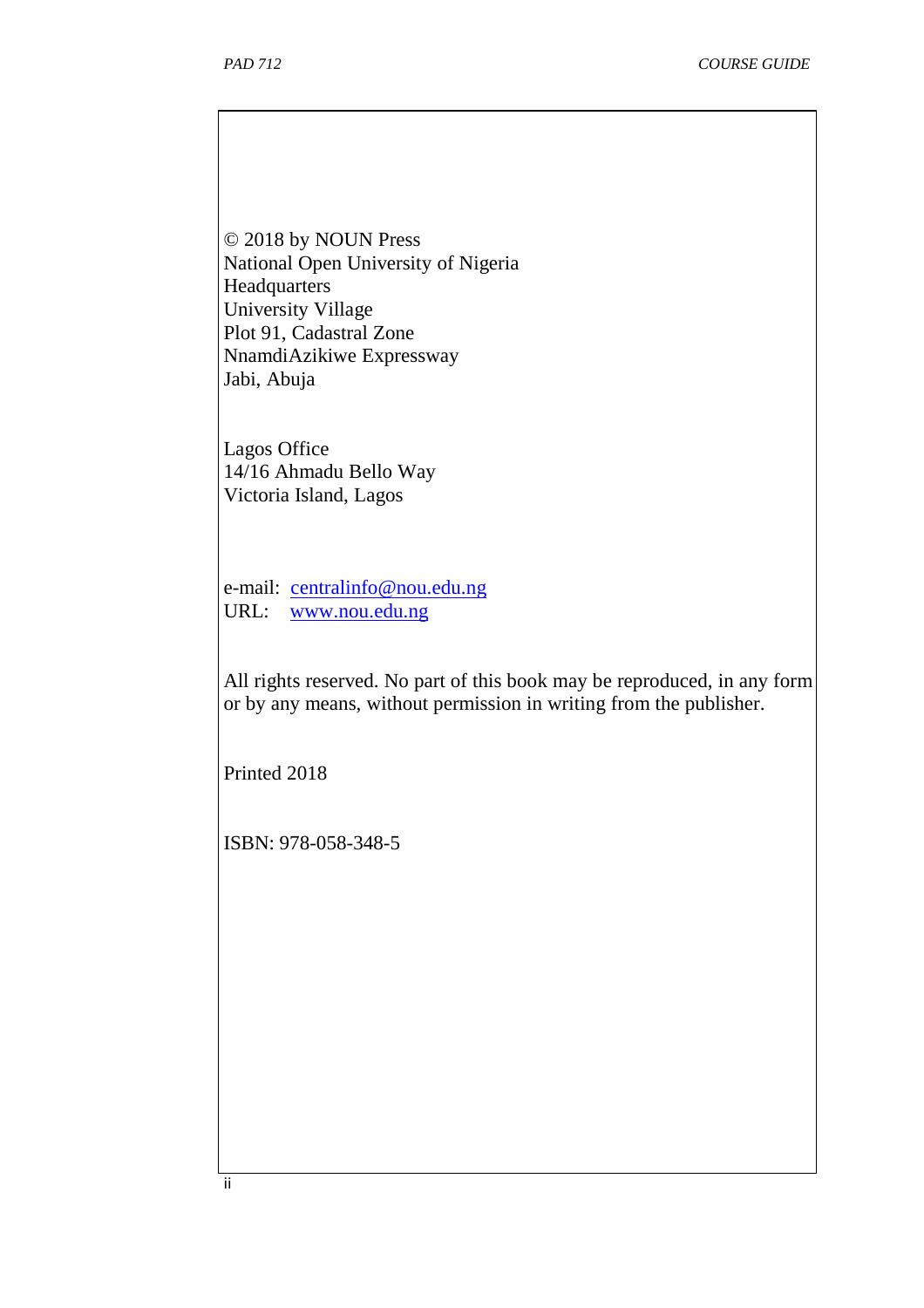## **CONTENTS PAGE**

| iv              |
|-----------------|
| $\mathbf{V}$    |
| $\mathbf{V}$    |
| $\overline{vi}$ |
| $\overline{vi}$ |
| vii             |
| vii             |
| vii             |
| vii             |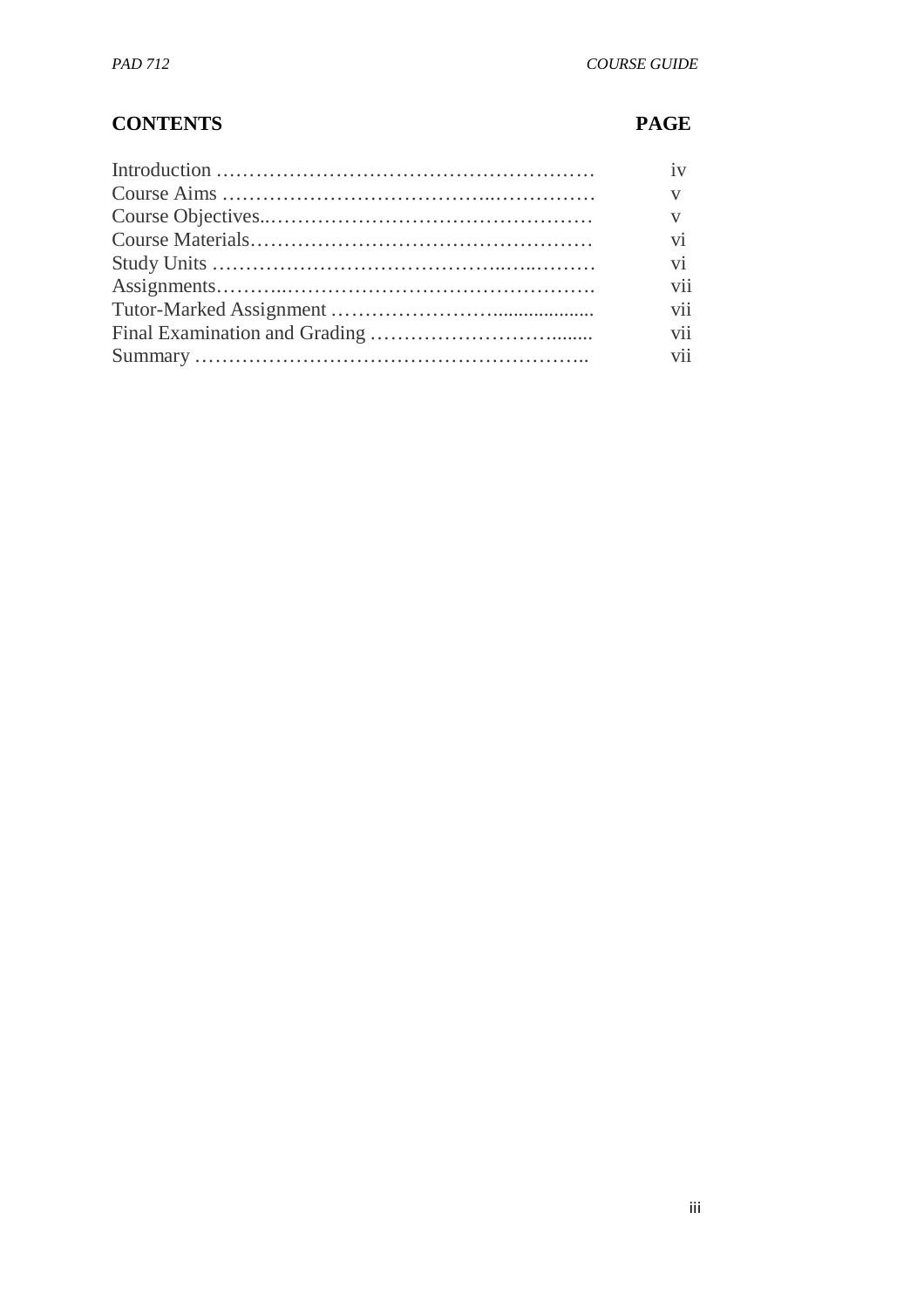### **INTRODUCTION**

This course, PAD 712: ADDMINISTRATIVE THEORY is a two credit unit compulsory course for students studying Public Administration at masters level in the Faculty.

The course has been conveniently arranged for you in distinct but related units of study activities. In this course guide, you will find out what you need to know about the aims and objectives of the course, components of the course material, arrangement of the study units, assignments, and examinations.

The discipline and theory of administration passed, and are still passing, through several stages of development both as an academic discipline and as an activity or process. The development manifested due to differences and changing needs of the society and the world dynamics towards perfection. In the earlier forms of human society, like in the primitive societies where the people were engaged in hunting and fruits gathering, the focus of administration was on security and defence. In the immediate post-revolutionary, France, the concern of public administration was principally the maintenance of law and order in the society. This was informed by the anarchy nature in the society which by extension calls for law and order to prevail after the revolution. The industrial revolution of  $17<sup>th</sup>$  and  $18<sup>th</sup>$  centuries in Europe had brought a dramatic change to the nature and process of administration and production.

The development of a distinct discipline of public administration is perhaps the recent development where the contemporary scholars are trying to attribute new conceptualisation and explanation to the study of public administration. It is out of the impact of what has been described above that different schools of thoughts, by different scholars at different times emerged in order to address the problem of production and effective realisation of goals. Problems of this nature were described and identified by scholars as impediment or hitches to the progress of organisation productivity and efficiency.

The theories of these different schools of thoughts are centered on administrative techniques and methods towards the process of production in organisation. These administrative methods are based on various analyses of thoughts, which comprises of administrative techniques, administrative psychology, administrative behaviour, administrative socialisation and host of others.

iv In connection with this, it is important to note that every organisational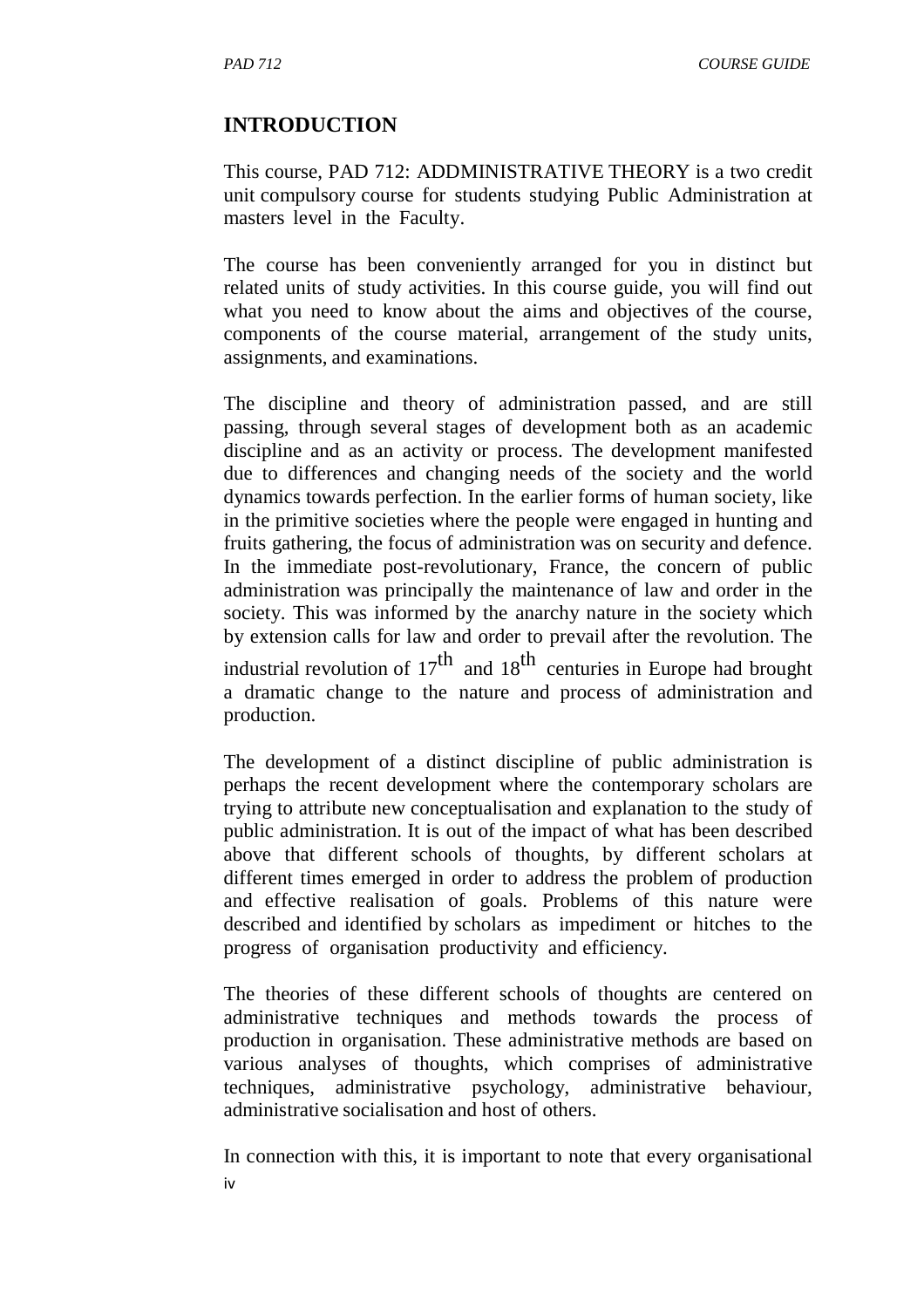activity is highly determined by a proper administrative techniques being applied by the organisation so as to enable it attain full realisation of goals. Thus, to attain and achieve full realisation of goals, the organisation has to allow administration to take control of all other aspects in the administrational activities. These administrative postulations of different schools of thoughts developed as theories, which seeks to discover and explain new ways upon when on efficient and effective means of realisation of goals can be achieved through making use of minimum possible cost. These schools of thoughts include:-

- a. T h e principles of management by Henri Fayol
- b. The scientific management by Fredrick Taylor & Co.
- c. Bureaucracy by Max Weber etc.

Each of these theories had contributed greatly to the modern public administration today. It is also pertinent to note that the contribution of these theories so far, came as a result of various attempts of researchers, experiments and the impact of experiences acquired from the factories, companies and industries. It must, of course be remembered that as there are processes of administration in government, so there are in the world of business.

## **THE COURSE AIM**

The course is aimed at acquainting you with what Administrative Theory is, and getting you understands the practical aspects of the theories in terms of their applications in organisations. To e n s u r e that this aim is achieved, some important background information will be provided and discussed, including:

- introducing you to basic concepts of administrative theory
- exposing you to types of theories Scientific Management, Classical, Neo-Classical, Modern Theories etc
- helping to understand Theories of Motivation
- providing you the Theories of Decision Making
- giving you insight into behavioural aspects of the Theories.

## **THE COURSE OBJECTIVES**

At the end of the course you should be able to:

- appreciate the uses and importance of Administrative Theories
- apply the theories to achieve results in an organisation.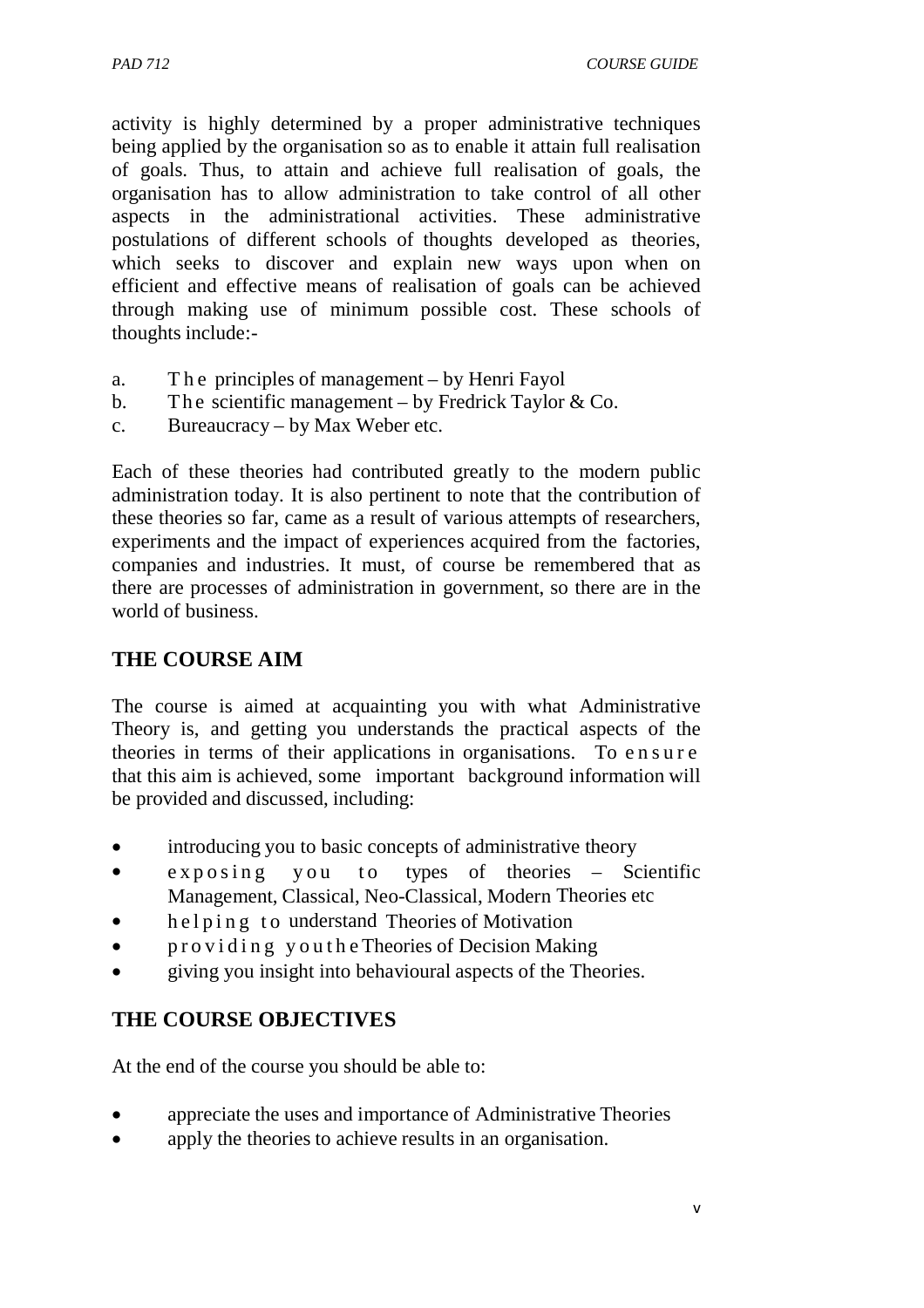- identify organisational politics in the context of the theories.
- explain with the application of the theories in Nigerian environment
- state the various principles contained in the theories
- describe the procedures involved in their application.

## **COURSE MATERIALS**

The major components of the course including the following:

- 1. Course Guide
- 2. Study Units
- 3. Textbooks and references
- 4. Assignment file
- 5. Tutor-Marked Asignment

The major components of the course including the following:

- 1. Course Guide
- 2. Study Units
- 3. Textbooks and references
- 4. Assignments
- 5. Tutor-Marked Assignment

## **STUDY UNITS**

There are sixteen study units in this course as follows:

- **Module 1 The Concepts of Administration, Management Theory**
- Unit 1 Concepts of Administration and Management
- Unit 2 Concept of Theory

#### **Module 2 Scientific Management and Classical Administrative Theory**

- Unit 1 Early Development of Administration and Management
- Unit 2 The Scientific Management Theory.
- Unit 3 The Main Classical (Henry Fayol, Urwick, Luther Gulick)
- Unit 4 Bureaucratic Theory

#### **Module 3 Neo-Classical or Human Relations Theory**

- Unit 1 The Hawthorn Experiment and Other Contributors
- Unit 2 Administrative Leadership Theory
- vi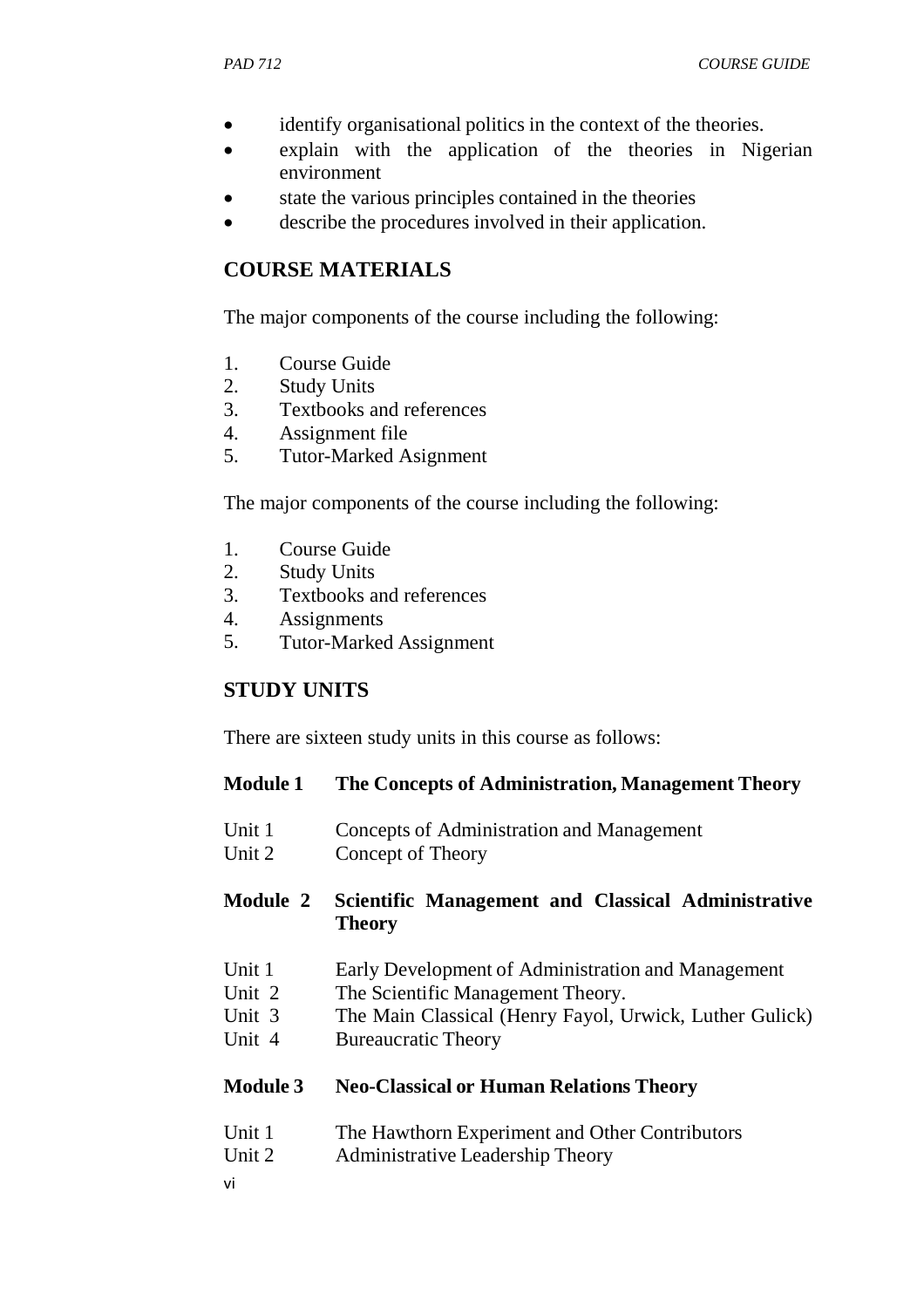| Decision Making Theory.<br>Communication in an Organisation<br><b>Organisational Conflict</b>                                             |
|-------------------------------------------------------------------------------------------------------------------------------------------|
| <b>Modern Theories of Administration</b>                                                                                                  |
| <b>Behaviourism and Motivation</b><br><b>Other Motivation Theories</b><br>Systems Theory, Contingency Theory and New Public<br>Management |
|                                                                                                                                           |

Unit 4 Management by Objectives (MBO)

### **ASSIGNMENTS**

Each unit of the course has a self- assessment exercise. You will be expected to attempt them as this will enable you understand the content of the unit.

## **TUTOR-MARKED ASSIGNMENT**

The Tutor-Marked Assignments at the end of each unit are designed to test your understanding and application of the concepts learned. It is important that these assignments are submitted to your facilitators for assessments. They make up 30 percent of the total score for the course.

## **FINAL EXAMINATION AND GRADING**

At the end of the course, you will be expected to participate in the final examinations as scheduled. The final examination constitutes 70 percent of the total score for the course.

## **SUMMARY**

This course, PAD 712: ADDMINISTRATIVE THEORY is ideal for administrative and organisational progress both in the public and in the private sectors. It will enable you understand the whole principles involved in efficient administration and management in both sectors. Having successfully completed the course, you will be equipped with the latest global knowledge on administrative theories and principles. Enjoy the course.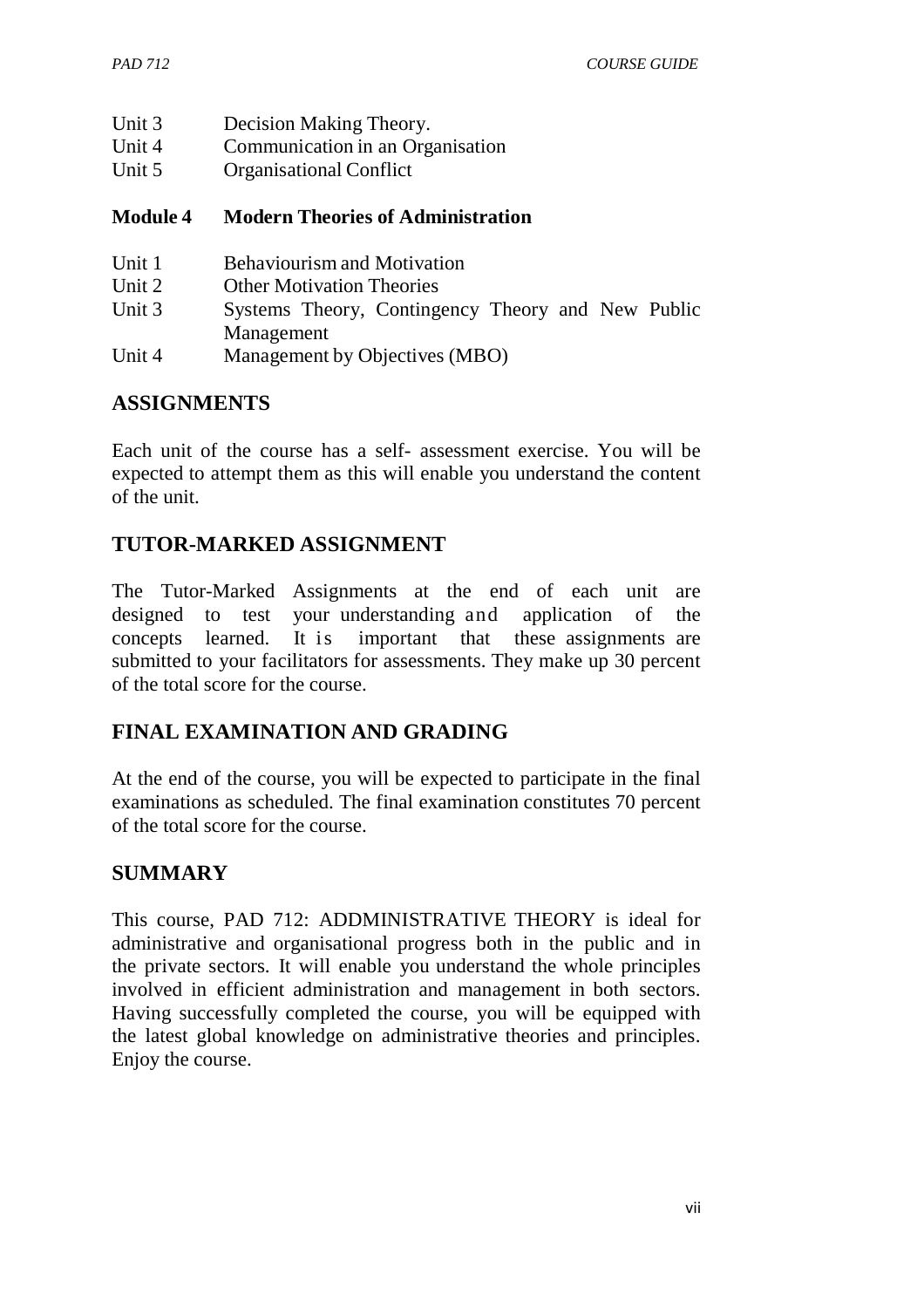# **MAIN COURSE**

# **CONTENTS PAGE**

| <b>Module 1</b>  | The Concepts of Administration, Management                                          | 1        |
|------------------|-------------------------------------------------------------------------------------|----------|
| Unit 1<br>Unit 2 | Concepts of Administration and Management                                           | 1<br>19  |
| <b>Module 2</b>  | <b>Scientific Management and Classical</b>                                          | 31       |
| Unit 1           | Early Development of Administration and                                             | 34       |
| Unit 2<br>Unit 3 | The Scientific Management Theory<br>The Main Classical (Henry Fayol, Urwick, Luther | 52       |
| Unit 4           |                                                                                     | 64<br>77 |
| <b>Module 3</b>  | <b>Neo-Classical or Human Relations Theory</b>                                      | 90       |
| Unit 1           | The Hawthorn Experiment and Other Contributors                                      | 91       |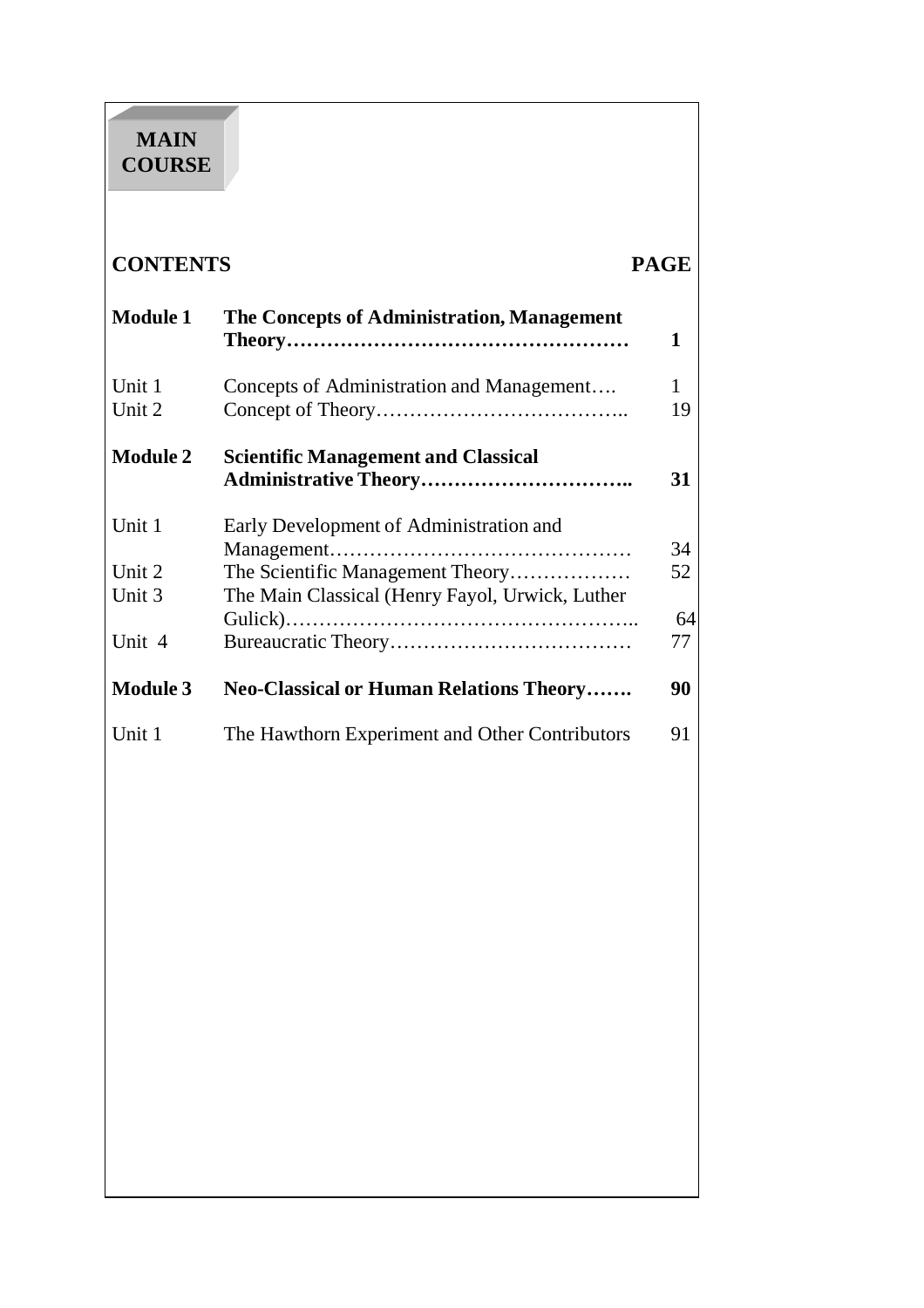## **MODULE 1 THE CONCEPTS OF ADMINISTRATION, MANAGEMENT AND THEORY**

Unit 1 Concepts of Administration and Management Unit 2 Concept of Theory

## **UNIT 1 THE CONCEPTS OF ADMINISTRATION AND MANAGEMENT**

### **CONTENTS**

- 1.0 Introduction
- 2.0 Objectives
- 3.0 Main Content
	- 3.1 Definition of Administration
	- 3.2 Characteristics of Administration
	- 3.3 Concept of Management
	- 3.4 Management as an Art
	- 3.5 Management as a Science
	- 3.6 Principles of Management
	- 3.7 Management as a System
	- 3.8 Universality of Management
- 4.0 Conclusion
- 5.0 Summary
- 6.0 Tutor-marked Assignment
- 7.0 Reference/Further Reading

## **1.0 INTRODUCTION**

The basic concepts of what administration is and does are undergoing a number of significant changes. There was a time when the administrator thought he should be able to do the work in the more important departments of the organisation better than anyone else. His qualifications for administration were limited to superiority in the same abilities as were required of his major subordinates. He was likely to exert authoritarian control for he had great confidence in his own judgment and believed that his position was proof of his right to order the policies of his organisation and the activities of its workers. He administered in a relatively stable socio-economic framework which was conducive to long-term planning. Today the administrator finds that clear thinking and the ability to understand and lead people are more important than technical competence. He finds, too, that he is administering in a volatile, rapidly changing socio-economic-political environment where open-mindedness and flexibility in thinking are essential characteristics of the leader.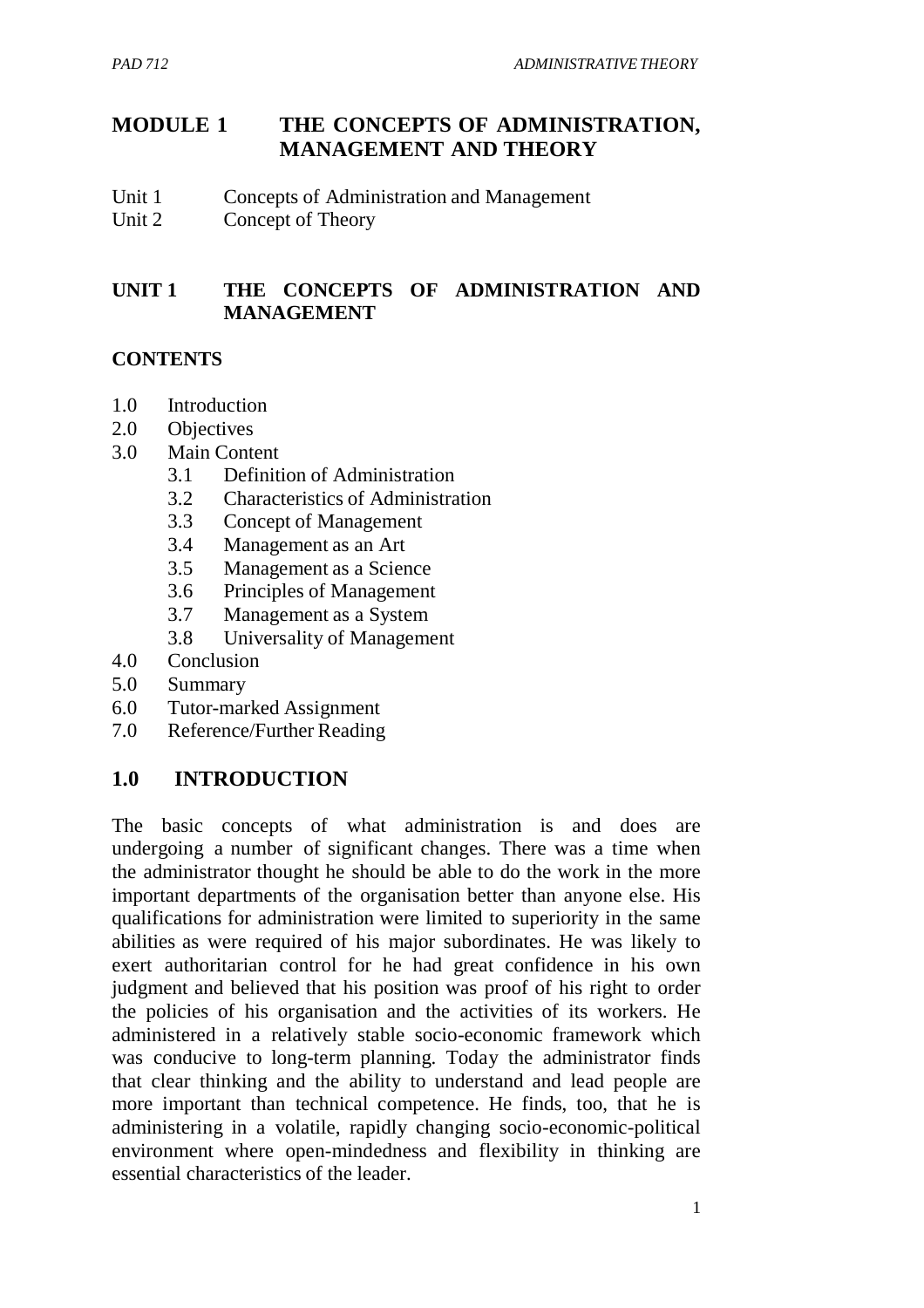It is sometimes misconceived that the study of theory of administration is only useful to the administrator or to the manager. In fact it is as useful to the administrator as it is to the lawyer, to the engineer, the doctor and many others engaged in different occupations. For one thing, it is an obvious fact that no individual car work or practice his profession in isolation i.e. excluding other human beings. And the more you interact with individuals and/or groups the more you draw yourself toward administration.

The terms "Management theory" and "Organisation theory" are often used interchangeably, in the study of theory of administration, although many writers often confine "organisation theory" to explanation of and prescriptions for organisation structure. We use management theory on the other hand, to explain and prescribe (improve) the managerial job. Hence, organisation theory is one part of management theory and forms a portion of the total body of knowledge that managers/administrators apply to their real life situation.

The theory of administration has been developing for years and still is far from complete. Inputs come from diverse fields–psychology, sociology, anthropology, economics, political science and mathematics and from practice experiences of administrators and managers. Therefore management or organisation theory is initially eclectics; it draws from many sources and is gradually evolving into a cohesive and defined field of its own.

A theory is the end result of a search for generalisation and is a plausible or scientifically acceptable general principle offered to explain phenomena. So a theory explains and/or predicts. Hence the more precise a theory is and the broader its scope, the better the theory. This is the situation where a reasonably large sample size is used in data collection in the process of formulation of the theory, and that avoids type one or type two errors.

## **2.0 OBJECTIVES**

At the of this study unit, you should be able to:

- define the concepts of administration and management
- identify the characteristics of administration
- explain the principles of management
- describe management as a system state the universality of management.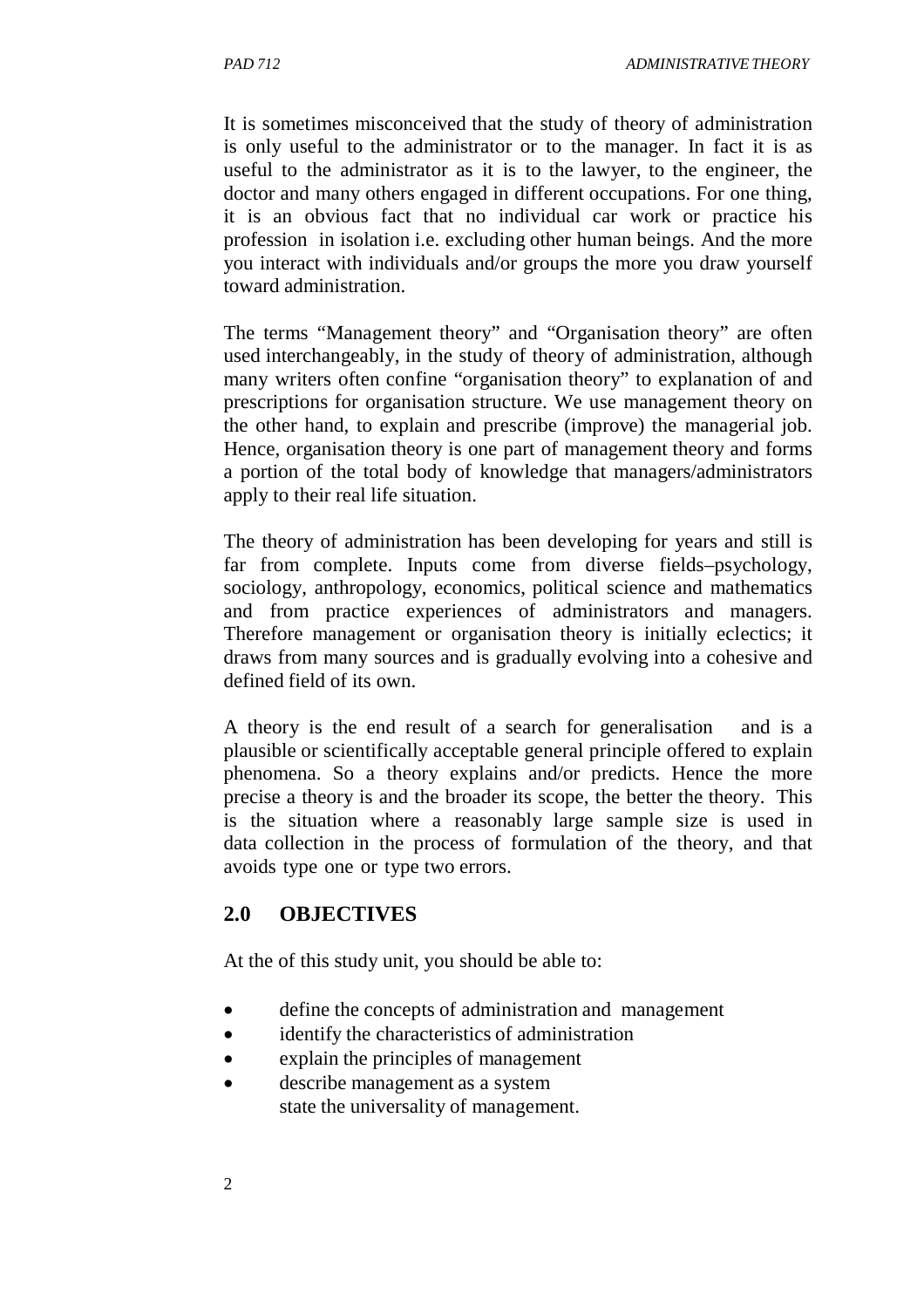#### **3.0 MAIN CONTENTS**

#### **3.1 The Concept of Administration**

The word "administer", derived from the Latin words **adminis** and **trare**, means to care for or to look after people to manage affairs. Administration is a universal process permeating all collective efforts, be it public or private, civil or military, large scale or otherwise. It is a cooperative efforts directed towards the realisation of a consciously laid down objective. To Professor Dwight Waldo, 1956, Administration is organisation and management of human and material resources to achieve a stated objective. If the objective is public oriented, then it is public administration, and if the objective is private oriented, then it is private administration. Specifically, if the set objective is profit maximisation, then it is business administration. Thus Administration is the umbrella covering organisation and management. Organisation is the structure, the skeleton, the anatomy of administration while management is the process, the flesh and the physiology of administration. Hence Administration = Organisation + Management. None of them in isolation can form administration without the other.

Despite the above given definition out of many others, Administration is one of the most controversial concepts because it has no universal definition. In common parlance the word 'administration' appears to bear at least four different meaning according to the context in which it is used: First, administration is a synonym of the word 'cabinet' or some such other body of persons in supreme charge of affair as, for example, when we say that the first Nehru administration included the leaders of all the major political parties in India. Second, the name of a branch of learning or intellectual discipline, e.g., when we say that public administration is one of the social sciences. Third, the sun-total of the activities undertaken to implement public policy or policies, or to produce some service or goods as, for example, when we speak of the 'Nigerian administration,' 'railways administration', 'educational administration' etc. Fourth, the art of management, e.g., when we say that so and so has no capacity or aptitude for 'administration'. The four meanings differ from one another so widely that it is difficult to combine them into a single definition of administration.

Dismissing the first of the meanings noted above as unimportant for our purposes, we are left with the remaining three. The purport of these would seem to be that administration is a study or branch of learning, and also an activity which constitutes the subject-matter or content of that study. So far, we are on commonly agreed ground. When we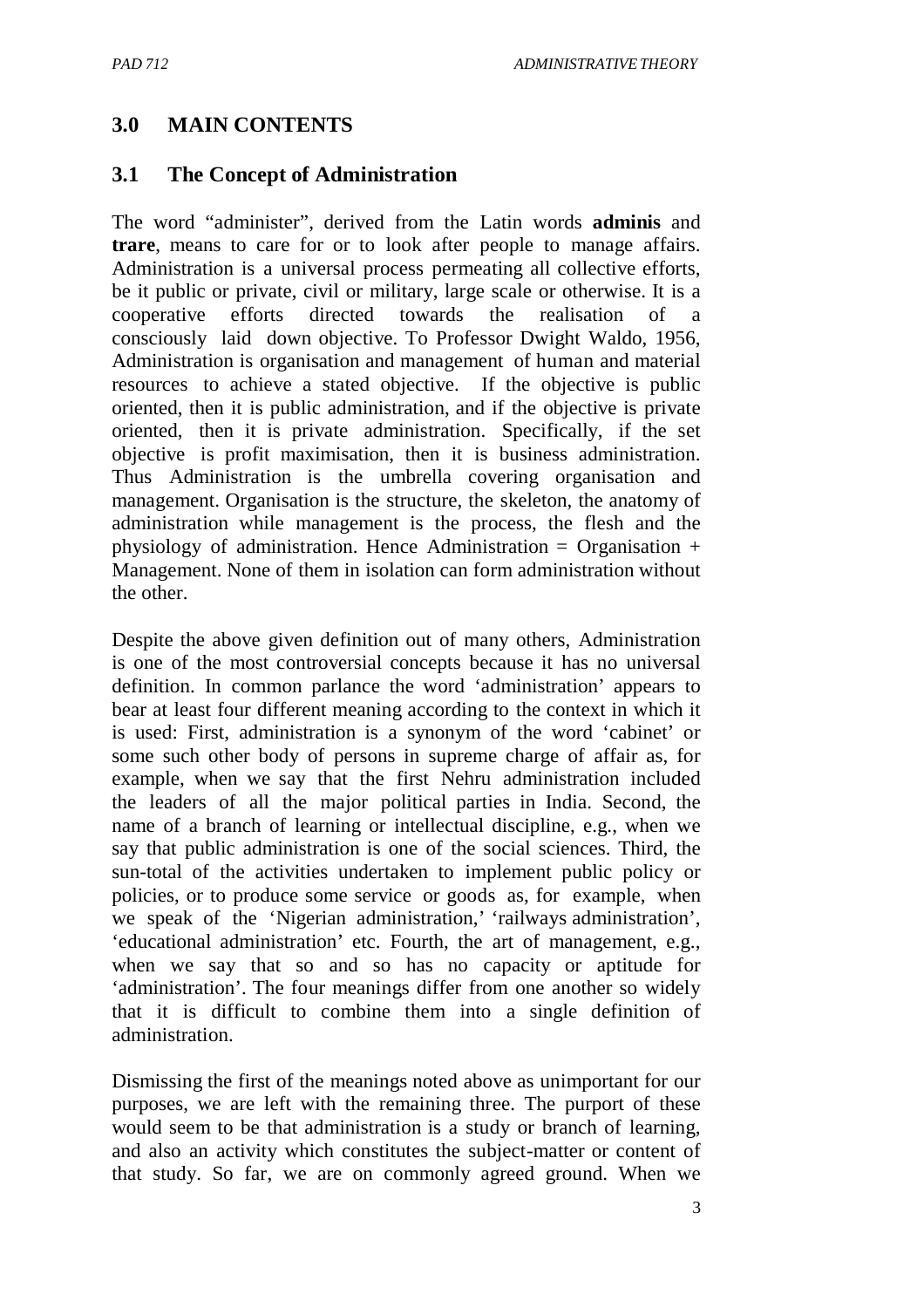however enquire as to what activity or activities are comprised in 'administration', we are faced with a controversy. According to some, 'administration' is the sum-total or the whole complex of activities, manual, clerical, technical, and managerial which are undertaken to realise the objective in view, i.e, the implementation of the policy or policies in a given field, while according to others 'administration' is not the sum-total of the activities undertaken in pursuance of a purpose but just one of them concerned with management, which unites and controls the rest of them as parts of a coordinated endeavour. This shade of meaning of administration is enshrined in the word 'administrator' who is supposed to be a functionary in charge of management functions. We do not call a peon, or a clerk an 'administrator'.

We may call the above two views regarding the nature of administration as 'the integral' views and 'managerial' views respectively. The difference between the two is fundamental. If we accept the 'integral view' of administration as the sum-total of activities to achieve the various common purposes, them not only would the entire personnel of the enterprise, from the errand boy to the manager, be considered as engaged in administration, but administration would also differ from one field (say public health) to another (say education) according to the subject-matter. If on the other hand, we accept the managerial view then only the superior and supervisory personnel with management functions would be considered to be engaged in administration, and administration itself would mean only the management techniques and methods such as planning, organised, co-ordination, direction, financial control, etc., which are the common core of all co- operative endeavour and do not differ according tosubject-matter fields.

The difference between the two points of view may be clarified by taking a concrete example. Suppose there is a textile mill. It employs a large number of people with different duties. There is the board of directors to decide questions of policy, the manager to direct and coordinate the execution of the policy, the heads of the various departments controlling and supervising the blocks of activities into which the work is divided, the supervisors and foreman, the clerical staff, the operations or workers who do the spinning and weaving and scores of other operations, and finally the messengers, peons, watchmen, gatekeepers, etc, Do the activities of all these persons constitute the administration of the enterprise or only of certain categories of them? If we accept the integral view, we will have to regard the work of every one of them as part of administration and perhaps also to call every one of them an administrator. If, on the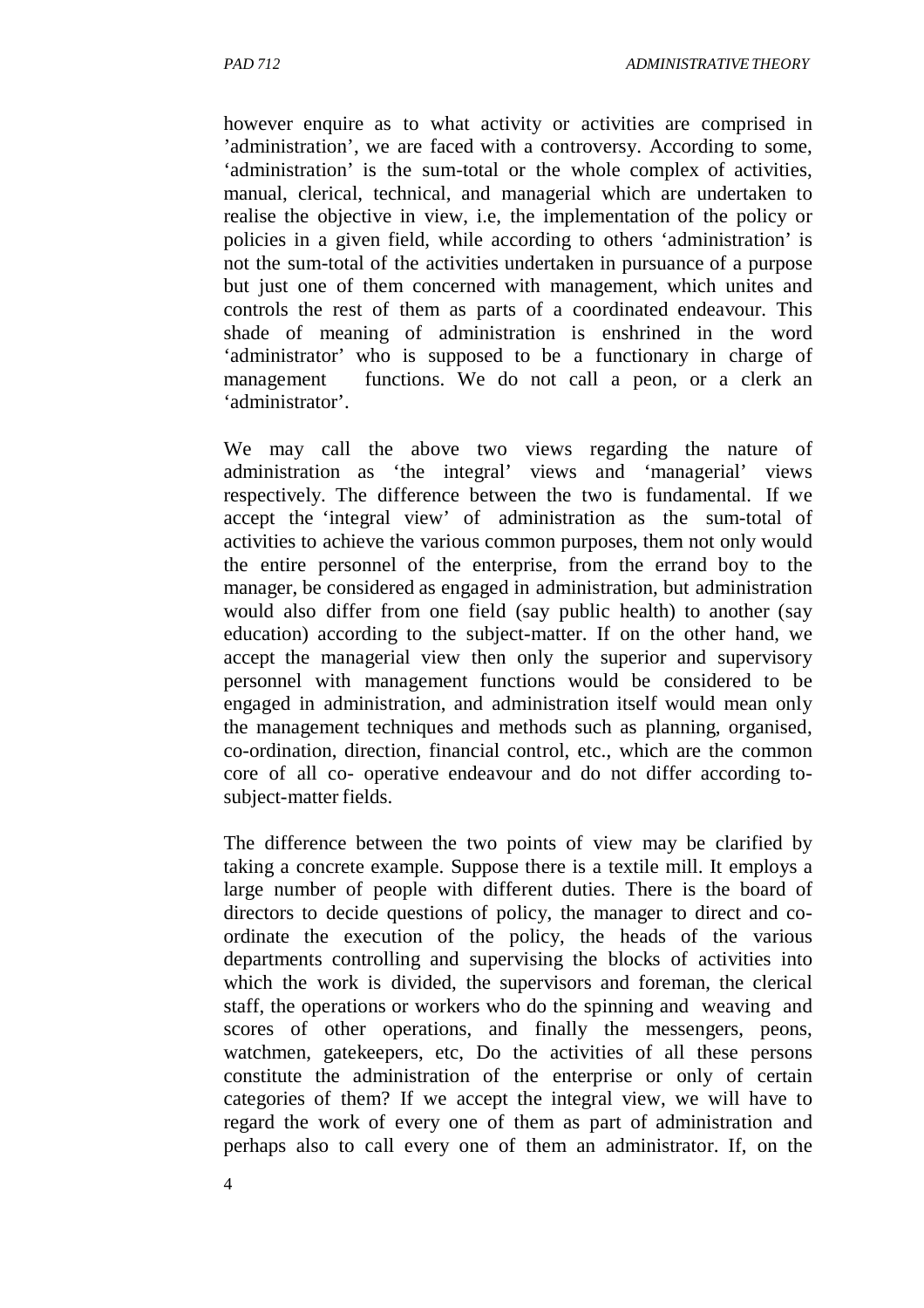other hand, we look at things from the point of view of the managerial theory of administration, then the work of only the manager, heads of departments, and foremen and supervisor would be called administration and what the labourers, clerks, messengers, etc., do, would be excluded. Henry Fayol was, however, of opinion that administration, in varying measures, enters as a part of the duties of every employee, however humble. "Our of a hundred hours spent by the up by administrative questions, such things as sundry information passed on to the foremen, discussion about wages or the hours or arrangements of work, time given to meetings of sick funds, societies etc. The foreman receives and transmits the result of the workman's observations, and sees to the carrying out of orders, makes observations himself, and gives advice, and clearly gives more time to administration. The time taken up by administrative questions; increases with the employees' level in the industrial hierarchy.

He gives a table to show how much of administration does a part of the duties of various grades of employees constitutes. This is shown below:-

| <b>Staff</b>           | <b>Administration</b> | Other managerial  | <b>Technical</b> |
|------------------------|-----------------------|-------------------|------------------|
|                        |                       | <b>Activities</b> | work             |
| Workman                | 5%                    | 10%               | 85%              |
| Foreman                | 15%                   | 25%               | 60%              |
| <b>Shop Manager</b>    | 25%                   | 30%               | 45%              |
| Departmental Head 35%  |                       | 35%               | 30%              |
| <b>Plant Manager</b>   | 40%                   | 45%               | 15%              |
| <b>General Manager</b> | 50%                   | 30%               | 10%              |

**Table 1: Time Spent in Administrative Activities According to Job Grade.**

The distinction between the works of two categories is related to the difference between management and operation, or in ordinary words, between getting things done and doing things. According to the managerial theory, only managerial or supervisory activities constitute administration, not the operations. In other words, according to it, administration is not doing things, but getting them done. An administrator is a functionary who gets things done by others by directing and supervising their work.

The above fundamental difference of approach is reflected in the definitions of administration given by various writers. A few samples will illustrate the point. According to Simon, Smithburg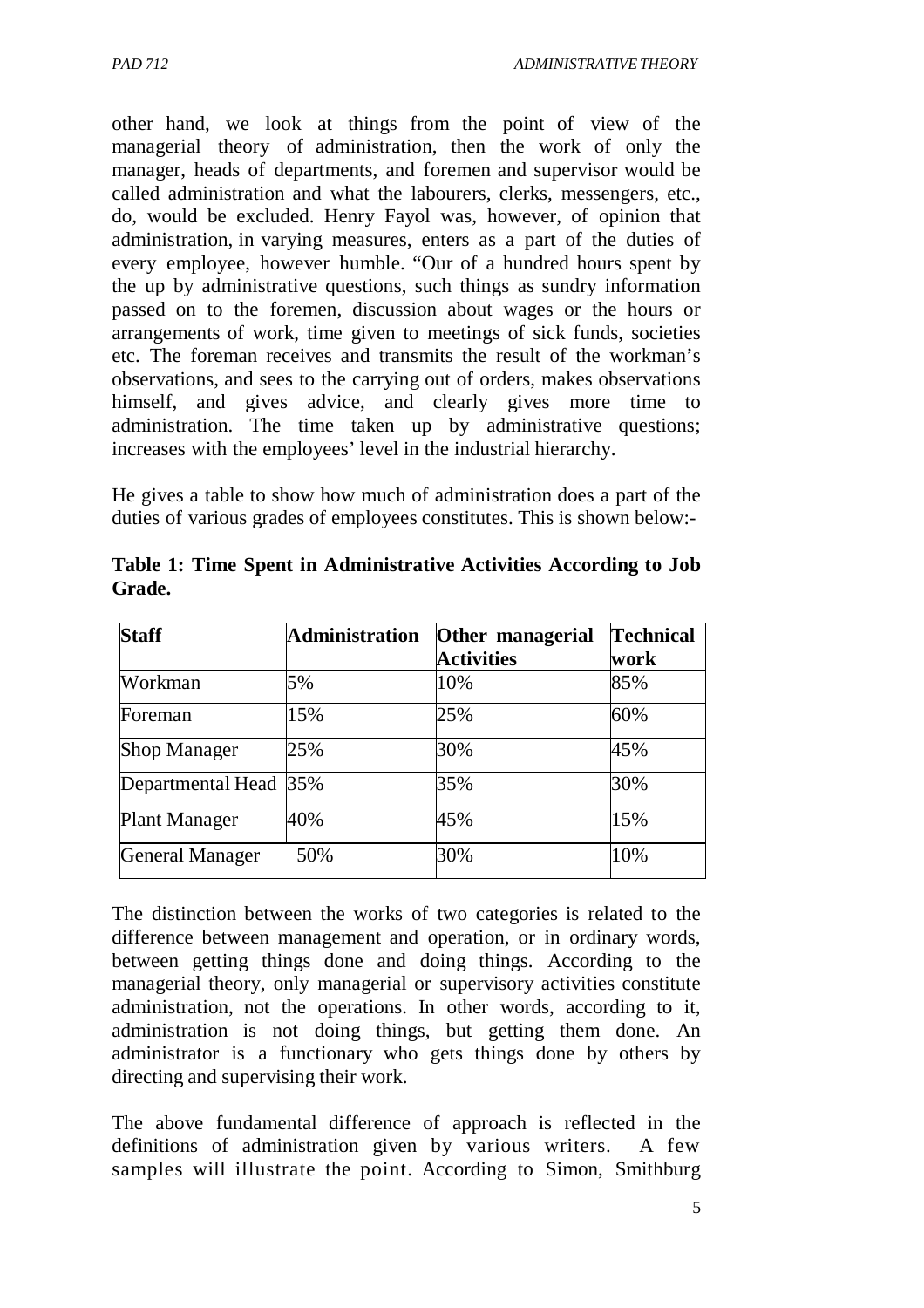and Thompson, "in its broadest sense administration can be defined as the activities of groups cooperating to accomplish common goals. "The real core of administration is the basic service which is performed for the public such as; police and the protection, public works, education, recreation, sanitation, social security, agricultural research, national defence and others. For example, public administration consists of doing the work of government whether it be running an X-ray machine in a health laboratory or coining money in the mint.

In simplest terms administration is determined action taken in pursuit of a conscious purpose. Administration is concerned with the 'what' and 'how' of the government. The 'what' is the subject-matter, the technical knowledge of a field which enables the administrator to perform his tasks. The 'how' is the technique of management, the principles according to indispensable together they form the synthesis called administration.

The trend of the above definition obviously is in the direction of the integral view of administration conceived as the totally of activities undertaken for the accomplishment of some end or purpose. On the contrary, the following set of definitions leans towards the managerial view of administration. First, administration has to do with getting things done with the accomplishment of defined objectives. Second, administration is the organisation and use of men and materials to accomplish a purpose. It is the specialised vocation of managers who have skills of organising, and directing men and materials just as definitely as an engineer has the skill of building structures or a doctor has the skill of understanding human ailments.

The term administration is also used in a narrower sense to refer to those patterns of behaviours that are common to many kinds of cooperating groups and that do not depend upon either the specific goals towards which they are co-operating or the specific technological methods used to reach these goals.

## **3.2 Characteristics of Administration**

There are four basic characteristics of administration which include; coordination, search for better ways, functions, and control

## **3.2.1 Co-ordination, Not Specialisation**

6 The first essential for administration is the recognition of the fact that it is something more than expertness and superiority in a specialised area. An administrator need not be a better specialist in each area than those he directs; in fact, the really wise administrator seeks to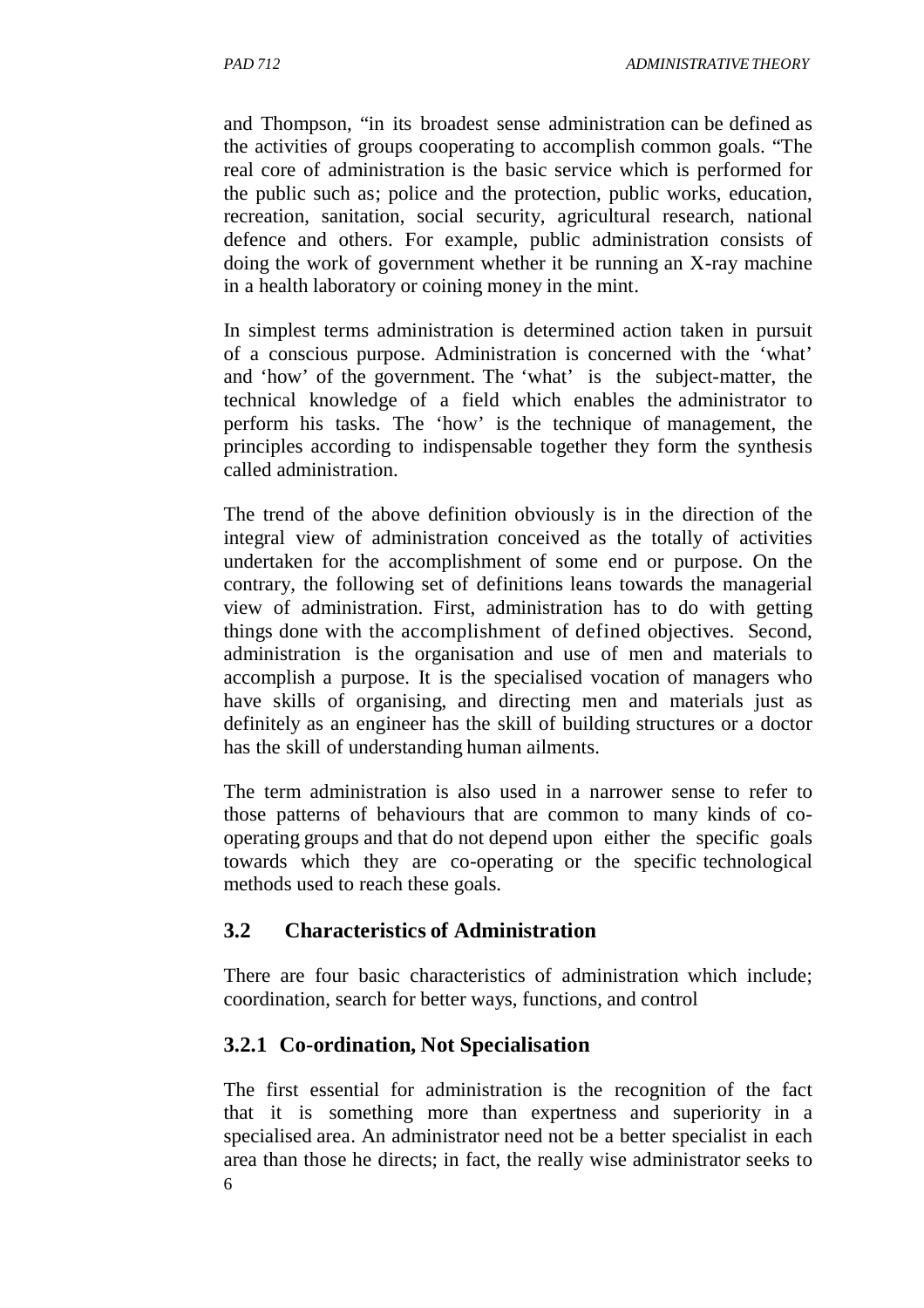surround himself with specialists, each of whom may be superior to himself in his assigned area of responsibility.

However, some administrators fear this policy; they think their power of direction depends on being able to "show up" each subordinate occasionally. Consequently, such an administrator attracts and retains inferior subordinates; his methods get rid of those who can do anything that the administrator thinks important better than he can. He finds himself busy most of the time doing the tough jobs for his subordinates. Of course, that makes him feel important and keeps others catering to him. But it kills administrators before their time (at least chronologically); it fails to prepare subordinates to take over; and it limits the expansion of the organisation's services because the administrator believes that he must be able to give personal attention to all administrative emergencies.

The modern administrator does nothing he can get others to do. His major job is coordination of capable specialists, some of whom are potentially able to take over his job. His usefulness is not measured by his indispensability or by the seriousness of what would happen if he should step out of the picture, but rather by the outstanding capacity of his subordinates and the smoothness of their operations. Today it is specialised that the basic qualifications for administration are separate from, they are different from, and they are over and above experience and abilities in specialised areas.

## **3.2.2 The Search for Better Ways**

A second requirement is the tendency to continuously look for improvements. The president of a large corporation states that this is the "first and most important responsibility of administration." It is one of the most difficult characteristics to find in older persons, particularly those who have assumed that their positions are held by virtue of superiority in one or more specialised fields. All they expect of their subordinates is that they should "do about as well." That is why some older persons of long experience are supplanted by younger persons who believe that even the good performance of the past can be improved, not necessarily through their own superior knowledge and experience, but through the process of constantly challenging "old ways," and combining the critical thinking of the best obtainable associates in looking for better ways.

## **3.2.3 Functions**

A third characteristic of this new type administrator is that he thinks in terms of functions rather than in terms of specific operations, and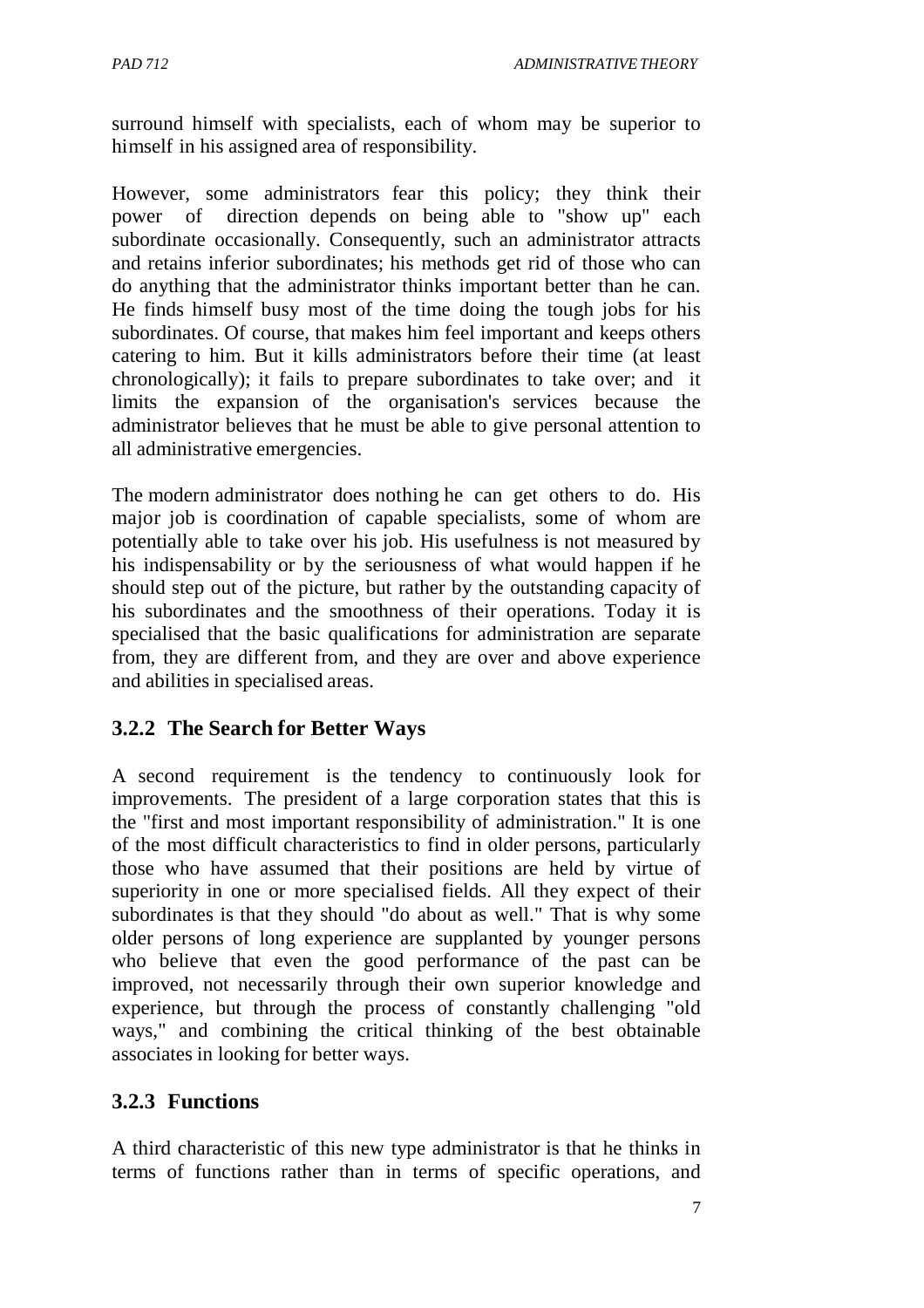specific methods, which should be the responsibilities of subordinates. The successful administrator thinks fundamentally in terms of:

- i) Objectives and goals
- ii) Planning of work (services), resources and facilities
- iii) Guiding policies
- iv) Principles of sound organisation structure and relationships
- v) Selection, assignment, and development of key personnel vi) Wholesome human relations and morale
- vii) Executive direction largely through consultative management (democratic administration)
- viii) Co-ordination
- ix) Controls as represented by reports, audits, appraisals, and remedial actions rather than by repressive measures
- x) Public relations

A good way for an administrator to test whether he is doing his job or his associates' jobs is to keep a careful record for a month of what he actually does. Not more than one-third of his time should be spent on checking up on regular operations-assigned to others and that third should be spent mainly in coordination and control -not in actually making the decisions or doing the work of his employees. A second third may be required to do those things which no subordinate is supposed to do, such as maintaining relationship which cannot be deputized-with the board of directors and representatives of the public or with professional groups. The final third of his time should be available for thinking, looking ahead, revising objectives and goals, mailing new over-all plans, and mailing improvements -preferably in personnel and policies, seldom in specific methods of operation. "It's nice work if you can get it," says the practical-minded administrator whose work day is overcrowded with the necessity of making decisions for hesitant subordinates and checking up to see that they have done what they should and in the way they should. Such an administrator is likely to say, "Democracy is fine, but I can't get people to accept responsibility and to make decisions.

Even when they do, they don't do it right. It's all their (the subordinates') fault." That may be a factual statement today for some administrators. The point is, it doesn't need to be true tomorrow if the administrator selects his employees more carefully, and systematically develops them, gives them clearly stated policies, puts them together in sound organisation relationships, builds and maintains morale, and exercises executive direction through consultative management (democratic administration) . This new type of administrator not only conceives his job differently -he thinks differently. He thinks in terms of what can be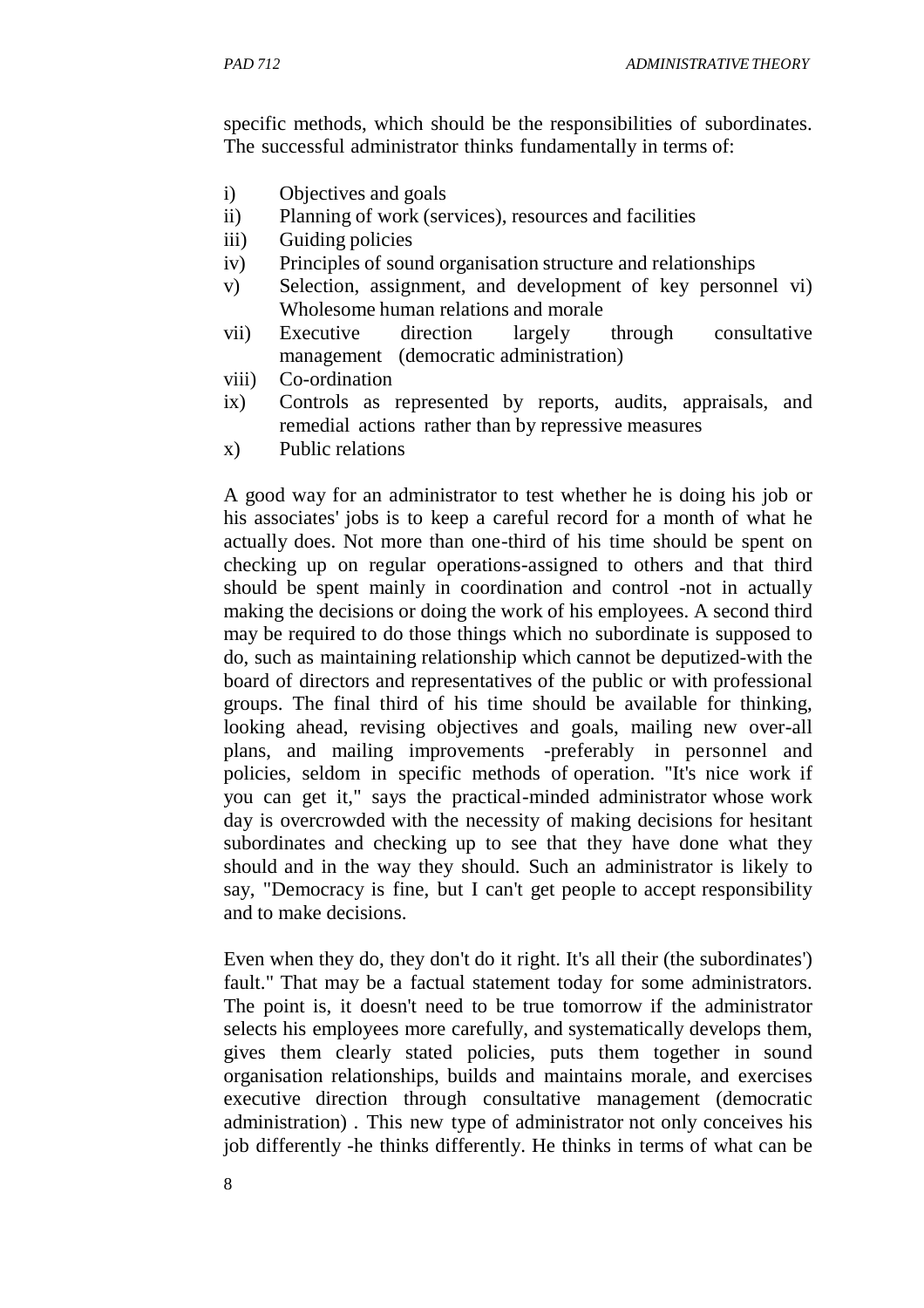*PAD 712 ADMINISTRATIVE THEORY*

done to equip the employee to do his job better, rather than in terms of what shall I do to improve the operation. He thinks in terms of policies and the development of persons rather than in terms of specific operations and methods. He thinks in terms of administrative functions not in terms of his subordinates specialisations. He rises above what he used to do well as a department head and does well what he is now supposed to do as an administrator.

## **3.2.4 Control**

A fourth characteristic of the administrator is the way he exercises control. Too often the word "control" means "prevention" or "restriction" by a person who has authority and power over others. The old "boss" in industry had considerable control and the authoritarian type of administrator in non-profit institutions has copied many of the control attitudes and methods of the economic organisations.

Today, however, the concept of control is undergoing radical changes. There is space here merely to mention, not to develop, the fact that authoritarian restrictive control is giving way in industry and even in the military organisations to the more effective influences of leadership. At the same time, the concept of control is moving from the negative basis of restriction and prevention to the more positive concept of "knowing what is going on, as compared to plans and standards, in time to take remedial action where needed to prevent unsatisfactory results." Control then is: first, being informed of progress; second, interpretation of trends and prediction of results; and, third, knowing where, when, and how to initiate remedial action in time. The new administrator exercises this kind of control with a minimum of restriction and he does it quite differently than did the old authoritarian. The latter, and he still exists in disturbing numbers, tends to exercise control by: making practically all decisions; requiring that others secure his approval of their decisions; declining to state policies and standard procedures in writing because that would make it difficult for him to "change his mind" (and because he fears loss of control); encouraging a few selected persons to act as "undercover men" and report to him unofficially.

Consequently, the authoritarian type of administrator finds himself constantly bedevilled by the necessity of deciding, approving, and checking up on specifics. His subordinates fear him because they cannot predict his actions. They seldom embarrass him with initiative or by taking responsibility. He feels very indispensable, very important, and too often he likes it. The modern administrator is critical of himself whenever he has to act for a subordinate. He uses entirely different methods to exercise control and, incidentally, he has greater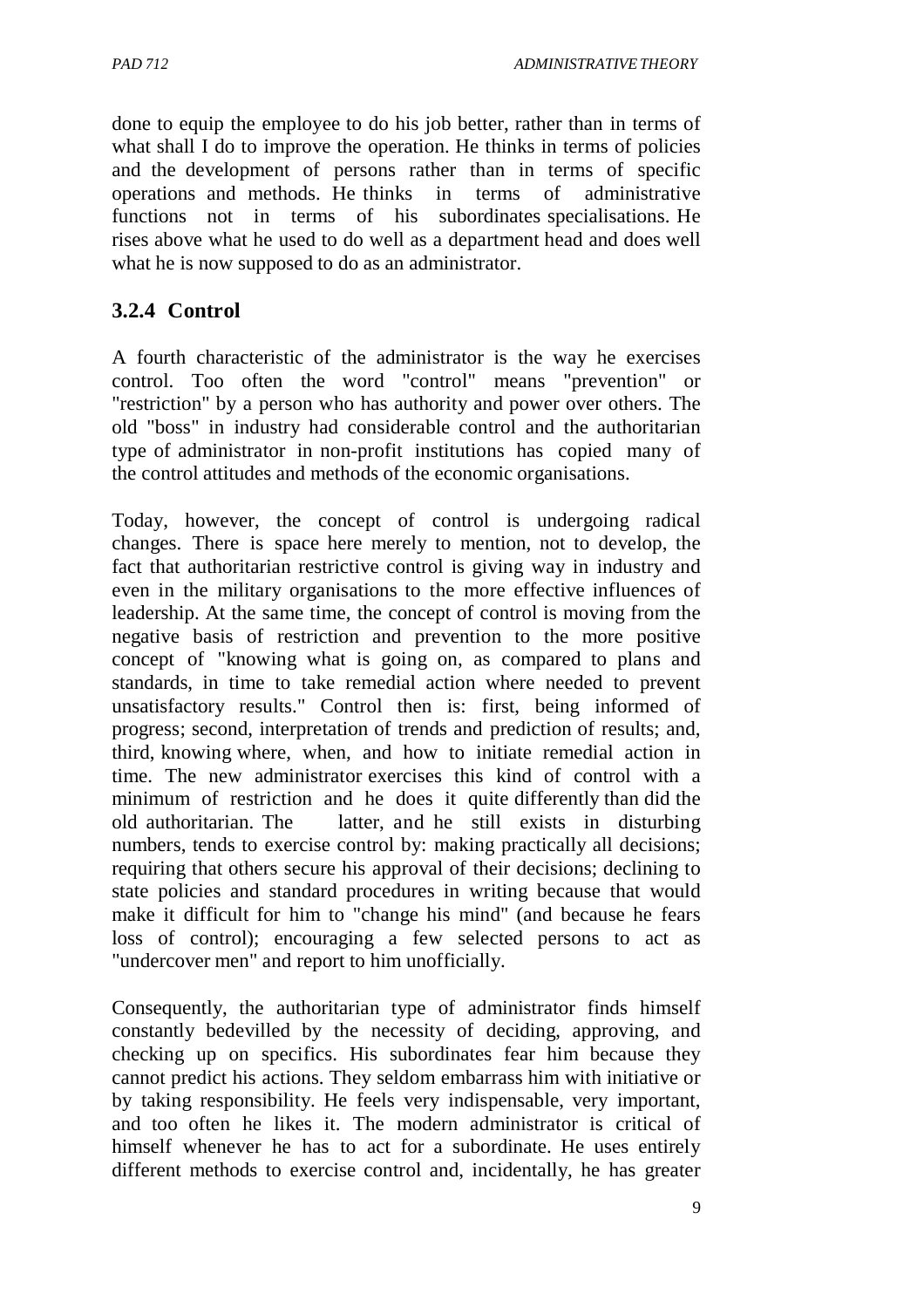control with a lot less effort and worry. His control methods include utilisation of:

- i) Clear-cut policies and standards of performance which guide employees in making most of the required decisions regarding repetitive operations without consulting or even getting approval.
- ii) Cleat-cut delegation of authority so that each worker knows when he can decide without incurring displeasure.
- iii) Standard, periodic reports which keep the administrator constantly informed, both as to how achievement compares with plans and what results are anticipated.
- iv) Services of persons who are capable of acting within policies, plans, and standards and who are encouraged to tale initiative and exercise responsibility within delegated authorities.
- v) Administrative decisions which deal principally with special problems rather than with routine, repetitive, day-by-day operations. These control methods result in fewer mistakes by employees because they know what to do, how it should be done, when to decide, and when to get approval. They encourage initiative and the taking of responsibility which means increased productivity down the line. They develop persons for future promotions. They serve the administrator's time and reduce his worries. There is one additional tool of administration which is related to control but it is more than a control mechanism. It is a way of exercising administrative direction and co-ordination. Some call it consultative or participative management; others speak of it as democratic administration.

In conclusion, the above definitions show that the weight of authority is on both the sides of the controversy between the integral and managerial views of administration and that it is difficult to give a dogmatic conclusion on the point at issue. Perhaps, the best thing would be to say that considered as a concrete activity, administration includes all types of work necessary to achieve the goal in view, but considered as a skill or art it implies adeptness in the functions of management which are common to all rational group- endeavour. As a complex of activities, administration assumes myriads of shapes and forms in the various subject-matter fields, but considered as a skill or art it is everywhere the same. According to Fayol it is the same administrative skill that is required in industry, government as well as home management, and the administrative process is universally identical.

#### **SELF-ASSESSMENT EXERCISE**

- 1. What do you understand by the term "Administration"?
- 2. Outlined and discuss various characteristics of modern administration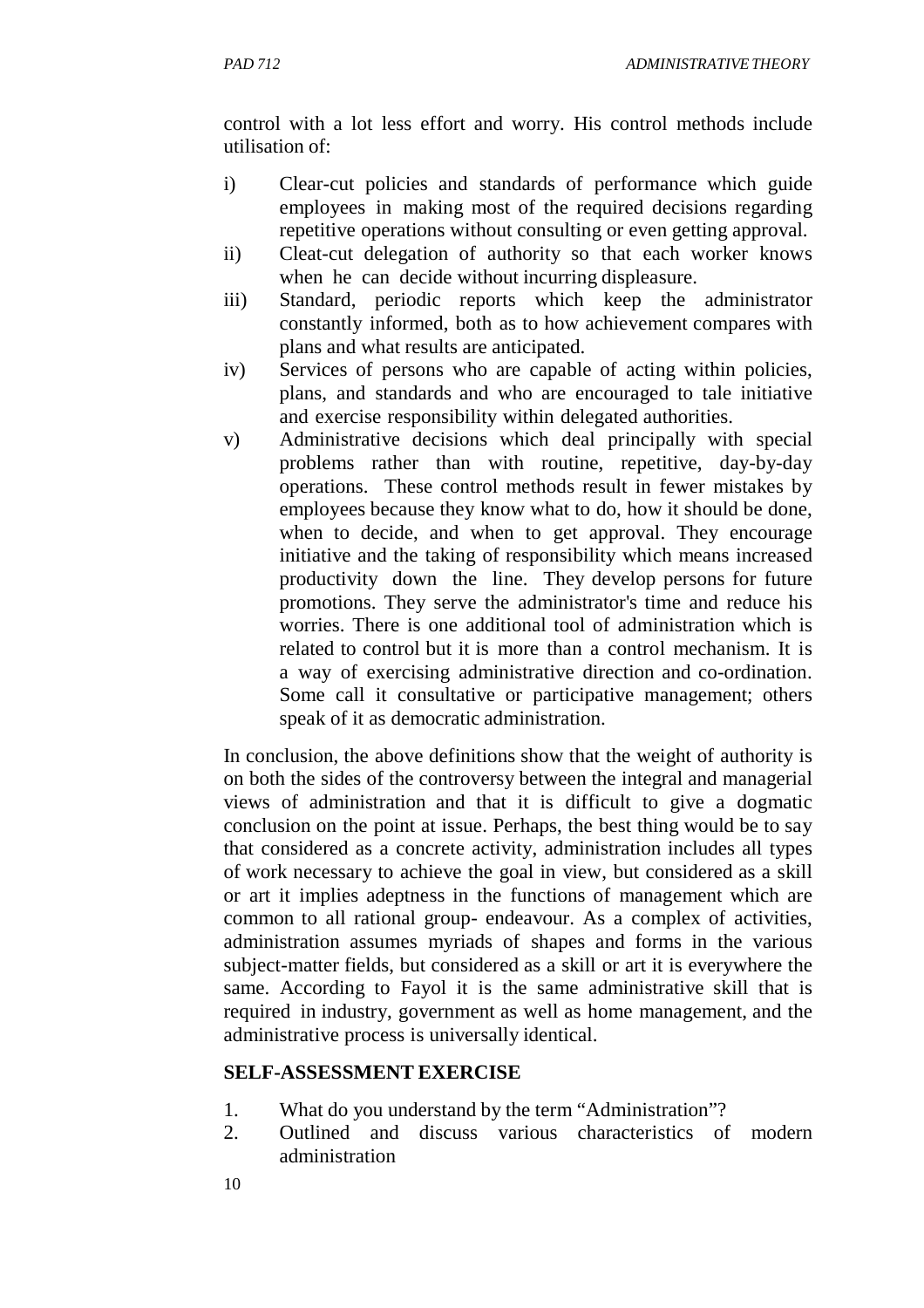# **3.3 The Concept of Management**

Different meanings have been attributed to the word "Management". Some people see it as referring to a group of people. They think of a management team or a group of individuals in an organisation. Management is also seen as a process demanding the performance of a specific function. Here management is a profession.

To a student and others, management is an academic discipline. In this instance, people study the art of managing or management science. According to the American Institute of Management, it is used to designate either a group of functions or the personnel who carry them out; to describe either an organisation's official Hierarchy or the activities of men who compose it: to provide antonym to either labour or ownership.

Therefore*,* management can be defined as "getting things done through others." It can be more scientifically defined as the co-ordination of all the resources of an organisation through the process of planning, organising, directing, and controlling in order to attain organisational objectives. Management is the guidance or direction of people towards organisational goals or objectives. It can also be seen as the supervising, controlling and coordinating of activity to attain optimum results with organisational resources.

Management is a comprehensive activity, involving the combination and co-ordination of human, physical and financial resources, in a way which produce a commodity or a service which is both wanted and can be offered at a price which will be paid, while making the working environment for those involved agreeable and acceptable. According to Yalokwu (2002) "management can be defined as the process of planning, organising, leading and controlling the efforts of organisational members and using all other organisational resources to achieve set goals".

Furthermore, management involves the achievement of goals set for the organisation. This means that managers of any organisation  $-$  a commercial bank, a university, or the Nigerian Stock Exchange -try to attain specific ends. These ends are unique to each organisation. The set goal of a university might be to equip students with balanced education that will enable them to earn a living. The main goal of a commercial bank might be to provide quality financial services to the people at a profit.

Whatever is the goal of the organisation concerned, management is the process by which the goals can be attained.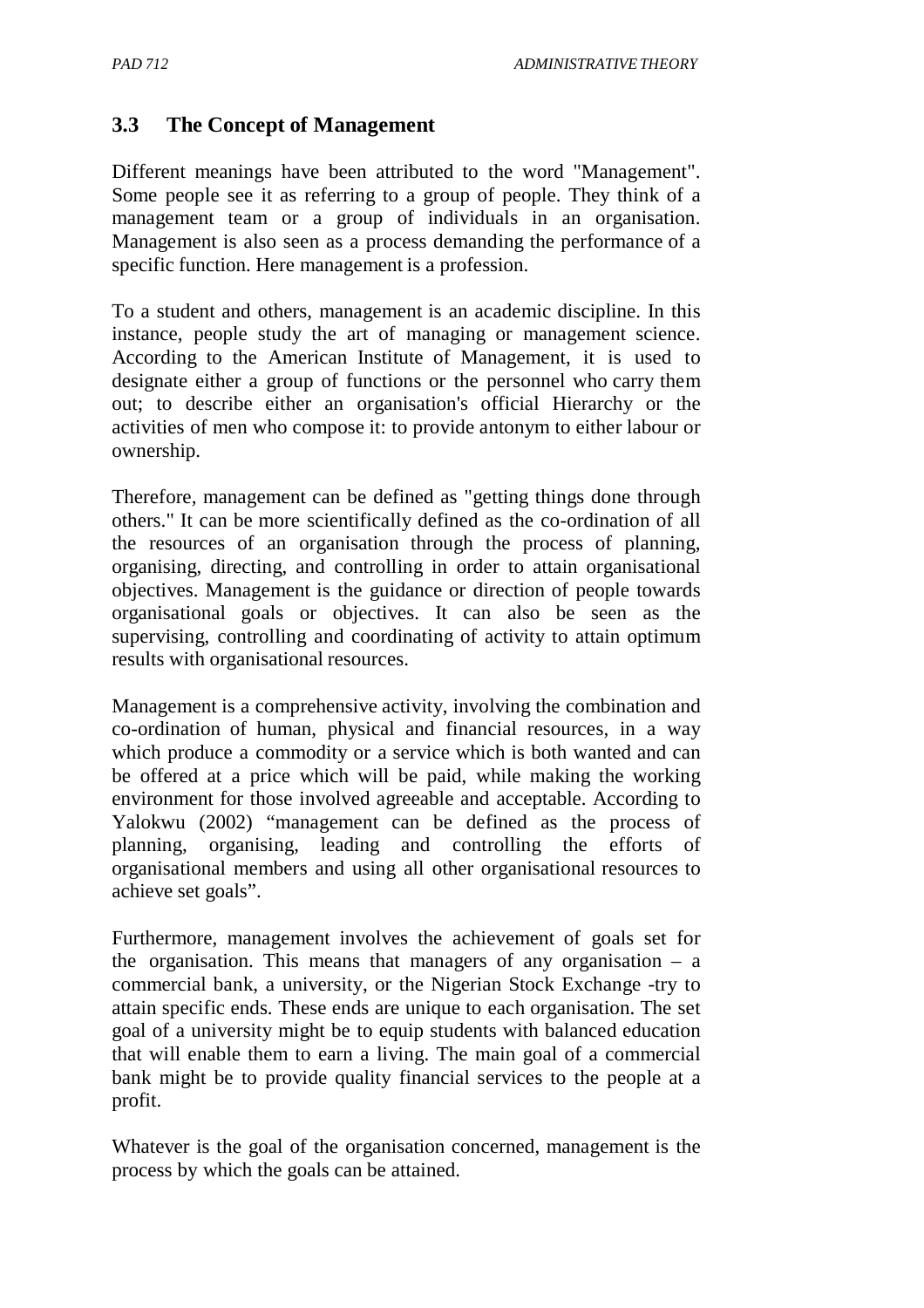The foregoing definitions of management are in compatibility with Badeian (1993) that "management is a process by which we achieve desired results through efficient utilisation of human and material resources".

Similarly, management can be viewed as the act of getting people together to accomplish desired goals and objectives using available resources efficiently and effectively. Since organisations can be viewed as system, management can also be defined as human action, including design, to facilitate the production of useful outcomes from a system. This view opens the opportunity to manage oneself, a pre-requisite to attempting to manage others.

Planning

Controlling 15 **Organising** 



*Source: Adopted from www.Boundless,com*

Management functions include: Planning, organising, staffing, leading or directing, and controlling an organisation (a group of one or more people or entities) or effort for the purpose of accomplishing a goal.

There are several different resource types within management. Resourcing encompasses the deployment and manipulation of: human resources, financial resources, technological resources, and natural resources.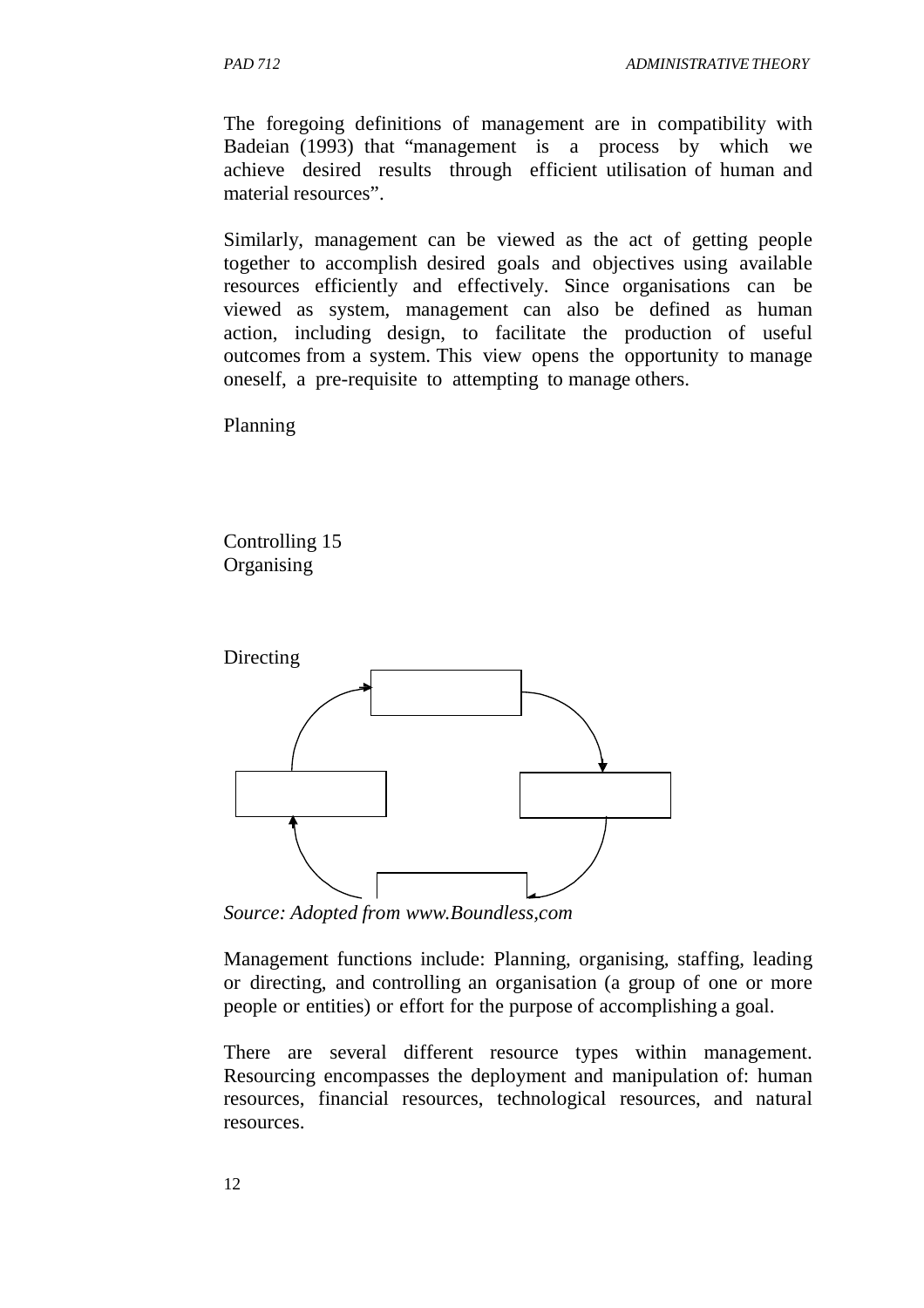## **3.4 Management as an Art**

According to Henry M. Boettenger, art is the imposition of a pattern, a vision of a whole, on many disparate parts so as to create a representation of that vision; art is an imposition of order on chaos. The artist has to have not only the vision that he or she wants to communicate; but also skills or craft with which to present the vision. This process entails choosing the correct art form, the correct techniques. In good art, the result is a blending of vision and craft that involves the viewer, reader, or listener without requiring that he separates the parts in order to appreciate the whole.

Art requires technical skill, and conceptual ability. An artist must possess the know-how in order to create a desired object. To be a successful or creative artist, one has to understand the fundamental principles governing it. In the same manner, to be a successful manager, or top flight executive, one has to master the art of managing. When one sees management as an art, one thinks of creative ability and special aptitude to design or effect a desired result.

There are special areas of management that are not subject to the rigours of science. The manager as a result has to depend on past experience and judgment instead of depending on any testable technical knowledge as is the case in engineering, physics or survey. In special areas as human behaviour instances abound where the manager will rely on experience collected over the years through practical experience. The application of this knowledge to individual situation is seen as art for the acquisition was not subject to the rigours of science.

## **3.5 Management as a Science**

Frederick W. Taylor is known as the father of scientific management. This title he earned by his pioneering efforts in attacking the traditional approach to management that tended to depend on intuition, past experiences or hunches. Scientific management uses the methods of science in making decisions and evaluating its consequences. Science attempts through systematic procedure to establish the relationships between variables and the underlying principles. Management is a science when it employs systematic procedure or scientific methods to obtain complete information about a problem under consideration and the solution is subjected to rigorous control procedures to ensure the correctness and establish validity.

It must be observed that the two are not mutually exclusive but complementary. A good manager must know the concepts and principles of management (management science) and also how to apply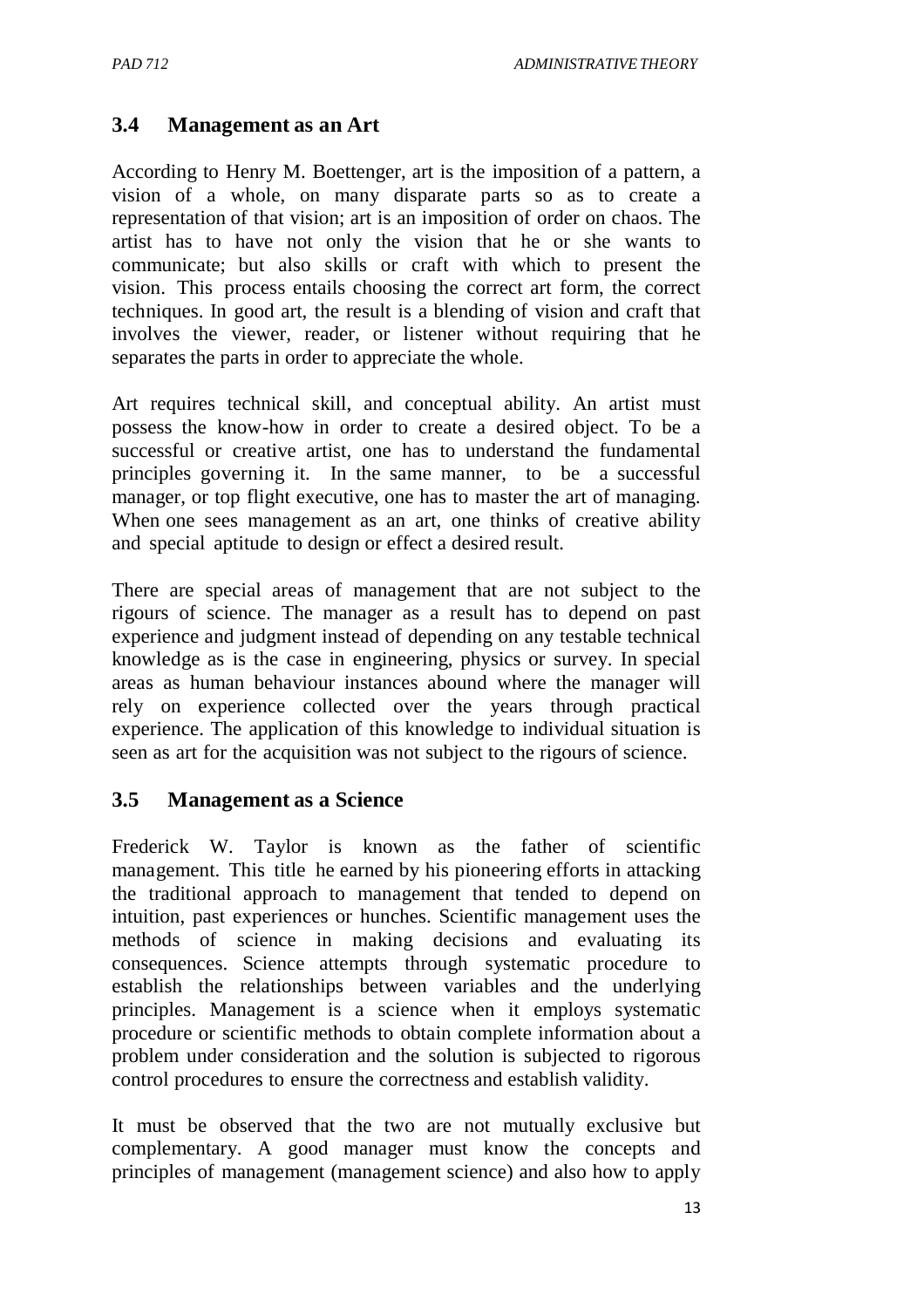them in unique situations. A successful manager blends experience with science in order to achieve a desired result. One decision could involve both science and art in order to attain total result desired. The ability to use both judiciously makes for a successful manager.

## **3.6 Principles of Management**

Principles are best seen as fundamental or general truth on which other truths depend. This implies a dependent and independent relationship. It is either descriptive, prescriptive or normative. Thus, a principle describes a relationship or what should be done if something else happens. It is often difficult to formulate principles in management because of the difficulty in conducting controlled experiments. One of the most important variables — people, is not easy to control. Most of the principles of management in use today were developed by observation and deduction. The major reason being that management principles are subject to change and interpretation than are the laws in the physical sciences. One of the principles of management, ''unity of command," states that "each subordinate should be accountable to one, and only one superior." Sometimes this principle is violated especially when an organisation has established well-defined superior - subordinate relationships. There is a need for principles of management because it helps to increase efficiency since the manager uses established guidelines to help solve his everyday problems.

Principles of management help in subordinate development. Without these principles, development would depend on trial and error. A course in management development stresses the time tested principles formulated over the years by experience and experimentation. Fayol, after more than 40 years of practical business experience drew up his principles of management. The same is true of Taylor, Chester Barnard and Alvin Brown. Without principles, the understanding and development of management would be an arduous task.

One of the most important impacts of principles is that it has helped to promote research in management. Management is not an exact science; it deals with people whose behaviour is unpredictable and complex. Research is often difficult without some established principles. Most researches in management deal with tested facts to establish validity and reliability.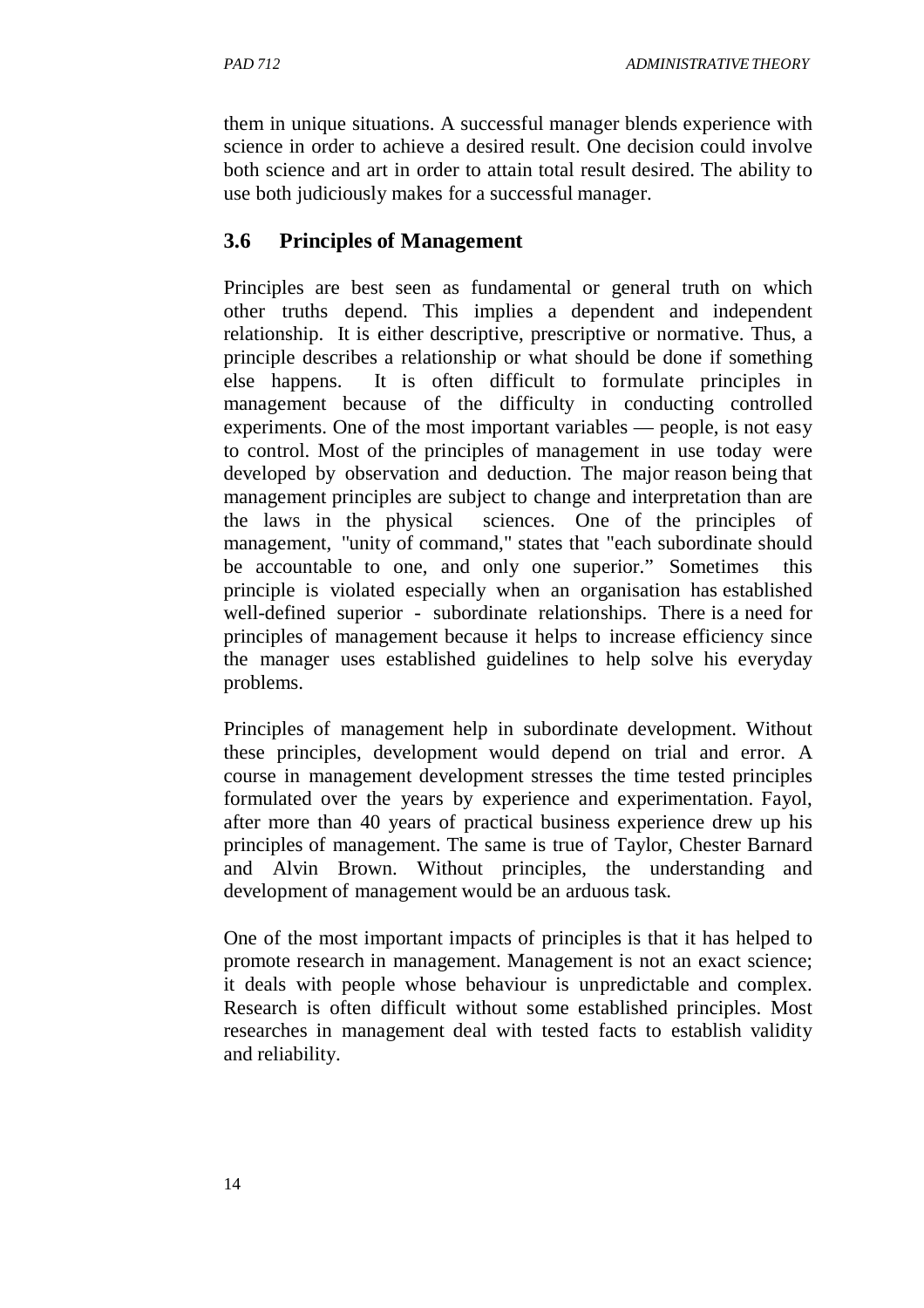### **3.7 Management as a System**

The systems approach to management encourages management to perceive the internal and external environmental factors as an integrated whole. As a result of this systems concept, the manager views the physical, human, environment and psychological facets of the job as linking to form an integrated whole. An example of a system is the motor car. The parts are assembled in a manner to produce a unified whole. Every system is made up of sub-systems. For the system to function effectively, the subsystems must function effectively. In a general sense, the human being is a complex system made up of subsystems such as the circulatory system, the auditory system, the locomotive system, and so on. These sub-systems are inter-dependent. When any of them fails to function effectively, the entire system experiences a severe setback.

The systems concept is often used in business to highlight the interrelationship between the functional areas of managment. These functional areas such as production, marketing, finance, procurement and personnel could be seen as the sub-systems. These functions must be properly coordinated for the enterprise to attain its desired objectives. The functions of the manager could be perceived as managing the system. He is to create and define the objective of each sub-system and integrate the sub-systems. The success of a manager goes beyond the effective management of any of the functional areas — (finance, marketing, or production). He must not only strive to achieve the objectives of each of the functional areas, but also attain integrated balanced company objectives. Failure to recognise this fact could make each system pull in the opposite direction and a common objective could not be attained. The interrelationship in a system could be demonstrated by a simple illustration. For the sales department to meet delivery dates promised to customers, it has to rely on the production target, the purchases department must order enough raw materials. For the purchases department to order enough raw materials, the accounts department must make enough money available in time for the order to be placed and received on schedule.

The success of any system depends on the relationship between the system and its sub- systems. In a business organisation, factors such as goal clarity, authority relationships and the structuring of the subsystems could affect the performance of the entire system.

The system approach to management recognises that management system is a complex formal system organised to functional effectively and efficiently to achieve a desired goal. Where the system does not function as expected as a result of poor communication, personal clashes, poor or lack of goal congruency, the entire organisation suffers.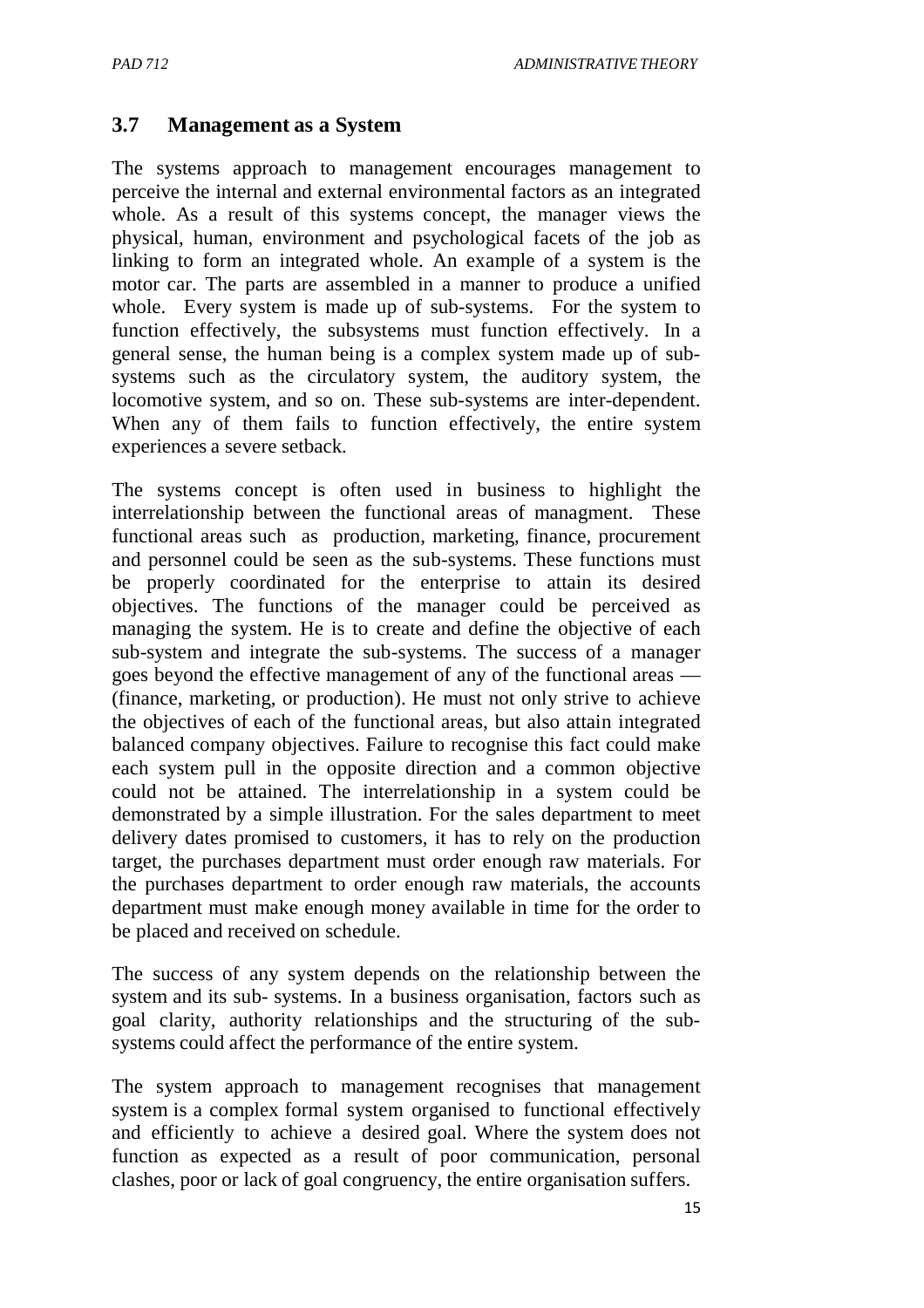#### **3.8 Universality of Management**

Management function is identical in all formal organisations whether it is a profit-making organisation or a non-profit making organisation. All people who occupy management positions perform the same type of functions. They plan, organise, staff, direct and control. They get things done through and with subordinate. Their principal responsibility is to achieve organisational objectives through group efforts.

The concept of the universality of management implies that all managers irrespective of their position in the organisational hierarchy perform at one time or the other identical functions. The concept also connotes that management know-how is transferable from one organisation to another. Managers seldom perform the actual activities themselves. Their functions are managerial, not technical.

What managers do in organisations are the same as the following:-

- 1. Managers make decisions.
- 2. Managers focus on objectives
- 3. Managers plan and set policies
- 4. They organise and staff
- 5. They communicate with subordinates, colleagues and superiors.
- 6. The direct and supervise by securing actual performance from subordinates
- 7. They control organisational activities

It is as a result of all these multiple functions that management has grown into a big profession. The professional manager who occupies an important position in an organisation is concerned about the corporation and its health and growth. The chief executive is, for example, a professional manager who owes no allegiance to a function or speciality for his function is to guide and direct the company as an integrated unit, not in managing its separate parts.

#### **4.0 CONCLUSION**

Administration has been part and parcel of human life right from the time of Adam and Eve. Hence in our own families there is administration; in our group hunting there is administration; in our football game there is administration. Thus administration is a sum total of activities involving directing and control of human beings to achieve stated goal with available resources. Administration is made up of organisation and management.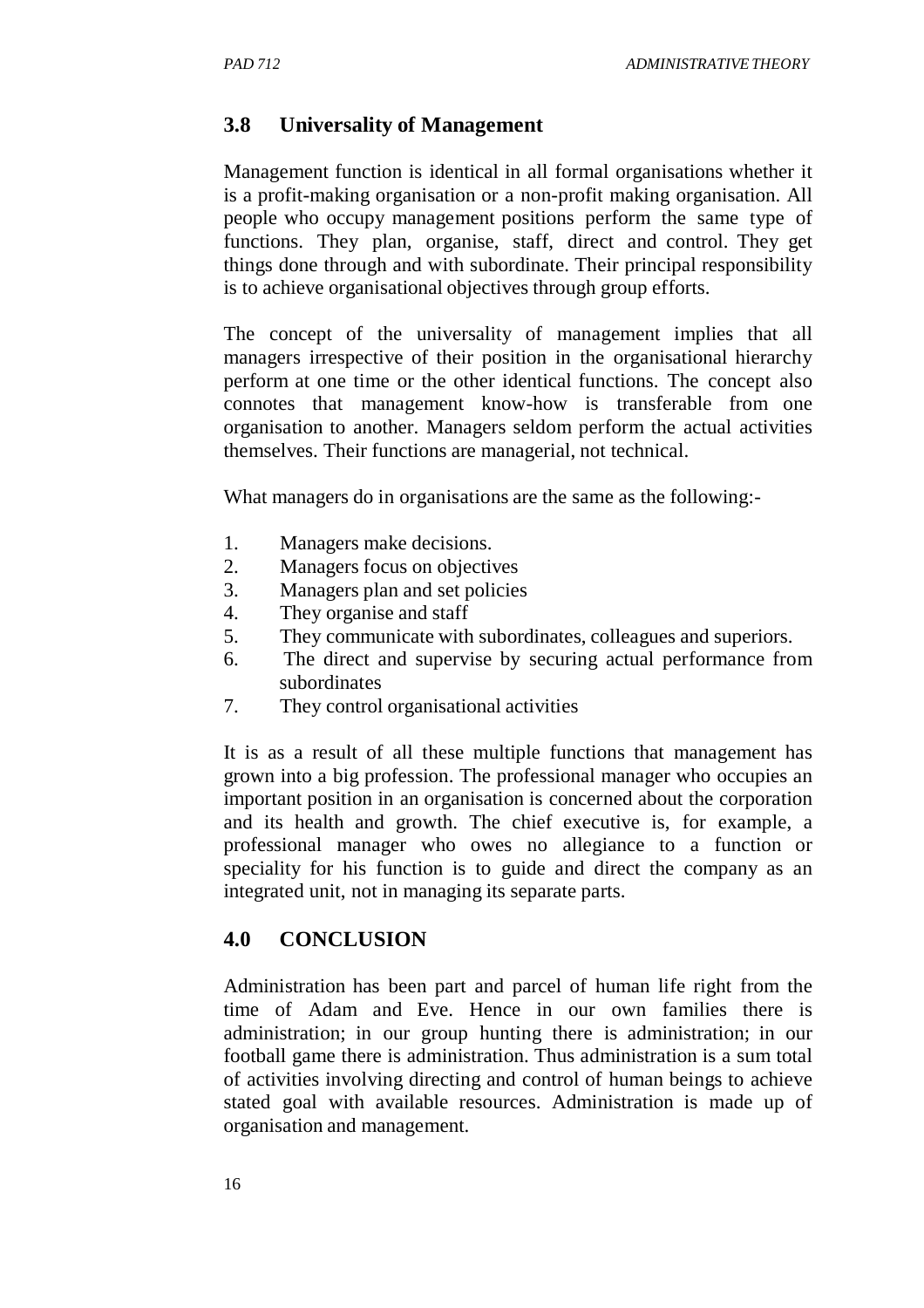### **5.0 SUMMARY**

In the study unit we understand that the concept of Administration has different meanings according to the context in which it is used. It is referred to as the 'cabinet'; referred to as a discipline of learning; referred to as the sum-total of the activities undertaken to implement policies and so on. In the unit, we also learnt about the characteristics of Administration to include direction and control. Administration in broader terms is considered as the organisation and management of human and material resources to achieve a stated goal.

Management is therefore seen as an Art and as a Science. The art of management is the processes involved in carrying out activities to achieve the policy goal while the science of management refers to the principles guiding the practical operations contained in management and the rational methods by which these principles are developed.

There is no human endeavour that does not require proper management for its proper functioning. All types of organisations — government establishments, business enterprises, hospitals, cooperatives, churches, whether profit making or non-profit making, require good management to function effectively.

Managing is one of the most important human activities that permeate all organisations. Whenever people work together for the attainment of a predetermined objective, there is a need for management that is charged with the responsibility of ensuring that the aims and objectives of the organisation are realised It is the manager's responsibility to ensure that every member of the group contributes his best. To get people put in their host efforts, the manager has to understand people, their emotional, physical and intellectual needs. He has to appreciate that each member of the group has his own personal needs and aspirations and that these are influenced by such factors as the ethnic, social, politi- cal, economic and the technological environment of which he is a part.

However, not all people can manage effectively or aspire to management position. Whenever people work together, there is generally a heed for the co-ordination of efforts in order to attain expected results in reasonable time, and with minimum amount of money, discomfort or energy. All people who oversee the function of other people who must work in subordinate position are managers. Managers are people who are primarily responsible for the achievement of organisational goals. Any organisation that fails to realise its objective often blames it on management. In those enterprises that the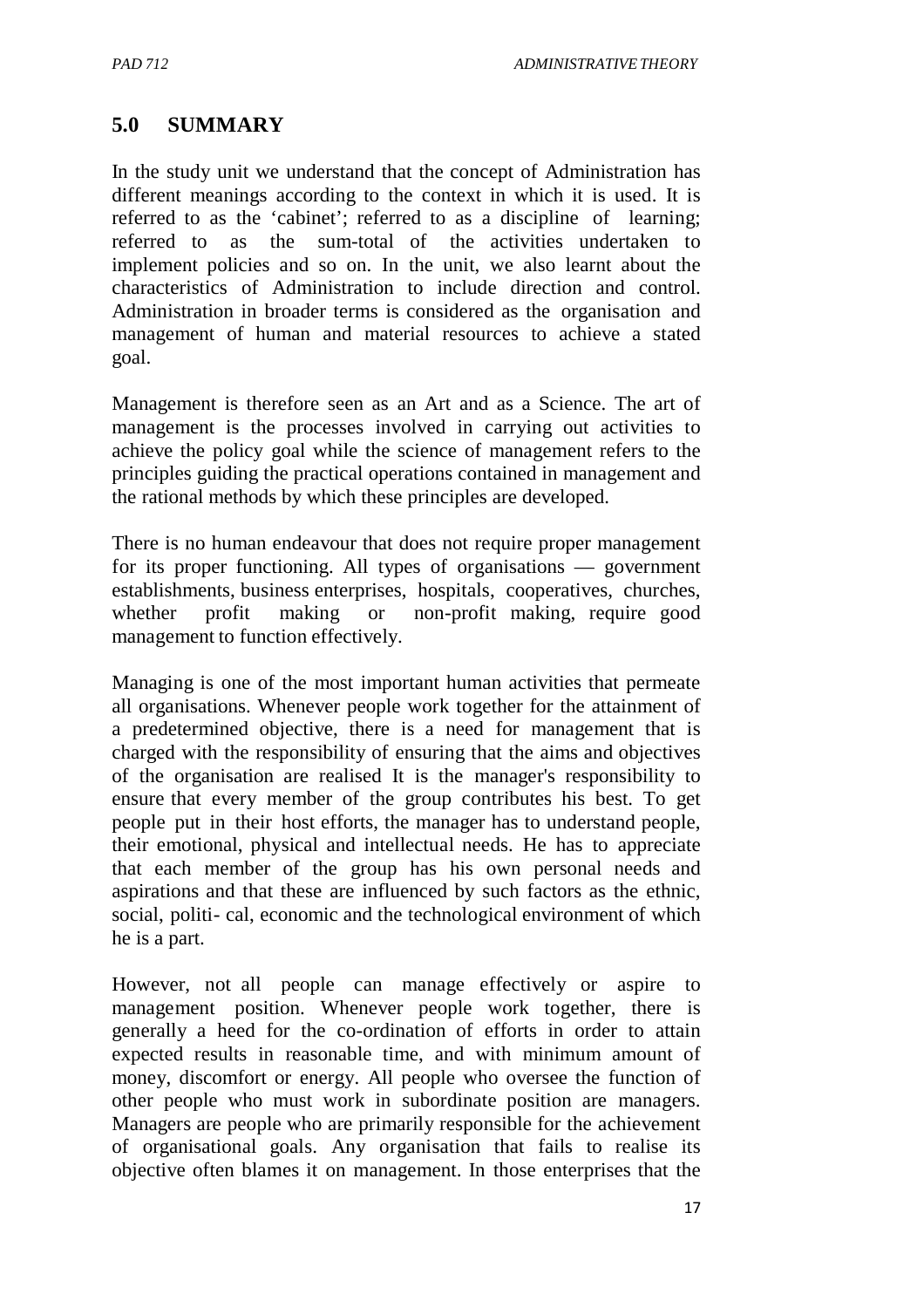stock- holders feel that they do not attain their objectives, there is a tendency to blame it on those responsible for piloting the affairs of the organisation — management. Thus management is often accused of lack of initiative, ineptitude, misconduct or are said to be unqualified and are called upon to resign. The manager is an individual that provide the dynamic force or direction. He is •the person in charge or expected to attain results.

The manager does not spend all his time managing. He is like, a football coach. He does not play the game but directs the players on how to play. Like a vice-chancellor of a university, he does not have to teach in the classroom but must plan admission, 'develop committees, represent the university, have budgets and reports prepared and ensures that students are properly fed and housed. A manager that fails to achieve the objectives as expected, is either dismissed or asked to resign. In large organisations, such as the civil service or government corporations, there are often many instances of dismissals, transfers, demotions and promotions. A manager is expected to possess special talents or abilities quite different from non-managers. In all countries, management has emerged as a leading group in our economic society. They are a class by themselves, distinct from ownership and labour. According to Peter Drucker, "rarely, if ever, has a. new basic institution, or new lending group, a new central function, emerged as fast as has management since the turn of the century.

## **6.0 TUTOR-MARKED ASSIGNMENT**

Explain in further details what constitute the anatomy and physiology of administration.

## **7.0 REFERENCE/FURTHER READINMG**

- Sharma, M.P., Sadana, B.L., & Harpreet, K. *Public administration in theory and practice.*
- Thomas, H.N. (1949). Changing concepts of administration. *The American Journal of Nursing, Vol. 49 ( 2), Feb., 1949, pp. 70- 72. Published by: Lippincott Williams & Wilkins*
- Nwachukwu, C.C. "Management theory and practice." *Africana – FEF Publishers Limited, ISBN 978-175-156-8*  www.Boundless,com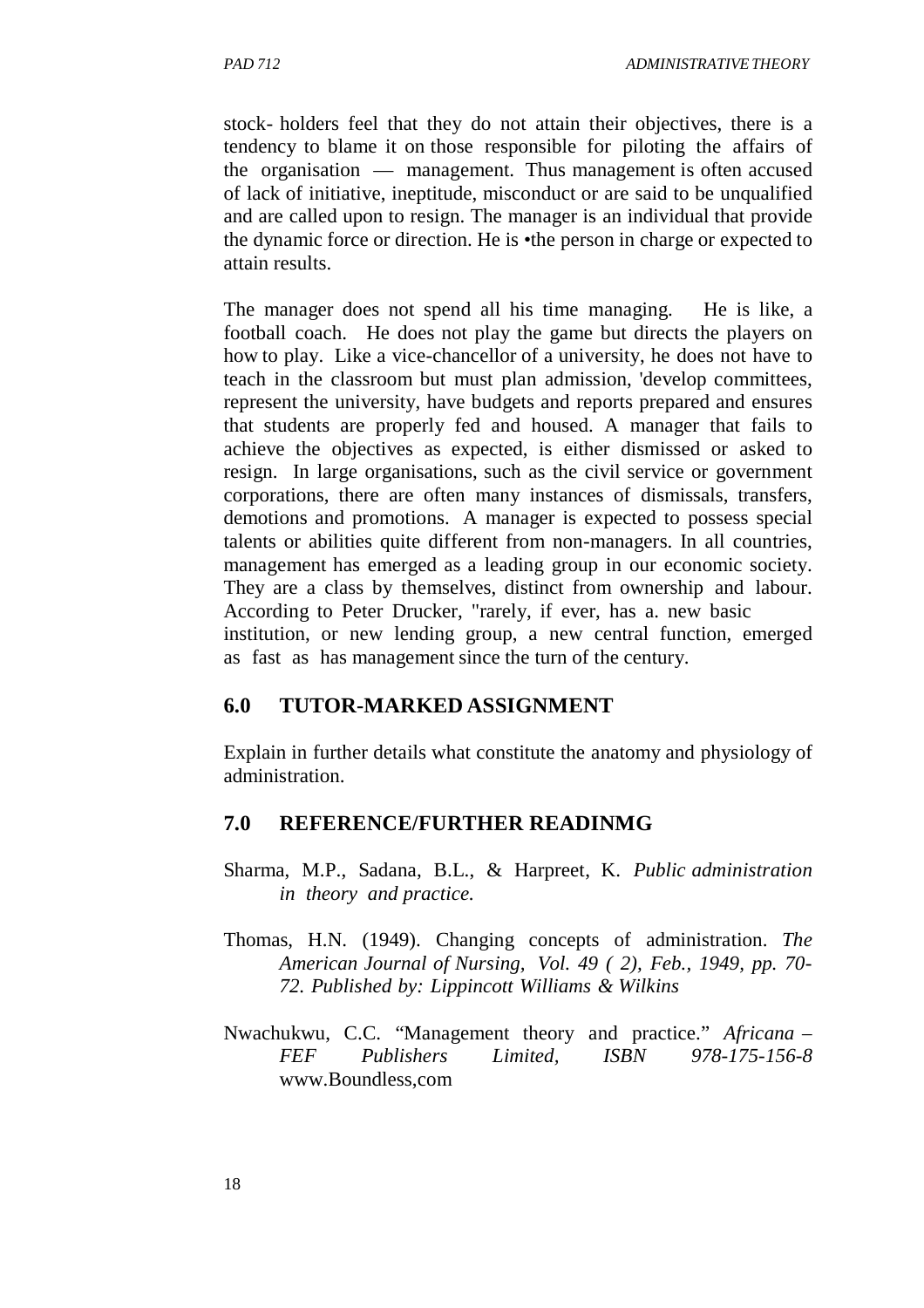# **UNIT 2 CONCEPT OF THEORY**

## **CONTENTS**

- 1.0 Introduction
- 2.0 Objectives
- 3.0 Main Content
	- 3.1 Definition of Theory
	- 3.2 Theory Construct
	- 3.3 Characteristics of Theories
	- 3.4 Importance of Theories
	- 3.5 Development of Theories
	- 3.6 Types of Theory.
- 4.0 Conclusion
- 5.0 Summary
- 6.0 Tutor-marked Assignment
- 7.0 Reference/Further Reading

## **1.0 INTRODUCTION**

Theories are bodies of information (or, as psychologists and linguists sometimes say, bodies of knowledge) about a particular domain. Such theories have been posited to explain numerous psychological capacities: linguistic competence results from a theory of the grammar of English or Urdu; mental state attribution results from a theory of mind; even visual perception results from a theory of how 3-D objects in space behave in relation to the observer. But theories are not just any body of information held in memory.

Gopnik and Meltzoff (1997) give what is probably the most comprehensive set of conditions on theories. These conditions fall into three categories: *structural*, *functional*, and *dynamic*. Structurally, theories are abstract, coherent, causally organised, and ontologically committed bodies of information. They are abstract in that they posit entities and laws using a vocabulary that differs from the vocabulary used to state the evidence that supports them. They are coherent in that there are systematic relations between the entities posited by the theory and the evidence. Theories are causal insofar as the structure that they posit in the world to explain observable regularities is ordinarily a causal one. Finally, they are ontologically committed if the entities that they posit correspond to real kinds, and also support counterfactuals about how things would be under various nonactual circumstances. Some of these conditions are also advanced by Keil (1989), who proposes that causal relations are central to theories, especially where they are homeostatic and hierarchically organised.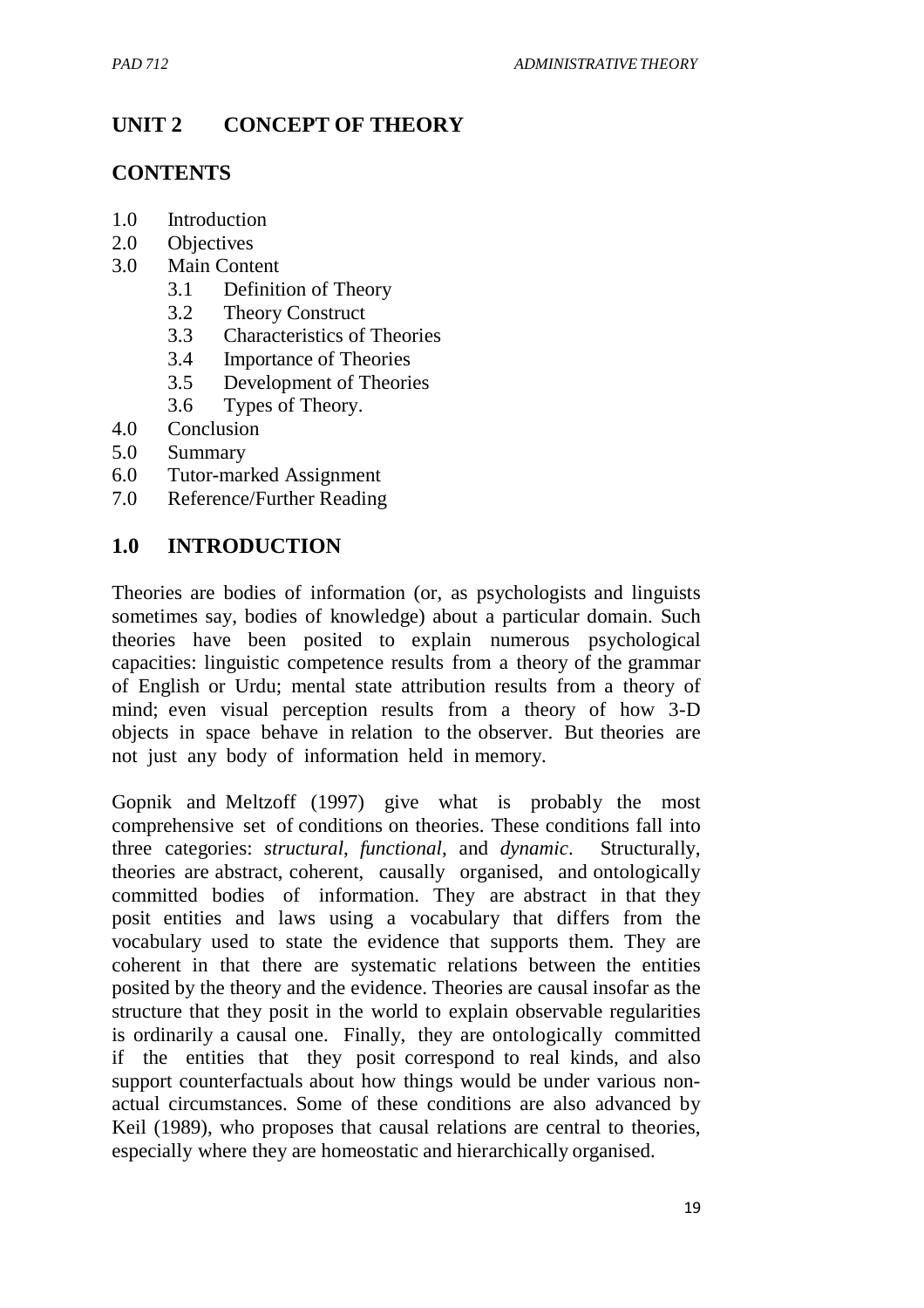Functionally, theories must make predictions, interpret evidence in new ways, and provide explanations of phenomena in their domain. The predictions of theories go beyond simple generalisation s of the evidence, and include ranges of phenomena that the theory was not initially developed to cover. Theories interpret evidence by providing new descriptions that influence what is seen as relevant or salient and what is not. And crucially, theories provide explanations of phenomena, understood as an abstract, coherent causal account of how the phenomena are produced and sustained. Theories are essentially related to the phenomena that make up their domain; hence in Keil's developed view, there is a key role for associative relations in providing the raw data for theoretical development as well as a 'fallback' for when theories run out (Keil, 1989).

Finally, theories are not static representations, but have dynamic properties. This follows from the fact that they develop in response to, and may gain in credibility or be defeated by the empirical evidence. The sorts of dynamic properties that characterise theories include: an initial period involving the accumulation of evidence via processes of experimentation and observation, the discovery of counterevidence, the possible discounting of such evidence as noise, the generation of ad hoc hypotheses to amend a theory, the production of a new theory when an old one has accumulated too much contrary evidence or too many ugly and complicated auxiliary amendments.

#### **2.0 OBJECTIVES**

At the end of this study unit, should be able to:

- define theory
- enumerate the characteristics of theories
- state the importance of theories
- explain the development of theories.

## **3.0 MAIN CONTENT**

## **3.1 Definition of Theory**

A theory, according to Reuben, is a statement of assumed causal relationship between two or more variables. It is the substitution of variables of a model for real life corresponding and explaining the relationships. (A model is a system or objects that stand in place of another usually more complicated or systematic object).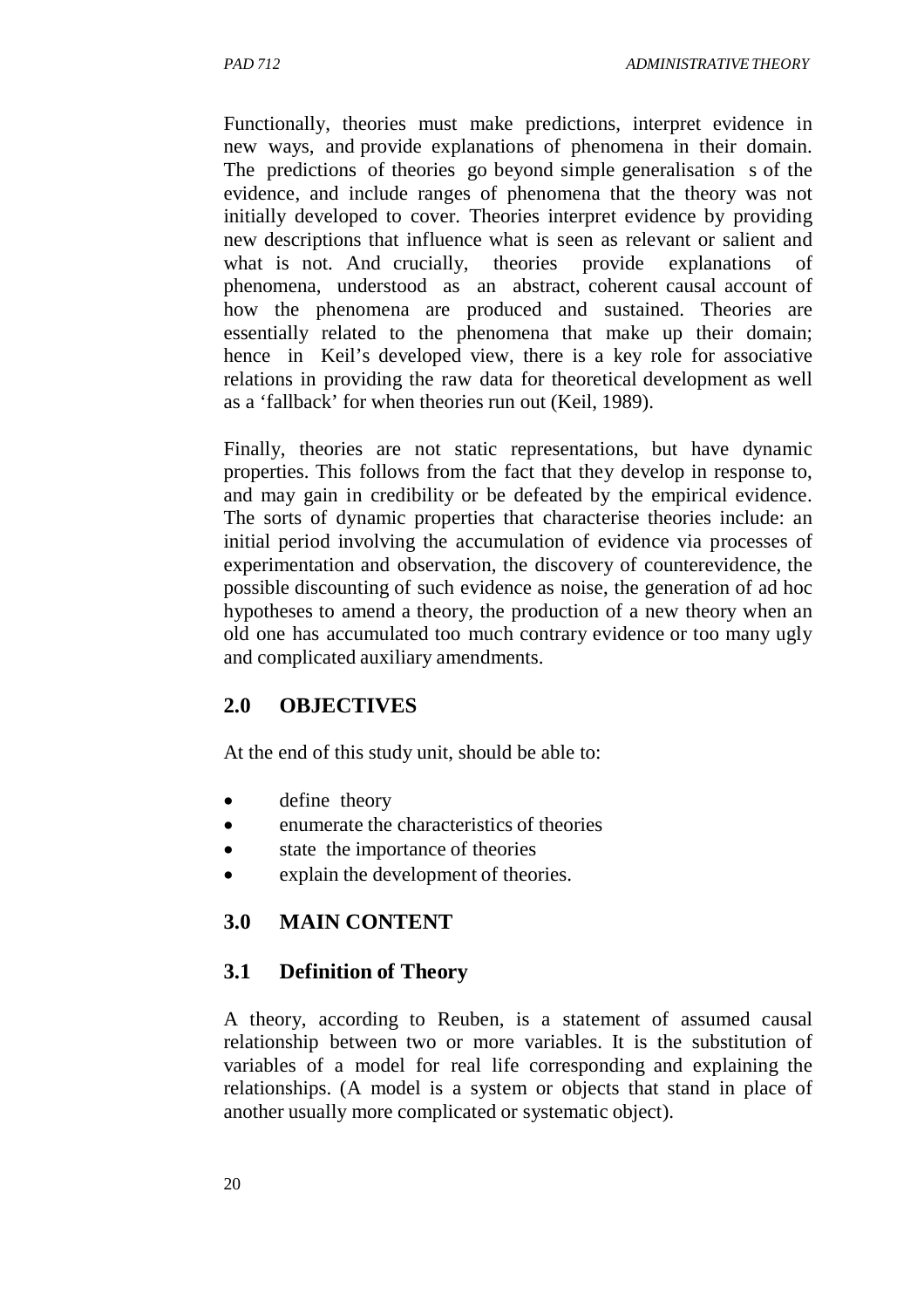The Advanced Learners Dictionary of current English defines a theory as explanation of the general principles of an art or science (contrasted with practice)" or "reasoned supposition put forward to explain facts or events" or simply defined as "an idea (not necessarily based on reasoning)" Examples of theories are:

- 1. Darwin's theory of evolution (explaining events)
- 2. Wearing hats makes men bald (an idea)
- 3. The theories of motion and gravity (explaining principles)

The theory of administration has been developing for years and still is far from complete. Inputs come from diverse fields – psychology, sociology, anthropology, economics, political science and mathematics and from the practice experience of managers. Therefore management and organisation theory is initially eclectics; it draws from many sources and is gradually evolving into a cohesive and defined field of its own.

A theory is the end result of a search for generalisation and is a plausible or scientifically acceptable general principle offered to explain phenomena. So a theory explains and/or predicts, the more precise a theory is and the broader its scope, the better the theory.

Hence a theory is coherent statement or set of ideas that explains observed facts or phenomena, or which sets out the laws and principles of something known or observed.

A theory attempts to explain "why". It consists of a set of definitions stating clearly what we mean by various terms, and a set of assumptions about the way in which the world behaves. The next step is to follow a process of logical deduction to discover what is implied by these assumptions. These implications are the predictions of our theory which can be tested by the process of observation and statistical analysis of the data. If the theory passes the test no consequent action is made necessary. If the theory is refuted by the fact, it is either amended in the light of newly acquired facts or is discarded in favour of a superior competing theory. For example, in economics we seek by the use of theory to explain, understand and predict phenomena in the real world, and our theory must therefore be related to, and tested by empirical observation of the world around us.

Ernest Nagel defines theory "as a set of statements, organised in a characteristic way, and designed to serve as partial premises for explaining as well as predicting an indeterminately large (and usually varied) class of phenomena." Theory involves generalisation s which are statements of general tendencies or uniformities of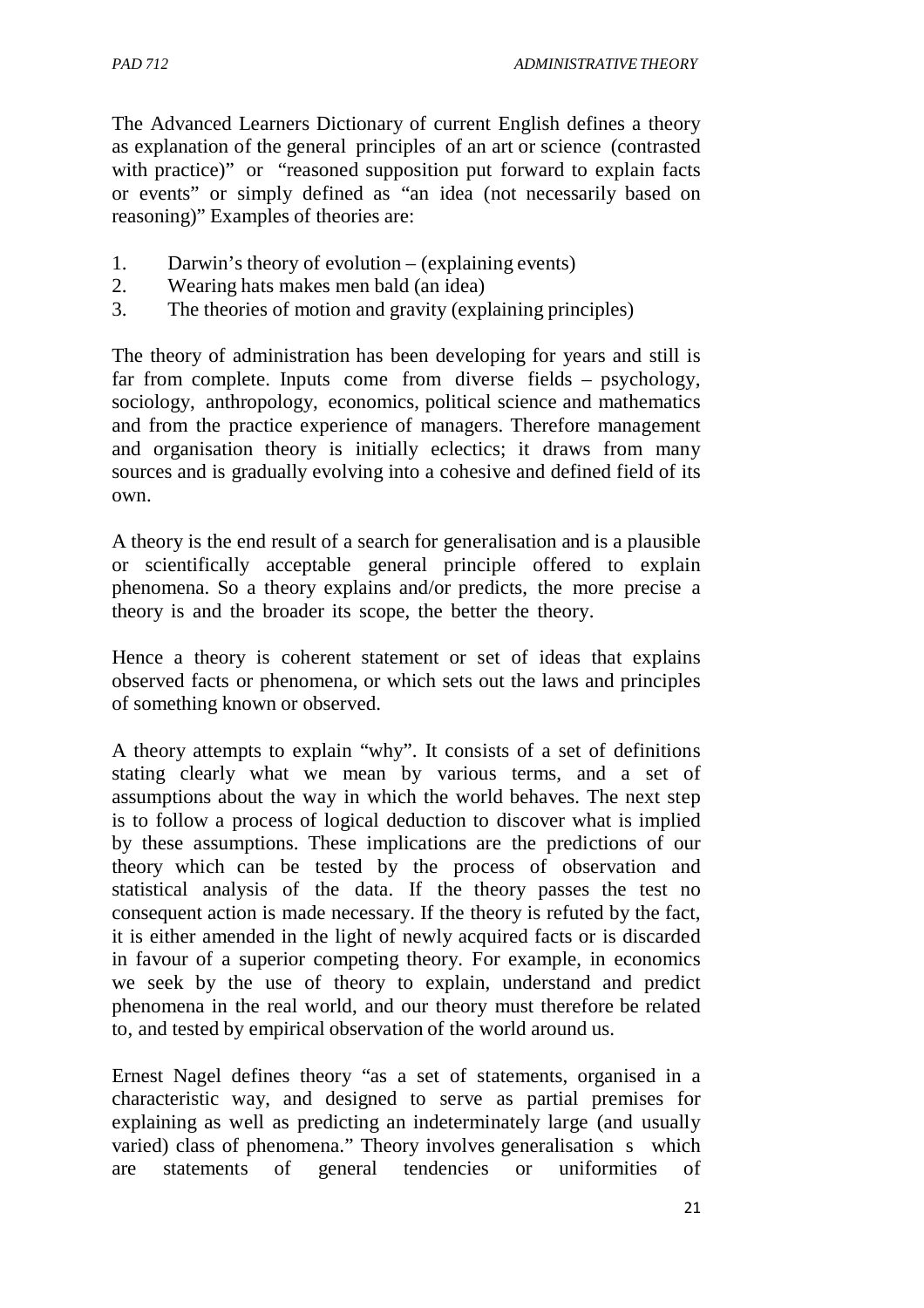relationships among various elements of phenomena. A generalisation is the establishment of a general truth on the basis of particular experiences. For example, the generalisation that demand is an inverse function of price expresses a relationship between price and demand, other things remaining the same. If other things remain the same, the law of demand holds valid. If other things do not remain the same, it stands refuted.

## **3.2 Theory Construct**

The various steps required to construct a theory of are detailed below.

#### **1. Selecting the Problem**

The first step in the formulation of a theory is the selection of the problem which must be stated clearly and correctly. The problem to be explored may be very wide like poverty, unemployment, inflation, etc., or it may be narrow relating to an industry. The narrower the problem, the better it would be for a researcher to conduct his enquiry satisfactorily. It is desirable that investigators should concentrate upon narrow problems – narrow in area or period or aspect of a problem – and the scope for further intensive rather than extensive work should be an important criterion for selecting a problem.

#### **2. Collection of Data**

The second step is to collect data or facts pertaining to the problem to be explored. If the problem is simple, the data can be easily collected. However, complicated problems may require many months or even years to collect the necessary data. Sometimes, 'facts' can be known only after careful observation.

#### **3. Classification of Data**

After collection, the data are enumerated, classified and analysed. Classification is a way of knowing things. It is the grouping of data or facts according to their resemblances and differences, and to note comparisons and contrasts. For instance, if the problem is to study the trend in population growth, the census data may be collected and classified by sex, age groups, literacy, marital status, occupational distribution etc. Thus enumeration, classification and analysis of data are crucial to scientific theory.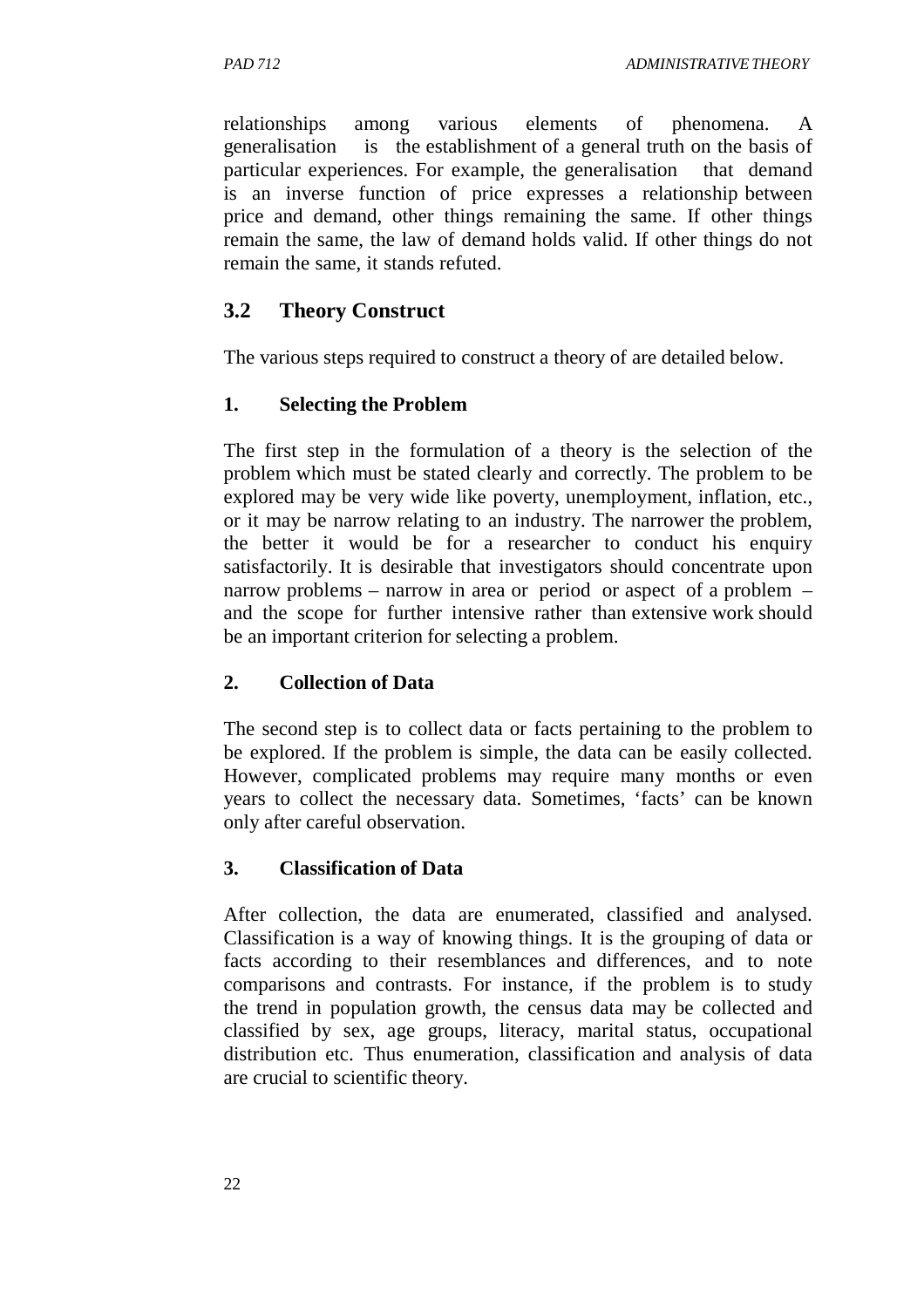### **4. Formulation of Hypothesis**

The next step is to formulate hypothesis about the phenomena to be analysed. A hypothesis is a suggested answer to a problem by the aid of which we endeavour to explain facts by discovering their orderliness. The hypothesis arises from the observed facts, experience or previous knowledge of the researcher. At this stage, simplifying assumptions may be introduced so that a particular hypothesis may be developed fully. It is these special assumptions which become formulated consciously as a hypothesis. For example, the assumption that producers aim at maximising their profits is a plausible hypothesis on which the theory of business behavour can be constructed.

### **5. Testing of Hypothesis**

The next step is the testing of the hypothesis formulated. The hypothesis formulated should be such that deductions can be drawn from it and a decision reached as to whether it explains the facts considered or not. The hypothesis should be tested by well- established techniques of logic and statistics which may then be subjected to confirmation. Further, the hypothesis should provide the answer to the problem which led to the enquiry. This requires prediction. Prediction may refer to past, present or future events so long as it is not known previous to or at the time of prediction. A hypothesis is said to be verified, and not proved, through the successful prediction it makes. Of the various hypothesis formulated that hypothesis should be referred "which can predict what will happen, and from which we can infer what has already happened, even if we did not know what has happened when the hypothesis was formulated." A successfully tested hypothesis is a theory.

#### **6. Verification of Theory**

The tested hypothesis or theory should be verified. If, it turns out to be true, the theory is said to be confirmed or verified. The process of verification may be carried out by observation or by checking the consistency of the theory with related facts that are believe to be true. If a theory is proved to be wrong, it stands rejected. But it is a gross error to suppose that a theory which is rejected is useless. Rather, a wrong theory may direct our attention to unsuspected facts or new facts and lead to the amendment of the theory.

Once the theory is verified and proved true, possible solutions or suggestions to the problem under investigation are to be formulated. This is essential in the case of social sciences like economics "because economics tend to be socially oriented, and do not like spending their energies on trivial irrelevant issues."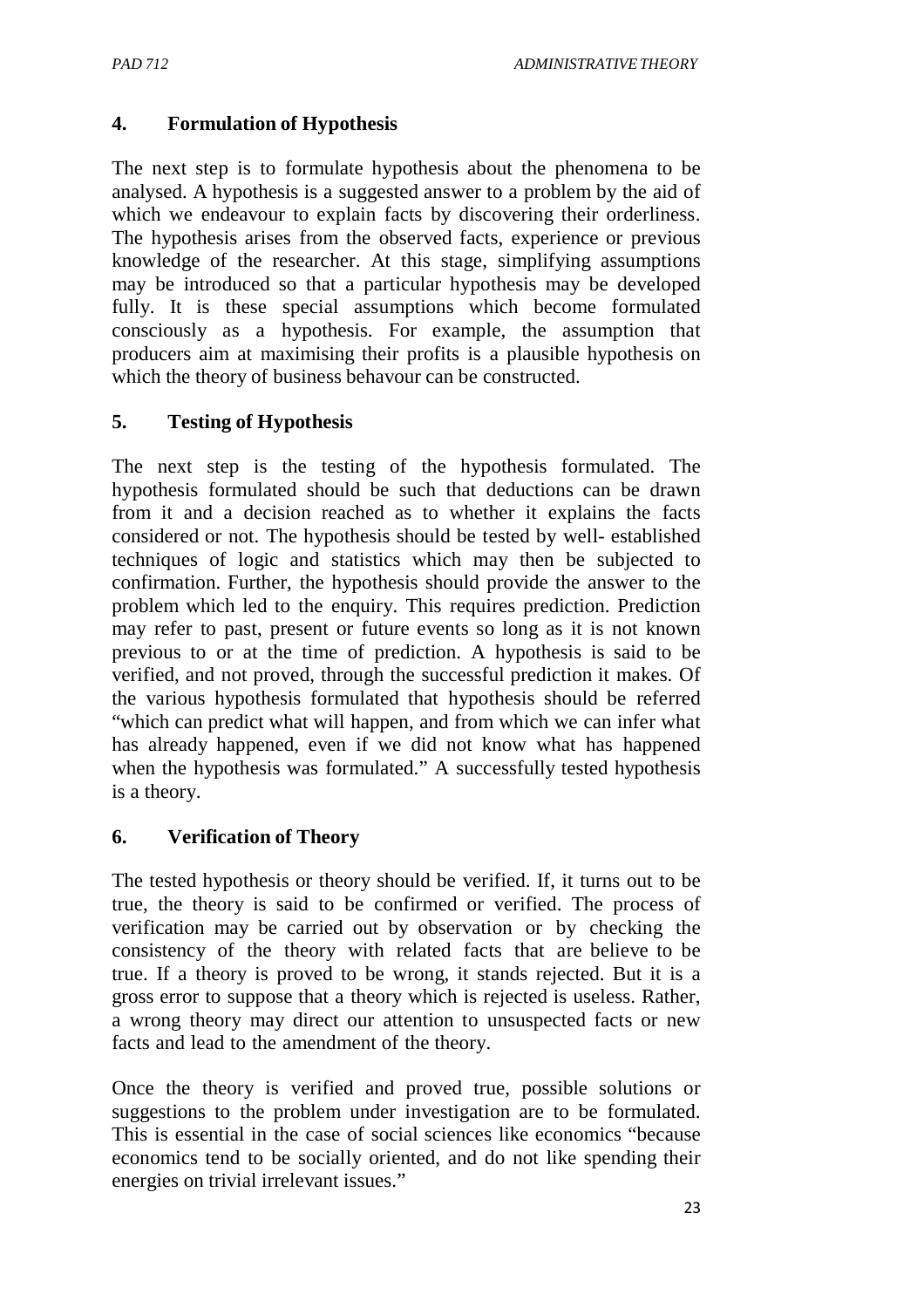## **3.3 Characteristics of Theories**

The characteristics of theories are as follows:

- 1. Theories interrelative concepts in such a way as to create a different way of looking at a particular phenomenon.
- 2. Theories are logical in nature.
- 3. Theories are generalisable
- 4. Theories are the bases for hypotheses that can be tested.
- 5. Theories increase the general body of knowledge within the discipline through the research implemented to validate them.
- 6. Theories are used by the practitioners to guide and improve their practice.
- 7. Theories are consistent with other validated theories, laws, and principles but will leave open unanswered questions that need to be investigated

# **3.4 Importance of Theories**

The important of theories are as follows:

- 1. Theories provide concepts to name what we observe and to explain relationships between concepts. Theories allow us to explain what we see and to figure out how to bring about change. Theories are tools that enable us to identify a problem and to plan a means for altering the situation.
- 2. Theories are to justify reimbursement to get funding and support -need to explain what is being done and demonstrate that it works -theory and research.
- 3. Theories are to enhance the growth of the professional area to identify a body of knowledge with theories from both within and without the area of distance learning. That body of knowledge grows with theory and research. Theory guides research.
- 4. Theories also help us understand what we don't know and, therefore, they are the only guide to research. Relating to theory, it increases its ability to solve other problems in different times and different places (Moore, 1991).

## **3.5 Development of Theories**

Theory is constantly revised as new knowledge is discovered through research. Three stages of theory development are as follows: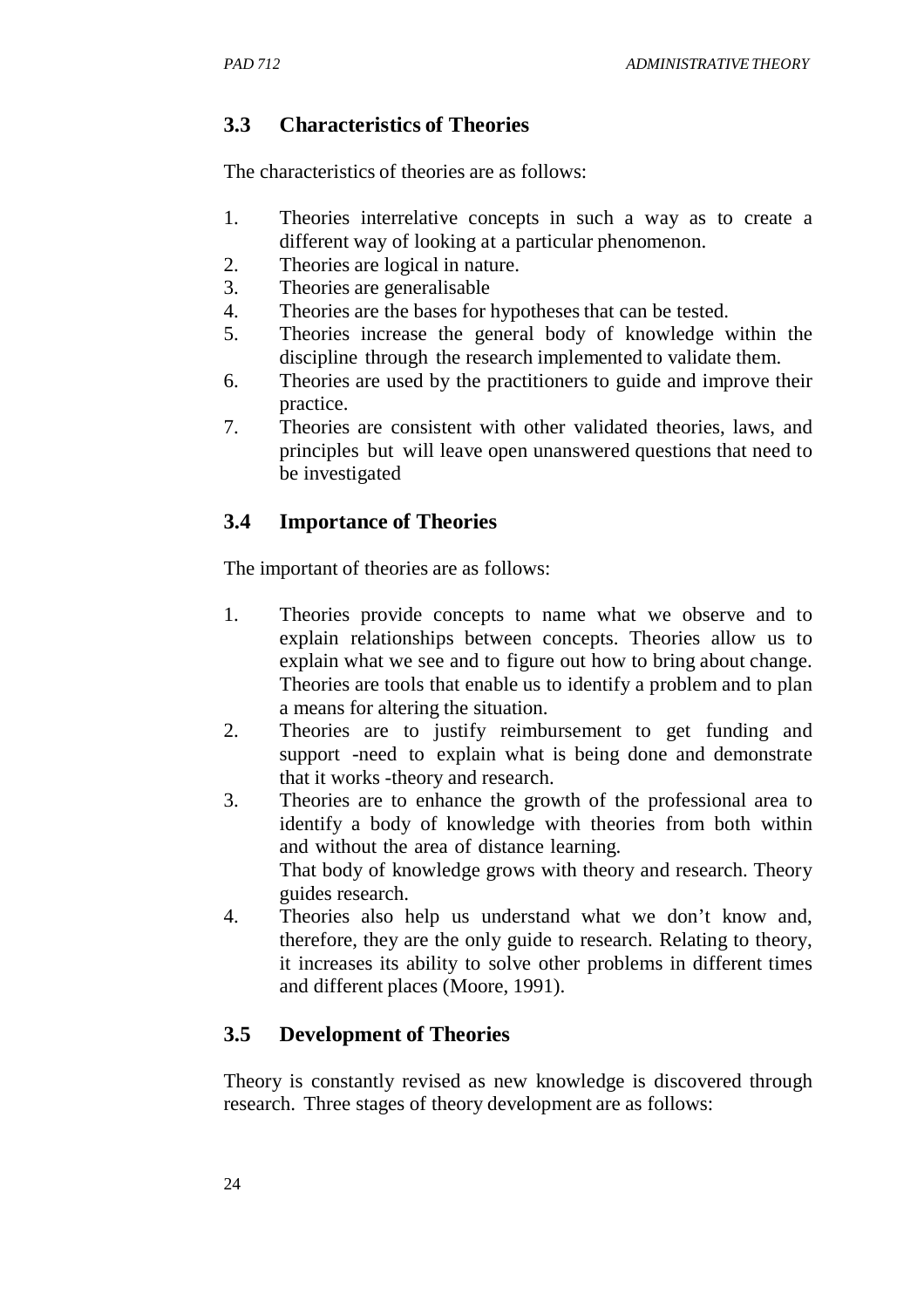#### 1. **Speculative**

Theory attempts to explain what is happening.

#### 2. **Descriptive**

Theory gathers descriptive data to describe what is really happening.

#### 3. **Constructive**

It revises old theories and develops new ones based on continuing research.

#### **SELF-ASSESSMENT EXECISE**

A theory expresses a casual relationship between cause and effect. It attempts to explain "why". It consists of a set of definitions stating clearly what we mean

#### **What are the characteristics of good theories? Answer:**

- 1. Theories interrelates concepts in such a way as to create a different way of looking at a particular phenomenon.
- 2. Theories are logical in nature.
- 3. Theories are generalisable
- 4. Theories are the bases for hypotheses that can be tested.
- 5. Theories increase the general body of knowledge within the discipline through the research implemented to validate them.
- 6. Theories are used by the practitioners to guide and improve their practice.
- 7. Theories are consistent with other validated theories, laws, and principles but will leave open unanswered questions that need to be investigated

#### **3.6 Scientific Research as a Base for Theory**

**T**o regard any study as complete research, we must be able to find in it several definite factors. The first of these is a problem to be solved. The second is evidence, consisting usually of provable facts and occasionally of expert opinion. The third is a careful analysis and classification of the evidence by means of which the evidence is arranged in a logical pattern and tested with regard to its application to the problem. The fourth is the use of reason and logic to arrange the evidence into argument or factual supporters leading to a solution to the problem. The fifth is a definite solution, and answer to the question which the scholar's problem poses.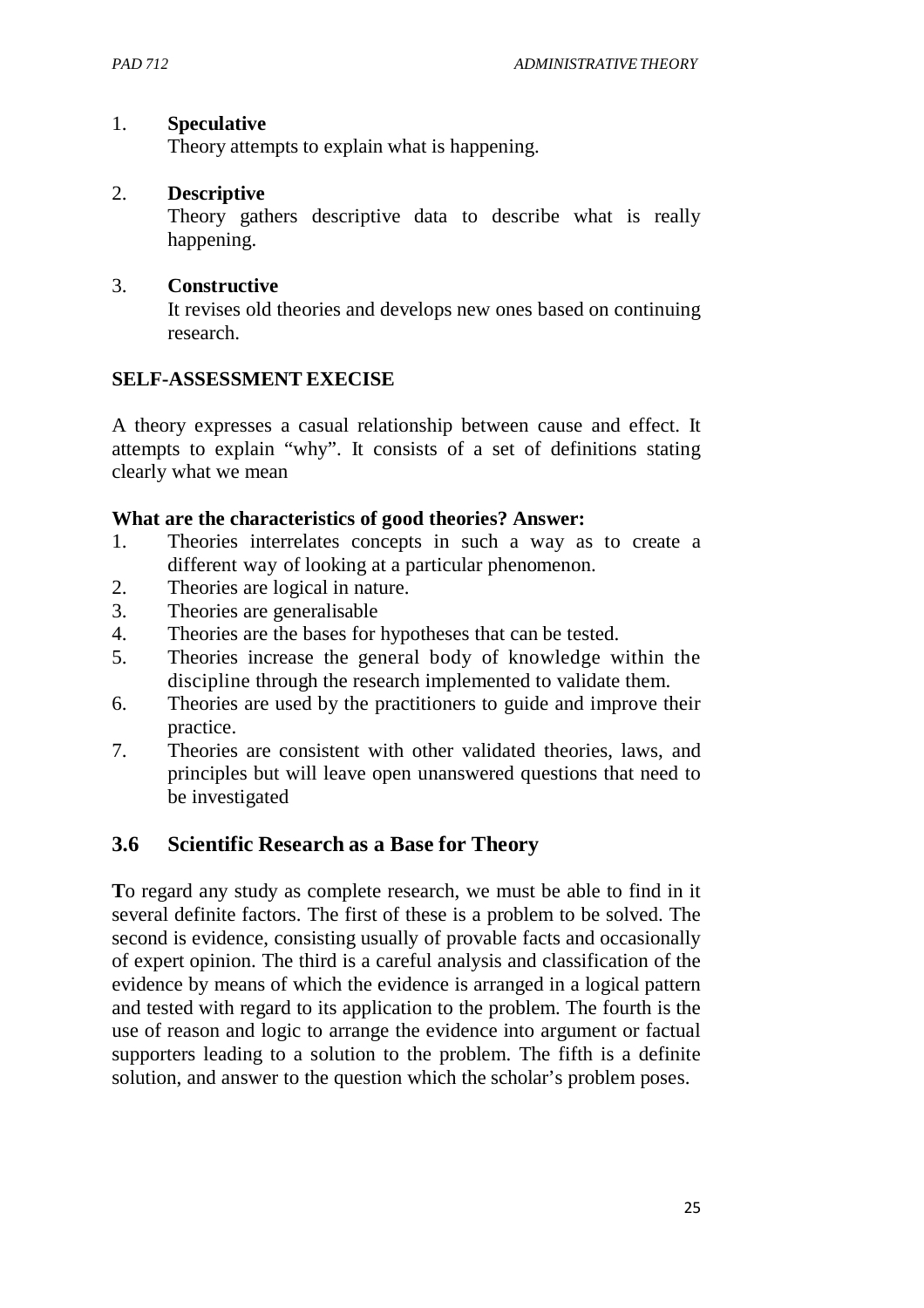#### **3.6.1 What is research?**

Ordinarily research means seeking for knowledge; hence it is described as a process of discovery. The Advanced Learner's Dictionary defines research as "an investigation undertaken in order to discover new fact and get additional information". This definition seems to have limitation. In the first place it has not mentioned how the facts or additional information is gathered. Secondly, it raises the question of "what next after the additional information?

In the Encyclopaedia of Social Sciences, research has been defined as "the manipulation of things – concept or symbol - for the purposes of generalisation and to expand correct or verified knowledge whether that knowledge is in the construction of a theory or in the practice of an art"

To Adetoro (1986), "research can be described as a process of discovery. It must follow certain rules of conducting investigations. It is generally based on scientific enquiry where available facts are closely examined or investigated". Nachmias (2007) also consider research as "a process of finding out a solution to a problem. The action word is finding out or put in other words the searching for something. It is not a purposeless action but action aimed at contributing to or constituting the solution of a real problem.

Research is the process of systematic inquiry by which we increase our knowledge of how things are, why things are the way they are, and how they might be changed. It is an ordered and logical study of a subject or problem aimed at learning new facts and testing existing propositions. Research is the operational application of the scientific method to discover reliable knowledge. (UNESCO, 2002).

We can summarise by saying that a research is a useful inquiry or examination to discover new information or relation and expand or verify an existing knowledge. It involves a systematic and objective process of gathering, recording , and analysing data in order to arrive at a conclusion on either the causes or consequences of a problem, the state of being or behaviour of an object, situation or of a given phenomena.

#### **3.6.2 Methods of Seeking for Knowledge**

#### *Method of Tenacity*

This involves knowing or believing that something has always been done that way, or it has always been the truth perhaps due to frequent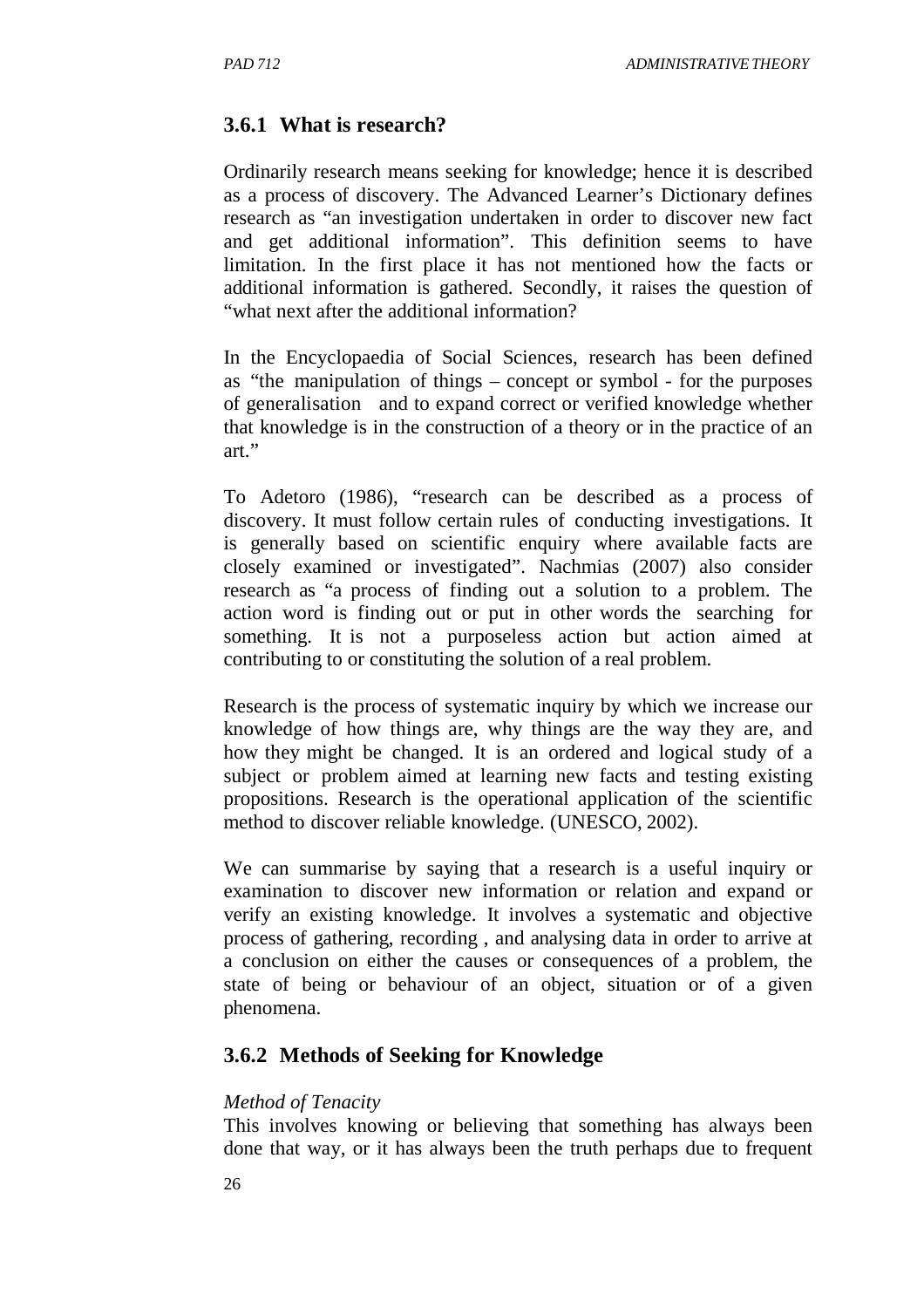repetition or occurrence of the truth or out of experience. An example is the weather, annual rainfall, spring summer, autumn and winter which have been occurring during specified months of the year.

#### *Method of Authority*

Here, the knowledge is got from a well specialised or established authority, say the Holy Qur'an or the Bible or a statement from a professor who is a specialised authority in a certain field of learning, or a statement of exact state of affairs from a person of political or administrative authority. Other examples are statements made by Heads of State or Presidents, Ministers, Governors, Heads of Service, Secretary to the Government etc.

#### *Method of Intuition or a-Priory Method*

In this case, facts are accepted on the assumption that they are agreeable to reason or "self evidence" the fact in this case are believed upon and accepted without verification. Examples are customary and traditional practices and laws inherited from grandparents or copied from a wellrespected community leader.

#### *The Mystical Method*

This is a method of seeking for knowledge where facts are accepted from supernatural being or prophets. This method depends on the manifestation of supernatural science and the psychological state of the person accepting the knowledge or facts. Examples are the supernatural power of Prophet Isa (Jesus Chris) of raising the dead, curing the blind and the death; the supernatural power of Prophet Muhammad of commanding a tree to come to him and the moon landing on the earth and the supernatural power of Prophet Musa (Moses) of turning his stick into a large snake and using it to pave the way into River Nile for his people to cross. These supernatural powers are extra human that emanate from their supreme creator.

#### *The scientific method*

This is a knowledge got through a systematic and refined use of specialised tool and procedure to provide a more adequate solution to a problem. Here something is not to be believed until it is investigated by the use of refined tools and procedures. Even the solution got is not taken to the final. So, scientific research is a systematic, controlled and empirical investigation of hypothetical conclusion about the presumed relationship of natural phenomena.

Obviously academic research refers to the scientific research and not that of tenacity, authority, mystical etc., although method of authority is always used as a reliable source of information under scientific research.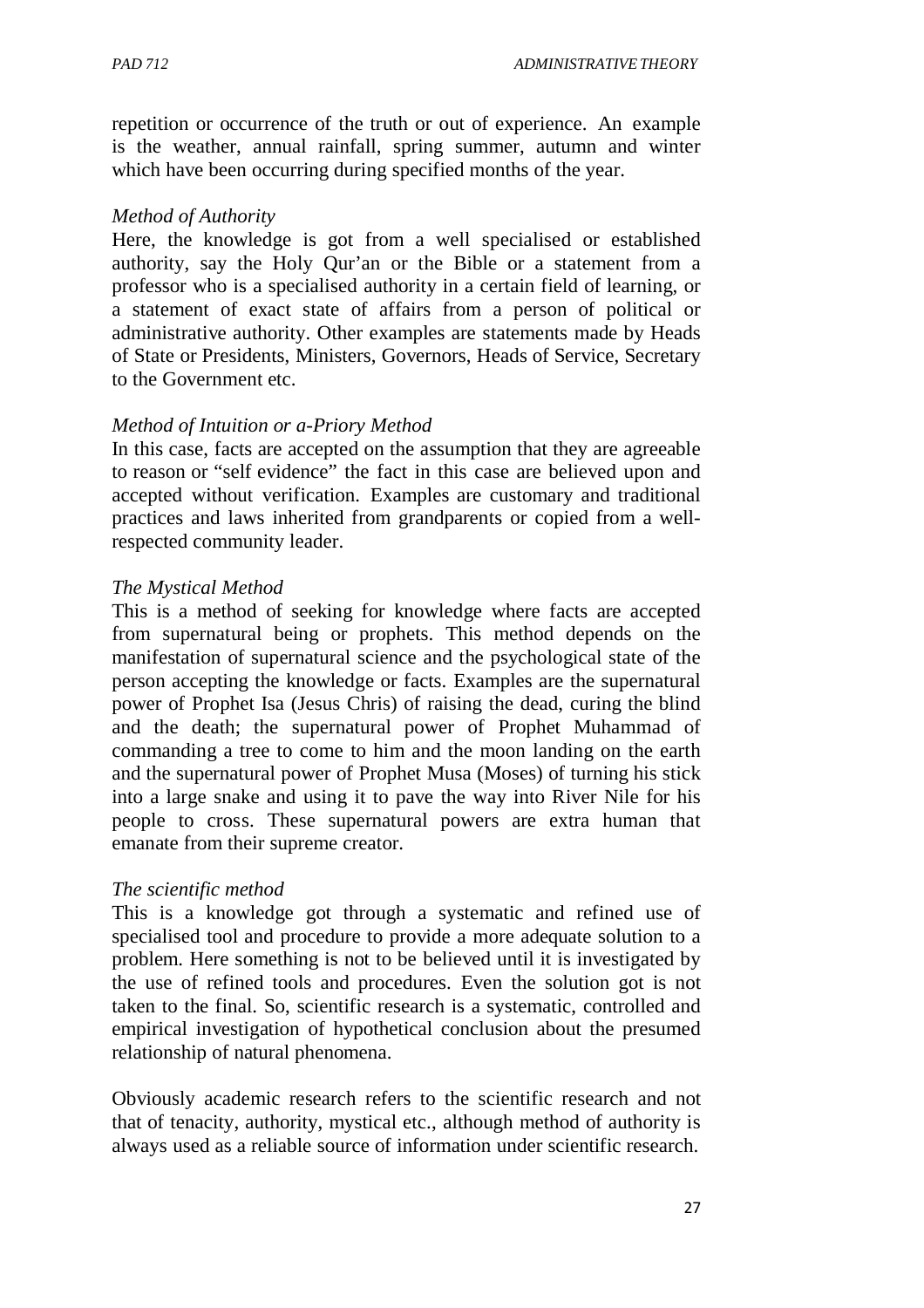#### **3.6.3 Types of research (Scientific Research)**

*Fact Finding/ Exploratory Research:* This consists, of a research for facts without any attempt to generalised or use these facts to solve a problem. E.g. investigation of theft in an office or theft of NEPA installations.

#### *Critical Interpretation /Descriptive Research*

This makes use of largely the method of logical reasoning to arrive at the solution of problems, and is applied usually when ideas rather than facts are to be dealt with. e.g. finding and stating out the nature of a problem in an organisation.

#### *Complete Research /Causal Research*

This aims at solving problem and stating generalisation after a thorough search for the pertinent fact, an analysis and logical classification of all the evidence found, and the development of a reasonable pattern of support for the conclusion reached.

Anything other than one of these three types of research, while not necessarily wasted effort in terms of scholarship, is nevertheless no research.

#### **3.6.4 Research Process**

The steps in research process are highly interrelated and each step leads to the next. The stages in research process often overlap. Disappointment encountered at one stage may mean returning to previous stages, or even starting over.

The process of research, often follow a generalisedd pattern of stages:

- (1) The first of these is *a problem* to be solved. This is the problem definition stage.
- (2) The second is *evidence*, consisting usually of provable facts and occasionally of expert opinion
	- this stage involves planning of the research design,
	- selection of a sample,
	- data collection
- (3) The third is a careful analysis and classification of the evidence, by means of which the evidence is arranged in a logical pattern and tested with regard to its application to the problem.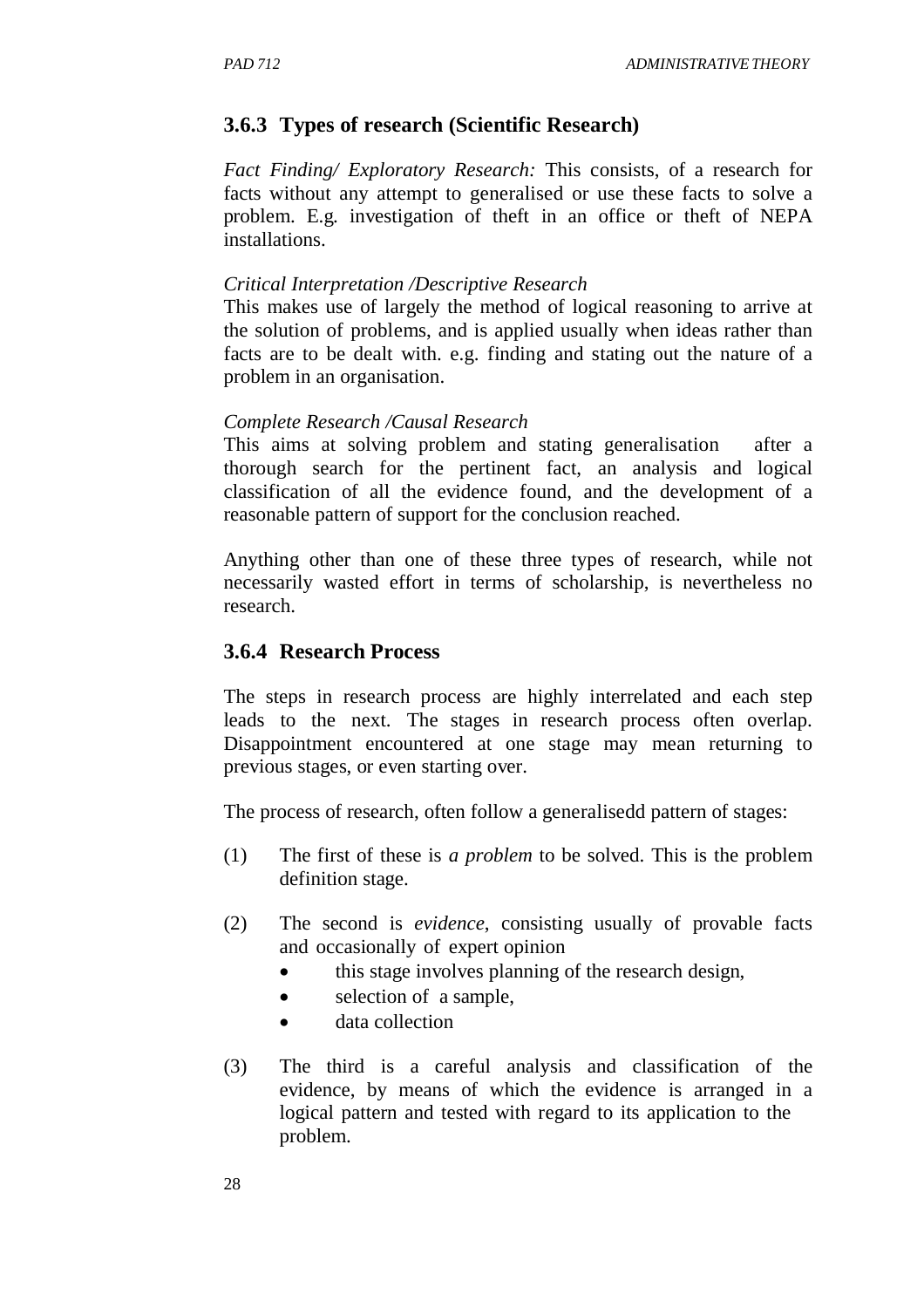- (4) The fourth is the use of reason and logic to arrange the evidence into argument or factual supporters leading to a solution to the problem.
- (5) The fifth is a definite solution, and answer to the question which the scholar's problem poses.
	- i. This is the stage of drawing of conclusion and preparing of final report,
	- ii. The report is in form of thesis, dissertation, research project, committee research reports etc

As good examples; let us consider criminal investigation in the society, marketing research and astronomy. They all take the form of systematic enquiry into (the happening of the society, the market place and the stars and planets). They all make use of step-by-step approaches to gaining knowledge.

All the steps mentioned here are broken down into chapters as shown in Part One of this text (i.e from chapter one to chapter six). In the next Part we shall have a detailed discussion of these processes as contained in the chapters

# **4.0 CONCLUSION**

A theory is made up of a set of principles which can sometimes be referred to as laws. We also leant about theory construct involving muting of ideas about relationships between variables, data collection and analysis to test and verify the relationship before generalisation . Hence a theory is considered as the end result of a search for generalisation out of a scientific enquiry.

# **5.0 SUMMARY**

We have got to understand that a theory is scientifically, generally, acceptable set of principles used to explain a phenomenon. A phenomenon, in one case refer to object of perception - something perceived or experienced, especially an object as it is apprehended by the five human senses of hearing, sight, feeling, smelling and touching.

Theory formulation has a laid down steps. The first step in the formulation of a theory is the selection of the problem which must be stated clearly and correctly. The narrower the problem, the better it would be for a researcher to conduct his enquiry satisfactorily. Collection of data is the second step If the problem is simple, the data can be easily collected. Classification of data comes nest and it involves grouping of data or facts according to their resemblances and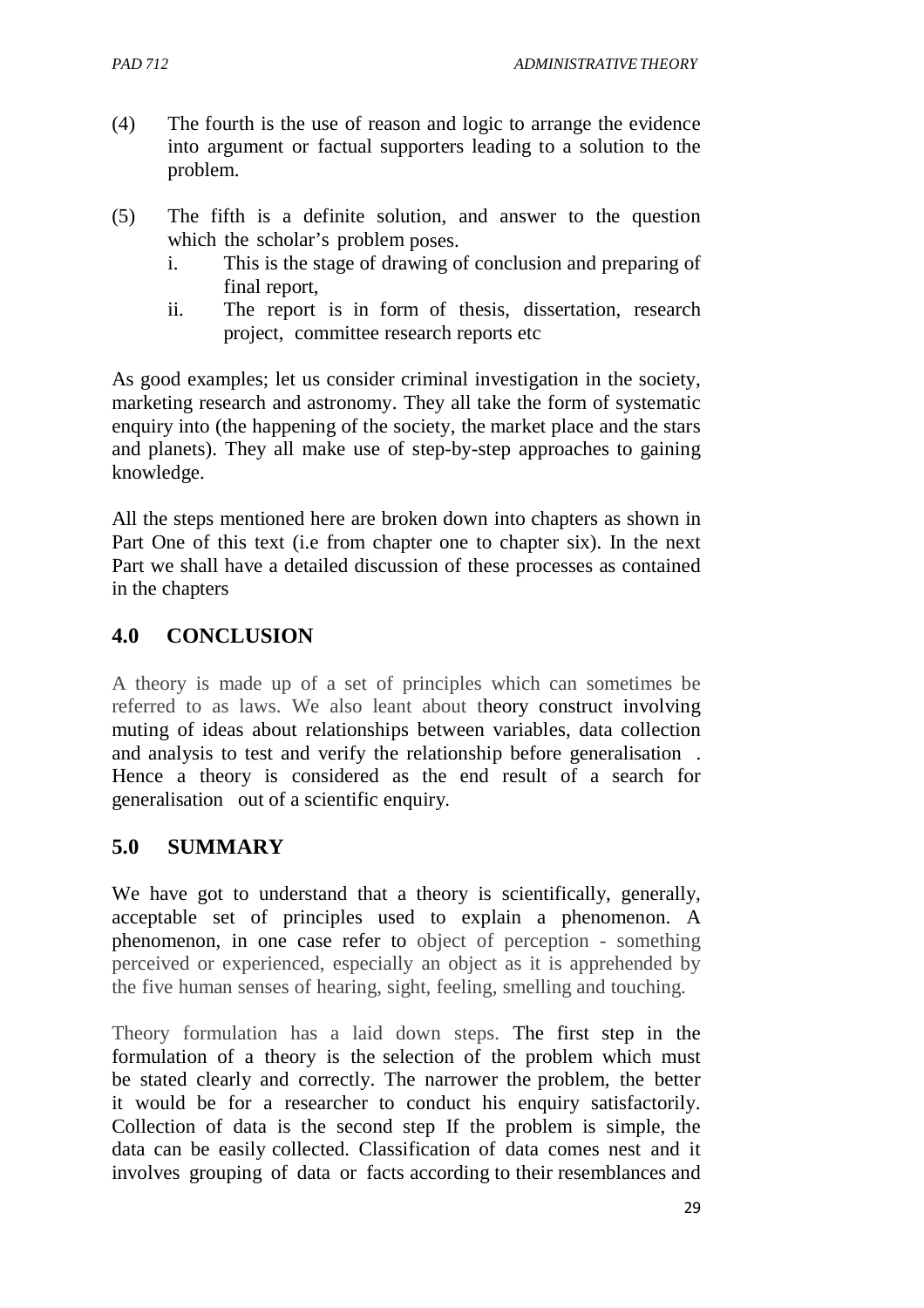differences, and to note comparisons and contrasts. The next step is to formulate hypothesis about the phenomena to be analysed. A hypothesis is a suggested answer to a problem and it is surrounded by simplifying assumptions which help to develop the hypothesis fully.

The hypothesis formulated has to be tested which leads to deductions and a decision to accept the hypothesis or not. The tested hypothesis or theory should be verified by observation or by checking the consistency of the theory. It it is proved right, it becomes solidified into a law.

Other aspects of theory considered in the study unit are characteristics of theories, importance of theories, development of theories and types of theory.

#### **6.0 TUTOR-MARKED ASSIGNMENT**

Explain fully the bolded portion of the definition of a theory as "**a scientifically, generally acceptable set of principles"** used to explain a phenomenon.

'Scientifically' means the theory is formulated through a scientific process of discovery of new set of principles or rediscovery of old ones by observation, experimentation and measurements. The problem identification, the muting of the idea to conduct a research on the problem, the data collection, the hypotheses formulation, data testing and analysis, drawing inferences etc all follow the scientific process.

'Generally acceptable' means majority of the objects of the experiments (sample size) testify to the solid nature of the theory. Majority, in this context, may mean 51 percent plus of say, questionnaire respondents testify positively in favour of the hypothesis contained in the theory.

**'**Set of principles' means a theory is made up of principles, rules, laws which serve as guide to the phenomenon in question.

#### **7.0 REFERENCE/FURTHER READING**

Daniel A. Weiskopf. The Theory- Theory of Concepts*. Internet Encyclopaedia of Philosophy. Apeer-Reviewed Academic Resource* Jhingan, M.L. Microeconomic Theory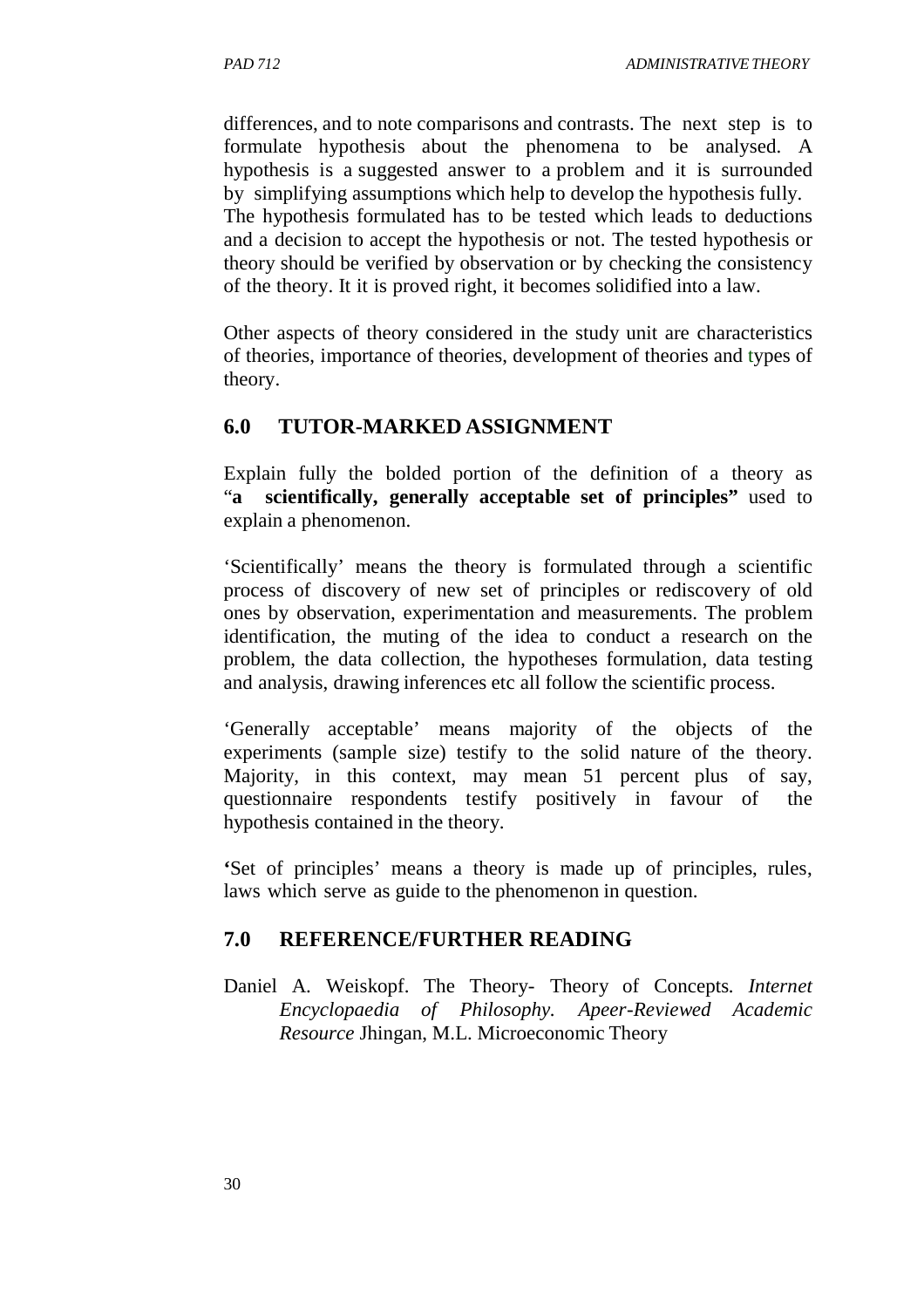# **MODULE 2 SCIENTIFIC MANAGEMENT AND CLASSICAL ADMINISTRATIVE THEORIES**

- Unit 1 Early Development of Administration and Management
- Unit 2 The Scientific Management Theory
- Unit 3 The Main Classical (Henry Fayol, Urwick, Luther Gulick)
- Unit 4 Bureaucratic Theory

In the first instance, we have to be aware that all about theories of administration boil down to how human and material resources are effectively organised and managed to produce the best output.

The classical school of management thoughts traces its ancestry to Henry Fayol. On the other hand, all the principles developed by Henry Fayol and others have their origin from the army, the church and conomics. Together with the scientific management movement the classical school laid down the foundation upon which modern organisation and management are built. The theorists laid down some principles of organisation, and they earned the word classical largely because their principles are of comparatively long standing i.e. they are the dominant principles in the field of administration. The Classical school is also referred to as: the machine theory, mechanical theory etc. mostly because it is purely guided by rigid application of economic principles, leading to profit maximisation and efficient resource utilisationn.

In the seventeenth century, concurrent with the cottage system and eventually superseding it as the dominant form of production, the factory system slowly began to take form. The industrial revolution is usually considered to have begun around 1700, and the technological progress that defines the industrial revolution provided the means for a vastly increased scale of production.

Although the industrial revolution started in Europe, the United State also participated from the beginning. While there was a rough sequence to the occurrence of the handicraft, cottage, and factory systems of production in Europe, in the United States these systems existed concurrently for a long time, with each system contributing in a major ways to the total production of goods, it was really not until the civil war that factories captured a commanding position in manufacturing.

Prior to the American civil war, the exploitation of slaves on Southern Plantations contributed to the development of trade and textile manufacturing particularly in new England. Slavery did not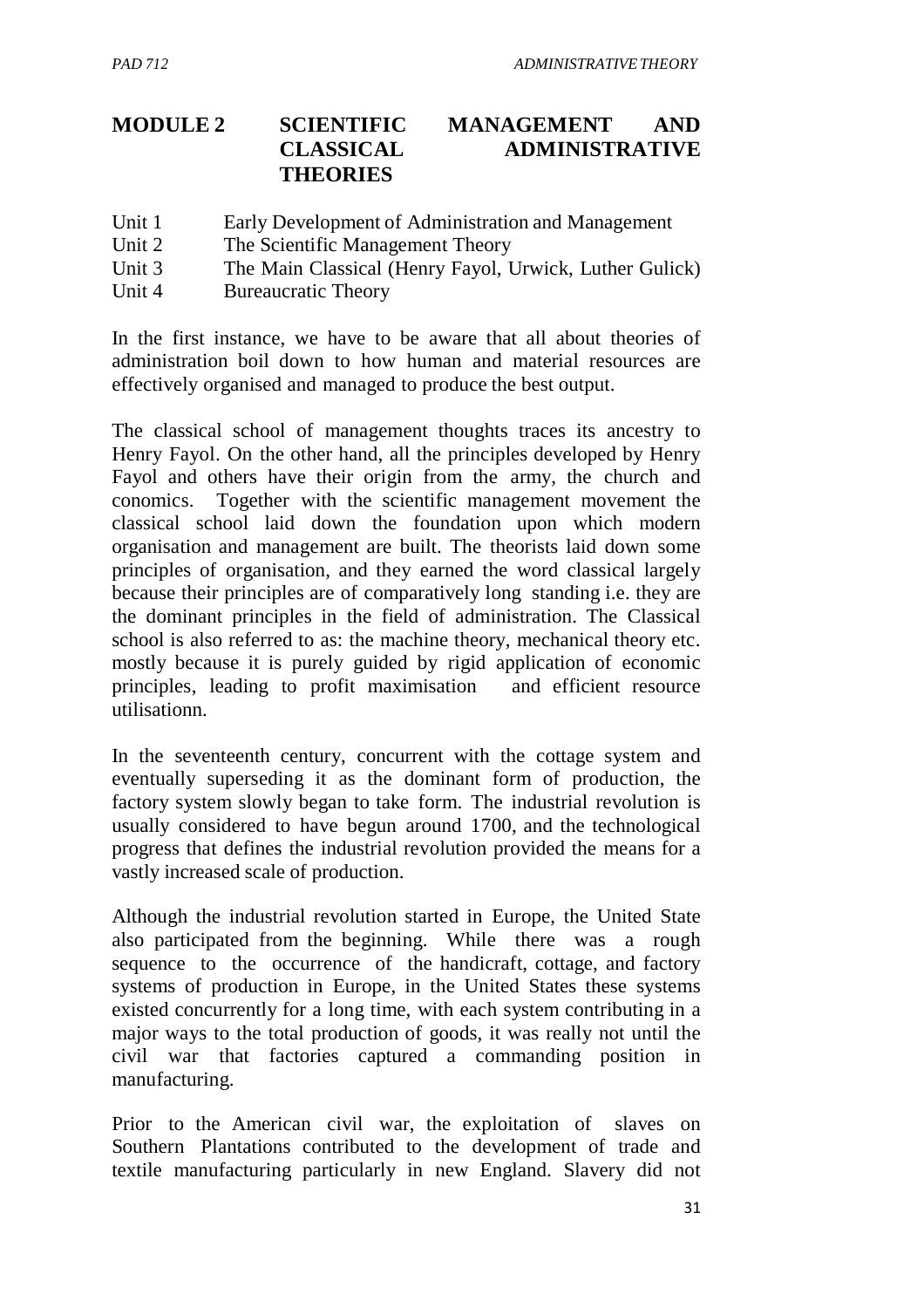become an important factor in the national economy until after the invention of the cotton gin by Eli Whitney in 1793. However, with the cotton gin providing an easy technological ways to separate the cotton fibre from the seeds, producing cotton became very profitable.

Management and working conditions in the new factories were generally bad. Many of the early factories, even some in the Nineteenth century, were appropriately called sweatshops; that is, the employees worked long hours under abominable conditions, received low wages, could be fired at any time, and had to provide for their own care in case of sickness or injury.

For example, imagine that you are a factory worker back around 1820 and that you are about to begin a typical workday. You have to be up on time to be at work by sunrise. On the job, you must work steadily until lunchtime; no coffee breaks. If you damage any machinery, you have to pay for it, and if you are hurt on the job, the assumption is that you work at your own risk. After a lunch period of twenty minutes, you continue working until the sun sets. In the summer, however, you might have to eat dinner (brought from home by you) at the plant and then continue working until dark. Your employer may require employees to attend church, in addition to forbidding any profanity, smoking; or drinking on or off the job. Even Wednesday night prayer meeting sometimes is mandatory.

The working relationships in factories in the eighteenth and nineteenth centuries, made some people to begin thinking and analysing the positions of both management and workers.

Robert Owen (1771 – 1858) one of the pioneer industrialists, and a Scottish textile manufacturer had views and practices that contrasted those of the majority of entrepreneurs in that period. He took a genuine interest in the welfare of his workers.

Owen was critical of manufacturers who were preoccupied with machines improvement, labour specialists and cost minimisation while on the other hand were parochial to understand and invest in the human element. He, therefore advised other manufacturers to devote as much attention to their vital machine (i.e. Workers) as they did to their inanimate machines.

However, Owen was similar to other entrepreneurs in that he considered workers somewhat like children who must be continually trained and molded by very tight disciplines. To him the authority of the employer was supreme and the workers needed to be guided and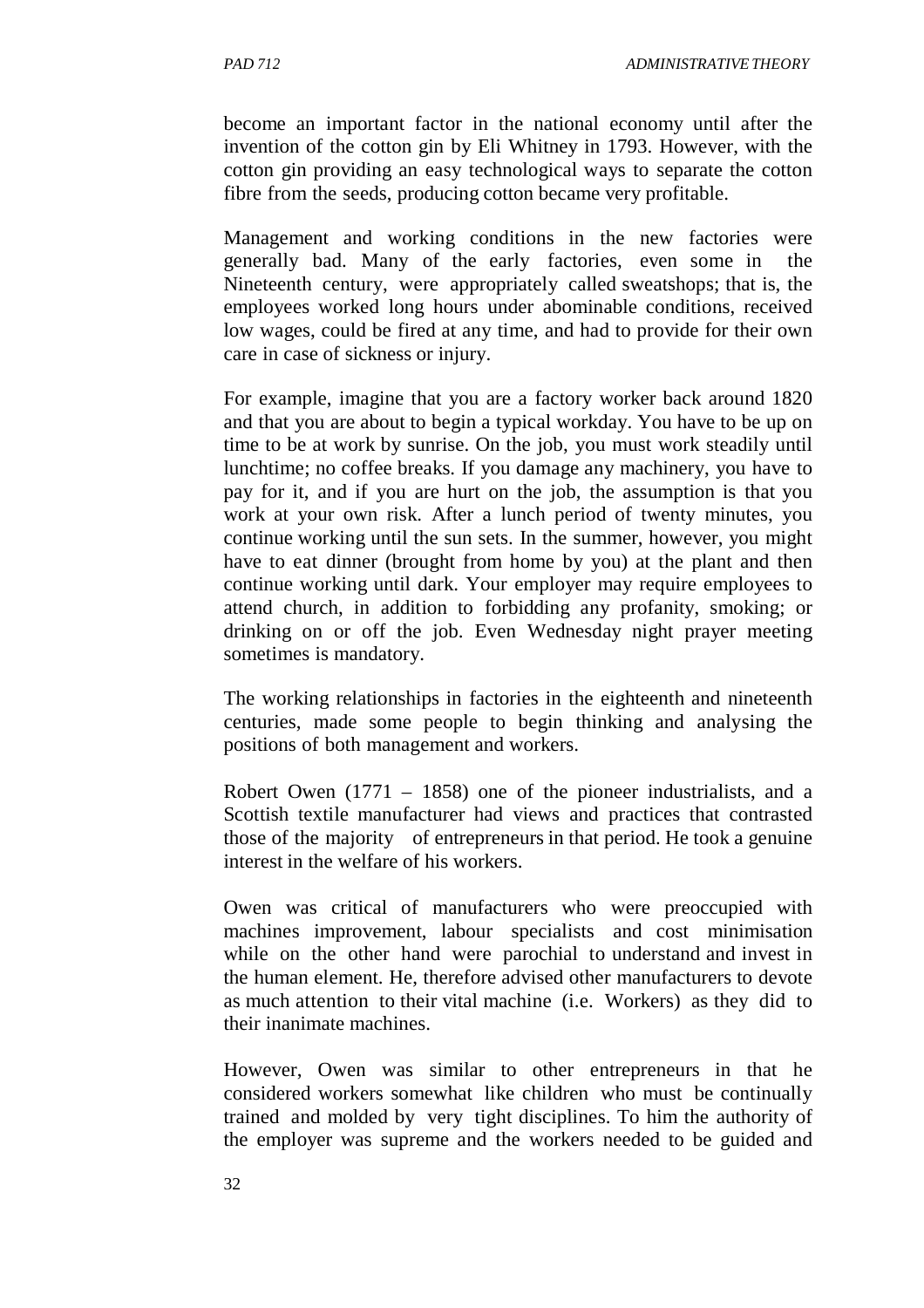protected like children.

Andrew was one of the early men who gave some thought to management of people in factories. Andrew Ure was a spokesman; for the prevailing believe of members of the entrepreneurial class during the first half of the nineteenth century, that workers left to them were lazy and ignorant. He believed that factory employment of the industrial revolution did improve the workers' morale and health and gave them higher wages than could be obtained in agriculture or cottage production. This depicts his views of seeing the worker as being satisfied only by his economic needs. He, however, denounced any combination of workers (that is, unionisation) as a product of agitators who caused violence and crime.

Adam Smith in his book the wealth of nations – 1776 emphasised that if each individual worked for his own economic self interest, the greatest good would accrue to society. This is a classical economic thinking linked with capitalism meaning the individual, being selfish in nature, would always like to maximse his efforts in order to gain much or the more gains to the worker, the more he increase his efforts. Here, there is no consideration of natural human limitations of fatigue that can halt human efforts no matter how much he can gain.

Charles Babbage – (1792 to 1871), in addition to Adam Smith's ideas, concentrated upon developing such principles of manufacturing as the division of labour. He emphasised mutuality of interests between employers and workers. He believed that hard work and high productivity were a source of good wages for the worker and high profits for the employer. He finally devised a profit sharing scheme. Like Ure, Babbage was opposed to union of working men.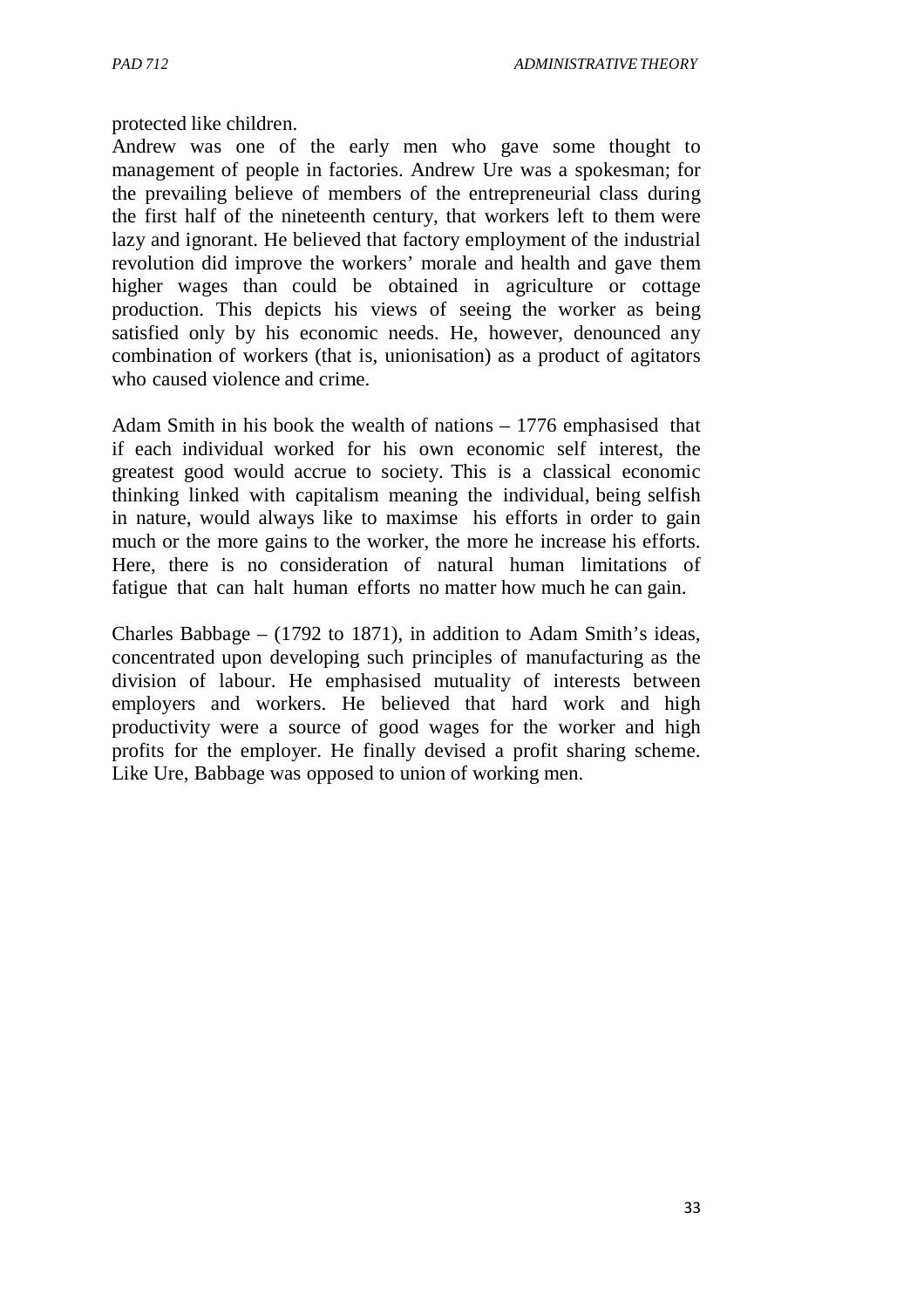# **UNIT 1 EARLY DEVELOPMENT OF ADMINISTRATION AND MANAGEMENT**

#### **CONTENTS**

- 1.0 Introduction
- 2.0 Objectives
- 3.0 Main Content
	- 3.1 The Origins of Public Management
	- 3.2 The Continuing Influence of Ancient Rome
	- 3.3 The Military Heritage of Public Administration
	- 3.4 Comparing Military and Civilian Principles
	- 3.5 The Principles Approach
	- 3.6 Classical Organisation Theory
	- 3.7 Adam Smith and the Pin Factory
- 4.0 Conclusion
- 5.0 Summary
- 6.0 Tutor-marked Assignment
- 7.0 Reference/Further Reading

# **1.0 INTRODUCTION**

Administrative and management principles have their origin in the army, economics (system of production) and the church. These are organisations that operate, by nature, on principles for efficient results. Their growth over the years as human organisations planted these principles which were later adopted by the administrative organisation in all facets of life.

The materials in this study unit are adapted (with minor modifications and deletions) from **Shafritz, J. M. (2007),** Introducing Public Administration, Fifth Edition, Pearson Longman, New York.

# **2.0 OBJECTIVES**

At the end of this unit, you should be able to:

- explain the origin of Public Management
- identify the origin of Classical Organisation Theory
- appreciate the influence of Ancient Rome in the growth of the administrative principles.
- analyse the link between the Military and Public Administration
- compare military and civilian principles.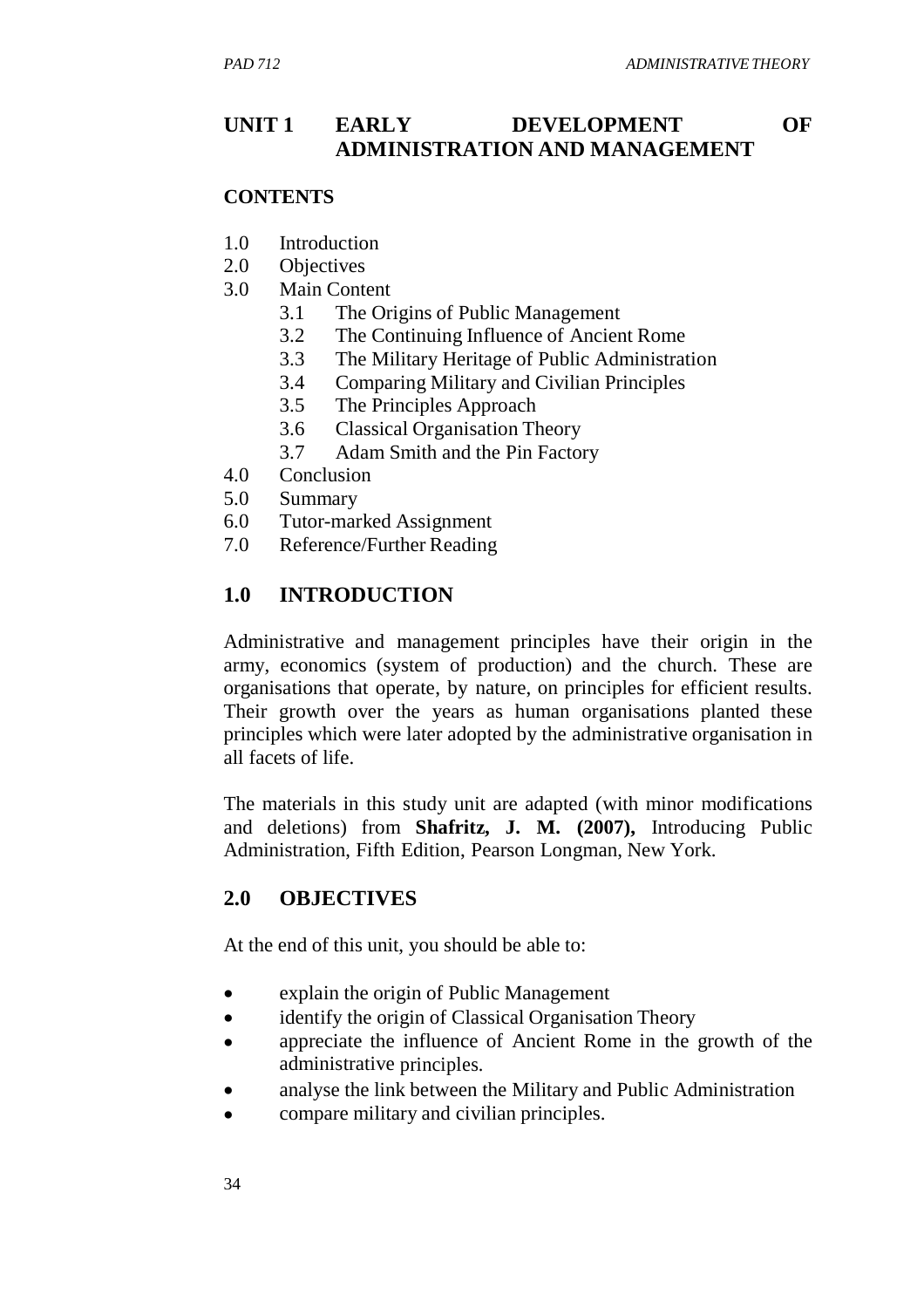# **3.0 MAIN CONTENT**

### **3.1 The Origins of Public Management**

Civilisation and administration have always gone hand in hand. Since ancient times, a city was defined by the walls created for its defence. Even today many municipalities will award someone a key to the city in symbolic remembrance of when the only way into a city was through a locked gate in the wall. This meant that once primitive tribes gathered in cities—when they literally became civilised (meaning to live in cities)—they had to be sufficiently organised for war to build their stronghold and defend it from attackers. This necessitated a sophisticated system of administration. Cities without walls only became possible in relatively recent times, when an overarching state authority was able to impose peace over a large area.

Thus the profession of management began and developed as the profession of arms. To the extent that the history of the world is the history of warfare, then it is also the history of public administration because war at the state level is quite literally not possible without an effective system of public administration behind it. Military officers were the first public administrators. Societies beyond the extended family only became possible with the rise of an officer class. Thus the first armies were mobs with managers.

Only gradually did these mob managers develop the organisational skills to command large armies and rule large areas. These early martial skills constitute the most basic elements of all administrative processes. Hierarchy, line and staff personnel, logistics, and communications were all highly developed by ancient armies. Even reform is of military origin. After all, it means to once again (the "re") organise the ranks (the "form") for an additional assault—whether on another army or on a difficult management problem. And there is hardly any core concept in modern strategic thought that had not been anticipated by Sun-Tzu<sup>1</sup> in ancient China. The word strategy itself comes from the ancient Greek, meaning "the art of the general."

Sun-Tzu (fourth century B.C.E.) The ancient Chinese writer whose essays, traditionally published as The Art of War, have influenced all Western military analysts since they were first available in European editions in the late eighteenth century.

The vocabulary of public administration is so heavily indebted to its military origins that the field would be literally tongue-tied without it.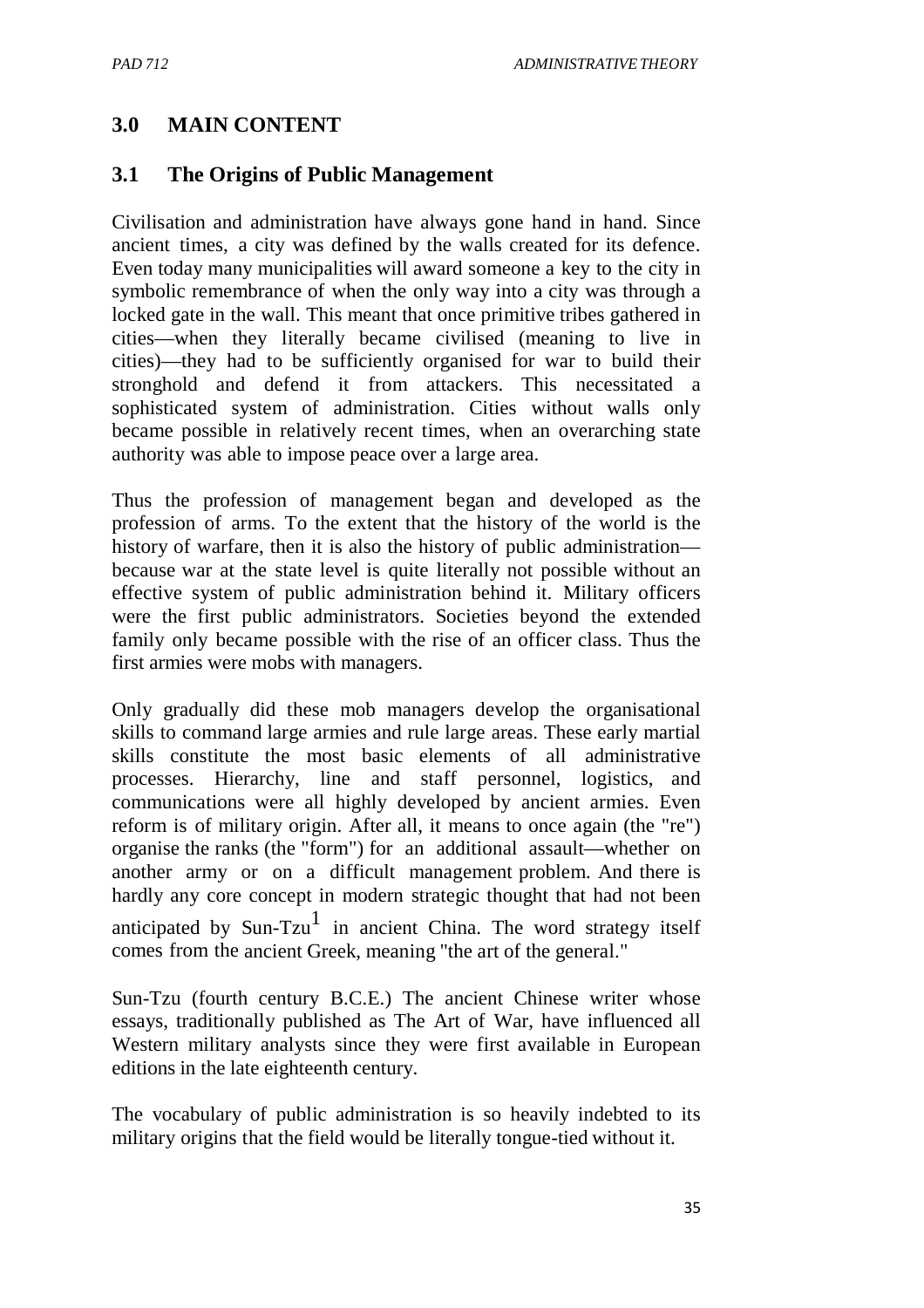#### **3.2 The Continuing Influence of Ancient Rome**

In his landmark 1941 book The Managerial Revolution, James Burnham contended that as the control of large corporations passes from the hands of the owners into the hands of professional administrators, the society's new governing class would be the possessors not of wealth but of technical expertise. But Burnham was seen to be two millennia off in his analysis because this managerial changeover from those of wealth and power to those of professional expertise first occurred in the ancient Roman army where longservice unit leaders drawn from the best of the enlisted army ranks, formed the first body of professional fighting officers known to history." This middle-management class transmitted from generation to generation the technical skills and discipline by which Rome dominated the world for five centuries. They were the managers who allowed the patrician governing class to exercise actual command. They were motivated by loyalty to their legion, pride in their profession, regular pay, and retirement payments that were an additional inducement to good behavour. Here is the beginning of the modern merit system.

The regulating of pay and pensions in ancient Rome was the key to maintaining the army - and to this end the first civil service was created (by the Emperor Augustus Caesar)<sup>2</sup> to raise the taxes necessary to support the legions. Thus out of military necessity was born civilian public administration. The same Augustus would boast that "I found Rome a city of bricks and left it a city of marble." While spoken by an emperor, these are also the words of a proud municipal public works administrator.

While many ancient kingdoms, such as Egypt and China, had sophisticated administrative institutions, the core features of modern public administration in the Western world were first found in the Roman Empire. The Roman state was depersonalized. It had existed independent of any political leader or king; it was not "owned" by anyone. Significantly, the state's public finances were separate from the private funds of its leadership. Second, it made use of a centralised hierarchical structure.

At the top was the central government, then the province, and finally the diocese. These Augustus Caesar (63 B.C.K.-14 c.K.) The nephew of Julius Caesar who became the first Roman emperor after defeating his rivals Mark Anthony and Marcus Brutus in the civil war that followed his uncle's assassination in 44 B.C.E.

38 structures are still familiar, still in use. Finally, the Romans introduced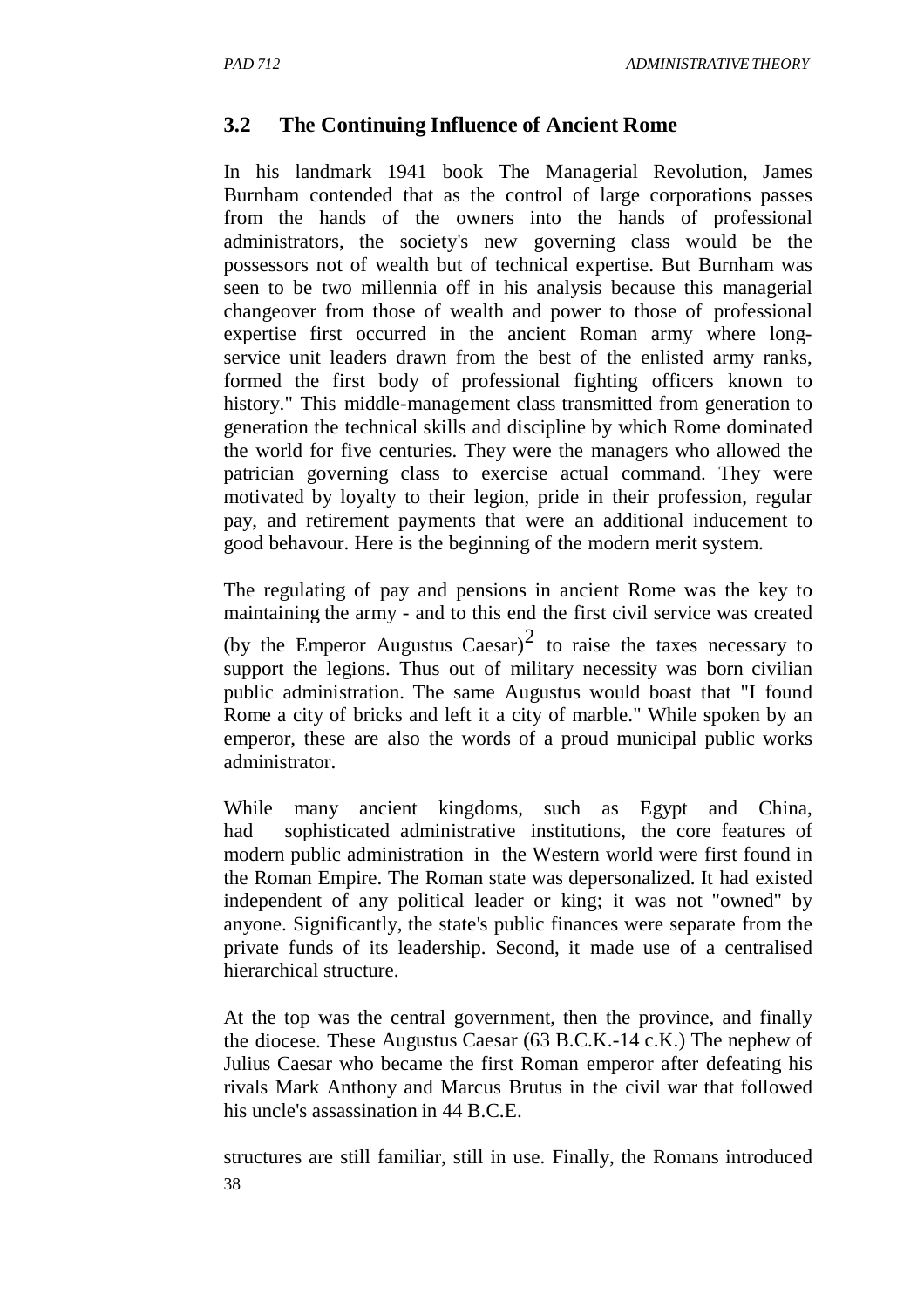*PAD 712 ADMINISTRATIVE THEORY*

several units of functional specialisationn that form the heart of most modern public administrative systems. They had organisational units for military affairs, finance, justice, and police. This last function was so broadly conceived that it included transportation, health, education, agriculture, and commerce.

Ever since the time of ancient Rome; young men have viewed a stint of service as a military officer as a logical prelude to larger public service or to greater political office. Indeed, during the days of the Roman Republic it was a condition of elective office that a candidate has a decade of military service. Not only was this a seasoning period for youths, it was the only social institution that offered systematic training in administration. It was thought reasonable that those who could demonstrate the ability to command and administer should be considered legitimate candidates. This is still true today. Most U.S. presidents and countless lesser politicians have used their military experience as a springboard for their political careers.

When Governor Bill Clinton of Arkansas announced he would be running in the 1992 presidential race, the very legitimacy of his candidacy was called into question because he not only lacked military experience but conspicuously sought to avoid it during the Vietnam War. While many who opposed the war thought that Clinton's legal avoidance of the draft was a more honourable course of action than serving in this unpopular war, the depth of reaction to his lack of prior military service continued to make it difficult for him to function as commander in chief well into his presidency. Even those who did serve in the military may fall prey to criticism regarding the quality of their service. John Kerry's bid for the presidency was undermined by a group of his fellow Vietnam veterans, who called his valour into question. Thus the ancient Roman attitude toward the desirability of youthful military service as preparation for later public office still strongly affects modern American politics and administration.

# **3.3 The Military Heritage of Public Administration**

The history of the world can be viewed as the rise and fall of public administrative institutions. Those ancient empires that rose and prevailed for a while were those with better administrative institutions than their competitors. Brave soldiers have been plentiful in every society, but they are ultimately wasted if not backed up by administrators who can feed and pay them.

Rome, like Egypt, Persia, and other empires before it, conquered the ancient world because it had an organisational doctrine that made its soldiers far more effective than competing forces — and because its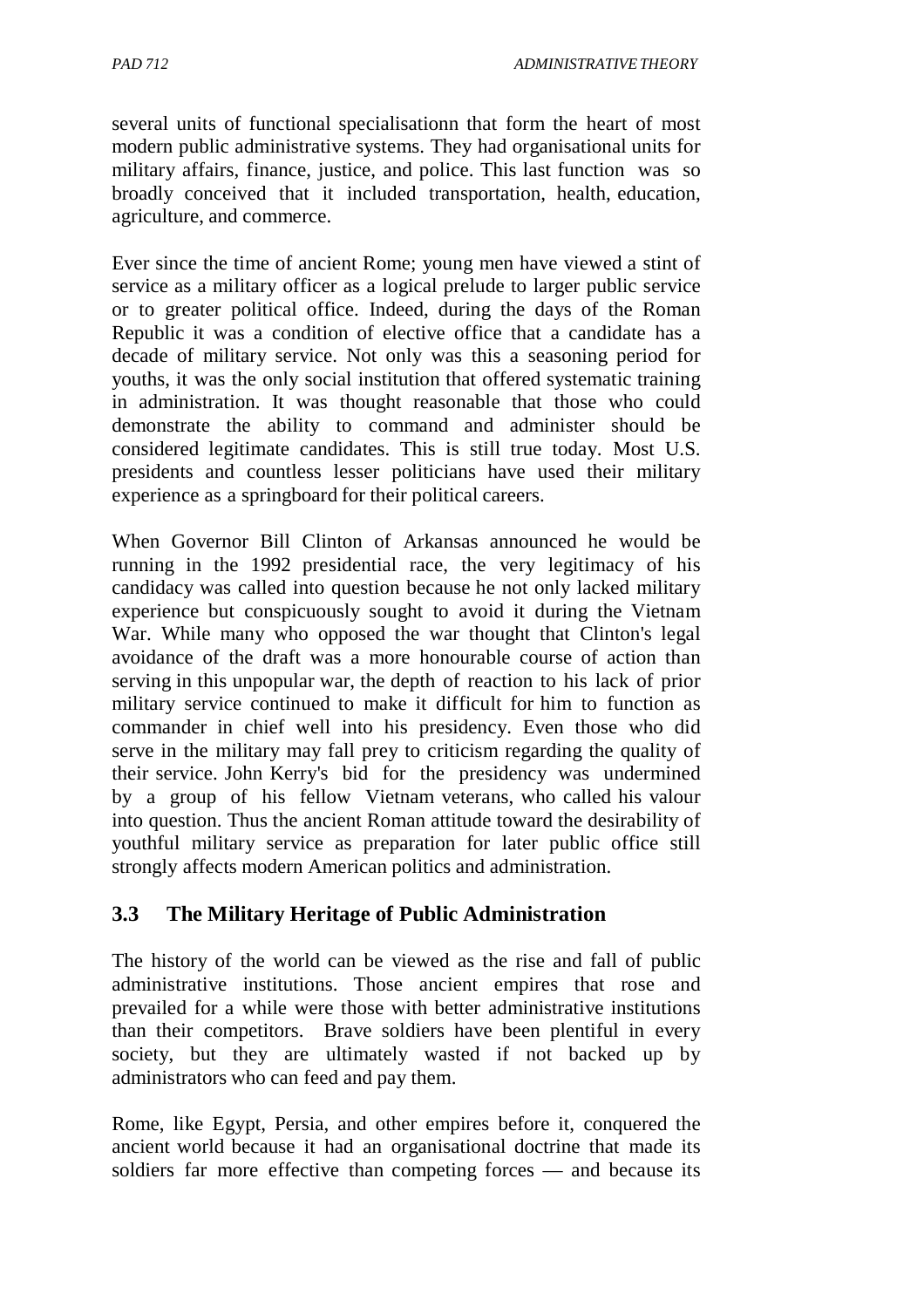legions were backed up by a sophisticated administrative system of supply based on regular if not equitable taxes. The Roman Empire only fell when its legions degenerated into corps of mercenaries and when its supply and tax bases were corrupted. …….. Strict discipline is what makes a mob an army. And a disciplined military, obedient to the leaders of the state, is a precondition for civilisation. This is the classic chicken-and-egg problem. Which of these comes first — effective public administration or an effective military? The rise and fall of ancient Rome proved that you could not have one without the other.

Early bureaucrats in ancient Rome and modern Europe literally wore uniforms that paralleled military dress. After all, the household servants of rulers traditionally wore livery. It indicated that the wearer was not free but the servant of another. Government administrators are still considered servants in this sense; they are public servants because they, too, have accepted obligations which means; they are not commander in chief completely free. Indeed, until early in the twentieth century, many otherwise civilian public officials in Europe — most notably diplomats — had prescribed uniforms.

Both victorious soldiers and successful managers tend to be inordinately admired and disproportionately rewarded as risk takers. True, the specific risks and rewards are different, but the phenomenon is the same. They both may have to put their careers, and sometimes significant parts of their anatomy as well, *"on the line"* to obtain a goal for their state or organisation. Notice again the military language, for *"the line"* originally referred to the line of battle where you faced the enemy. This is why line officers today are still those who perform the services for which the organisation exists.

Authoritarian or traditional management is the classic model of military governance applied to civilian purposes. Managers under an authoritarian doctrine value order, precision, consistency, and obedience. To them, the power that flows from structure is supreme. Relationships are hierarchical, based on dominance and dependence. This authoritarian style has gradually given way to less centralised, more participative management styles — not because management developed an altruistic desire to be nice to the workers but because participation has proved to be more competent than authoritarianism when dealing with sophisticated workers. This change takes nothing away from the fact that at earlier time authoritarianism was the most competent management posture.

Since antiquity, the military has evolved principles about how their authoritarian organisations are best managed. While there are many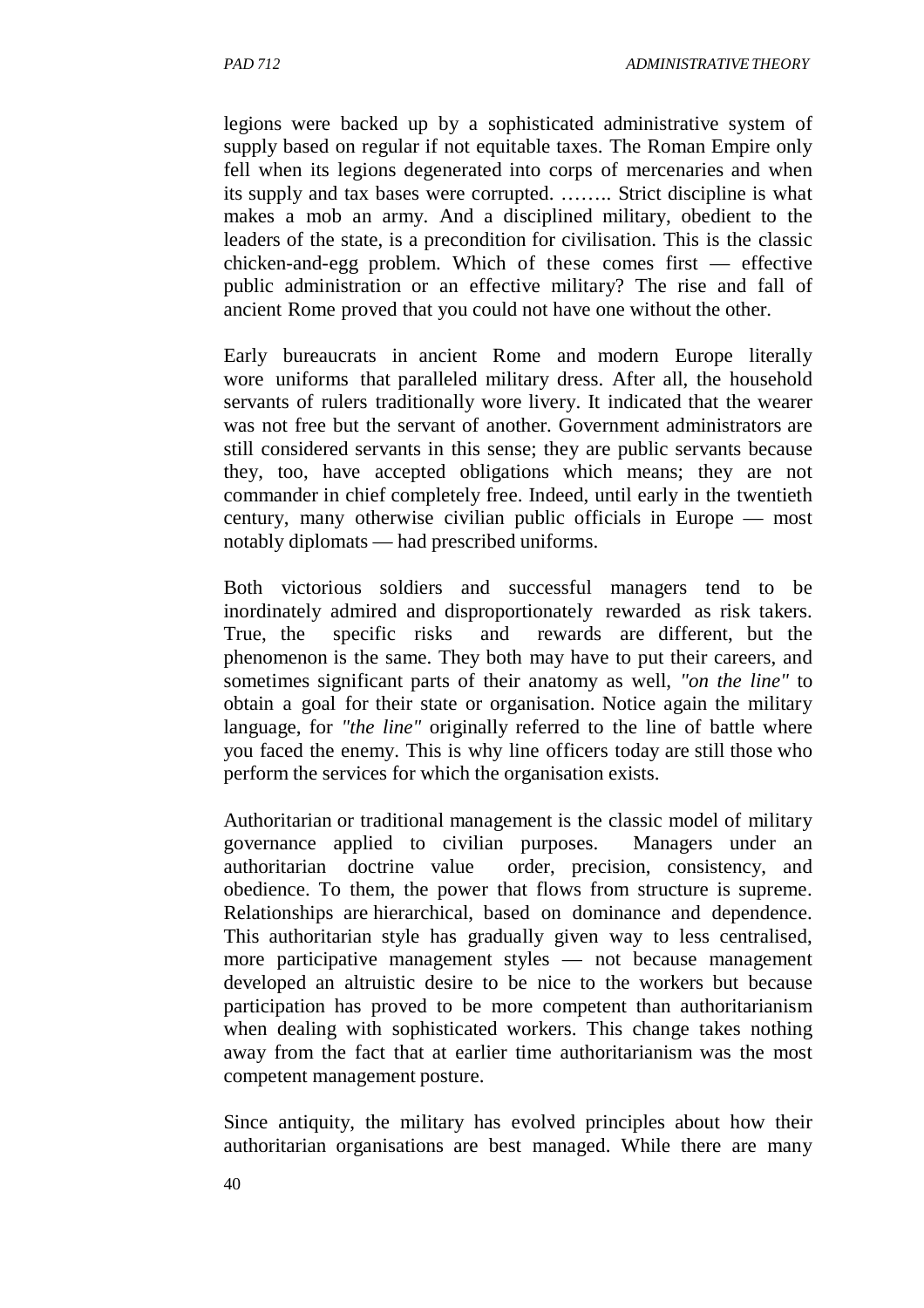*PAD 712 ADMINISTRATIVE THEORY*

versions of the principles of war that reflect local conditions, they all contain the same basic elements. Those elements having civilian applications have been incorporated into principles of management. *Thus concepts once military — such as span of control and unity of command — are now thoroughly civilian as well.*

# **3.4 Comparing Military and Civilian Principles**

There is no royal road to administrative wisdom. There are no generally accepted principles of management, no one list on which there is general agreement. However, there is a principles approach that has its origins in the principles of war.

Both victorious soldiers and successful managers tend to be inordinately admired and disproportionately rewarded as risk takers. True, the specific risks and rewards are different, but the phenomenon is the same. They both may have to put their careers, and sometimes significant parts of their anatomy as well, "on the line" to obtain a goal for their state or organisation. Notice again the military language, for "the line" originally referred to the line of battle where you faced the enemy. This is why line officers today are still those who perform the services for which the organisation exists.

While these precepts can be traced back to ancient times, for comparison's sake it is convenient to use the nine principles of war currently used by the U.S. Army:

- 1. *Objective:* Direct every military operation toward a clearly defined, decisive, and attainable objective.
- 2. *Offensive:* Seize, retain, and exploit the initiative.
- 3. *Mass:* Concentrate combat power at the decisive place and time.
- 4. *Economy of force:* Allocate minimum essential combat power to secondary efforts.
- 5. *Maneuver:* Place the enemy in a position of disadvantage through the flexible application of combat power.
- 6. *Unity of command:* For every objective, ensure unity of effort under one responsible commander.
- 7. *Security:* Never permit the enemy to acquire an advantage.
- 8. *Surprise:* Strike the enemy at a time and/or place and in a manner for which he is unprepared.
- 9. *Simplicity:* Prepare clear, uncomplicated plans and clear, concise orders to ensure thorough understanding,

All nine principles are not always important. But in any large-scale operation they are always all there. Which ones dominate at any given time is a function of context, of the evolving situation. These principles are inherently interrelating and reinforcing. They represent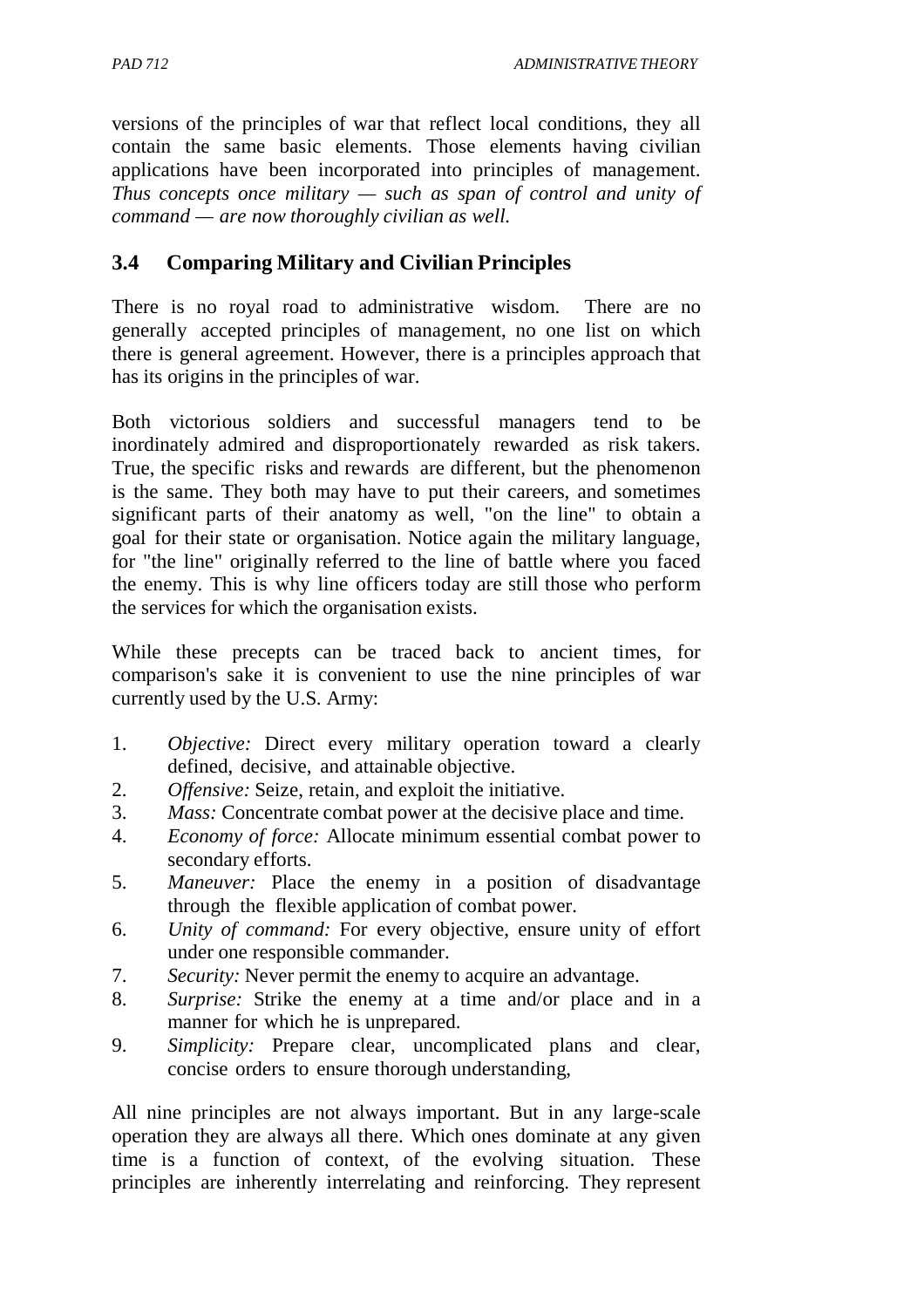the distilled science of war as it has evolved over thousands of years. But they are merely the colors with which the commander paints.

*If he or she is artful in execution, then victory, promotion, and acclaim will follow. If clumsy, then removal by death or disgrace will. Note that the principles of war (and management) are not really designed for experienced officers. These are instructions for the inexperienced. Military historian John Keegan even called them "words to the unwise."*

There are a large number of formulations of the principles of management from which to choose. The following are from Catheryn Seclder-Hudson<sup>3</sup>, who wrote them in 1955 when she was dean of the School of Government and Public Administration at the American University. Her 12 principles, distilled from the literature of business and public administration and presented in her book Organisation and Management came with a warning label: "It should never be assumed that principles of organisation are immutable laws to be applied automatically."

- 1. Policy should be defined and imparted to those who are responsible for its achievement.
- 2. Work should be subdivided, systematically planned, and programmed.
- 3. Tasks and responsibilities should be specifically assigned and understood.
- 4. Appropriate methods and procedures should be developed and utilized by those responsible for policy achievement.
- 5. Appropriate resources (men, money, and material) in terms of availability and priority should be equitably allocated.
- 6. Authority commensurate with responsibility should be delegated and located as close as possible to the point where operations occur and decisions need to be made.
- 7. Adequate structural relationships through which to operate should be established.
- 8. Effective and qualified leadership should head each organisation and each subdivision of the organisation.
- 9. Unity of command and purpose should permeate the organisation. Catheryn Seckler-Hudson (1902-1963} A pioneer in developing the "nuts and bolts" of public management technology, she was the author of many groundbreaking works on public sector planning, budgeting, and organisation.
- 10. Continuous accountability for utilisationn of resources and for the production of results should be required.
- 11. Effective coordination of all individual and group efforts within the organisation should be achieved.
- 42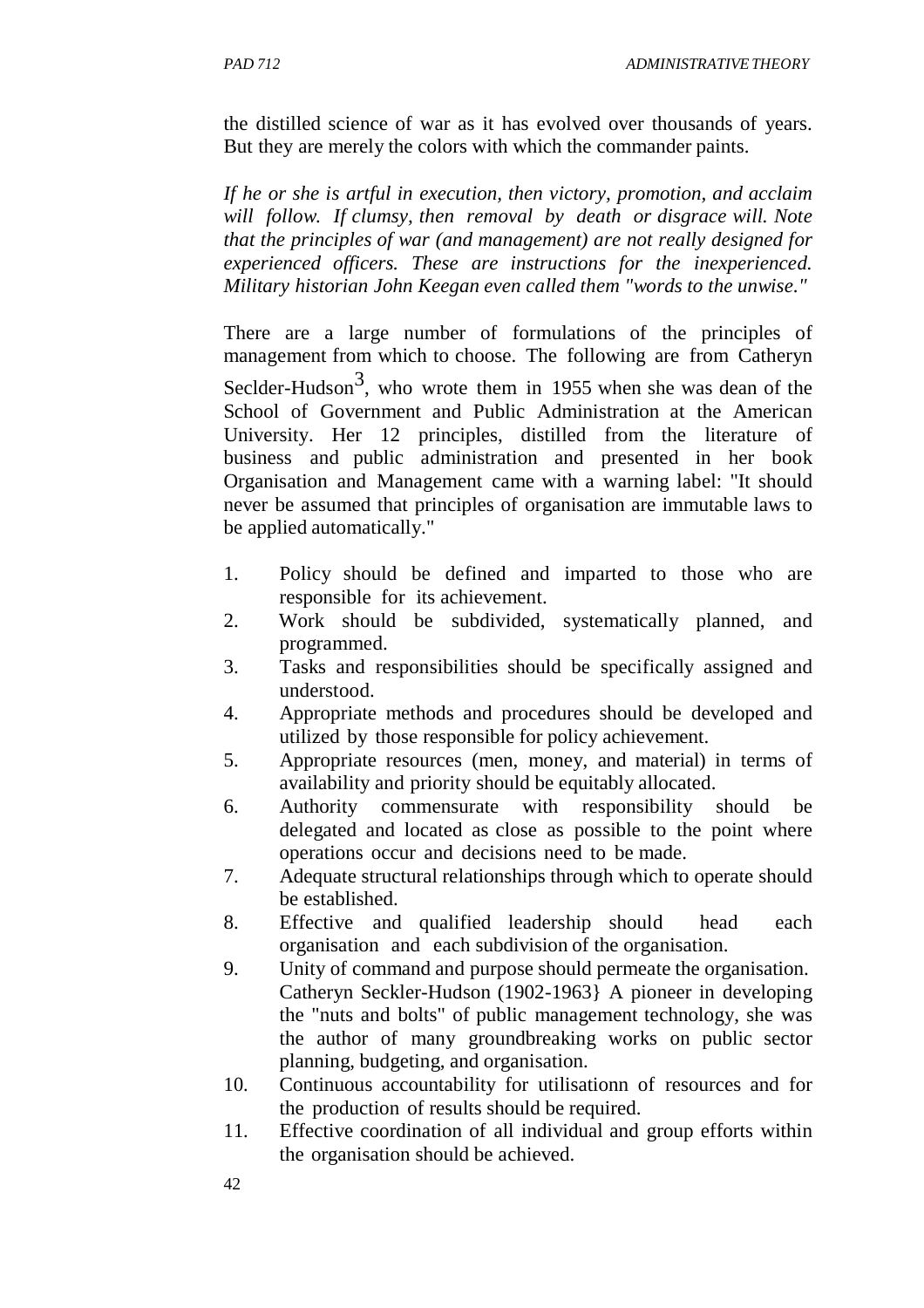*PAD 712 ADMINISTRATIVE THEORY*

12. Continuous reconsideration of all matters pertaining to the organisation should be a part of regular operations.

These principles represent the received wisdom of public administration at mid-century by one of its most acknowledged scholars. Yet when they are compared with the principles of war, they seem mushy and vacillating — hardly any guidance for leadership at all. Part of the reason for this is that these are guidelines for administrators, not for leaders. Her guidelines and principles try to be so allencompassing that they defeat themselves by their complexity. Herbert Simon gained much of his early reputation by attacking the principles approach in his 1946 article condescendingly titled "The Proverbs of Administration." He denounced the whole principles approach to public administration that then dominated administrative thinking. He found the management principles of his era inconsistent, conflicting, and inapplicable to too many of the administrative situations facing managers. He concluded that they were little more than proverbs. Simon would later write in his memoirs that this article, which "secured my instant and permanent visibility in public administration," came "almost purely from the logical structure and internal inconsistency of the principles themselves. No experience of organisation was required to detect it."

Simon's criticism of these "proverbs" was valid only to a point. Principles of either kind — military or management — were never meant to be dogma. Even Napoleon warned that "no rule of war is so absolute as to allow no exceptions." But rules can be, nevertheless, very useful. As Bernard Brodie wrote, "It may be well that the consideration of a catalog of numbered principles (usually fewer than a dozen) with the barest definition of the meaning of each may be necessary to communicate to second- order minds (or minds too busy with the execution of plans to worry much about the specific validity of the ideas behind them) some conception of what the business is all about."

What is striking about the two lists is how the military list is more policy oriented, more leadership directed, than the civilian list. The latter seems obsessed with the routines of administration—as opposed to breaking new ground with innovation. The military principles are far more proactive and appropriately aggressive. But strangely enough, aggression is back in fashion in contemporary management thinking. The thrust of the military approach with its emphasis on strategy can be found, for example, in the philosophic underpinnings of the reinventing government and total quality management movements of the 1990s. Far from being of mere historical interest, they seem almost fresh when compared with the staid principles of management — and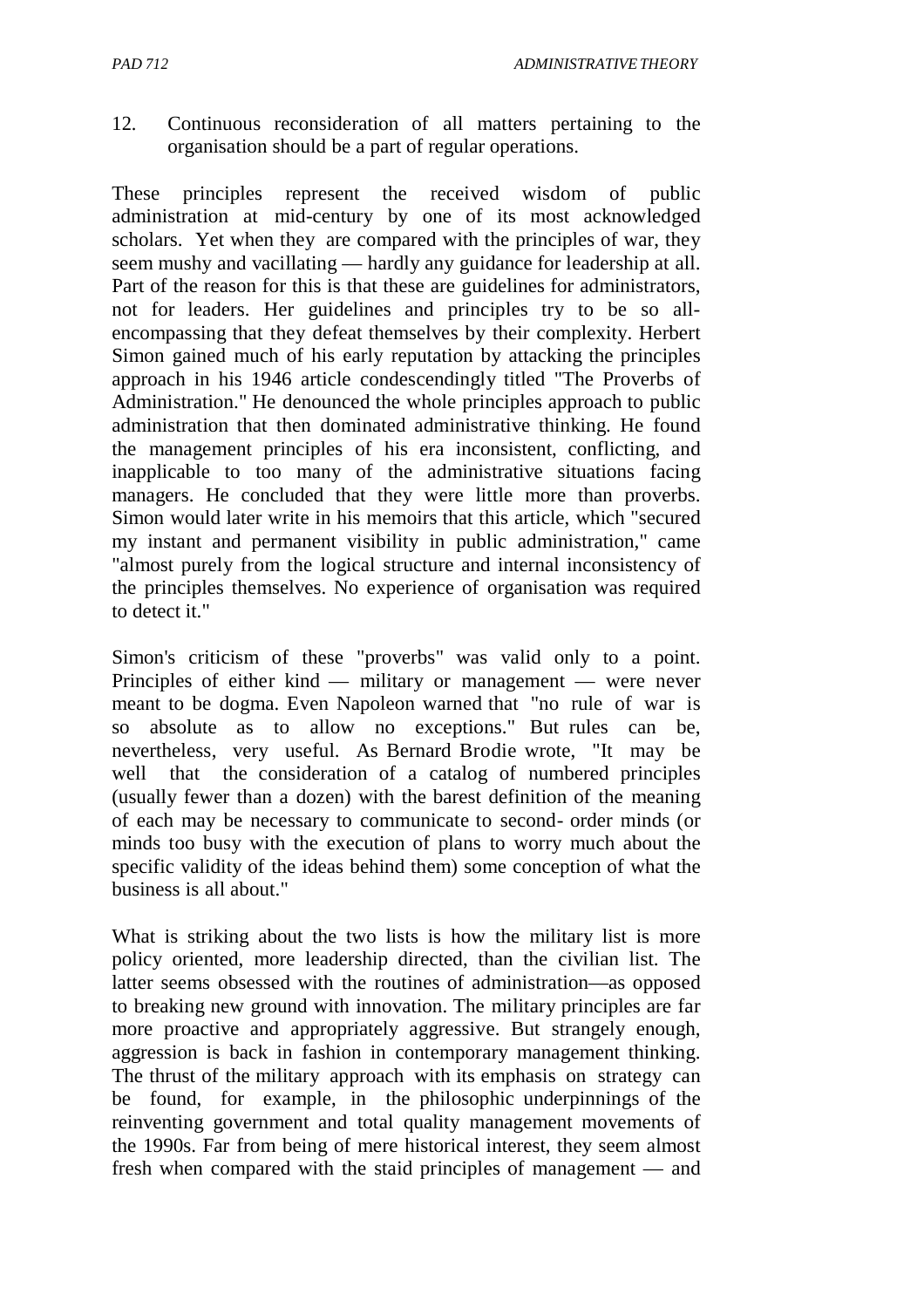certainly relevant. *When used with common sense and attention to experience, the principles of war can be extremely useful to those public managers who would join the never-ending battle against the evil trinity of waste, fraud, and abuse.* This is all the more true for those public sector organisations forced to compete with private sector competitors. Competition by creating "enemies" clarifies objectives.

#### **SELF-ASSESSMENT EXERCISE**

How would you equate military principles to the principles of administration?

### **3.5 The Principles Approach**

The principles approach to management, whether of the civilian or military variety, was a pivotal development in the advancement of management as a profession. Why? Because it seeks to make a science out of what was once considered only-art. Antoine-Henri Jomini was the Swiss bank clerk turned Napoleonic era general who wrote dozens of books explaining why some generals (mainly Napoleon) and some armies (mainly the French) were consistently more successful than their rivals. The answer was to be found in scientific principles of strategy. Jomini proved in literally dozens of major books that victory went to those who instinctively followed the principles that he had distilled from historical accounts and years of experience campaigning with Napoleon — simply put, victory went to the general who used massive forces in an offensive action against a decisive point. Yet Jomini was keenly aware that art had a major role to play in this science. As he wrote in The Art of War, "It is almost always easy to determine the decisive point of a field of battle, but not so with the decisive moment; and it is precisely here that genius and experience are everything, and mere theory of little value."

While simple enough and mostly common sense, Jomini's principles were enormously influential. Because Jomini was the military theorist of the nineteenth century, his ideas were widely disseminated. His basic teaching,his doctrine, was that the management of war could be taught — just study the principles and how they are applied in specific situations. (Today this technique is known as the case study method.)

*Many of the activities of war – planning, training, logistics, and so on – are more management than fighting, hence the application of similar principles to management.*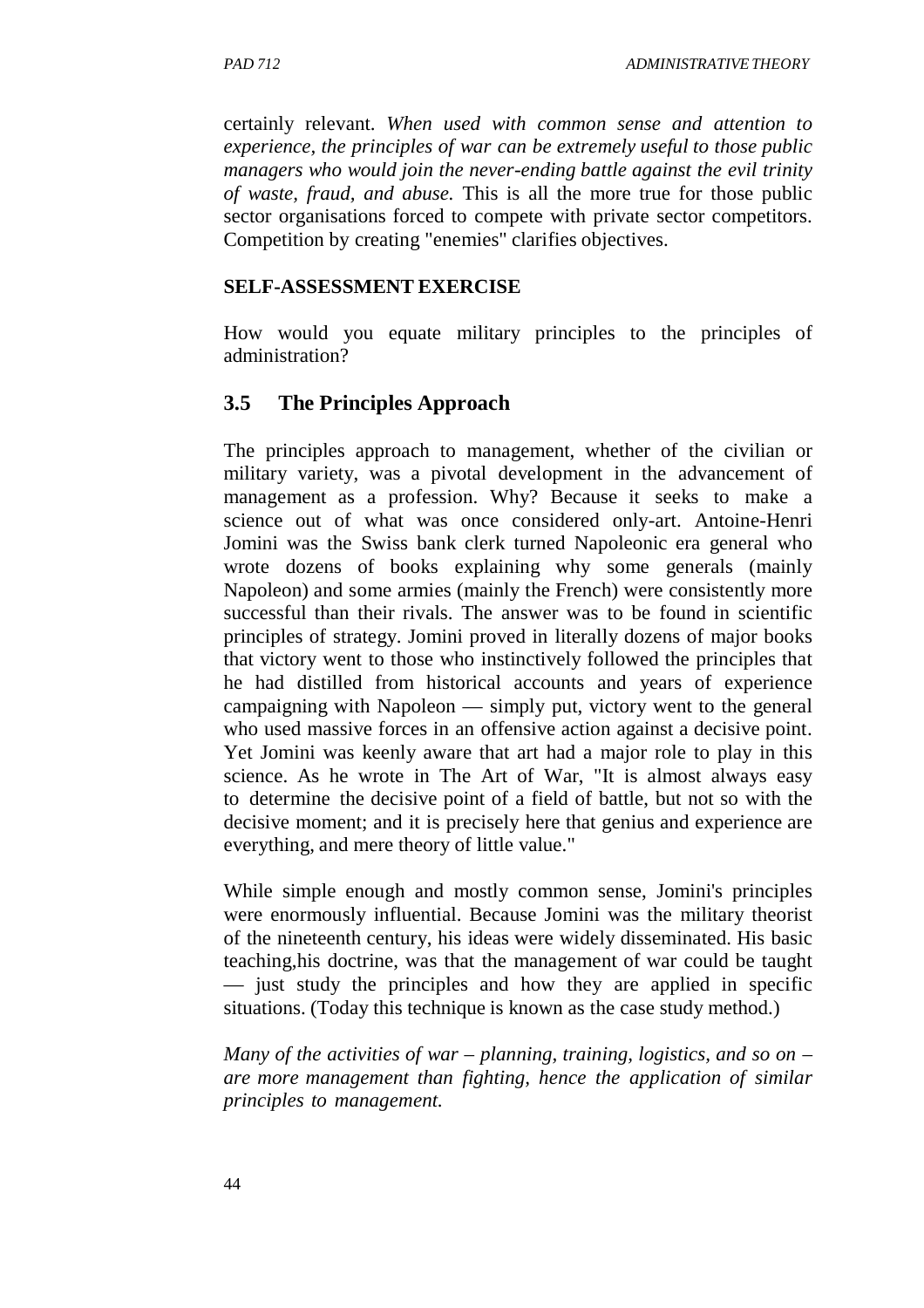*PAD 712 ADMINISTRATIVE THEORY*

The timing was certainly right because the mid-nineteenth century saw the beginning of large-scale industrial enterprise, especially railroads, the scope of which was similar to managing a large array of army.

By the time business administration emerged as an academic field toward the end of the nineteenth century, it seemed only natural to take a principles approach to teaching management. But these early efforts at developing and teaching principles were authoritarian in that they were premised on the notion that all direction and innovation came from the top — that the people in power, while not necessarily having a monopoly on brains in the organisation, had the only brains that mattered. Thus success or failure was a function of how smart the boss was. Bosses would certainly be more effective if they adopted principles, but they were inherently limited by their own abilities.

The explosion of textbooks and self-improvement and "how-tosucceed" books on management that take a principles approach began early in the twentieth century and has never abated. Many authors of the best- and would-be best-sellers of management books premise their works on the belief that management is a skill that can be taught.

# **3.6 Classical Organisation Theory**

Classical organisation theory, as its name implies, was the first theory of its kind, is considered traditional, and continues to be the base on which other schools of organisation theory have been built. Its basic tenets and assumptions, however, which were rooted in the industrial revolution of the 1700s and the professions of mechanical engineering, industrial engineering, and economics, have never changed. They were only expanded upon, refined, and made more sophisticated. Thus an understanding of classical organisation theory is essential not only because of its historical interest but also, more importantly, because subsequent analyses and theories presume knowledge of it.

The fundamental tenets of organisation theory can be summarised as follows:

- 1. Organisations exist to accomplish production-related and economic goals.
- 2. There is one best way to organise for production, and that way can be found through systematic, scientific inquiry.
- 3. Production is maximse d through specialisationn and division of labour.
- 4. People and organisations act in accordance with rational economic principles.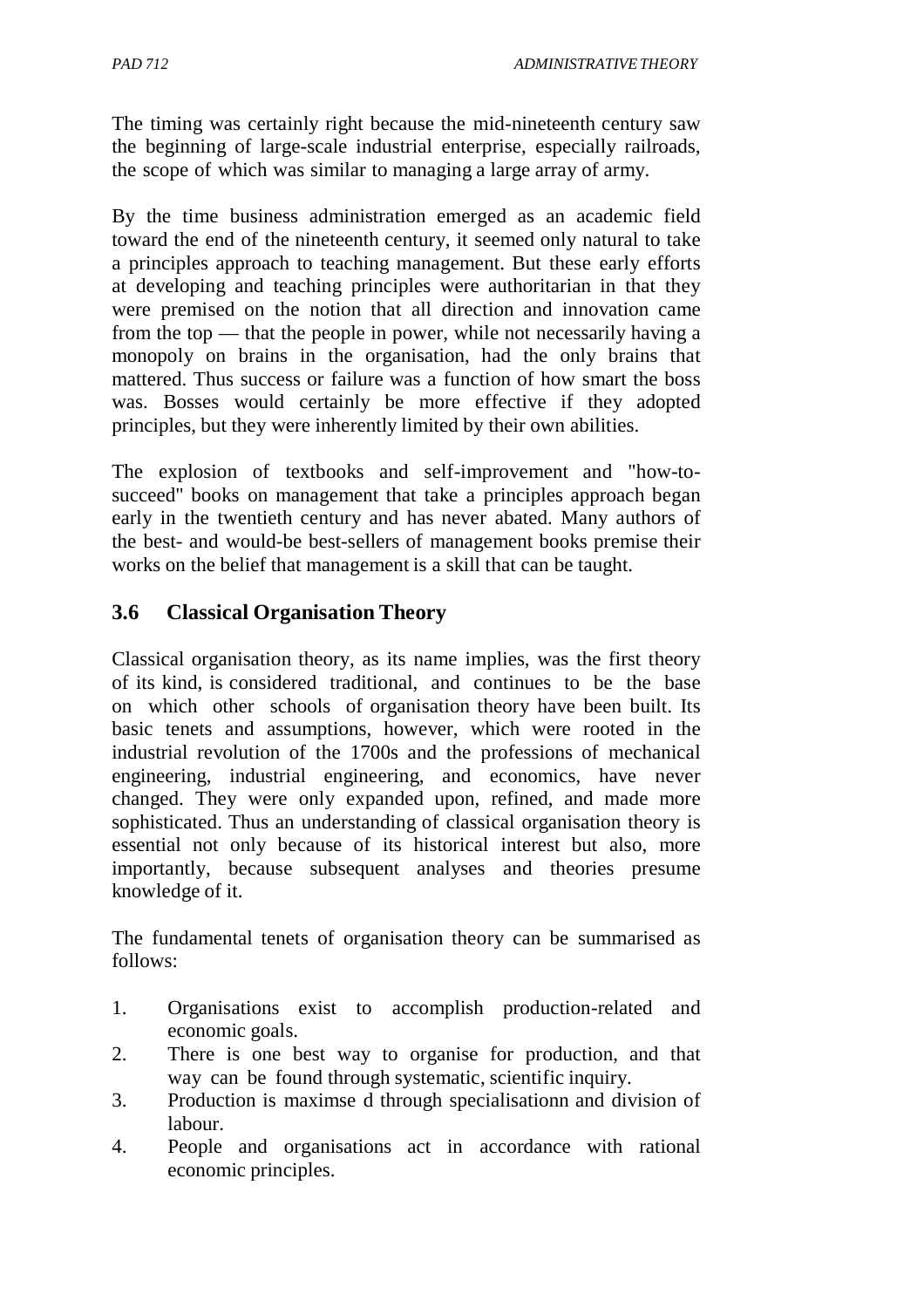*The evolution of any theory must be viewed in context. The beliefs of early management theorists about how organisations worked or should work were a direct reflection of the societal values of their times. And the times were harsh. It was well into the twentieth century before the industrial workers of the United States and Europe began to enjoy even limited "rights" as organisational citizens. Workers were not viewed as individuals but as the interchangeable parts in an industrial machine whose parts were made of flesh only when it was impractical to make them of steel.*

The advent of power-driven machinery and hence the modern factory system spawned our current concepts of economic organisations and organisation for production. Power- driven equipment was expensive. Production workers could not purchase and use their own equipment as they once had their own tools. The memorable phrase for being fired— "get the sack"—comes from the earliest days of the industrial revolution, when a dismissed worker literally was given a sack in which to gather up his tools. Increasingly, workers without their own tools and often without any special skills had to gather for work where the equipment was — in factories. Expensive equipment had to produce enough output to justify its acquisition and maintenance costs,

*Under the factory system, organisational success resulted from well-organised production systems that kept machines busy and costs under control. Industrial and mechanical engineers—and their machines—were the keys to production. Organisational structures and production systems were needed to take best advantage of the machines. Organisations, it was thought, should work like machines, using people, capital, and machines as their parts. Just as industrial engineers sought to design "the best" machines to keep factories productive, industrial and mechanical engineering-type thinking dominated theories about "the best way" to organise for production. Thus the first theories of organisations were concerned primarily with the anatomy or structure — of formal organisations. This was the milieu, or the environment, the mode of thinking, that shaped and influenced the tenets of classical organisation theory.*

# **3.7 Adam Smith and the Pin Factory**

Centralisation of equipment and labour in factories, division of specialised labour, management of specialisation, and economic paybacks on factory equipment all were concerns identified by the Scottish economist Adam Smith (1723-1790) in his work An Inquiry into the Nature and Causes of the Wealth of Nations. Smith and James "Watt (1736-1819), the inventor of the steam engine, are the two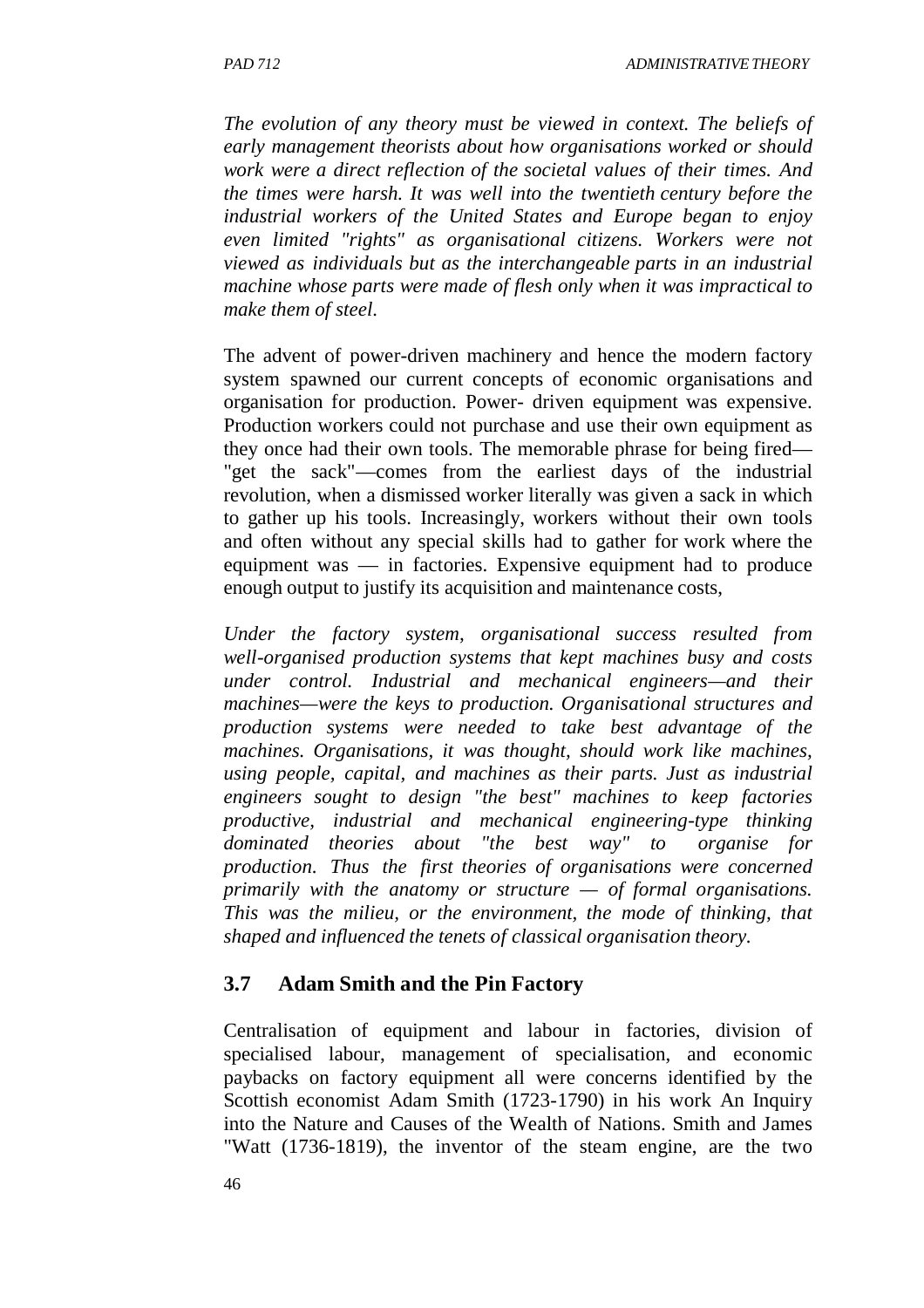people who are most often named as being responsible for pushing the world into industrialisation.

Smith, considered the "father" of the academic discipline of economics, provided the intellectual foundation for laissez-faire capitalism. But Smith's The Wealth of Nations devotes its first chapter, "Of the Division of Labour," to a discussion of the optimum organisation of a pin factory. Why? Because specialisationn of labour was one of the pillars of Smith's "invisible hand" market mechanism in which the greatest rewards would go to those who were the most efficient in the competitive marketplace.

Traditional pin makers could produce only a few dozen pins a day. When organised in a factory with each worker performing a limited operation, they could produce tens of thousands a day. Smith's chapter, coming as it did at the dawn of the Industrial Revolution, is the most famous and influential statement on the economic rationale of the factory system, even though factory systems had been known since ancient times. For example, in 370 B.C.E., Xenophon described the division of labour in a shoe factory. But it was not until centuries later that the popularity of Smith's 1776 book revolutionized thinking about economics and organisations. *Hence, 1776 is the year that is traditionally considered the starting point of organisation theory as an applied science and academic discipline*. Besides, 1776 is easy to remember as it was a good year for other events as well.

All formal organisations, whether Smith's eighteenth-century factory or the most sophisticated modern corporation, are force multipliers in the sense that they allow the combined individual efforts to be far greater than the sum of their parts. Smith's pin makers acting individually could make a few dozen pins a day at best; as a team, they could make many thousands. Proper organisation thus means that two plus two does not equal four; it probably equals 100.

The Importance of Proper organisation of persons for effective result is illustrated by a story playwright George Bernard Shaw thus:

*"More than 50 years ago I was marching in a procession which numbered at least a thousand men. It was broken up and scattered in hopeless confusion and-terror by 20 pale nervous policemen armed with nothing more deadly than their clubs. Not one of the thousand knew what to do or what any of the others would do; so they all ran away, except those who were overtaken and knocked on the head." The policemen, because they were effectively organised, had their force multiplied. "Each of the 20 policemen knew what the other 19 were going to do, and had the law on his side. He had a uniform, a helmet,*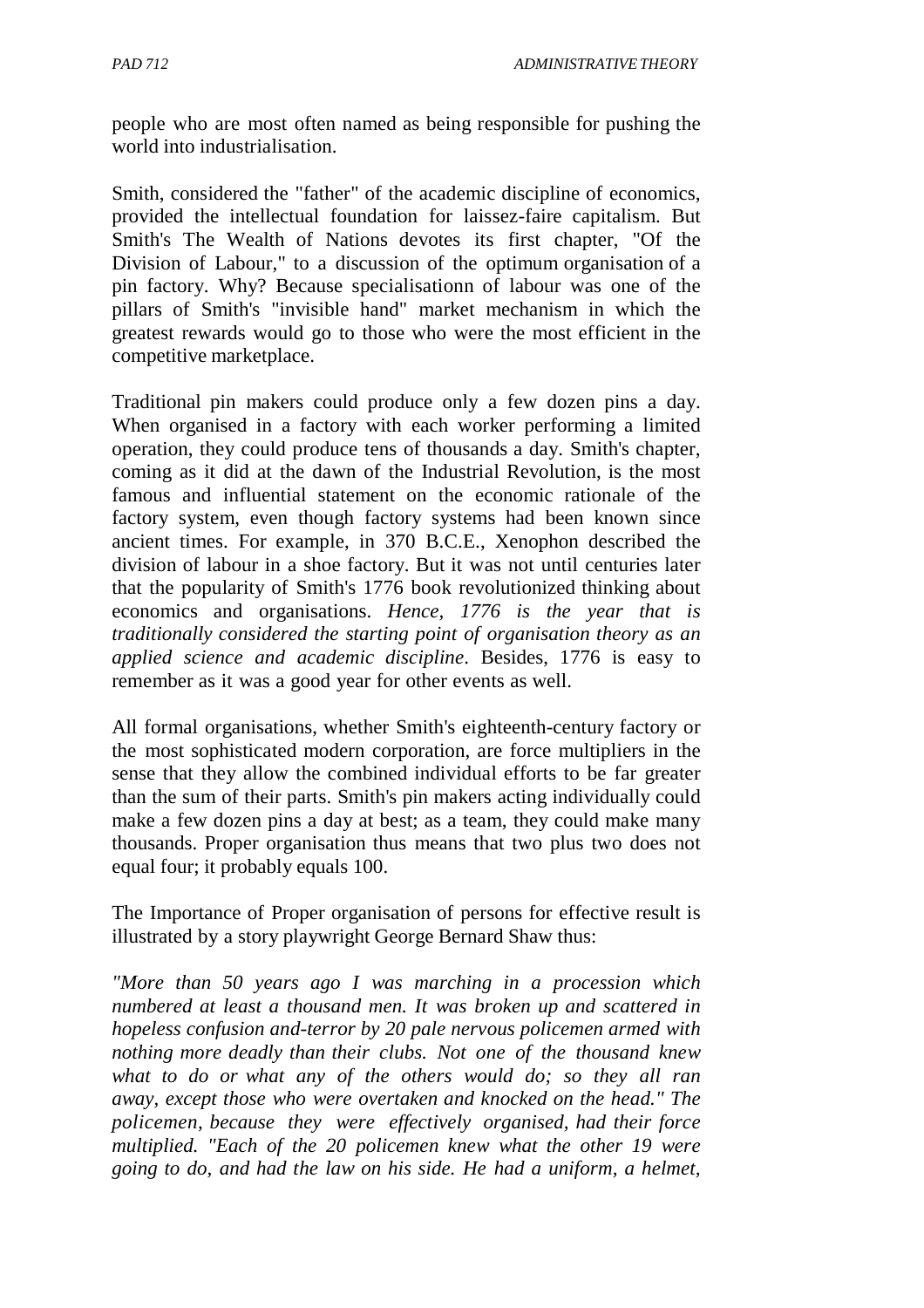*and a weapon, and could depend on the cooperation of 19 uniformed, helmeted, weaponed comrades. It was a triumph of expected behavour over mistrust and anarchy." It was a triumph of good organisation over bad organisation. The leaders of the demonstration organised their men to march but did not provide any guidance on what to do when the police arrived. In the absence of leadership, in the absence of organisation, they ran away.*

The military uses the term *force multiplier* to refer to any new technology that makes a soldier more effective on the battlefield. Thus the machine gun is a force multiplier because it means that one soldier with it is as effective as, say, a hundred soldiers with traditional rifles. Modern computers and word processors are force multipliers in a civilian context because one word processor operator can be as effective as dozens of traditional typists. But as both Smith and Shaw have shown, it is not just technology that can be a force multiplier. Good organisation is a technology in its own right, is as powerful a force multiplier as any machine — and far cheaper, too!

# **4.0 CONCLUSION**

Administrative theories especially the classical theories had their origin from the military. The military is a regimented organisation that exists to face war, hence it is characterised by the application of rigid rules and regulations, discipline, strict obedience to commands, etc. In the military organisation the soldiers at war front need supporting staff that are not actually shooting the gun but assist those line soldiers to be effective. This range from supply of food, medical attention, and payment of salary, promotion, etc with the persons involved carrying out more of administrative jobs than military, even though they are all in the military organisation wearing the same uniform as soldiers.

Many languages and principles of administration today like: line and staff, strategy, unity of command, span of control, law and order, etc have their origin from the military. Some ancient civilisations like that of Egypt and Rome contributed in the transition from military perspective of the principles to purely administrative principles. Scholars like Adam Smith, Catheryn Seckler-Hudson and Antoine Henry Jomini are well specialised with their contributions in this respect.

# **5.0 SUMMARY**

In this study unit, we have got to know the origins of Public Management starting with the knowledge that civilisation and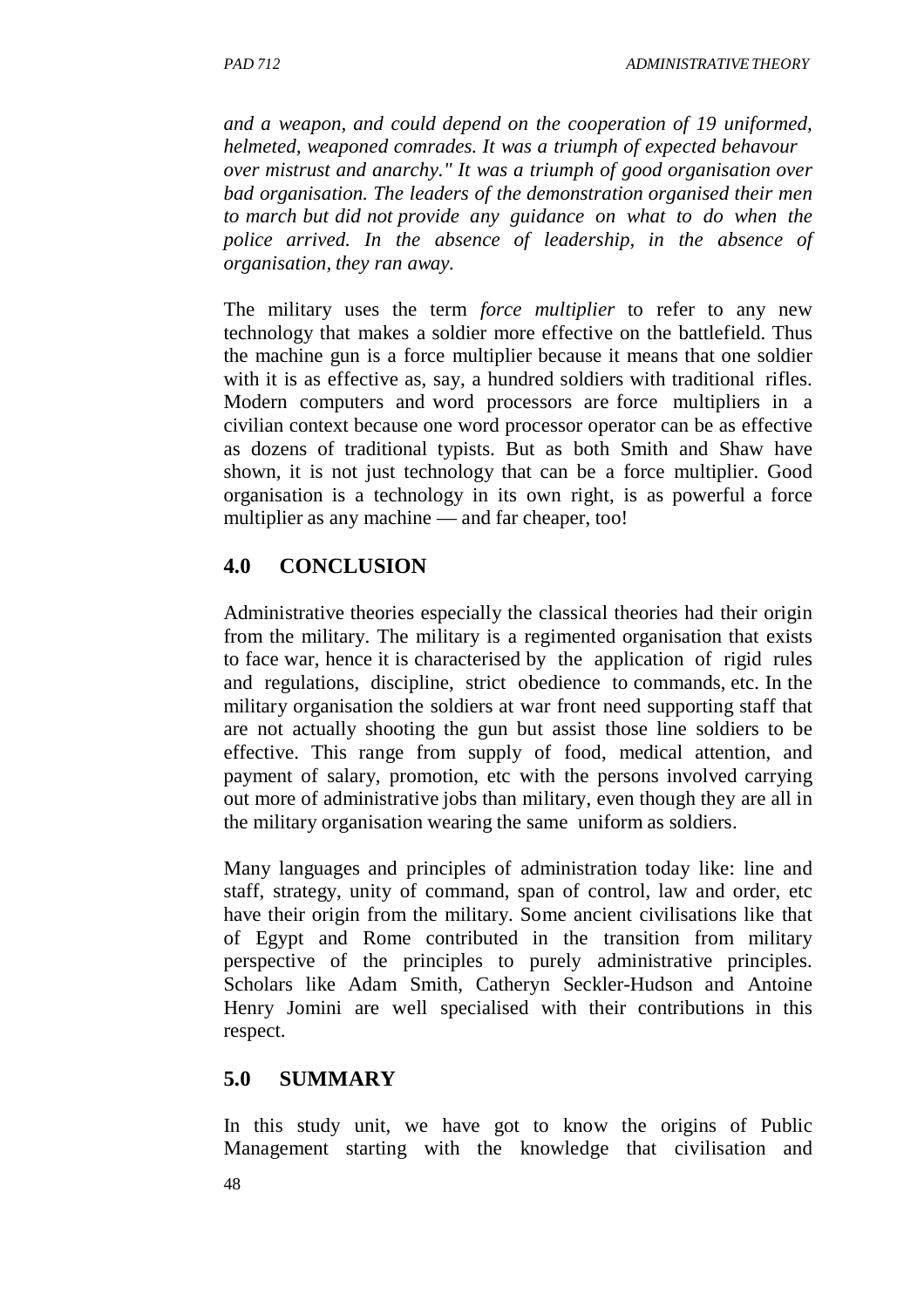*PAD 712 ADMINISTRATIVE THEORY*

administration have always gone hand in hand since ancient times. The profession of management began and developed as the profession of arms. To the extent that the history of the world is the history of warfare, then it is also the history of public administration — because war at the state level is quite literally not possible without an effective system of public administration behind it.

The managerial changeover from those of wealth - (industrial owners) and power - (the army) to those of professional expertise - (administrators) first occurred in the ancient Roman army where longservice unit leaders drawn from the best of the enlisted army ranks, formed the first body of professional fighting officers known to history." This middle-management class transmitted from generation to generation the technical skills and discipline by which Rome dominated the world for five centuries. The regulating of pay and pensions in ancient Rome was the key to maintaining the army - and to this end the first civil service was created (by the Emperor Augustus Caesar) to raise the taxes necessary to support the legions. Thus out of military necessity was born civilian public administration.

While many ancient kingdoms, such as Egypt and China, had sophisticated administrative institutions, the core features of modern public administration in the Western world were first found in the Roman Empire. The Roman state was depersonalised. It had existed independent of any political leader or king; it was not "owned" by anyone. Significantly, the state's public finances were separate from the private funds of its leadership. Thus the ancient Roman attitude toward the desirability of youthful military service as preparation for later public office still strongly affects modern American politics and administration.

The history of the world can be viewed as the rise and fall of public administrative institutions. Those ancient empires that rose and prevailed for a while were those with better administrative institutions than their competitors. Rome, like Egypt, Persia, and other empires before it, conquered the ancient world because it had an organisational doctrine that made its soldiers far more effective than competing forces — and because its legions were backed up by a sophisticated administrative system of supply based on regular if not equitable taxes. The Roman Empire only fell when its legions degenerated into corps of mercenaries and when its supply and tax bases were corrupted.

Strict discipline is what makes a mob an army. And a disciplined military, obedient to the leaders of the state, is a precondition for civilisation. This is the classic chicken-and-egg problem. Which comes first; effective public administration or an effective military?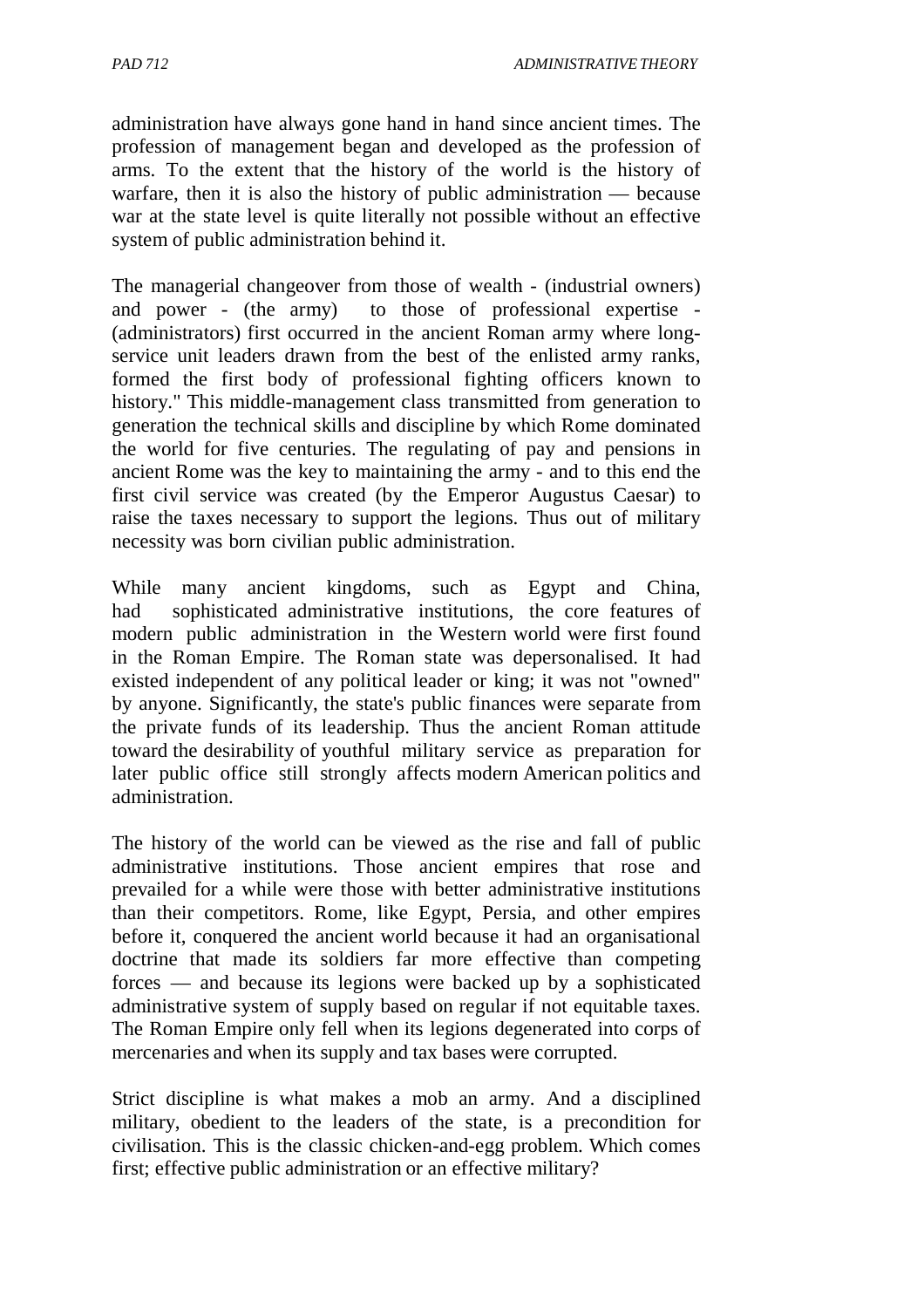In the study unit, we equally got to know that, there are no generally accepted principles of management; however, there is a principles approach that has its origins in the principles of war. The military language, for "the line" originally referred to the line of battle where you faced the enemy. This is why line officers today are still those who perform the services for which the organisation exists. Many of the activities of war – planning, training, logistics, and so on – are more management than fighting, hence the application of similar principles to management.

This unit also revealed to us that, the evolution of any theory must be viewed in context. The beliefs of early management theorists about how organisations worked or should work were a direct reflection of the societal values of their times. And the times were harsh. It was well into the twentieth century before the industrial workers of the United States and Europe began to enjoy even limited "rights" as organisational citizens. Workers were not viewed as individuals but as the interchangeable parts in an industrial machine whose parts were made of flesh only when it was impractical to make them of steel.

Under the factory system, organisational success resulted from wellorganised production systems that kept machines busy and costs under control. Industrial and mechanical engineers—and their machines were the keys to production. Organisational structures and production systems were needed to take best advantage of the machines. Organisations, it was thought, should work like machines, using people, capital, and machines as their parts. Just as industrial engineers sought to design "the best" machines to keep factories productive, industrial and mechanical engineering-type thinking dominated theories about "the best way" to organise for production. Thus, the first theories of organisations were concerned primarily with the anatomy or structure — of formal organisations. This was the milieu, or the environment, the mode of thinking, that shaped and influenced the tenets of classical organisation theory.

ICentralisation of equipment and labour in factories, division of specialised labour, management of specialisationn, and economic paybacks on factory equipment all were concerns identified by the Scottish economist Adam Smith (1723-1790) in his work An Inquiry into the Nature and Causes of the Wealth of Nations.

Traditional pin makers could produce only a few dozen pins a day. When organised in a factory with each worker performing a limited operation, they could produce tens of thousands a day. Out of Smith's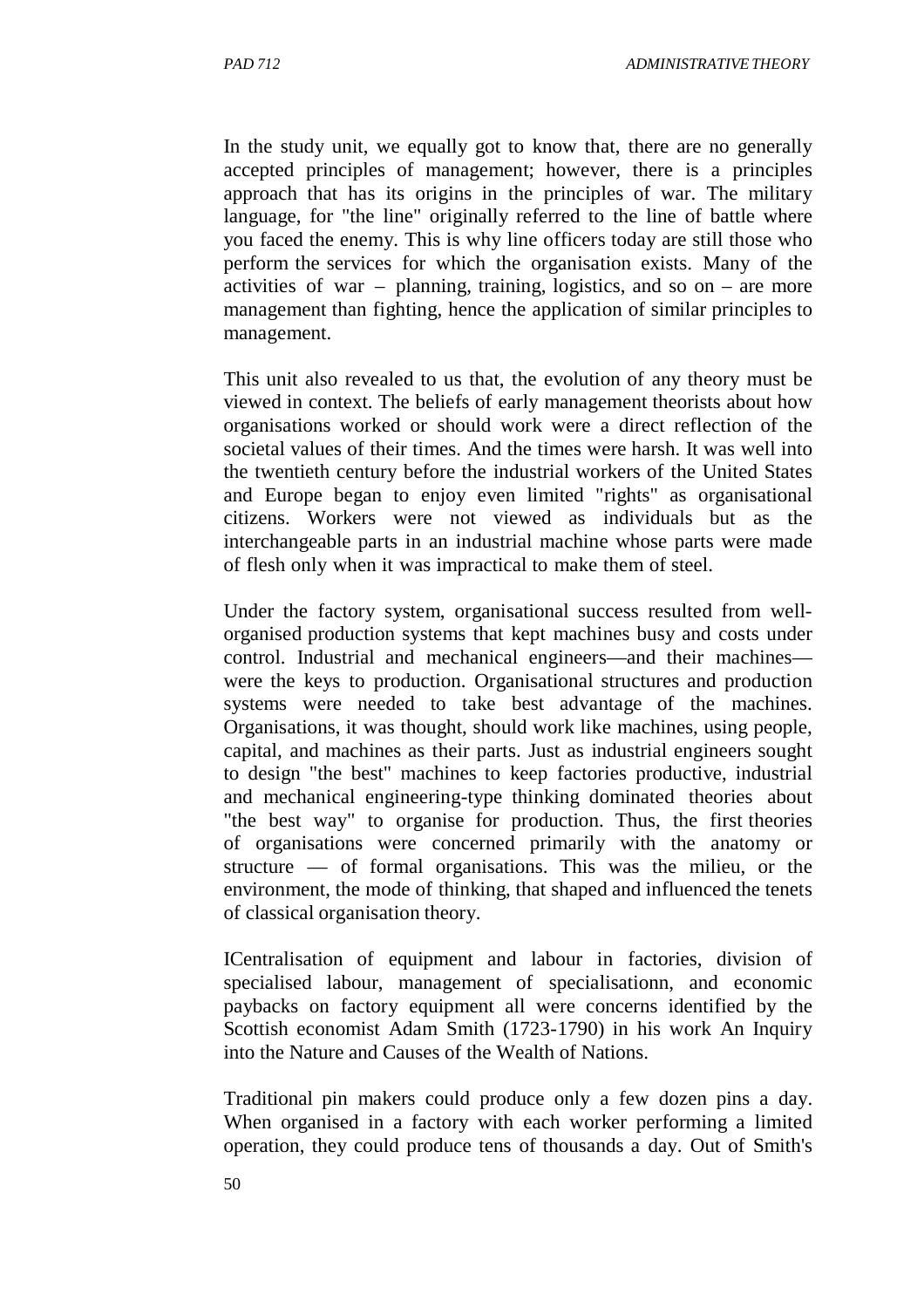work in industrial organisation in 1776, the year is traditionally considered the starting point of organisation theory as an applied science and academic discipline.

### **6.0 TUTOR-MARKED ASSIGNMENT**

The origin of administrative theories is the military and economics. **Discuss** 

### **7.0 REFERENCE/FURTHER READING**

- Sharma, M. P. *et al.* **(2012),** Public Administration in Theory and Practice. New Delhi: Kitab Mahal.
- Laxmikanth, M, (2011). Public Admiistration, New Delhi: Tata McGraw Hill's Series.
- Shafritz, J. M. (2007). Introducing Public Administration,  $(5^{th}$  ed.). New York: Pearson Longman.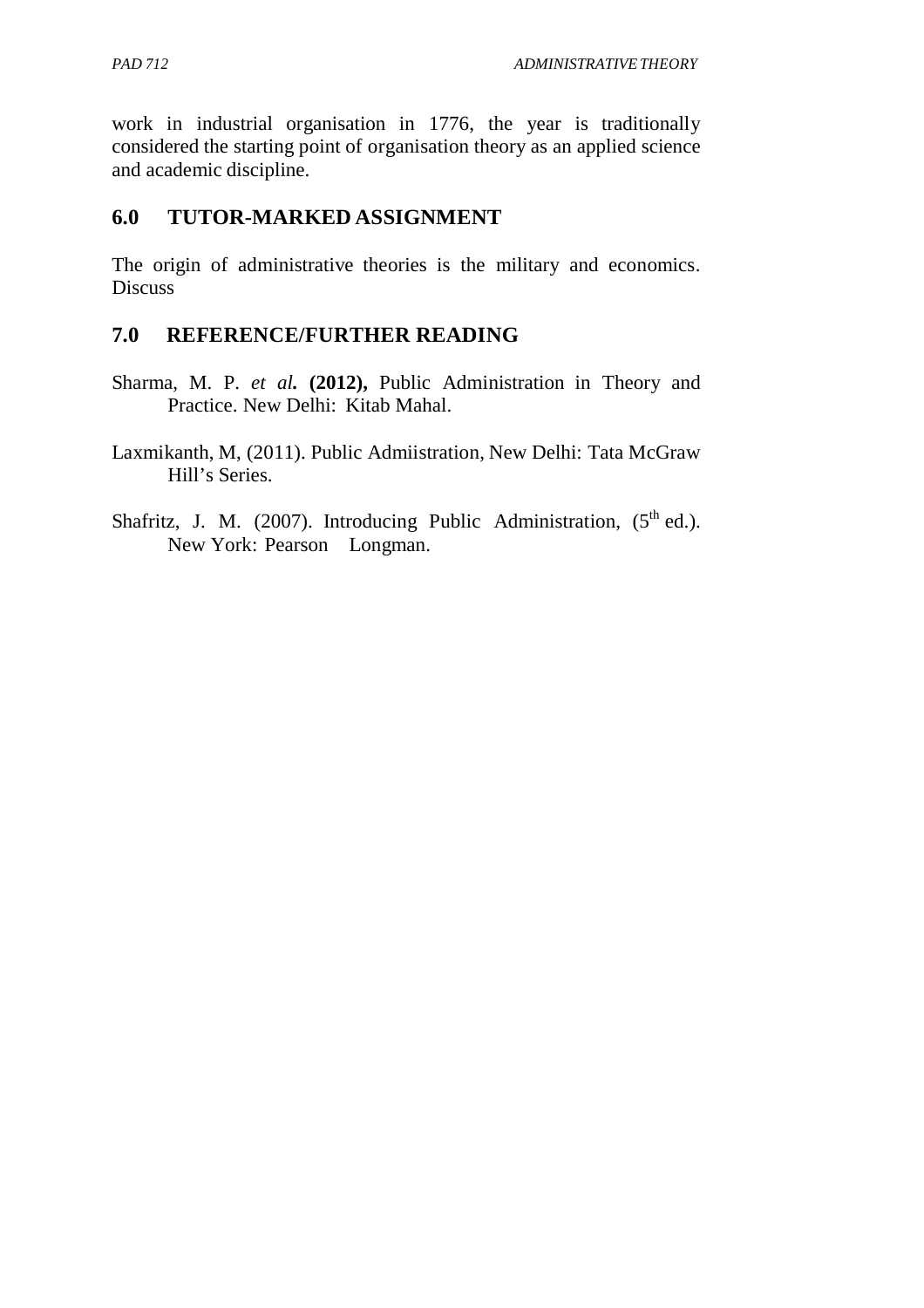### **UNIT 2 THE SCIENTIFIC MANAGEMENT THEORY**

#### **CONTENTS**

- 1.0 Introduction
- 2.0 Objectives
- 3.0 Main Content
	- 3.1 The Evolution of Scientific Management
	- 3.2 The Fundamental Principles of Scientific Management (F. W. Tailor)
	- 3.3 The Contribution of Frank Gilbreth
	- 3.4 Attributes of the Scientific Management
	- 3.5 Achievement and Consequence of Scientific Management Approach
	- 3.6 Weakness/Criticisms of the Scientific Management Approach
- 4.0 Conclusion
- 5.0 Summary
- 6.0 Tutor-marked Assignment
- 7.0 Reference/Further Reading

### **1.0 INTRODUCTION**

Scientific Management is defined as the use of the scientific method to define the "one best way" for a job to be done. Frederick Winslow Taylor is popularly identified as the father of Scientific Management among other contributors. In 1878, an intense young man who had been forced to drop out of college because of illness (bad eye sight) went to work for the Midvale Steel works in Philadelphia as a common labourer. This was how Frederick W. Taylor launched his fascinating career as pioneer in the development of scientific management. Advancing from labourer through a series of jobs at the factory, Taylor became the chief engineer of Midvale by 1889.

#### **2.0 OBJECTIVES**

At the end of the study unit, you should be able to:

- state the history and evolution of Scientific Management Theory
- identify the fundamental principles of the theory
- explain the available criticisms of the theory
- conduct time and motion studies for administrative excellence.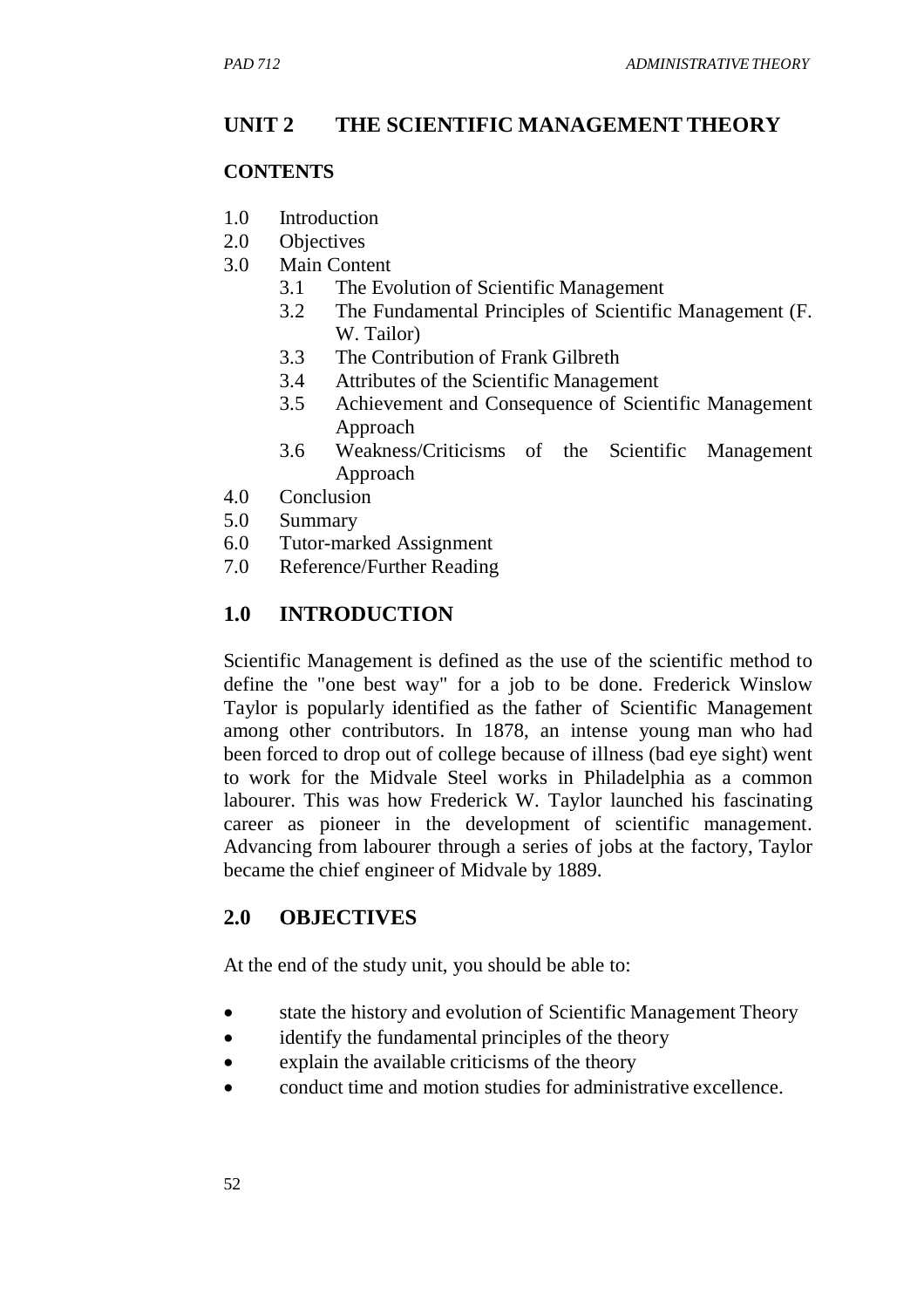# **3.0 MAIN CONTENT**

### **3.1 The Evolution of Scientific Management**

In his various jobs at Midvale Steel Works, Frederick Winslow Taylor observed what he considered to be shortcomings of factory operations. He saw, for example, that management had no clear concept of worker management responsibilities; that virtually no effective work standards were applied; that no incentive was used to improve labourers' performance; that systematic soldering existed on every hand; that managerial decisions were based on hunch, intuition, past experience, or rule of thumb evaluation; that virtually no overall studies were made to incorporate a total flow concept of work among departments; that workers were ineptly placed at tasks for which they had little or no ability or aptitude, and finally that management apparently disregarded the obvious truth that excellence in performance and operation would mean a reward to both management and labour.

Taylor has been portrayed as a cold, calculating individual whose only interest in workers was to obtain more production from them through various clever schemes. It is true that he was interested in increasing production and efficiency, but he also displayed remarkable insight into the behaviour of workers.

For example, Taylor observed that workers at Midvale engaged in systematic soldering that is, pretending to work or loafing. He pointed out a reason for this behaviour in the principles of scientific management that workers who soldered often were not acting out of innate laziness. Rather they were reacting to management actions. If management for example cut a piece rate when management felt that the workers were beginning to make too much money, the workers would react by vowing never to overextend them again. Hence there would be soldering for there was no motivation for hard labour.

Taylor's work with a gang of shovelers at the Bethlehem Steel workers illustrates his approach. He observed that the men worked hard and that there was no loafing. He also observed that they shovelled different kinds of materials throughout the day, from very light to very heavy materials such as iron ore. And they used the same kind of shovel all the time, even though their shovel loads varied from four pounds to thirty eight pounds.

Taylor hypothesised that there must be an ideal load for a shovel that would maximse production and minimise fatigue. He began to experiment by selecting two of the best workers and varying the loads on their shovel as they worked away at various intervals. He kept track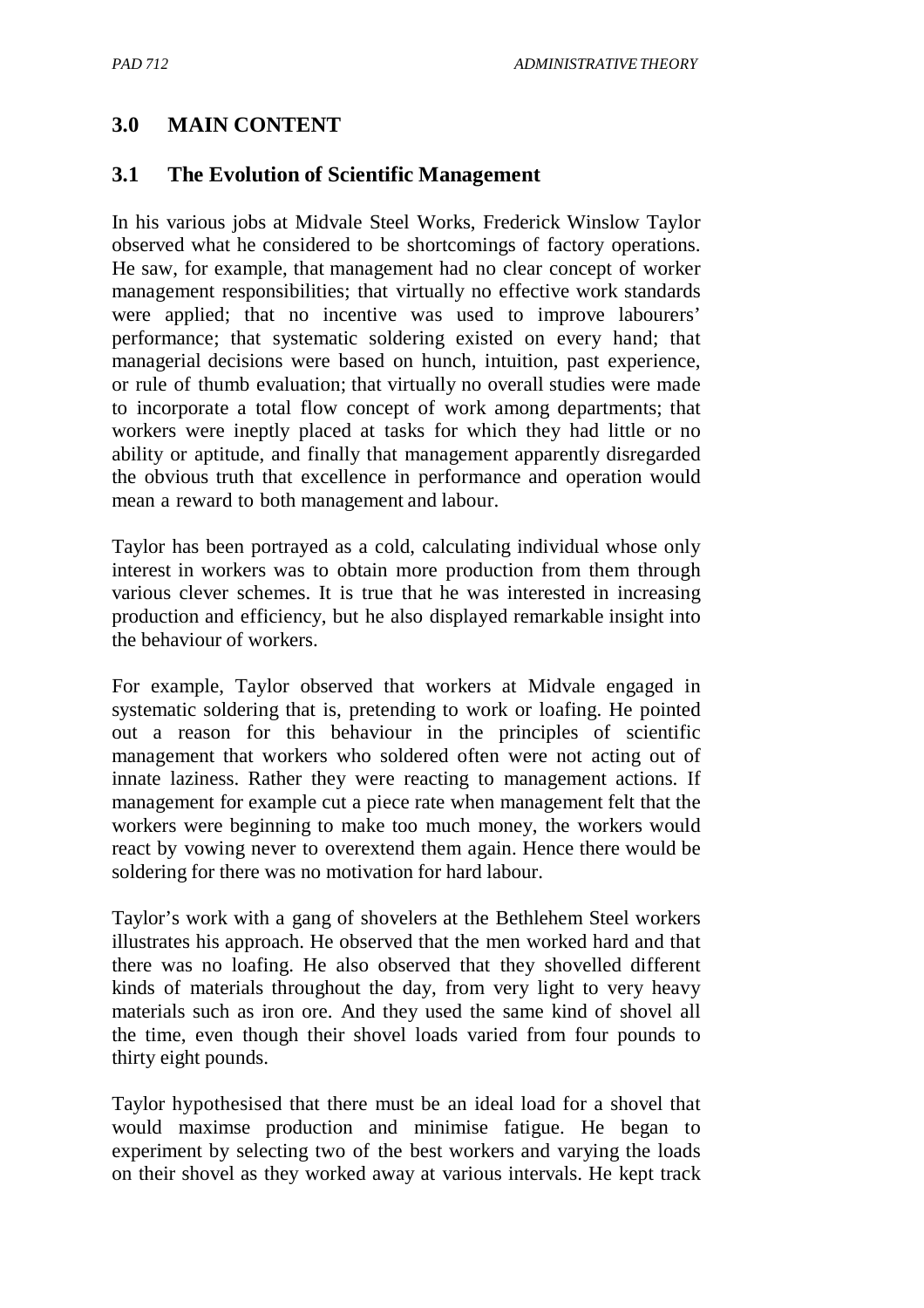of many possibly significant items relating to the work, but his most important finding was that the greatest productivity occurred when the shovel load was 21 ½pounds. To implement this finding, shovels of various sizes were provided for different materials, larger shovels for light material and smaller shovels for heavy materials.

In this and other experiments, Taylor demonstrated the importance of standard methods of working, output quotas, wage incentives regulated rest periods, and of the proper selection and of the proper selection and training of workers for each type of job. His success is indicated by the fact that the shovelling experiment findings, when implemented resulted in an increase in product of over 300 percent, and increase in pay for the workers, and a reduction in unit costs of over 50 percents.

All through his work, Taylor advocated the substitution of scientific methods for rule of thumb methods. The scientific method as he practiced it, focused on careful observation, experimentation, and measurement all intended to find the best way of doing a task. He modified this prescription in his writings by warning that scientific management in itself was not any efficiency devices, not a device of any kind of securing efficiency nor is it any bunch or group of efficiency device.

Taylor was trying to look beyond mere techniques, beyond piecework systems, incentive bonus systems, time studies, motion studies, and all the other techniques for increasing efficiency. He said the techniques were mere adjuncts to scientific management that while scientific investigation was necessary to assure the establishment of equitable methods, procedures, and workloads, the most important of success was the recognition by all parties that co-operation rather than discord was the only means by which the full fruits of production could be achieved. This was the complete mental revolution that Taylor felt scientific management required. Full cooperation in working together and in using scientific methods would provide the greatest return to management, to the foremen, and to the workers.

# **3.2 The Fundamental Principles of Scientific Management**

Taylor believed that if the principles of scientific management were applied to the simplest individual acts as well as to the work of the great corporations, the results would be truly extending. The fundamental principles that he developed are as follows:

1. *The development of a true science of work:* By this he pointed out that since there is no definite knowledge or clear agreement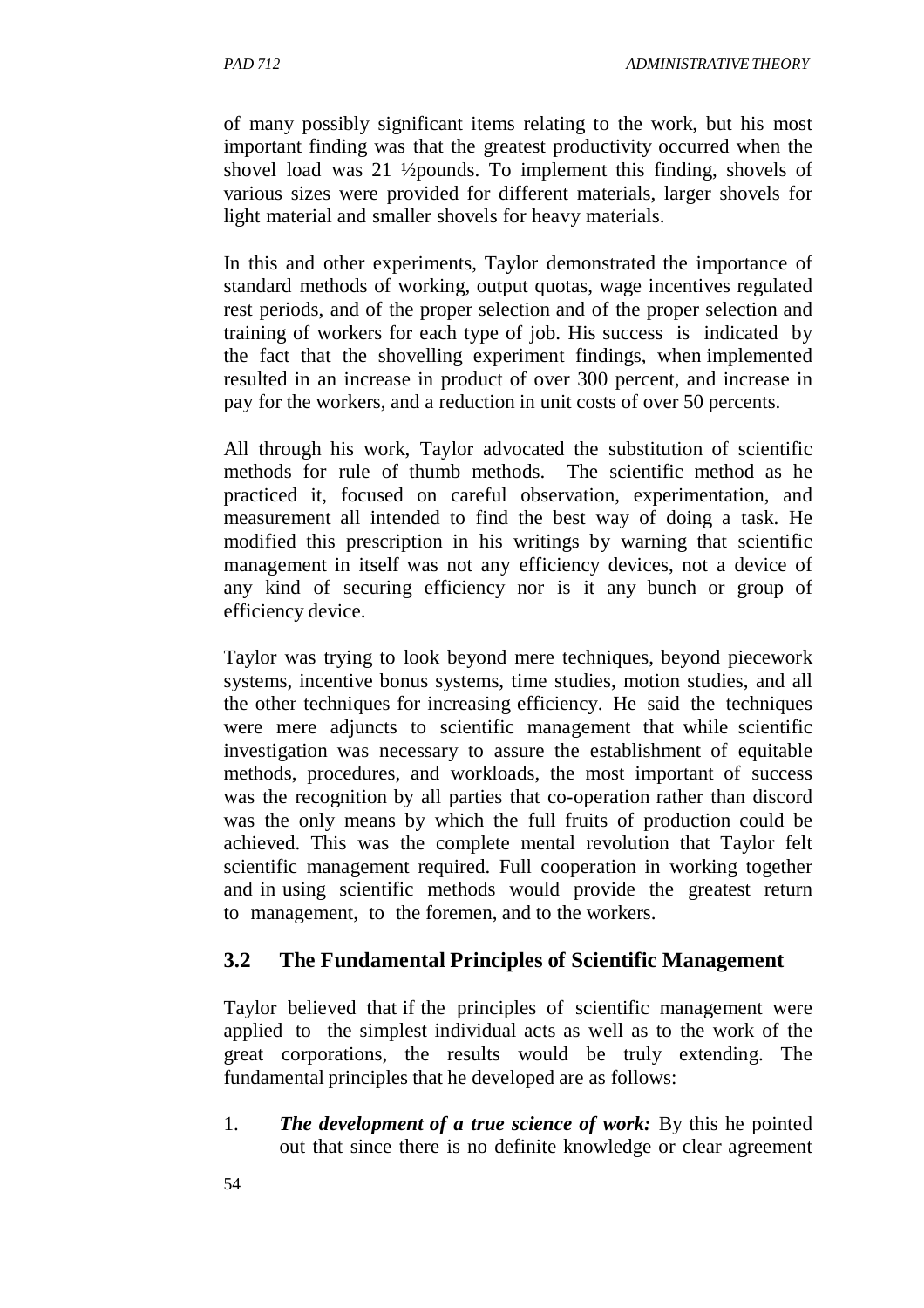of what constitutes a fair day's work, a boss has unlimited opportunities for complaining about his workers inadequacies. And a worker never really knows what is expected of him. This can be remedied by the establishment, after scientific investigation of a large daily task as the amount to be done by a suitable worker under optimum conditions. For this he would receive a high rate of pay much higher than the average worker would receive in unscientific factories. He would also suffer a loss of income if he failed to achieve this performance.

- 2. *The scientific selection and progressive development of the workman:* to earn this high rate of pay a workman would have to be scientifically selected to ensure that he possesses the physical intellectual qualities to enable him to achieve the output. Then he must be systematically trained to be a first class man. Taylor believes that every worker could be a developed worker, offering opportunities for advancement which would finally work for which he could become first class man.
- 3. *The Bringing together of the science of work and the scientifically selected and trained men:* it is the processes that cause the mental revolution in management and Taylor maintains that almost invisibly the major resistance to scientific management comes from the side of management. The workers, he finds are very willing to cooperate in learning to do a good job for a high rate of pay. Thus management should ensure that the work is being done in accordance with the principles of the scientific method that has been developed.
- 4. *The constant and intimate cooperation of management and men:* There is an almost equal division of work and responsibility between management and workers. The management takes over all the work for which they are better fitted than the workmen, i.e. The specification and verification of the methods,time, place and quality standards of the job, and the continuous supervision and control of the worker doing it. There is hardly a single act…. Done by any workman in the shop which; is not preceded by and followed by some act on the part of the men in management. With this close personal cooperation the opportunities for conflict are almost eliminated, since the operation of this authority is not arbitrary.

Taylor had trouble getting his message across to management. Meanwhile labour criticised him for alleged speed up attempts. Taylor on the other hand, claimed that he was not opposed to labour unions but that there would be no need for labour to organise if management and labour both adopted the principles of scientific management.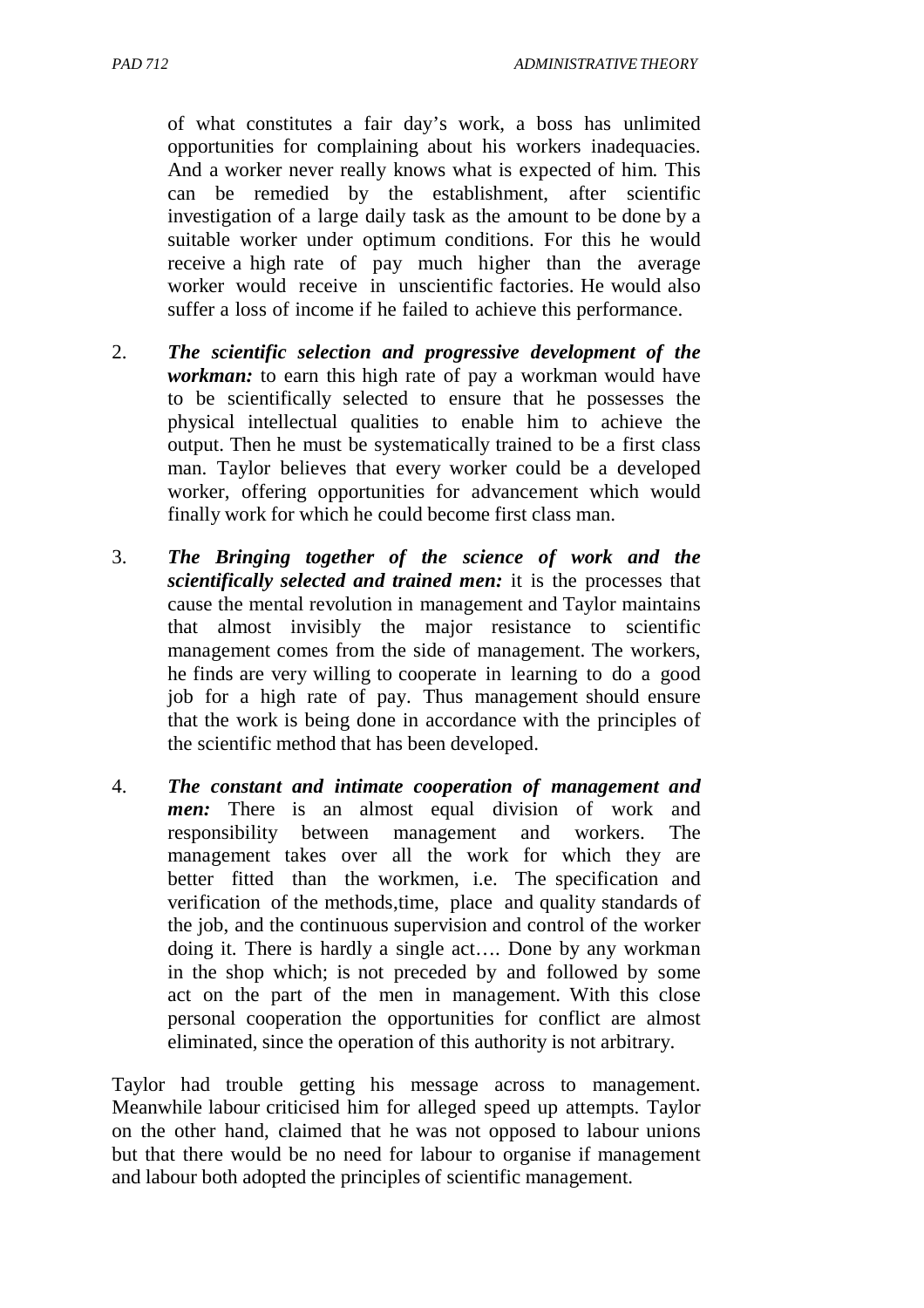Despite all the confusion and misunderstanding that plagued Taylors work before and after his death the fact remains that he made a great and solid contribution. He and others identified with the movement - Henry Gantt, Frank and Lillian Gilbrech, Henry R. Towne, and Harrington Emerson DC advocated and justified research and experimentation, planning, training the setting of standards and cooperation, controls for checking results against standard and cooperation between management and workers.

The contributions of F. W. Taylor were spelt out clearly in the following principles:-

- Time Study Principles: Human efforts and work done should be measured with standard time.
- Piece Rate Principles: Reward should be according to effort put in
- Separation of Planning from performance principles: Management should decide on policies while work/task to be done by the workers.
- Management Control Principles: Need for development is necessary
- Scientific method of work principle: Responsible and accountable leadership
- Functional Management Principles: There should be flexibility in running of organisation.

He gave the following principle to guide management.

- 1. Each worker should have a clear defined task.
- 2. Standard conditions are needed to ensure task is more easily accomplished.
- 3. High payment to be made for successful completion of task.
- 4. There should be loss in case of failure. That no one should fail in his tasks where nobody does such a failing worker must pay for it.

# **3.3 The Contribution of Frank Gilbreth**

Frank Gilbreth made immense contributions in the scientific management movement. In 1886, Frank Gilbreth took up a job as apprentice bricklayer. He later developed bricklaying techniques so that production increased from 120 to 360 bricks per man hour.

56 Within a few years he advanced to become general superintendent and in 1895 started his own construction company. Successful from the start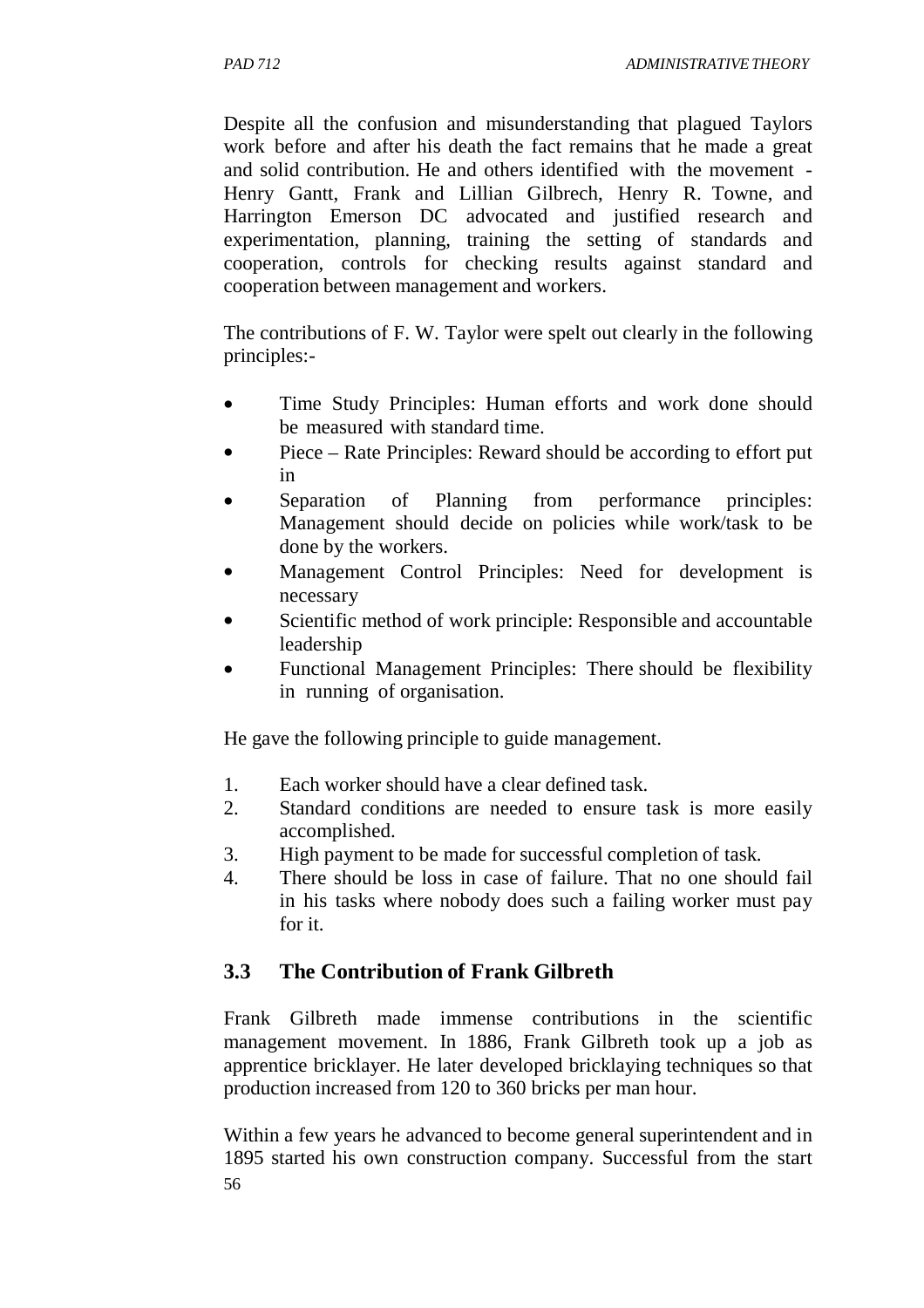*PAD 712 ADMINISTRATIVE THEORY*

Gilbreth eventually built factories, dams, canals and mills all over the world. He invented a new method for water proofing basements, a new type of concrete mixture, and new types of conveyors, and became the first manager ever to use a cost-plus-mixed sum contracts.

Gilbreth conducted some of his experiments with his wife. They were interested in studies of fatigue and training, so they started with that and even did studies, in their home of bathing, brushing teeth, and touch typing using their children as subjects, the whole family was the subject first of a book and the many years later of a movie – **Cheaper by the Dozens**. The Gilbrethes were interested in the employee as an individual whose productivity depended on attitude, opportunity and physical environment as much as on the use of correct methods and ideal equipments.

He also conducted *Time and Motion Study:* the purpose of time and motion studies is to help workers at every level to get the best out of themselves.

# **3.3.1 Time and Motion Studies**

The purpose of time and motion studies was to help workers at every level to get the best out of themselves. It aims at removing (a) wasteful or ineffectual movement in doing the work, (b) fatigue cause by the accumulation of waste products in the body and (c) defects in the physical environment such as poor lighting, excessive humidity, inadequate heating etc.

#### **Time Study**

The time study seeks to arrive at the optimum time for each separate operation that goes to make up a job and by adding these together to arrive at a sound optimum time for the operation taken as a whole. It thus provides an objective for measuring the effectiveness of individual work.

#### **Motion Study**

The motion study, on the other hand, aims at finding the best way in which any given operation of related sequence of operations can be done. It analyses the whole sequence of movement needed for the job and eliminates lost or unproductive movements. The various steps needed in such a study are (i) the job is classified into basic steps and motions, (ii) the most efficient way of doing the job is evolved with proper allowances for equipment, work place and work floor (iii) precise time values are obtained from detailed time reading by stop watch or micro motion studies, and (iv) standard time- output ratio are computed by accumulating time reading for all job elements, arranging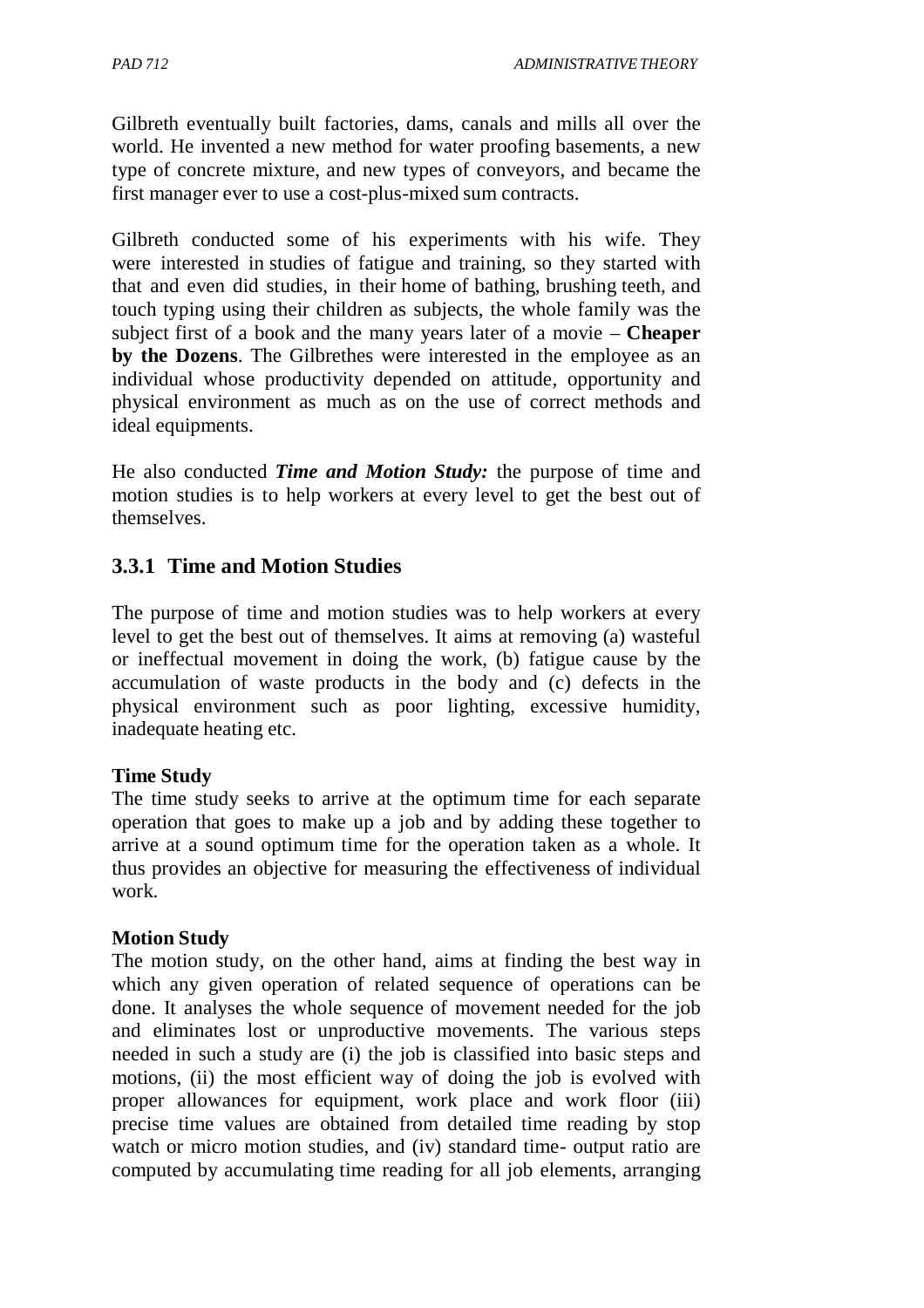and synthesising times and applying leveling and normalizing factors to compensate for unusual work conditions and for non productive time caused by fatigue, rest periods and flow delays.

The major contribution of Frank and Lillian Gilbreth was notably the time and motion studies in brick laying among others. This study is remembered for laying down the basis of pay incentive schemes. That apart, Gilbreth has to be remembered again for his three position plan of promotion which was designed to attract desirable applicants. Each worker, he said, should be considered to occupy three positions namely his past, present, and next higher positions. Part of his work, then would be teaching the man below him and learning from the man above hm. In that way he would qualify for promotion, himself and help to provide a successor for his present job.

Although both Taylor and Gilbreth belong to the scientific management movement, Taylor's findings received a lot of criticisms from Gilbreth. The first criticism was on Taylor's time study which according to Frank and his wife Lillian Gilbreth was considered to be unethical, wasteful, and inaccurate, employing questionable methodology, thereby costly and finally developing useless data.

Gilbreth also disagreed with Taylor about labour unions. Although Taylor sympathized with unionisation in campaigns which had not adopted scientific management, he felt that there would be no need for unions once scientific management was introduced. The Gilbreth, on the other hand wrote "we do not agree with Taylor that the necessity of the labour union disappears under any consideration". In addition Gilbreth criticised Taylor's system for absolute lack of the human element which he believed his system supplied.

# **3.4 Attributes of the Scientific Management**

According to Tayor and other scientific management theorists' increase in productivity and efficiency could be achieved and improved whenever the organisation absorbs and establishes the following measures:-

1. **Management Selection -** A good management should make a careful and thorough study in order to select an able and committed employed (worker) in the organisation. Management should apply a more scientific selection technique on employment and placement of resources to enhance increase in productivity and standardisation.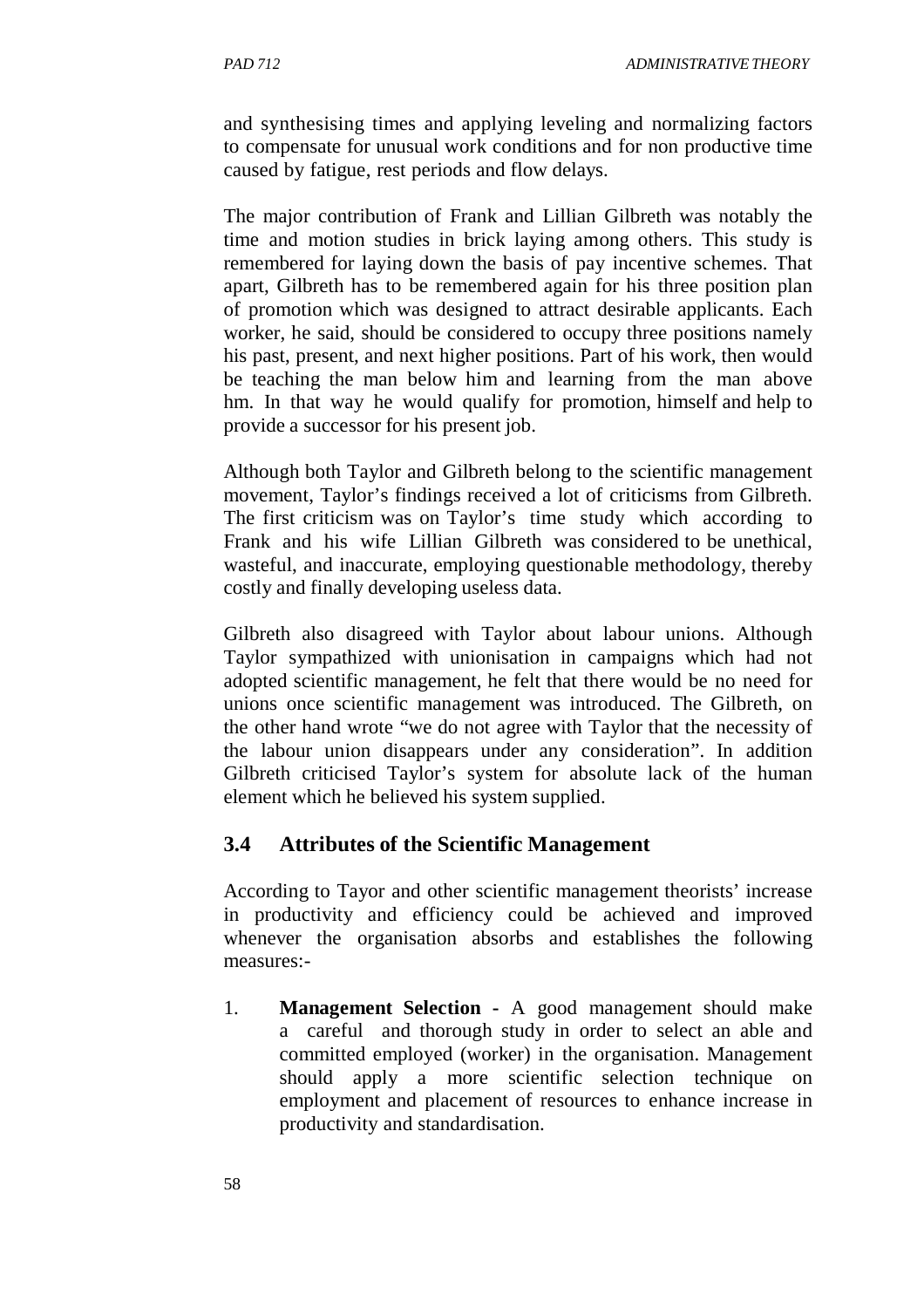- 2. **Training**  Employees should be thoroughly trained in order to improve and develop their skills in performing the job. The management should make a careful study of the employees' capability and advance them to training. Through the training, it is possible to advance the employees interest that is to fix him or place him on the position that fits him accordance to his natural ability.
- 3. **Management Research:** The management should have to intensify on scientific method of research and experiment on its production methods. Management should therefore gather and source all the previous traditional methods, (rules of thumbs) analyses and quantify them with a view to improve on them. This can give way to the development of high standard process of production and efficient means of realisng goals.
- 4. **Financial Incentives Plans:** The management should pay reward, compensation and salary with their low unit production cost. Wages and salaries should be commensurable to the work done. The higher the pay, the more of the employee's willingness to under takes hard work. Bonus should also be introduced to induce employees' interest.
- 5. **Development of Friendly Co-operation**: Management should ensure and encourage close hearty friendly relationship among the employees on one hand, and that between the management and the employees on the other hand. The cooperation would cement and encourage consistency in stability and continuity of the working environment.
- 6. **Development of Careful System of Control**: Management should develop a careful system of control of the employees so as to ensure efficiency and discipline within the organisation.

There should be a system of rules and regulations, which should be imposed on every individual employee. Workers have to be coerced to work in the organisation. This introduced the appointment of supervisors and foreman factories.

# **3.5 Achievement and Consequence of Scientific Management Approach**

The scientific management theorists were able to achieve greatly by making productivity to increase more than prior to the time of scientific management era. The approach has encouraged and fostered efficiency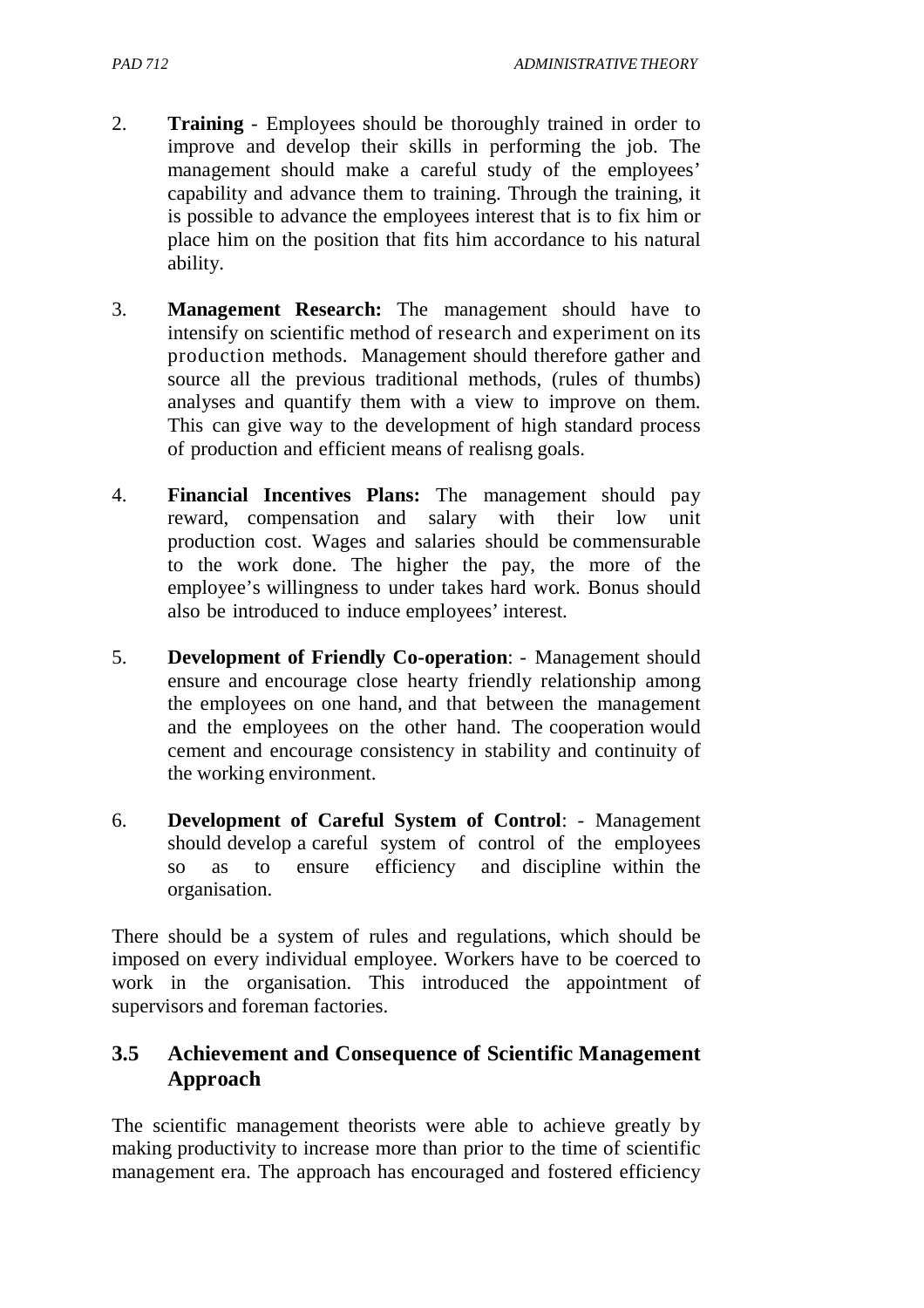and increase in output. Terms like output and efficiency become more popularly uses in most organisations.

- 1. With the scientific management approach, people tend to become more proficient in their work, which subsequently led to the increase of workers productivity and efficiency. This was enhanced by specialisation through the division of labour or division of work principles.
- 2. The scientific management approach served as a basis for encouraging other scholar's researches and experiment on increase in productivity in an organisation. It is part of the impacts of scientific management that other theories emerged to fill in the gap of the remaining imbalances, which the scientific management approach left unsolved.

By World War I,, the initial momentum of scientific management had run down while the technique motion and time study, fatigue studies incentive plans and the philosophy were still widely applied, particularly at the shop level. We now realise that the means to high productivity and job satisfaction are far more complex that Taylor envisioned as a result of his mental revolution.

# **3.6 Weakness/Criticisms of the Scientific Management Approach**

- 1. The scientific management theory and approach is mechanically oriented. It is a theory that automatically viewed and reduced man, individual employee to the status of a machine. The theory failed to understand the illusive of human mind. It violates the psychological aspect of man.
- 2. The idea of financial incentives plan, popularised by the scientific management theories, is not always consistence to provide solution for inducing the employees to work. There exist many other factors not necessary in financial terms that can serve as a motivating factor. Such factors include; acceptance, break, rest, refreshment, ventilation e.t.c.
- 3. The idea of friendly hearty cooperation between employee and the management had never been materialised. It rather serves to widen the gap and perpetuate inequalities associated to the growing scientific advancement in the modern contemporary time.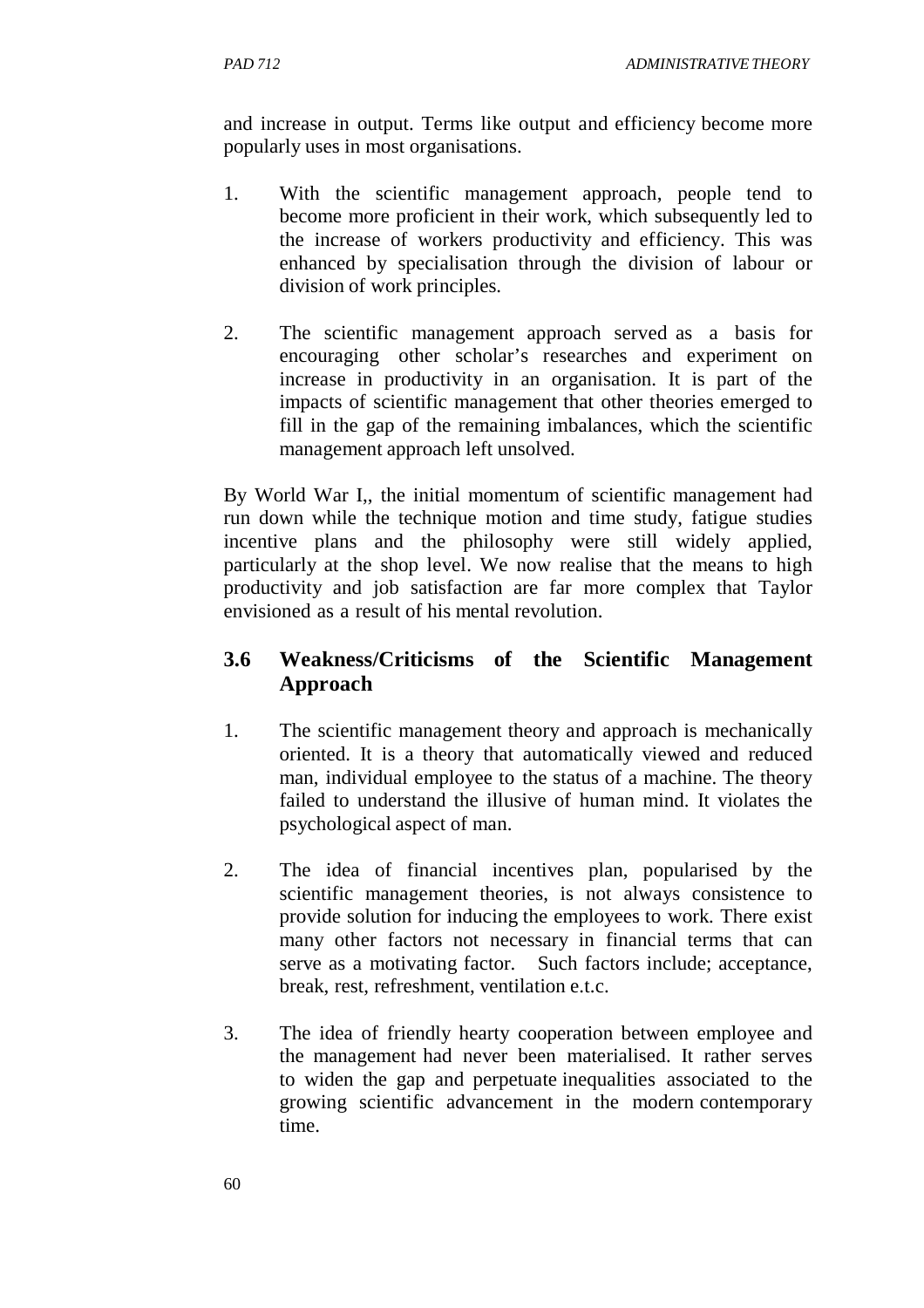The above criticisms were eminent because the scientific management approach to organisations in a nutshell was founded on what is often called machine theory. This is because it gives consideration to finding the best possible and efficient ways of making good use of scarce resources to get the best result. Some of the theorists therefore concentrated on the operational level of the organisation their scope of activities encompassing the workers and the first line supervisors only. They are highly achievement oriented and always attach special significance to money reward. They are therefore strong believers in steeply increasing financial rewards as motivators for greater accomplishment.

# **4.0 CONCLUSION**

In spite of the above mentioned critics and the ever growing weakness of the scientific management approach, one could yet benefit from some ideas preached by the theory. It is as laid down fact, that scientific management. Approach, if properly implemented could help in the smooth running of the modern complex organisations. The Scientific Management Theory can still be specialised for bringing to lime light the following:

- 1. Management is a separate and distinct activity
- 2. First line supervision is basic
- 3. Management function include: examining variables involved in the task, developing the most effective methods, selecting workers according to the psychological and physiological requirement of the job, training workers in the most effective methods
- 4. Productivity increase means higher wages for the workers.

# **5.0 SUMMARY**

Scientific Management is defined as the use of the scientific method to define the "one best way" for a job to be done. At the turn of the century, the most notable organisations were large and industrialised. Often they included ongoing, routine tasks that manufactured a variety of products. The United States highly priced scientific and technical matters, including careful measurement and specification of activities and results. Management tended to be the same. Frederick Taylor developed the "scientific management theory" which espoused this careful specification and measurement of all organisational tasks. Tasks were standardised as much as possible. Workers were rewarded and punished. This approach appeared to work well for organisations with assembly lines and other mechanistic, reutilised activities. Taylor wanted to create a mental revolution among the workers and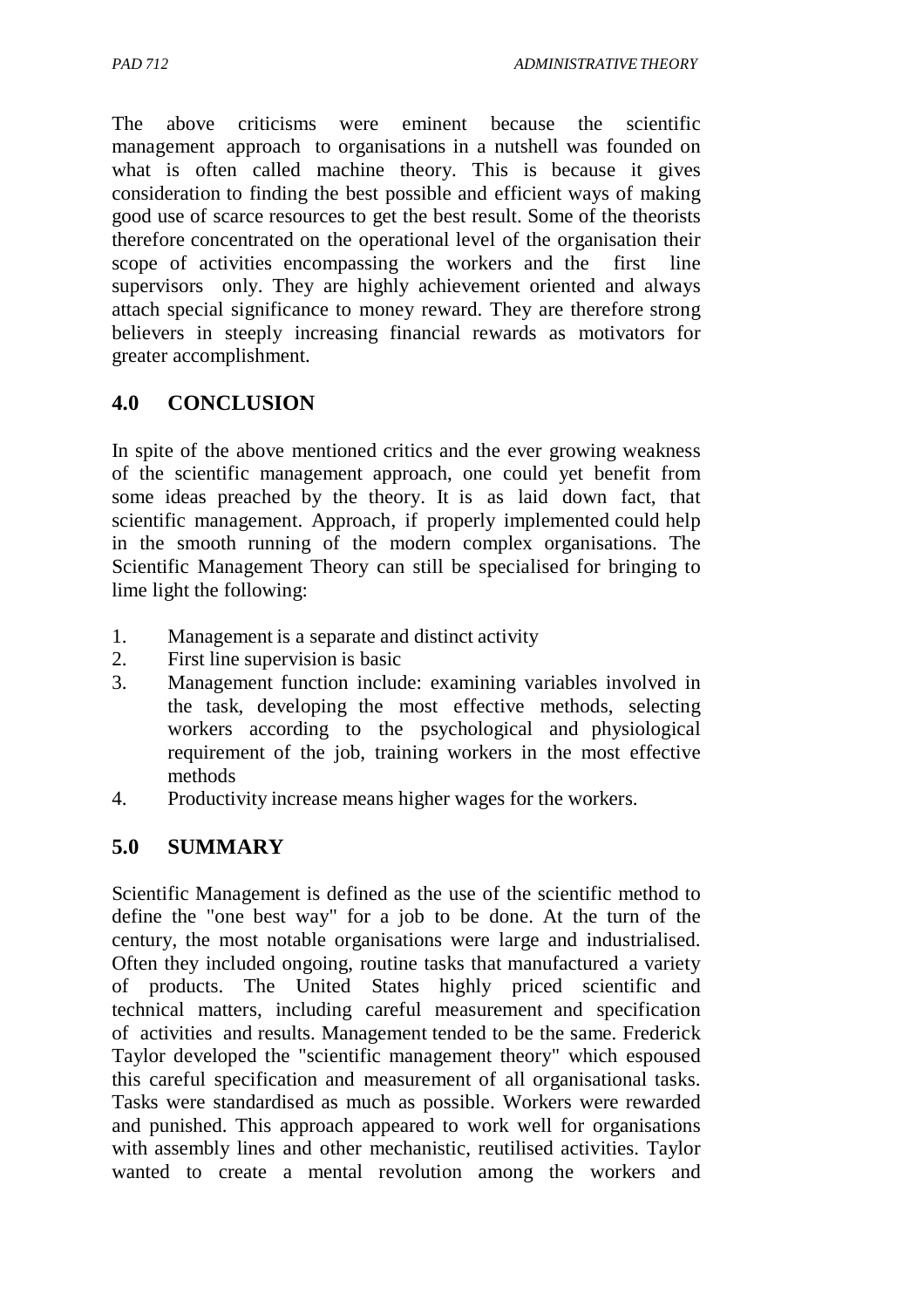management by defining clear guidelines for improving production efficiency. He started the Scientific Management movement, and he and his associates were the first people to study the work process scientifically. They studied how work was performed, and they looked at how this affected worker productivity. Taylor's philosophy focused on the belief that making people work as hard as they could was not as efficient as optimising the way the work was done. In 1909, Taylor published "The Principles of Scientific Management." In this, he proposed that by optimising and simplifying jobs, productivity would increase. He also advanced the idea that workers and managers needed to cooperate with one another. This was very different from the way work was typically done in businesses beforehand. A factory manager at that time had very little contact with the workers, and he left them on their own to produce the necessary product. There was no standardisation, and a worker's main motivation was often continued employment, so there was no incentive to work as quickly or as efficiently as possible. Taylor believed that all workers were motivated by money, so he promoted the idea of "a fair day's pay for a fair day's work." In other words, if a worker didn't achieve enough in a day, he didn't deserve to be paid as much as another worker who was highly productive. With a background in mechanical engineering, Taylor was very interested in efficiency.

While advancing his career at a U.S. steel manufacturer, he designed workplace experiments to determine optimal performance levels. In one, he experimented with shovel design until he had a design that would allow workers to shovel for several hours straight. With bricklayers, he experimented with the various motions required and developed an efficient way to lay bricks. And he applied the scientific method to study the optimal way to do any type of workplace task. As such, he found that by calculating the time needed for the various elements of a task, he could develop the "best" way to complete that task. These "time and motion" studies also led Taylor to conclude that certain people could work more efficiently than others. These were the people whom managers should seek to hire where possible. Therefore, selecting the right people for the job was another important part of workplace efficiency.

Taking what he learned from these workplace experiments, Taylor developed four principles of scientific management. These principles are also known simply as "Taylorism".

1. Develop a science for each element of an individual's work, which replaces the old rule of thumb method.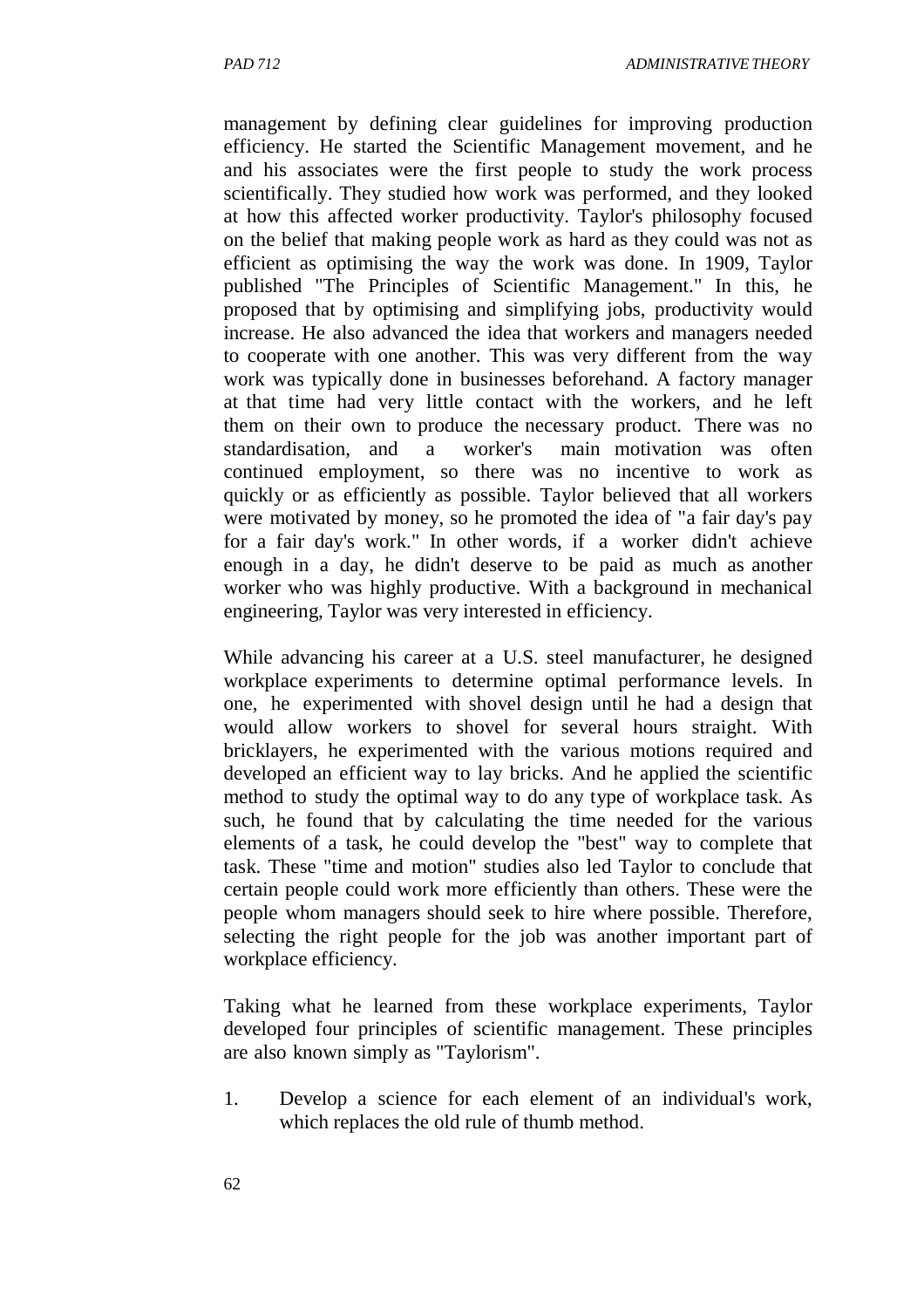- 2. Scientifically select and then train, teach, and develop the worker.
- 3. Heartily cooperate with the workers so as to ensure that all work is done according to the principles of the science that has been developed.
- 4. Divide work and responsibility almost equally between management and workers. Management takes over all work for which it is better fitted than the workers.

Taylor argued that following these principles would benefit both management and workers. Workers would earn more pay and management more profits.

The time and motion study of Gilbreth is the other component of the scientific management theory. Gilbreth and his wife Lillian were interested in studies of fatigue and training, so they started with that and even did studies, in their home of bathing, brushing teeth, and touch typing using their children as subjects. That led them to the T**ime and Motion Studies** his purpose of which was to help workers at every level to get the best out of themselves. The time study seeks to arrive at the optimum time for each separate operation that goes to make up a job while the motion study aims at finding the best way in which any given operation of related sequence of operations can be done. nd normalising factors to compensate for unusual work conditions and for non productive time caused by fatigue, rest periods and flow delays.

#### **6.0 TUTOR-MARKED ASSIGNMENT**

- 1. What is the rationale behind conducting time and motion study?
- 2. How is time and motion study carried out?

#### **7.0 REFERENCE/FURTHER READING**

- Sharma, M. P. *et al.* (2012). *Public Administration in Theory and Practice*. New Delhi: Kitab Mahal.
- Laxmikanth, M, (2011). *Public Admiistration,* New Delhi*:* Tata McGraw Hill's Series*.*
- Shafritz, J. M. (2007)., *Introducing Public Administration*. (5<sup>th</sup> ed.). New York: Pearson Longman.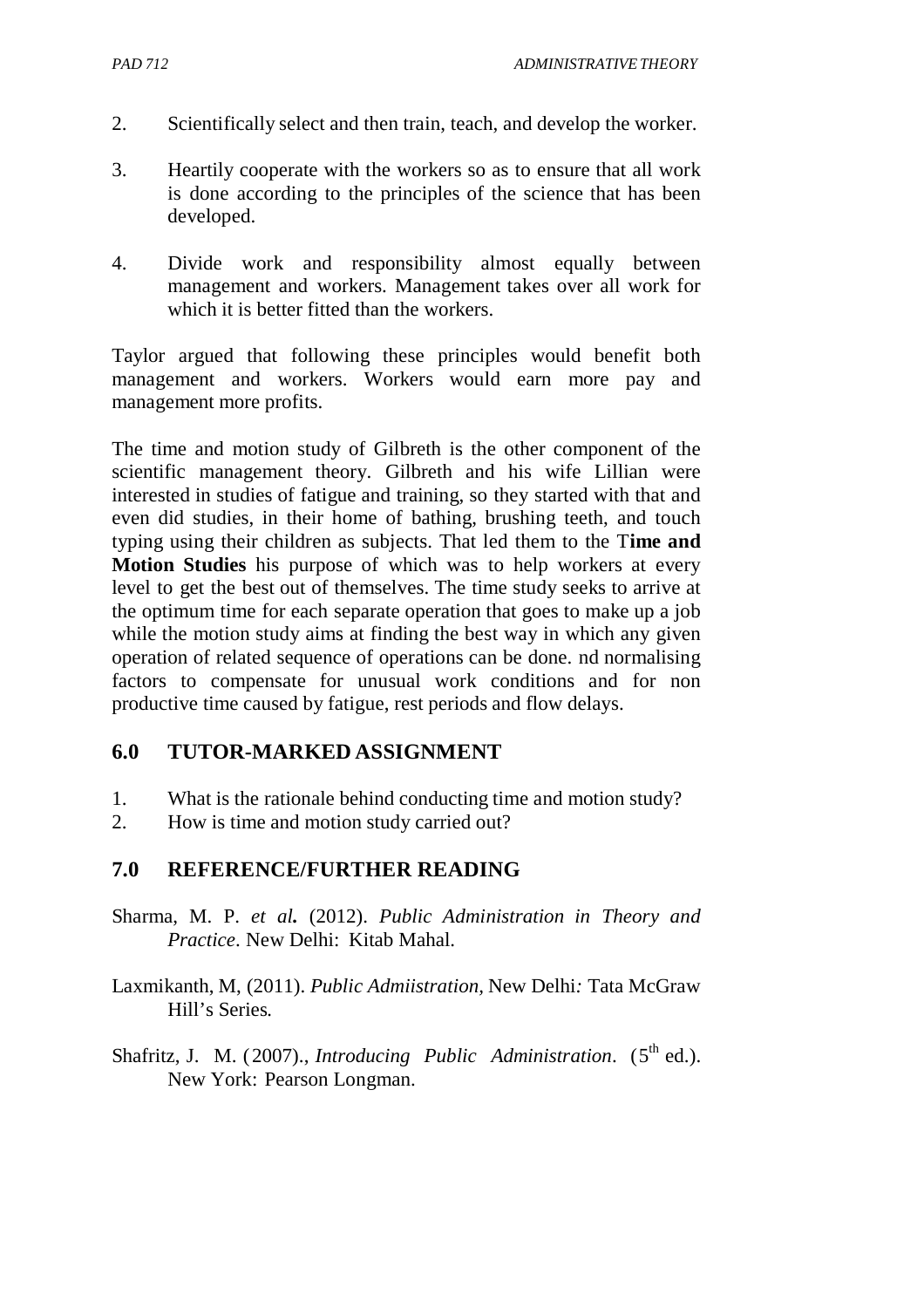# **UNIT 3 THE MAIN CLASSICAL (Henry Fayol, Urwick, Luther Gulick, etc)**

#### **CONTENTS**

- 1.0 Introduction
- 2.0 Objectives
- 3.0 Main Content
	- 3.1 The contribution of Henry Fayol 1841 1925
	- 3.2 Contributions of Gulick and Urwick
	- 3.3 Contributions of Mooney and Reiley
	- 3.4 Criticism of the classical theory
	- 3.5 Significance of the Classical Theory
- 4.0 Conclusion
- 5.0 Summary
- 6.0 Tutor-marked Assignment
- 7.0 Reference/Further Reading

# **1.0 INTRODUCTION**

As noted earlier, the scientific managers concentrated on the operational level of the organisation. Their scope of activities encompassed the workers and the first line supervisors, but little else. With more and more people entering the management ranks, the study of management soon began to receive attention. The early observers were interested in what management is, what organisation principles are and the methods by which managers could more effectively do their jobs. The people who devoted attention to answering these questions helped formulate the basics (classical) of modern management theory. The most important of these people was Henry Fayol, commonly referred to as the father to modern management today.

# **2.0 OBJECTIVES**

At the end of this unit, you should be able to:

- explain the link between scientific management and classical theories.
- identify the contributions made by scholars like Henry Fayol, Luther Gulick, Urwick, Mooney and Reiley
- criticise the classical theory
- appreciate it basic position as the foundation of all other modern theories.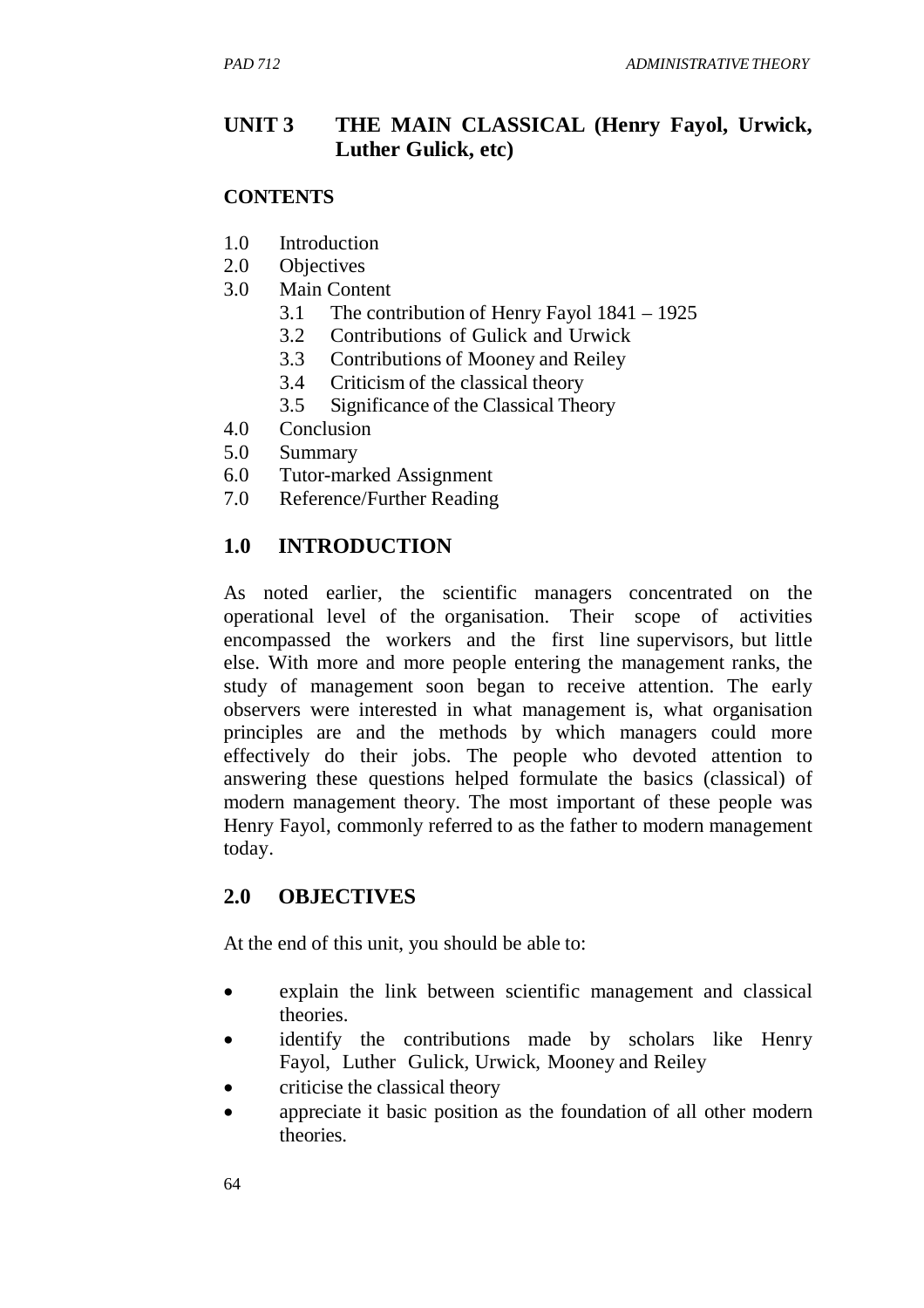# **3.0 MAIN CONTENT**

### **3.1 The contribution of Henry Fayol 1841 – 1925**

He was a qualified mining engineer and managing director of large French Company. He focused attention on what should be the work of a chief executive. For this, he propounded five basic elements of management, planning, organising, commanding, coordinating and controlling.

He equally divided activities in business organisation into six groups namely:

- 1. Technical Operation: total commitment of making use of machines, technology in this production activities.
- 2. Commercial Operation: Concerns the marketing strategy.
- 3. Financial Operation: Centered on raising money, capital and optimum use of capital resources of an organisation.
- 4. Accounting Operations:- This is concerned with keeping records of accounts and checking frauds.
- 5. Security Operation:- Involves total commitment towards the protection of goods, machines and other resources belonging to organisation.
- 6. Administration:- involves the general running of day in day out activities of the organisation. That comprises of planning, organising, directing, coordinating and controlling the organisational resources.

According to Fayol the sixth operational activity i.e. administration is the most essential because it is through it all other five operational aspects can be effectively run. So to achieve a desired goal and objective the administration should be allowed to take control of all other five operations. Fayol further advanced fourteen principles to serve as a main guide to the sixth operational and administrative operation of an organisation. The fourteen principles of management can be summarised as follows:

- 1. **Division of Work:-** Work should be split and break into small units or departments among the employees on the basis of their skill, ability and competence. This would help to carry out the job easily, it also enhance specialisationn among the workforce in an organisation.
- 2. **Authority and Responsibility:** Every employee should be given a specific responsibility. And every employee (worker) must be given the authority to commensurate the responsibility, so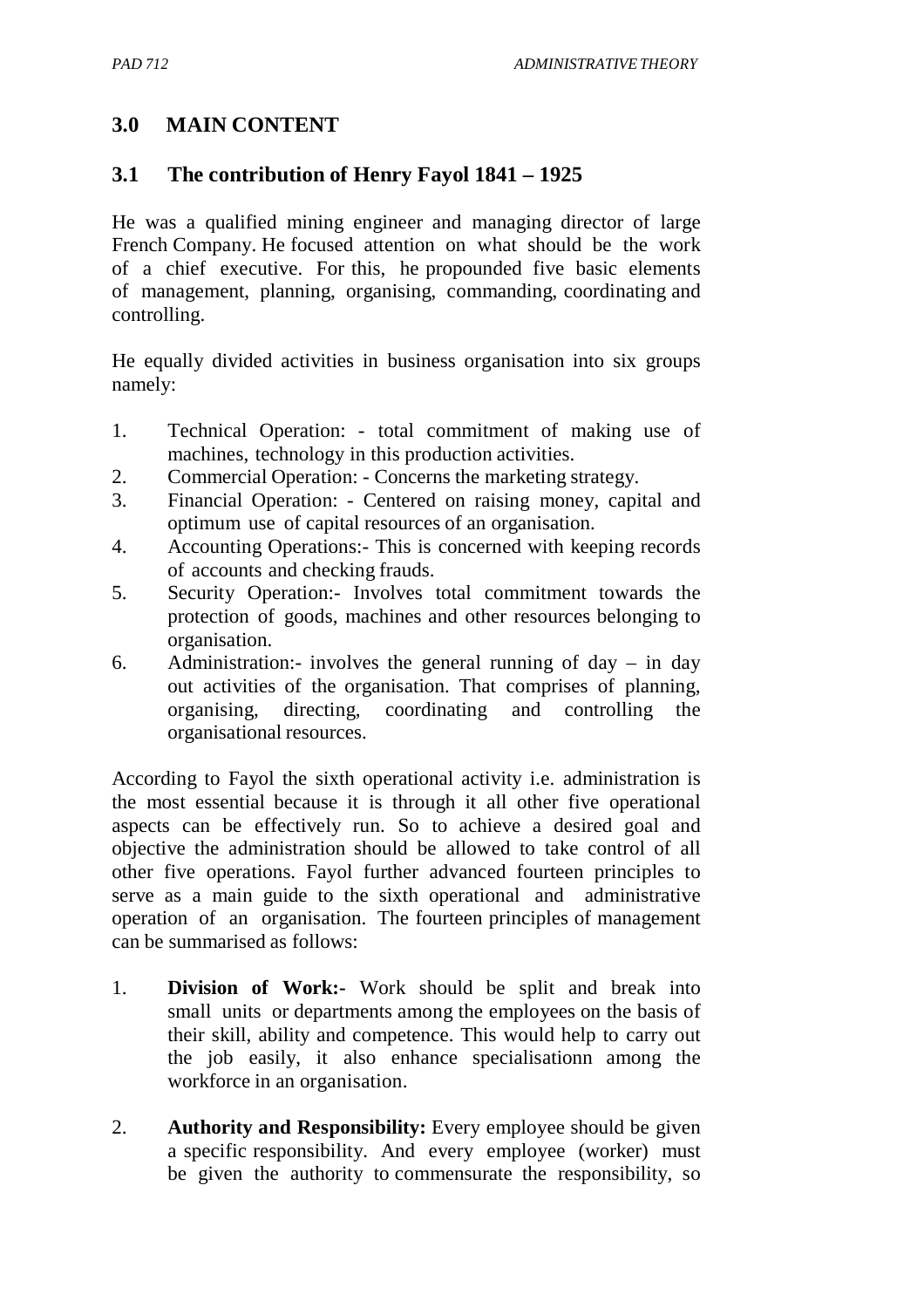that whatever comes up he can be held responsible of either success or failure on the said assigned responsibility.

- 3. **Unity of Command:** Individual employee should receive order or instruction from one source, i.e. from one supervising superior. Duel source of command produces conflicts and confusions.
- 4. **Order:** Ordering that everything in the organisation must be organised. Everything must be placed in a proper and suitable arrangement.
- 5. **Unity of Direction:** Every effort must be directed towards the attainment of one goal that is the organisational goals.
- 6. **Hierarchy:** The principle of hierarchy suggests the arrangement of functions in vertical order that is one employee subordinates another. Commands, order and instruction flows from the above and obedience emanating from the below upward.
- 7. **Remuneration:** It means the reward of the services rendered; this is about ensuring fair compensation to the individual contribution and performance. Payment should be commensurable to the work.
- 8. **Discipline:** Subordination and obedience to the standardised rules of the organisational hierarchy, that is employee should respect the laid down rules of the organisational hierarchy.
- 9. **Scalar Chain:** Chain of command with the formal line of authority. Unbroken chain of authority from the above to the bottom position of the organisations hierarchy.
- 10. **Subordination of Individual Interest to the Organisation General Interest:** The interest of the organisation should dominate and superseded individual employees' interest of the organisation. Employees should surrender their personal interest so that the overall organisational interest could be achieve and realise.
- 11. **Equity:**  Concerns with fairness in the treatment of personnel or employees of the organisation "Justice to whom justice is due". Here no one single employee should suffer from any discriminate treatment. Everybody is treated equal in accordance with the laid down rules of the organisation.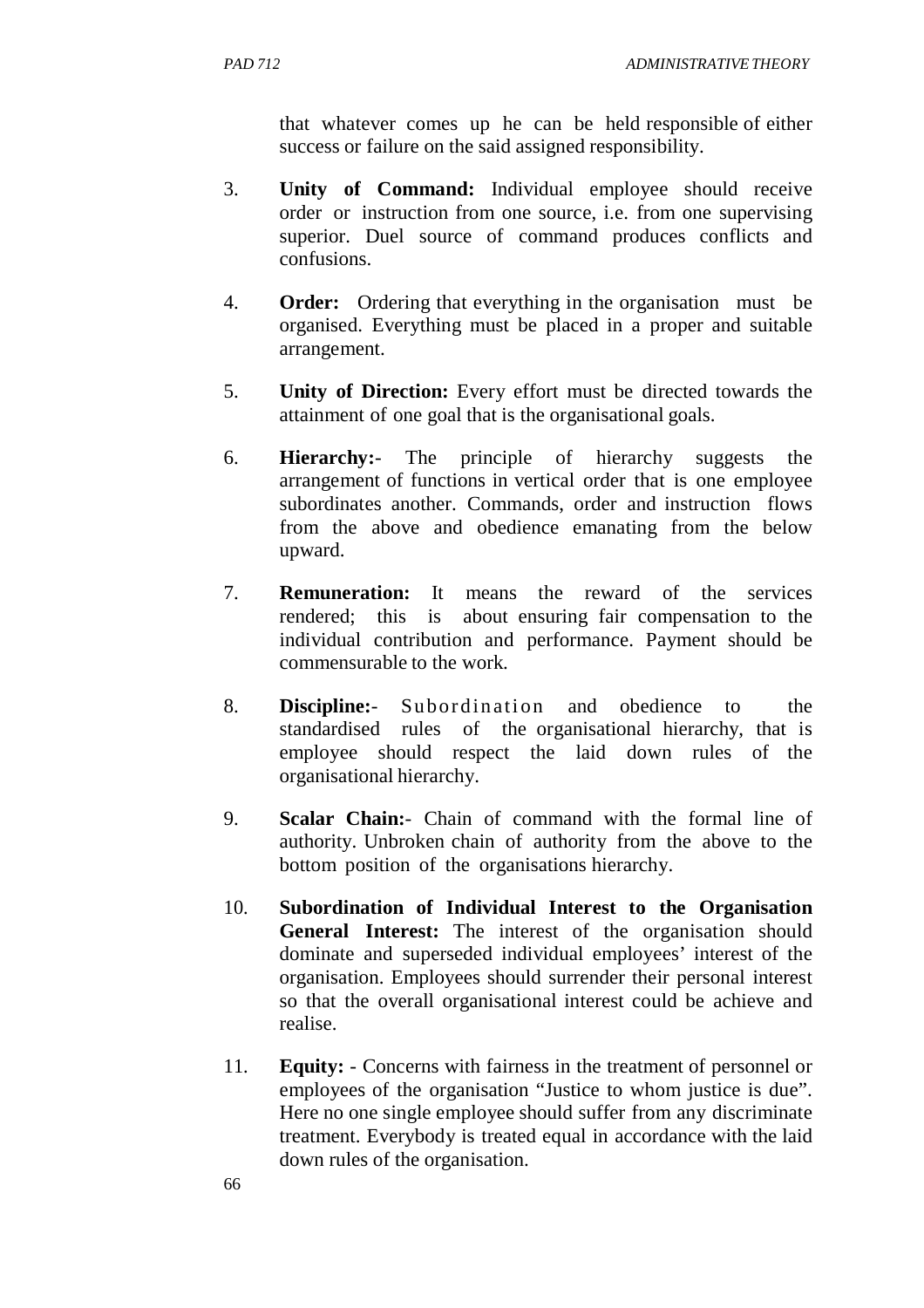- 12. **Stability of tenure of Personnel:** The management must make deliberate attempt to discourage employees turnover tenure in a position must be guided and stabilise, else this produces general instability and lack of order within the organisation.
- 13. **Espirit De Corp:-** That the spirit of belonging and oneness, feeling of togetherness and comradeship. Where there is Unity and cooperation, there is going to be strength. Unity is strength, united we stand. Some would feel more comfortable in the organisation where they feels happier and can contribute more greatly as a result.
- 14. **Initiative:** Measure of freedom to do the job in the best way understood. It is an effective and efficient ways of carrying out organisational task that could enhance effective realisation of an organisational goals and objectives.

Fayol therefore, emphasised on the need for an organisation to incorporate and reorganise the pattern of administration with a reflection of the fourteen principles so that productivity could be increased and efficient means of achieving the objective of the organisation could be realised

# **3.2 Contributions of Gulick and Urwick<sup>4</sup>**

The classical theory reached its zenith in 1937 when *Papers on the Science of Administration* by Gulick and Urwick was published. These two classical thinkers further elabourated the ideas of Henry Fayol. They stressed the importance of structure of organisation in determining its functioning. Thus, they equally neglected the human factor in organisation. Urwick stated, in this context, that, "It is impossible for humanity to advance its knowledge of organisation unless the factor of structure is isolated from other considerations, however artificial such an isolation may appear." He conceived organisation mainly as a designing process and felt that lack of design is illogical, cruel, wasteful and inefficient. Hence, he observed, "For this reason the mechanistic parallel can be very helpful in discussing organisation. Another name for it is the engineering approach." Hence the general name given to the classical theory as "the machine theory"

Gulick and Urwick focussed their efforts on the discovery of neutral principles, based on which the structure of the organisation can be designed. They said that the principles deal with the architectonics of formal organisation and are directed at enhancing the degree of organisational efficiency.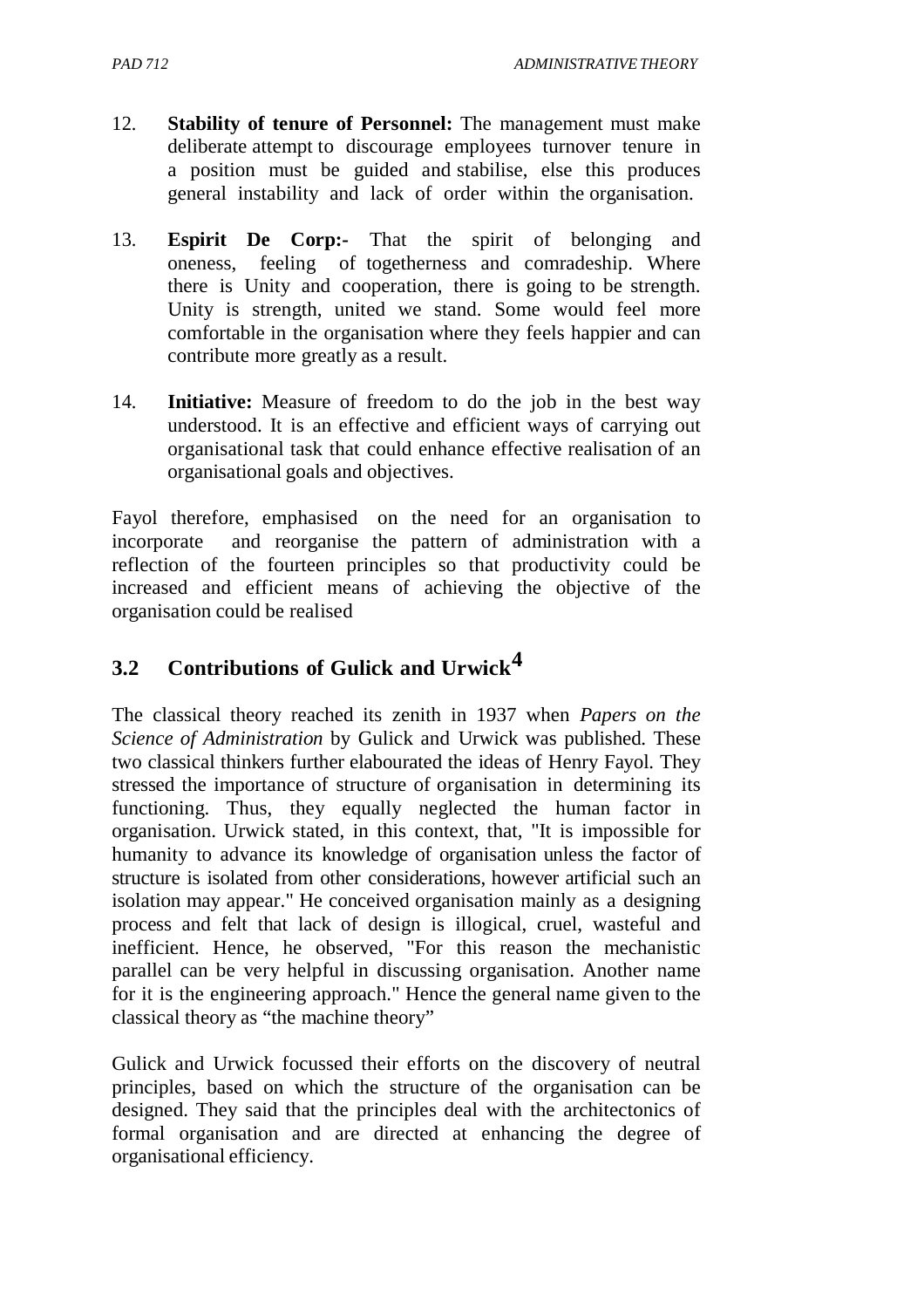Gulick specified the following ten principles of organisation: Division of work or specialisation Bases of departmental organisations Coordination through hierarchy Deliberate coordination (by ideas) Coordination through committees

Laxmikanth, M, (2011), Public Administration, Tata McGraw Hill's Series, New Delhi Decentralisation or the holding company idea Unity of command Staff and line Delegation Span of control

However, the most important principle, according to Gulick, is division of work (specialisation). Thus, he wrote, "work division is the foundation of organisation; indeed the reason for organisation. Division of work and integration are the bootstraps by which mankind lifts itself in the process of civilisation."

*Gulick identified the four bases of departmental organisations as, Purpose (function), Process (skills), Persons (clientele), and Place (area). He called it the 4P-FormuIa.*

According to Gulick, the administration consists of seven elements (functions). He coined the acronym ["POSDCORB" to delineate these functions. Each letter in this acronym stands for one function (element) of the administration. Thus, 'P' for Planning 'O' for Organising 'S' for Staffing 'D' for Directing 'CO' for Coordinating 'R' for Reporting 'B' for Budgeting

Similarly, Urwick specified eight principles of organisation:

- i. Principle of objective—an organisation should have an expressed purpose.
- ii. Principle of correspondence—at all levels authority and responsibility must be coterminous and coequal,
- iii. Principle of responsibility—the superiors must take absolute responsibility for the work of their subordinates.
- iv. Scalar principle—a pyramidical type of structure should be built in an organisation.
- v. Principle of span of control—no supervisor can supervise directly the work of more than five or at the most six subordinates whose work inter-locks.
- vi. Principle of specialisation—limiting one's work to a single function.
- vii. Principle of coordination—harmonious functioning of different parts of the organisation,
- viii. Principle of definition—clear prescription (defining in writing) of duties, authority and responsibility of each position and its relationships with other positions.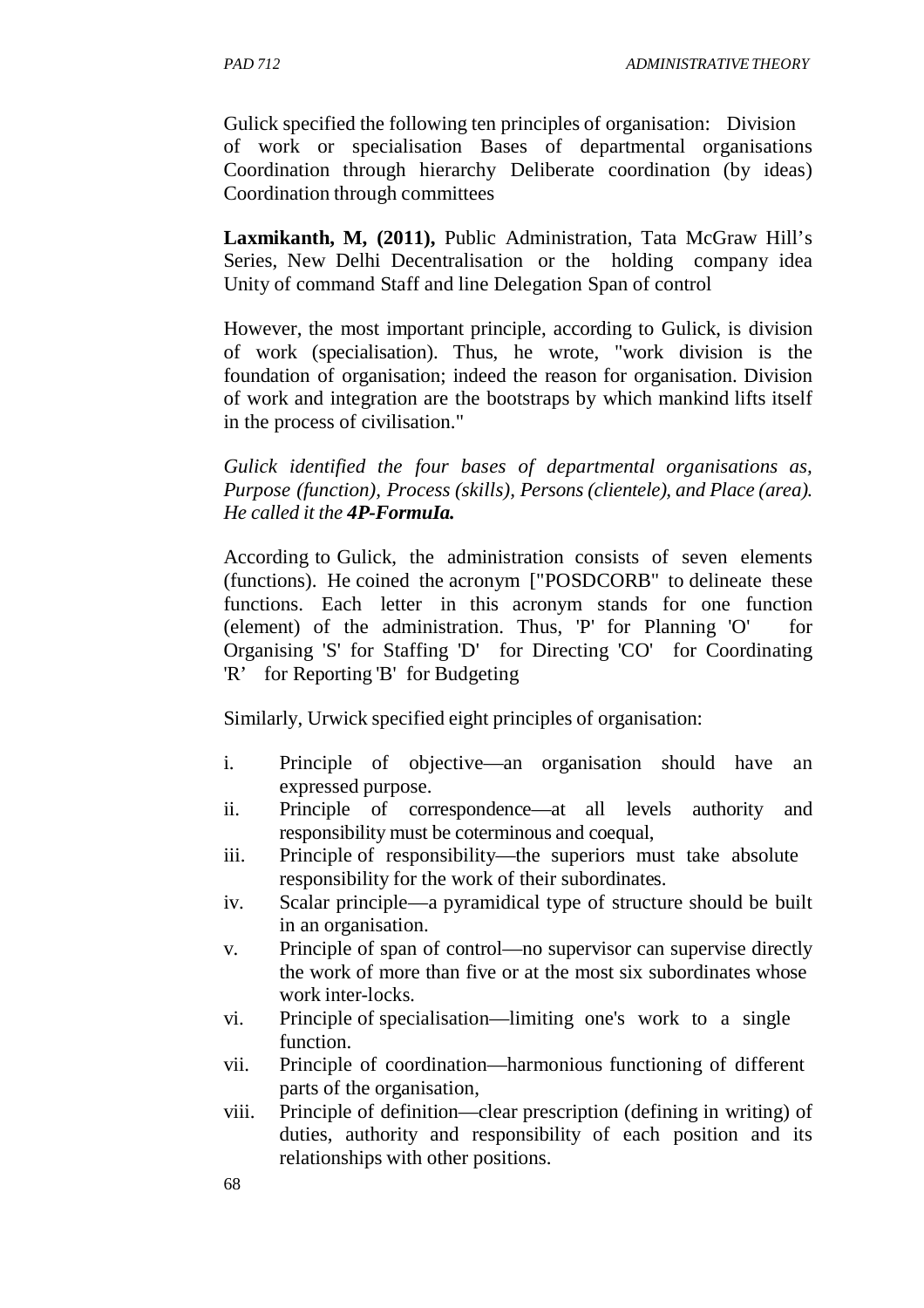Later in 1943, Urwick published his most famous book *The Elements of Administration.* In this, he explained another set of twentynine principles. In doing so, Henry Fayol's fourteen principles of administration, Mooney and Reiley's principle, process and effect, and the ideas of M.P. Follet and V.A. Graicunus. These are mentioned below in alphabetical order:

- 1. Applicative
- 2. Appropriateness
- 3. Assignment of functions.
- 4. Authority
- 5. Centralisation
- 6. Command
- 7. Control
- 8. Coordination
- 9. Coordinative principle
- 10. Delegation
- 11. Determinative
- 12. Discipline
- 13. Equity
- 14. Forecasting
- 15. Functional Definition
- 16. General Interest
- 17 Initiative
- 18. Interpretative
- 19. Investigation
- 20. Leadership
- 21. Order
- 22. Organisation
- 23. Planning
- 24. Rewards and Sanctions
- 25. Scalar Process
- 26. Selection and lacements
- 27. Spirit
- 28. Stability
- 29. Staffing

#### **3.3 Contributions of Mooney and Reiley**

<sup>6</sup> **Laxmikanth, M, (2011), Ibid** *Industry* was published. Later, in 1939, they republished the same book They popularised organisation charts and manuals and enunciated four James D. Mooney and Alan C. Reiley were the first in USA to formulate the classical theory in 1931, when their book *Onward*  under a new title *The Principles of Organisation.* They opined that the principles formed the basis for efficient functioning of organisation. principles: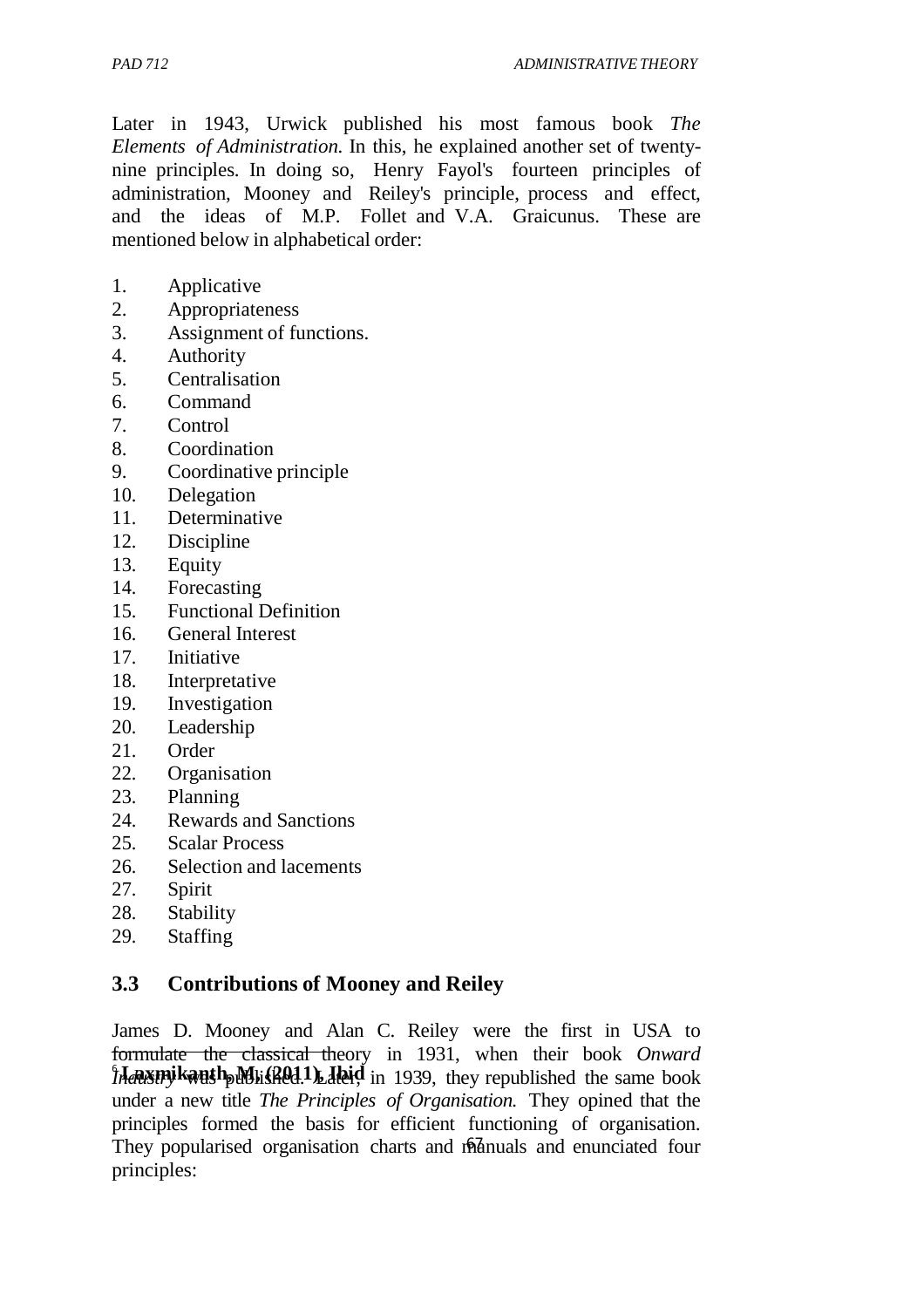- **1. Coordination** Mooney defined coordination as "the orderly arrangement of group effort to provide unity of action in the pursuit of a common purpose". According to him, "Coordination is the first principle of organisation and includes within itself all other principles which are subordinate to it and through which it operates." He further observed, "Co-ordination is no less than the determining principle of organisation, the form which contains all other principles, the beginning and the end of all organised efforts.
- **2. Scalar Process** Mooney and Reiley emphasised hierarchy in organisational design and called it 'scalar process'. To them, it constitutes the universal process of coordination, through which the supreme coordinating authority operates throughout the whole organisation. They stated that the scalar process hails own principle, process, and effect. These they referred to as leadership, delegation, and functional definition
- **3. Functional Differentiation** Mooney and Reiley have suggested that the functional principle should be followed in organising tasks into departments. According to them, functionalism means the differentiation between kinds of duties. This is the concept of division of labour or specialisation. Th: explained it as follows: "The difference between generals and colonels is one of the gradation in authority and is, therefore, scalar. The difference between an officer of infantry and an officer of artillery, however, is functional, because there is distinct difference in the nature of their duties."
- **4. Line and Staff** Mooney and Reiley suggested that the line management should be vested with authority to get things done. At the same time, they recognised the role of staff in providing advice and information. According to Mooney, the staff is "an expansion of the personality of the executive. It means more eyes, more ears and more hands to aid him in forming and carrying out his plans."

### **3.4 Critical Evaluation of the Classical Theory**

The classical theory has been criticised on various grounds by various social scientists.

1. It is criticised as an unscientific theory of organisation. It is said that the theory was not tested (verified) under scientific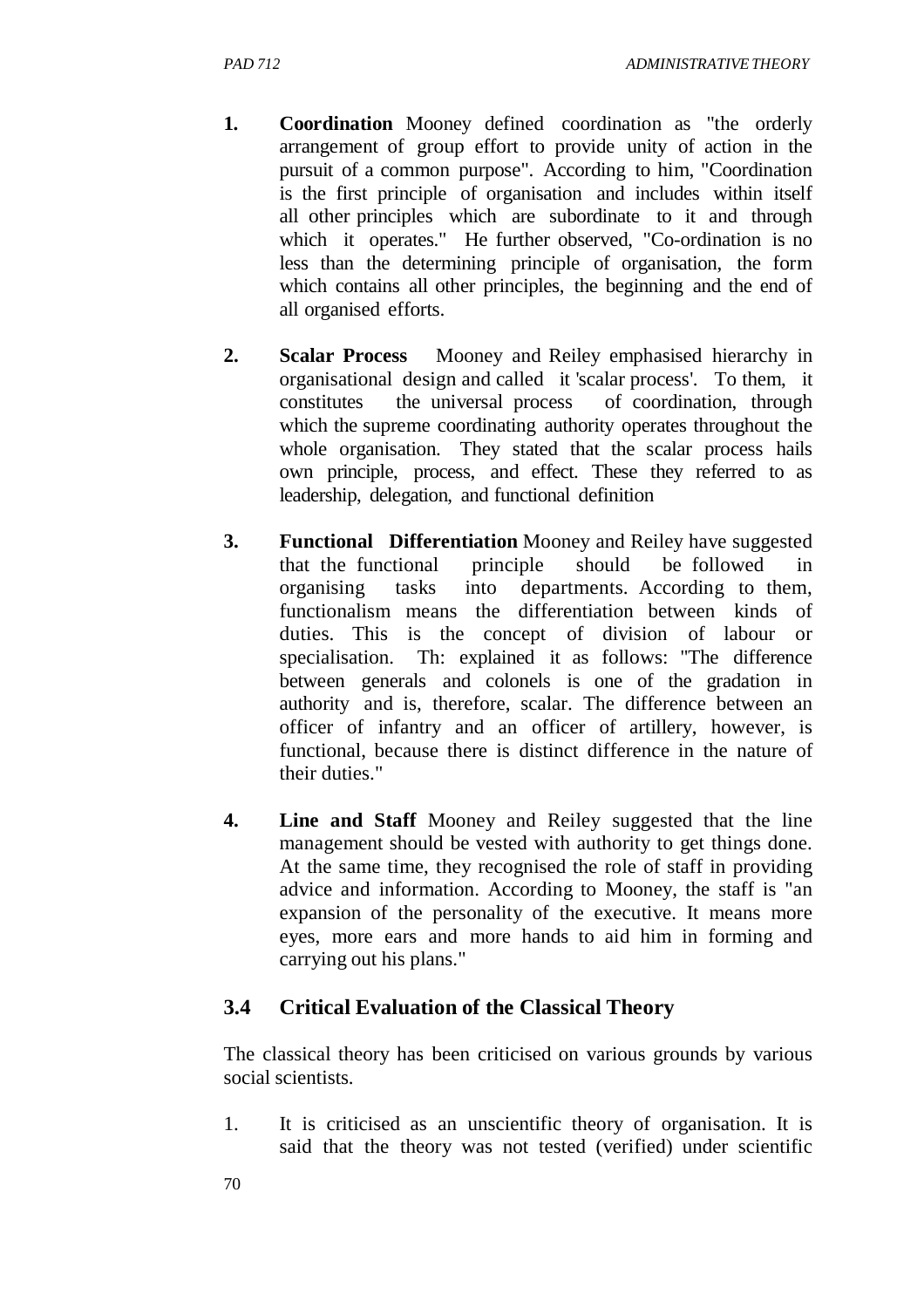conditions (controlled and repeatable). Thus the empirical base of the theory is inadequate to support its elements. The critics said that theory is full of "inconsistencies, tautologies and lack of sophistication." Herbert Simon and Dwight Waldo stated that the methods used by the classical school were simply not scientific.

- 2. It is criticised on the ground that it neglected the human dimension of the organisation, that is, sociological and psychological aspects of management (administration). Warren Bennis remarked that the focus of classical theory is on "organisations without people". Hence, March and Simon have described it as the "machine model" theory.
- 3. The classical theory is described as "atomistic" because it views human beings in isolation from the fellow men in the organisation. Similarly, it is described as "voluntaristic" because it believes that human beings are immune to social control, that is, control by groups.
- 4. The theory has been characterised as "mechanistic" because it fails to explain the dynamics of organisational behaviour. It treats man as an inert instrument or mere cog in the organisation machine. It is more concerned with the work rather than the worker, thus it under-estimated human factor in the organisation.
- 5. The most important critic of the classical theory is Herbert A. Simon. He described the principles of organisation as "proverbs, myths, slogans and pompous inanities." He remarked that the principles are not scientifically valid and thus do not have universal relevance (application). In his words "It is a fatal defect of the current principles of administration that, like proverbs, they occur in pairs. For almost every principle one can find an equally plausible and acceptable contradictory principle. Although the two principles of the pair will lead to exactly opposite organisational recommendations, there is nothing in the theory to indicate which the proper one to apply is."

<sup>6</sup> **Laxmikanth, M, (2011), Ibid** design of an efficient administrative organisation." He also observed that "the principles of administration are at best, a criterion for describing and diagnosing administrative situations. All the stated principles are to be considered in the

simplified human motivation. It assent each worker to be an 6. The theory has also been criticised on the ground that it has overeconomic man who is interested in maximising his income.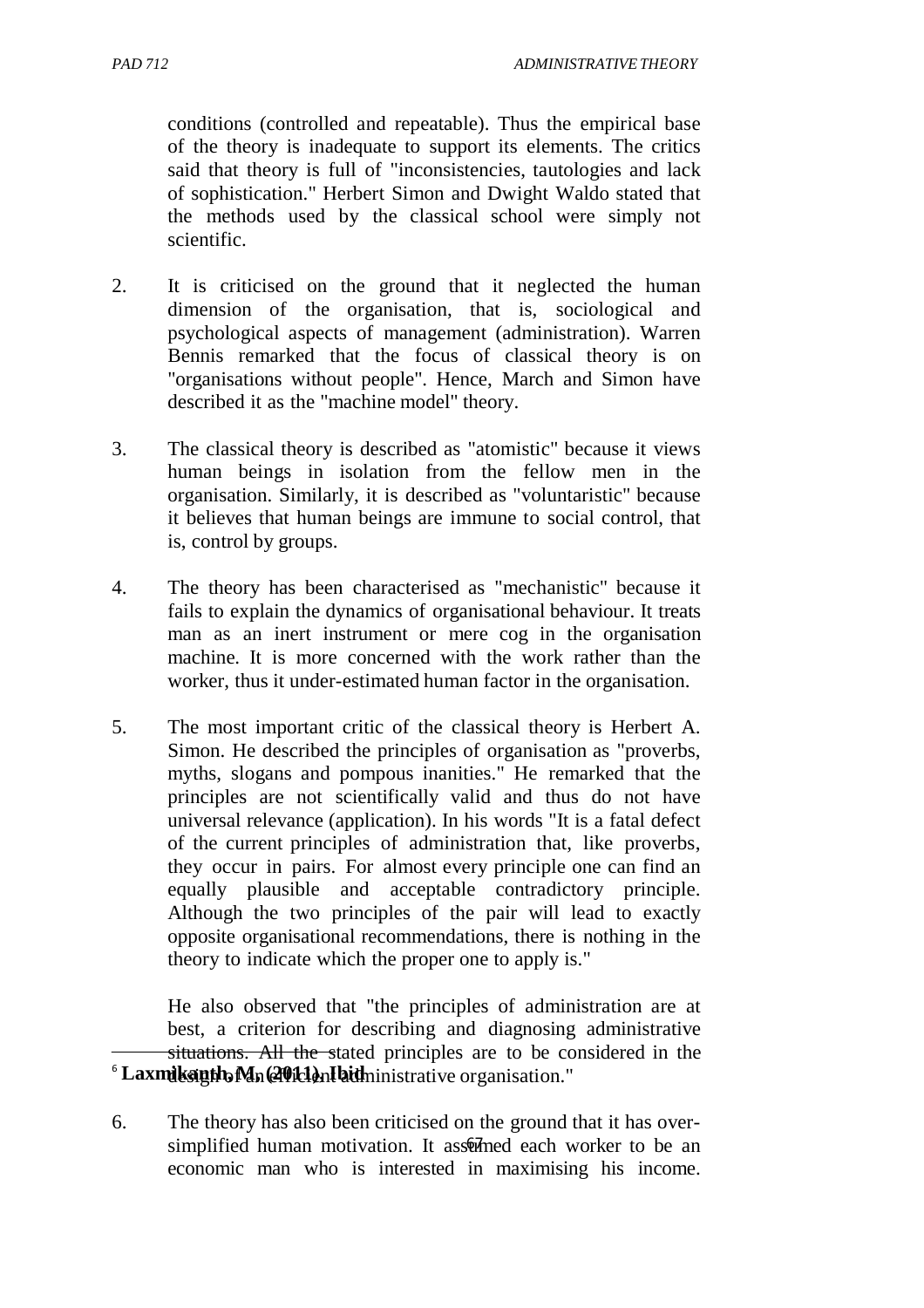Accordingly, it has not taken any note of non-economic factors, that is, it has not emphasised the social and psychological factors of human motivation. The Hawthorne experiments conducted by Elton Mayo proved that the workers are motivated not only by economic factors (material rewards) but also by non-economic factors.

- 7. The classical theory is described as a "normative theory" because it is more concerned with *what ought to be* rather than *what is.* Thus, unlike the behavioural approach, it did not study the actual behaviour in the organisation.
- 8. The classical theory is described as a "static model" of organisation, that is, it treats an organisation as a "closed system", uninfluenced by the external environment. The 68 systems approach to organisational analysis highlighted this drawback of classical theory.
- 9. The classical theory was criticised on the ground that it deals only with the formal organisation and neglects the informal organisational processes. A formal organisation is one which is deliberately and rationally designed (structured/planned) to attain its objectives in an efficient and effective way. While the informal organisation; reflects the social relations in the organisation. Chestar Barnard and Herbert Simon observed that the actual behaviour of organisational members departs in many ways from the rationalistic behaviour.
- 10. According to Chris Argyris, there is a basic incongruence between the needs of a mature personality and the requirements of a classical organisation (a formal organisation designed in accordance with the classical principles). The application of such principles make the employee's passive, dependent, subordinate and short- term oriented.
- 11. J.G, March and Herbert Simon (in their book *Organisations)*  have pointed out the following limitations of the classical theory.
	- (a) The motivational assumptions of the theory are improper.
	- (b) The role of intra-organisational conflict of interests has received little appreciation in the theory-
	- (c) The theory has given little consideration to the constraints placed on the man by the complex information processing system.
	- (d) The role of cognition in task identification and classification received little attention in the theory.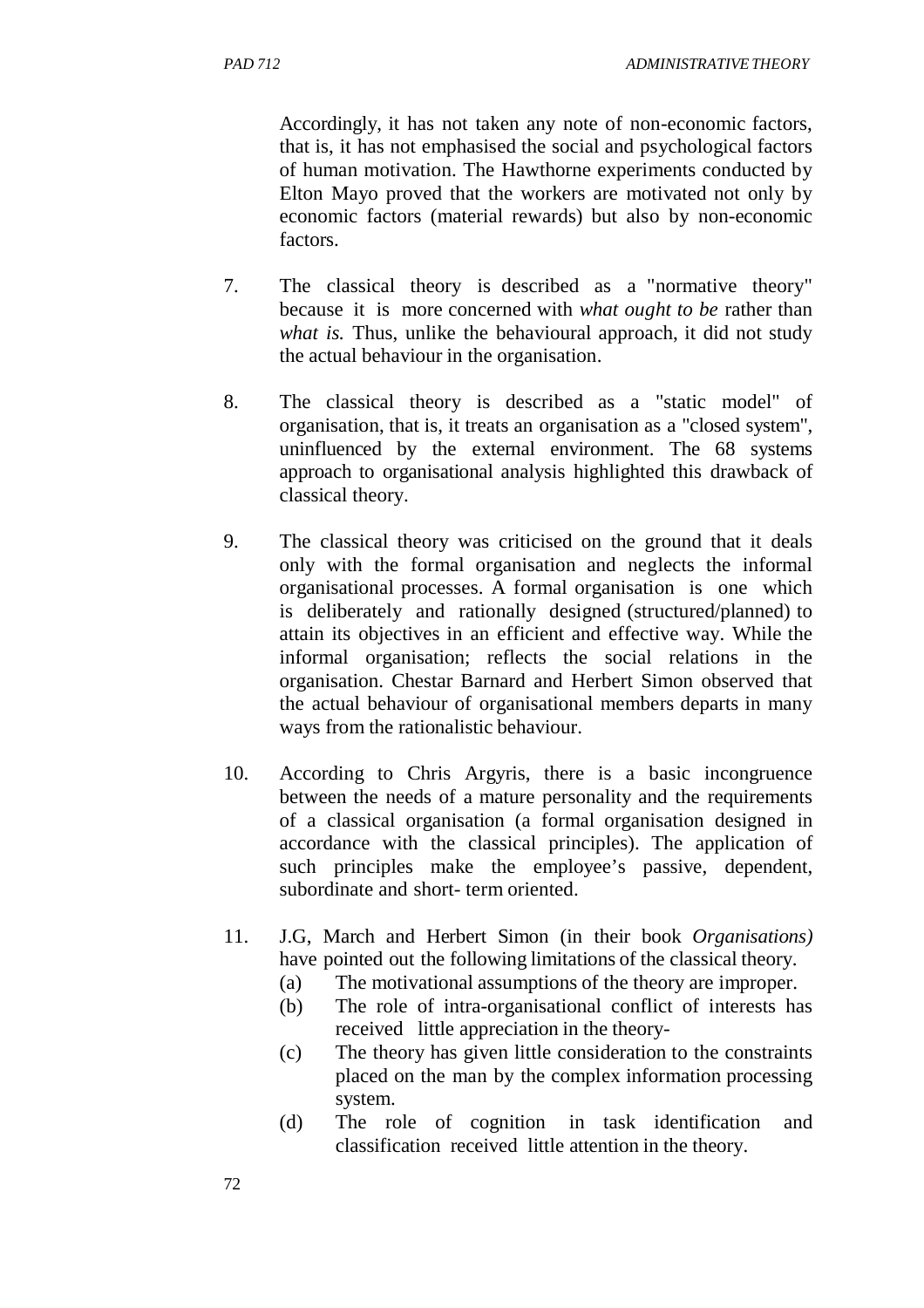- (e) The theory has given little attention to the phenomenon of programme evaluation.
- `
- 12. V. Subramaniam (in his Article entitled as 'The Classical Organisation Theory and its Critics' has mentioned the following two limitations of the classical theory: (i) It appears to be common sense propositions which do not appeal to the intellectual curiosity of the scholars of administration. Thus, there is a lack of sophistication in the theory. (ii) It is concerned only with the problems of management and not with the other operational problems in the organisation. Hence, it displays a pro- management bias.

### **3.5 Significance of the Classical Theory**

Laxmikanth, M, (2011), Public Administration, Tata McGraw Hill's Series, New Delhi Classical theory, despite its limitations, made a significant contribution to the evolution of organisational theory and administrative thought. They are:

- 1. The classical thinkers developed administration into a science. It was considered hitherto an art. Thus, it provided an answer to the call for "science of administration" by Woodrow Wilson the father of public administration.
- 2. The classical writers were the first to propound the idea that administration itself is a separate activity which deserves intellectual investigation.
- 3. The classical theorists promoted the use of certain management techniques such as report accounting and budgeting in which public administration was deficient.
- 4. Classical theory formulated a set of concepts in administration and evolved a terminology wrrk<sup>1</sup>-could be used by subsequent researchers. It introduced some clear thinking on authority, responsibility and delegation.
- 5. Classical theory offered practical prescriptions with regard to the construction of logical, rational and efficient organisational structures.
- 6. Classical theory played an important role in rationalising and stimulating production in the industrial organisations.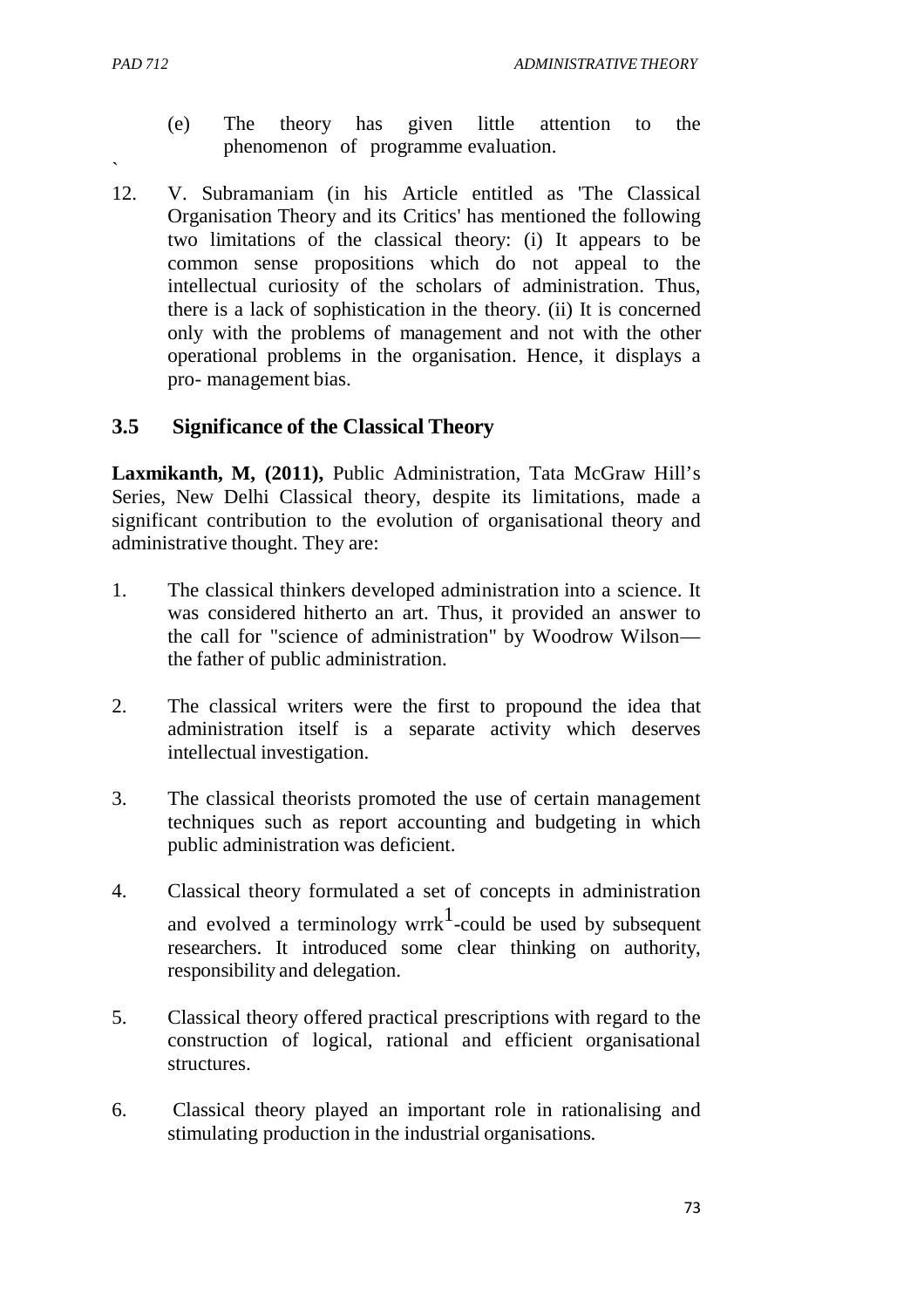7. The very limitations of the classical theory instigated further enquiries, investigations and researches in organisational theory and behaviour. In fact, the classical approach to organisational analysis is considered as the foundation of the 20th century administrative-management thought. Classical theory was most influential during 1930-1950 in the USA. It influenced many administrative reforms committees and commissions including the Brownlow Committee (1937), the First Hoover Commission (1949) and the Second Hoover Commission (1955).

### **4.0 CONCLUSION**

Classical theories of administration form the foundation of all subsequent theories. It earned the word classical because the principles it contain are of comparatively long standing and they stand the test of time. This means, any modern theory is built on these classical principles. They are, however, rigid in their application. They are in one way guided by military values which were imported into the field of administration from military operations in ancient Rome, Egypt and Persia. In another way, the classical principles equally imported economic values from the ideas of some classical economists like Adam Smith, David Ricardo etc.

### **5.0 SUMMARY**

We have seen in this study unit the contribution of Henry Fayol 1841 – 1925, to classical theories. He focused attention on what should be the work of a chief executive. For this, he propounded five basic elements of management, planning, organising, commanding, coordinating and controlling. He equally divided activities in business organisation into six groups namely: Technical Operation: - total commitment of making use of machines, technology in this production activities; Commercial Operation: - Concerns the marketing strategy; Financial Operation: - Centred on raising money, capital and optimum use of capital resources of an organisation; Accounting Operations:- This is concerned with keeping records of accounts and checking frauds; Security Operation:- Involves total commitment towards the protection of goods, machines and other resources belonging to organisation; Administration:- involves the general running of day – in day out activities of the organisation. That comprises of planning, organising, directing, coordinating and controlling the organisational resources. According to Fayol the sixth operational activity i.e. administration is the most essential because it is through it all other five operational aspects can be effectively run. So to achieve a desired goal and objective the administration should be allowed to take control of all other five operations. Fayol further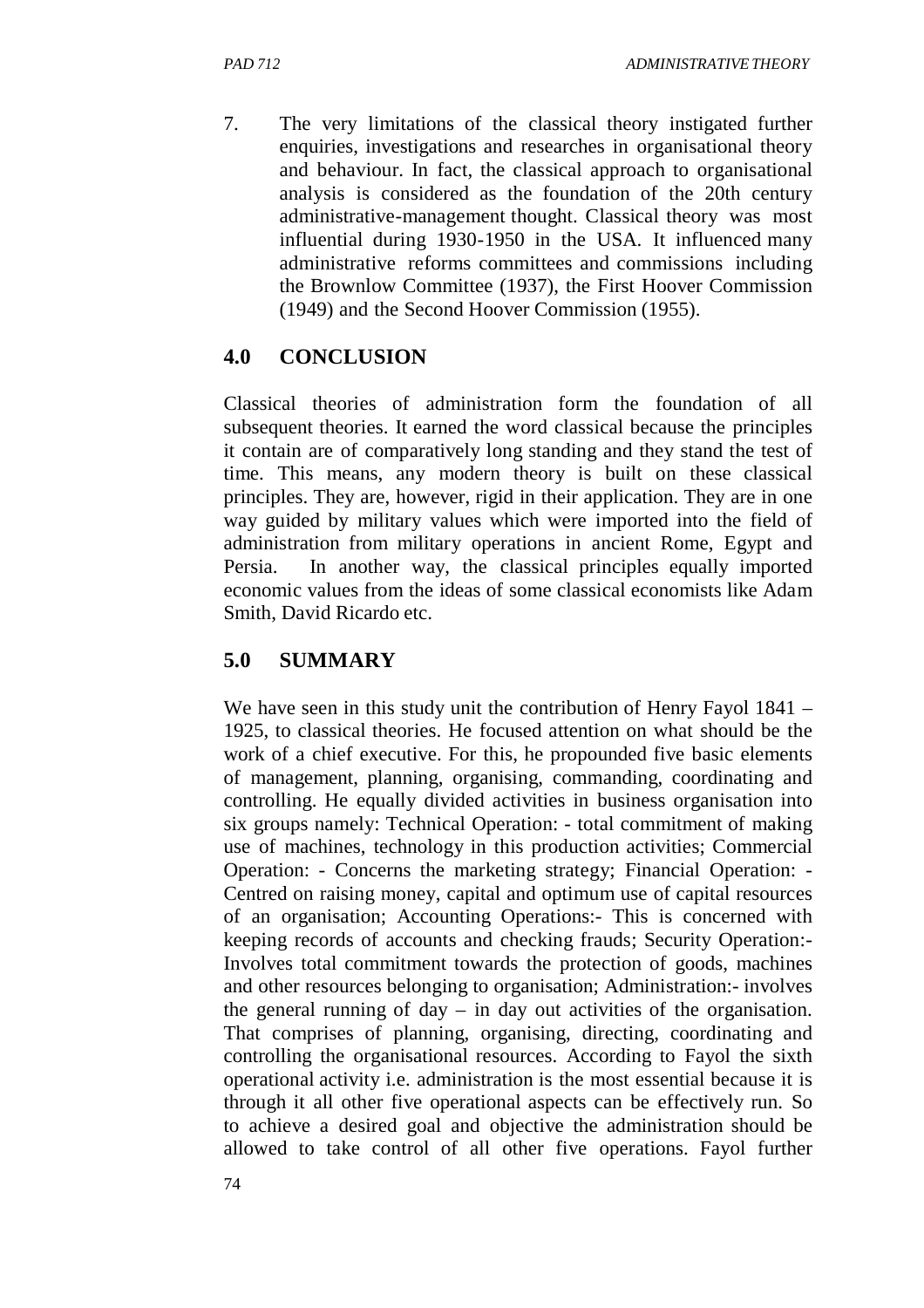advanced fourteen principles as follows: Division of Work, Authority and Responsibility, Unity of Command, Order, Unity of Direction, Hierarchy, Remuneration, Discipline, Scalar Chain, Subordination of Individual Interest to the Organisation General Interest, Equity, Stability of tenure of Personnel, Espirit De Corp, Initiative.

Contributions of Gulick and Urwick are equally discussed in the study unit. These two classical thinkers further elabourated the ideas of Henry Fayol. They stressed the importance of structure of organisation in determining its functioning. Thus, they equally neglected the human factor in organisation.

Gulick and Urwick focussed their efforts on the discovery of neutral principles, based on which the structure of the organisation can be designed. They said that the principles deal with the architectonics of formal organisation and are directed at enhancing the degree of organisational efficiency. Gulick identified the four bases of departmental organisations as, Purpose (function), Process (skills), Persons (clientele), and Place (area). He called it the **4P-FormuIa.**  According to Gulick, the administration consists of seven elements (functions). He coined the acronym "POSDCORB" to delineate these functions. Each letter in this acronym stands for one function (element) of the administration. Thus, 'P' for Planning 'O' for Organising 'S' for Staffing 'D' for Directing 'CO' for Coordinating 'R' for Reporting 'B' for Budgeting

Mooney and Reiley also contributed with the Principles of Organisation. They opined that the principles formed the basis for efficient functioning of organisation. They popularised organisation charts and manuals and enunciated four principles: Coordination, Scalar Process, Functional Differentiation, Line and Staff, Critical Evaluation of the Classical Theory.

The classical theory has been criticised on various grounds by various social scientists. It is criticised as an unscientific theory of organisation. It is said that the theory was not tested (verified) under scientific conditions (controlled and repeatable). Thus the empirical base of the theory is inadequate to support its elements.

Despite the criticisms, the significance of the Classical Theory lies in the fact that it made a significant contribution to the evolution of organisational theory and administrative thought. The classical thinkers developed administration into a science. It was considered hitherto an art. Thus, it provided an answer to the call for "science" of administration" by Woodrow Wilson—the father of public administration.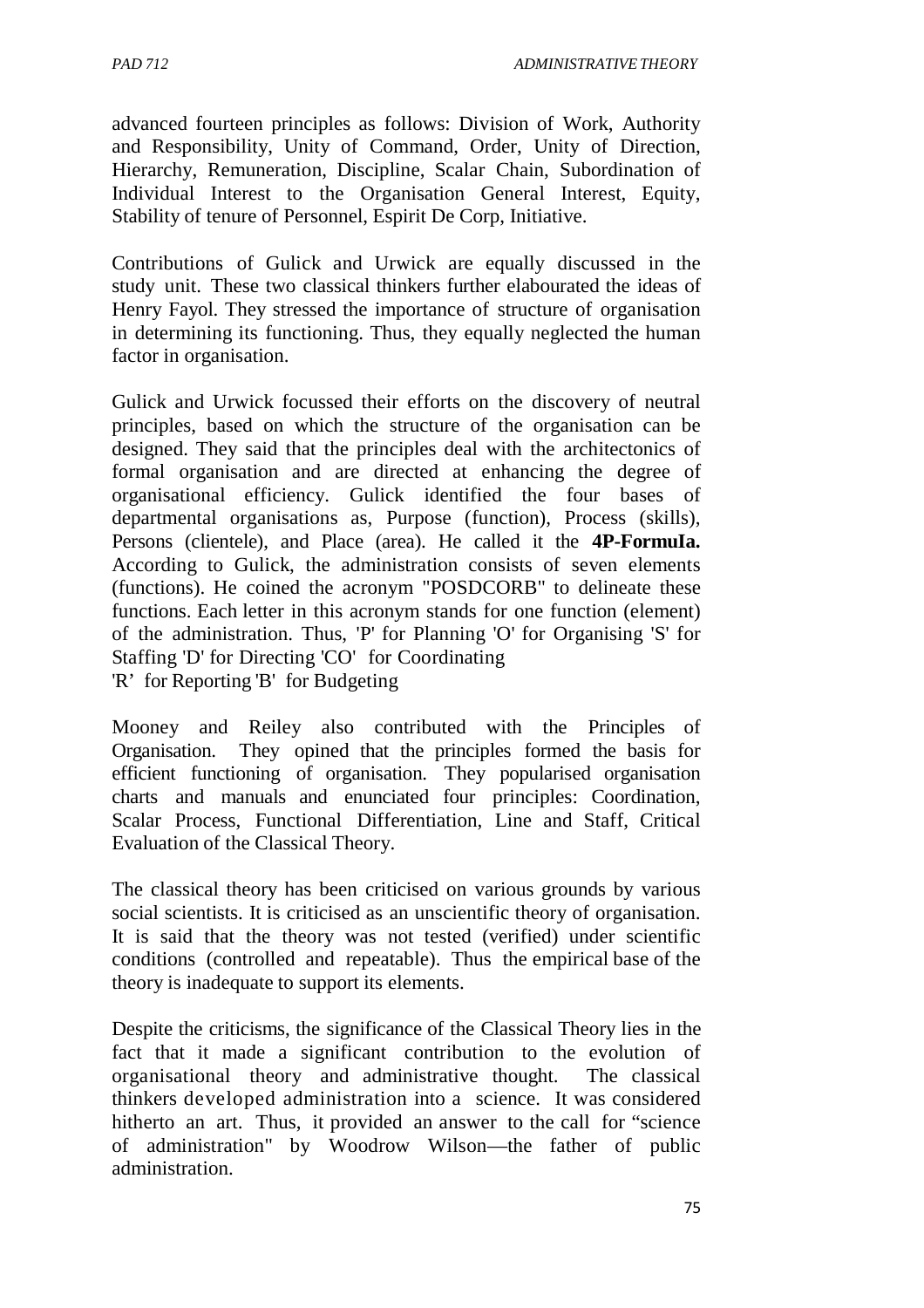#### **6.0 TUTOR-MARKED ASSIGNMEMT**

What are the similarities and differences between F. W. Taylor and Henry Fayol in their contributions to theories of administration?

#### **7.0 REFERENCE/FURTHER READING**

- Sharma, M. P. *et al*. (2012). *Public Administration in Theory and Practice.* New Delhi: Kitab Mahal.
- Laxmikanth, M, (2011). *Public Administration*. New Delhi: Tata McGraw Hill's Series.
- Shafritz, J. M. (2007). Introducing Public Administration. (5<sup>th</sup> ed.). Pearson: Longman..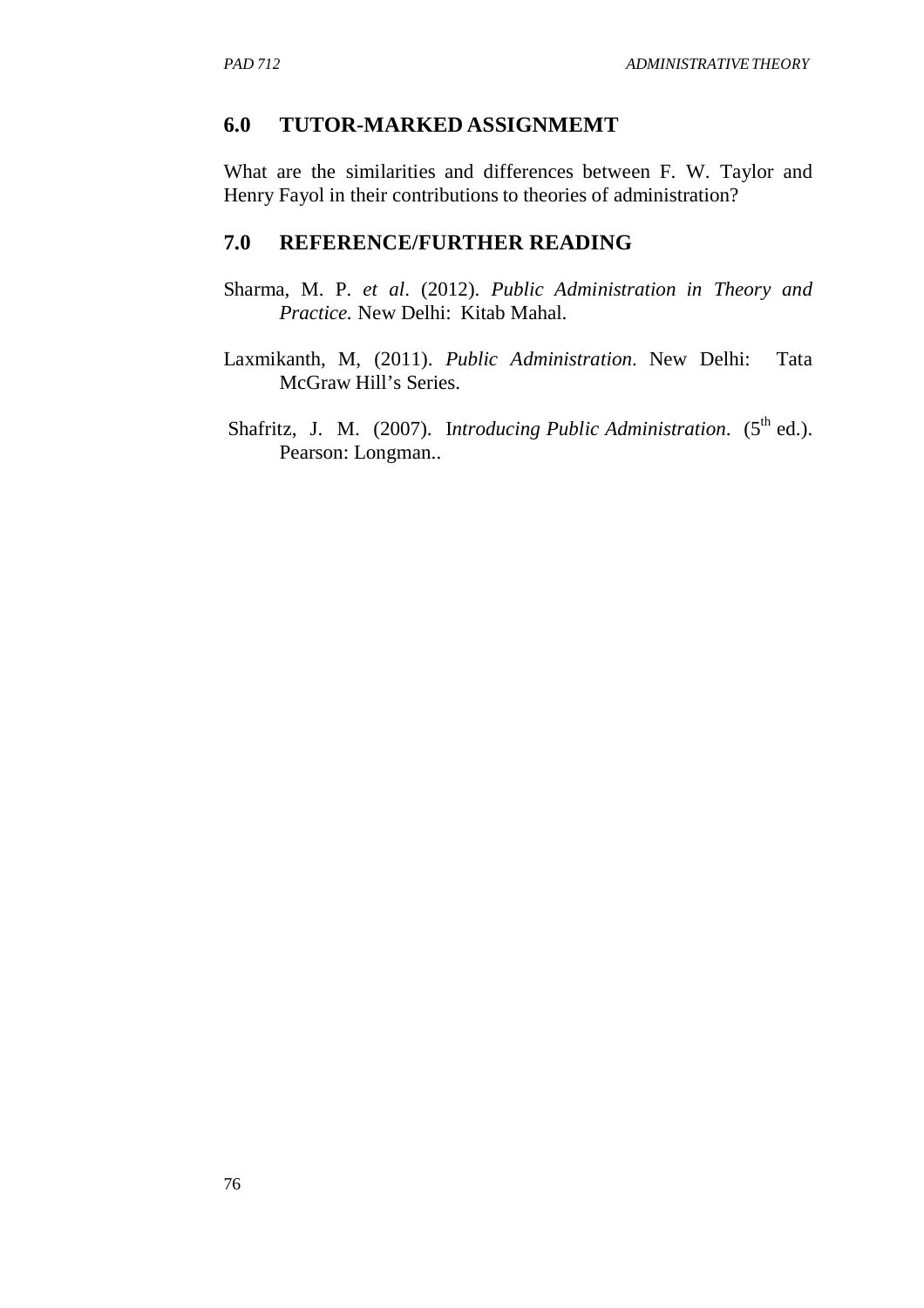# **UNIT 4 BUREAUCRACY THEORY**

### **CONTENTS**

- 1.0 Introduction
- 2.0 Objectives
- 3.0 Main Content
	- 3.1 The Origin of Bureaucracy
	- 3.2 Max Weber and Bureaucracy
	- 3.3 Characteristics of Bureaucracy
	- 3.4 Controls Over Bureaucracy
	- 3.5 Causes of Bureaucracy
	- 3.6 Merits and Demerits of Bureaucracy
	- 3.7 Critics of Weber
- 4.0 Conclusion
- 5.0 Summary
- 6.0 Tutor-Marked Assignment
- 7.0 Reference/Further Reading

# **1.0 INTRODUCTION**

Bureaucracy is a term defined in many ways. The term was derived from 'bureau' connoting a government department or sub-division of a department, where bureaucrat denote official working and guided by a prescribed stringent rules and regulations. Bureaucracy can therefore best be described as a special kind of organisational design guided by rigid laid down rules and regulation to accomplish large scale administrative work through a systematic means of coordinating large number of employees in an organisation. In Weberian formulation, bureaucracy is not to be confused with the civil services. It refers to the sociological concept of rationalisation of collective activities. The bureaucratic form according to Weber is the most efficient organisational form for large scale, complex administration that has been developed in the modern world so far. Bureaucracy compares to other forms of organisations as does the machine with non- mechanical modes of production.

Most of the materials in this study unit are adapted from Laxmikanth, M, (2011)**,** Public Administration,Tata McGraw Hill's Series, New Delhi.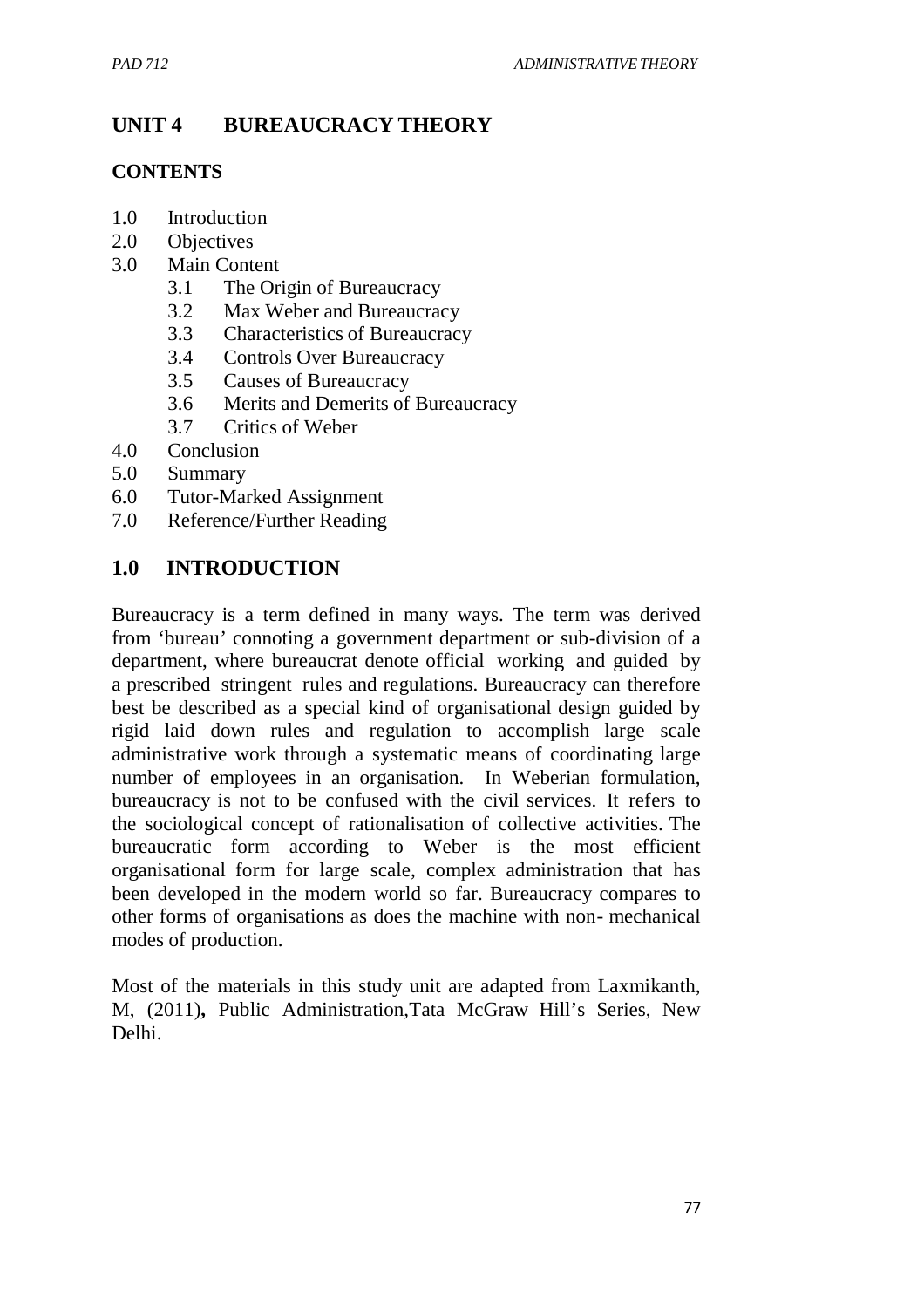# **2.0 OBJECTIVES**

At the end of this study unit, you should be able to:

- describe the origin of bureaucracy
- appreciate the contribution of Max Weber in bureaucracy theory
- list the characteristics of bureaucracy
- explain the causes of bureaucracy
- differentiate between the merits and demerits of bureaucracy
- identify that despite the significance of bureaucracy, there are criticisms against it.

# **3.0 MAIN CONTENT**

## **3.1 The Origin of Bureaucracy**

"Bureacracy" was first coined by Vincent de Gourney, a French economist in 1745. He stated, "We have an illness in France which bids fair to play havoc with us; this illness is called Bureaumania." In French the word 'bureau' means a desk.

The term bureaucracy," in the words of F.M. Marx, "which was first used in the French form 'bureaucratic' by a French Minister of commerce in the eighteenth century to refer to the government in operation, spread to Germany in the nineteenth century as 'Burokratic' and has since found its way into English and many other languages. Thomas Carlyle described the spread of the term as 'the continental nuisance'.

Laxmikanth, M, (2011)**,** Public Admiistration, Tata McGraw Hill's Series, New Delhi The classical writings on bureaucracy came from Karl Marx, Max Weber, Robert Michels and Gaetano Mosca. However, the systematic study of bureaucracy began with Max Weber, the German sociologist. As stated by Mohit Bhattacharya, "the concept of bureaucracy does not occupy a central position in Mark's thought. According to Marx, bureaucracy like the state itself is an instrument by which the dominant class exercises its domination over other social classes. According to this logic, the interests of bureaucracy are closely are closely linked to those of the dominant class and the state."

Robert Michels, in his book Political Parties propounded the concept of Iron Law of Oligarchy. According to this concept large organisations have a tendency to develop a bureaucratic structure (Oligarchic system). In other words, it states that in big organisations power is concentrated in the hands of a few (oligarchs). This phenomenon rules out the possibility of internal democracy in large scale organisations due to elite domination.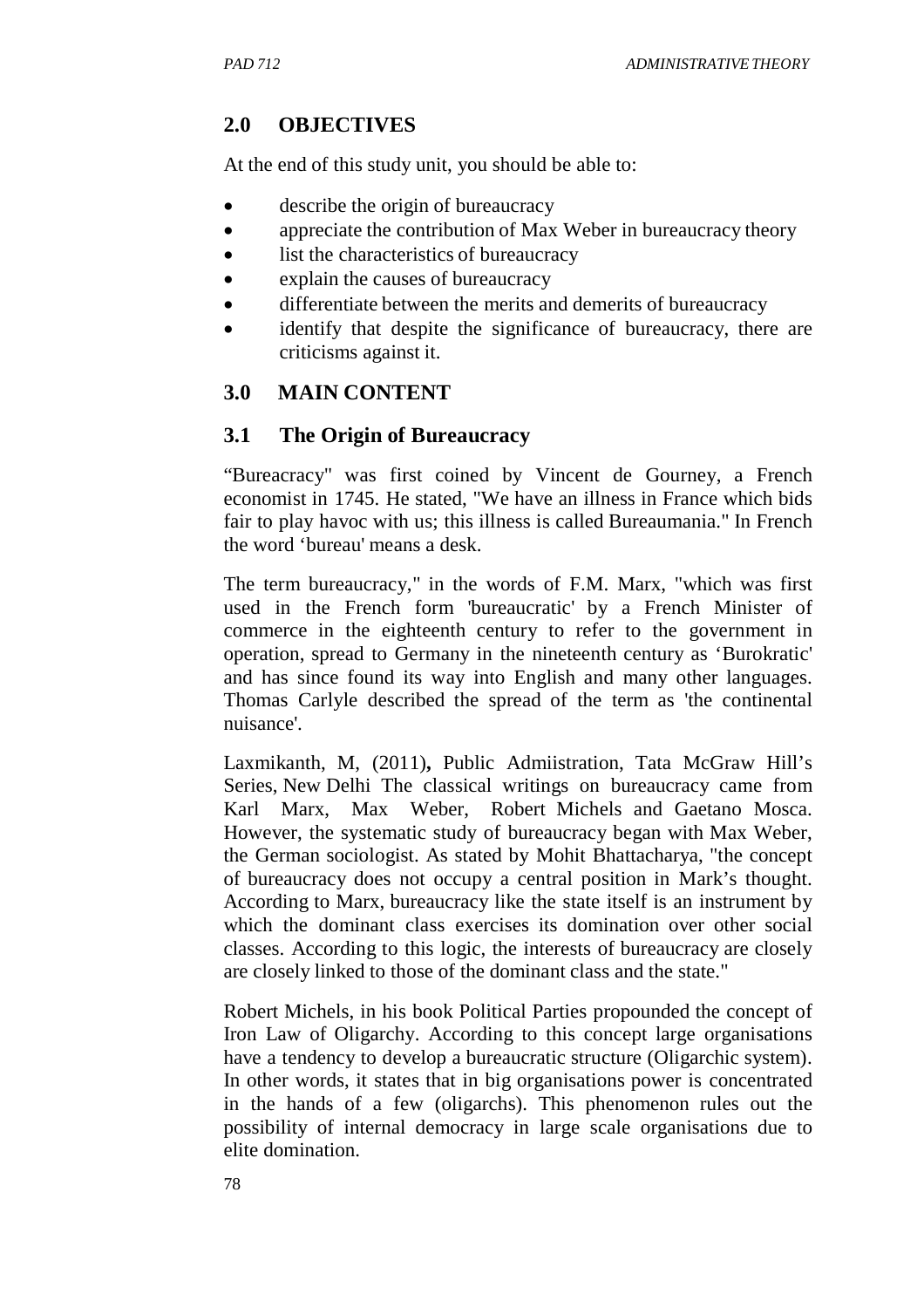Gaetano Mosca in his book The Ruling Class classified the political systems into two categories, that is, feudal and bureaucratic. He said that the bureaucracy is basic to the governance of big empires. However, it is Max Weber who holds a unique position in the galaxy of administrative-political thinkers who made an attempt to explain the concept of bureaucracy. In fact, the first scientific treatment of bureaucracy came from his writings. Thus, his name became synonymous with bureaucracy. As rightly observed by S.R. Maheswari, "The credit for systematic formulation of the bureaucratic theory goes to Max Weber (1864- 1920), for he founded the modern sociological study of bureaucracy, freed the term from pejorative connotations, and emphasised the the indispensability of bureaucracy for the rational attainment of the goals of an organisation."

### **3.2 Max Weber and Bureaucracy**

Max Weber called his formulation of bureaucracy as 'ideal type'. The ideal type is a mental map (or mental construct). In its conceptual purity this mental construct cannot be found empirically anywhere in reality. Thus it is a 'Utopia'.

As analysed by Mohit Bhattacharya, "In Weberian formulation, bureaucracy is not to be confused with the civil service. It refers to the sociological concept of rationalisation of collective activities." Weber's conceptual framework of bureaucracy cannot be understood properly without understanding his typology of authority systems.

### **3.2.1 Theory of Authority**

Weber defined power as, 'The probability that one actor within a social relationship will be in a position to carry out his own will, despite resistance," while, authority as "the probability that a command with a given specific content will be obeyed by a given group of persons." Thus, compared to power, authority is characterised by legitimacy, that is, voluntary obedience of the command by the subordinates. In other words, legitimacy turns power into authority. According to Weber, authority is synonymous to 'authoritarian power of command' and he called it 'domination'. He stated that, "all administration means domination." (i.e. administration means exercise of authority).

Reinhard Bendix in his book, Max Weber: An Intellectual Portrait summarised the components of authority as identified by Weber. They are: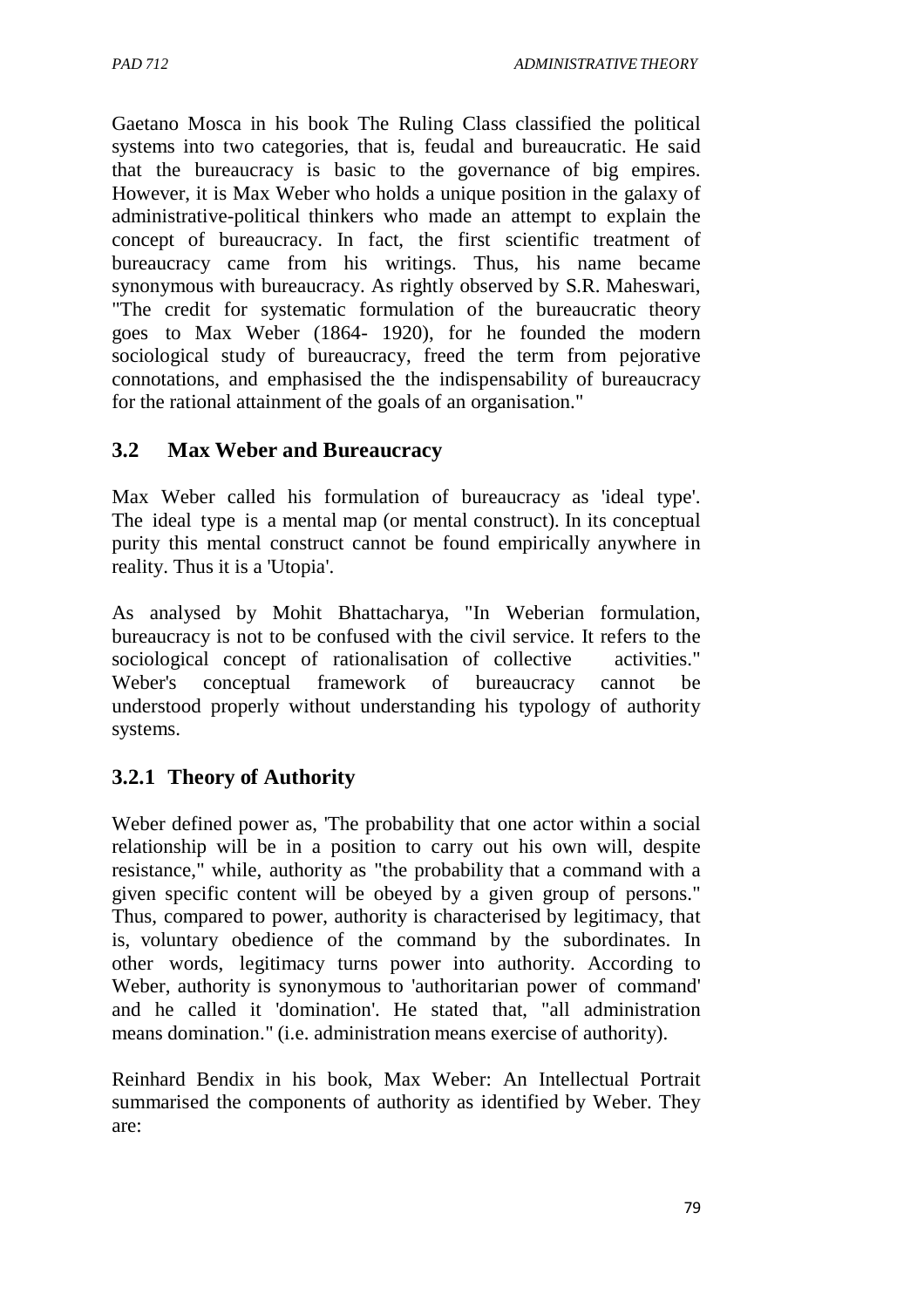- (i) An individual or a body of individuals who rule
- (ii) An individual or a body of individuals who are ruled
- (iii) The will of the rulers to influence the conduct of the ruled and an expression of that will or command
- (iv) Evidence of the influence of the rulers in terms of the objective degree of command
- (v) Direct or indirect evidence of that influence in terms of the subjective acceptance with which the ruled obey the command

As noted by Ramesh K. Arora, "Weber classified authority on the basis of its claim to legitimacy, since on this would depend largely the type of obedience, the kind of administrative staff suitable to it, and the ways of exercising authority. His three pure types of legitimate authority are based respectively on his three bases of legitimacy". They are:

*Charismatic Authority*: The term 'charisma' literally means the gift of grace. According to Weber, this authority rests "on devotion to specific and exceptional sanctity, heroism or exemplary character of an individual and of the normative patterns or orders revealed or ordained by him." Thus the ruler under this system possesses the superhuman and supernatural qualities and is obeyed by virtue of personal trust in him and his revelation.

The administrative staff member under the charismatic authority system consists of followers who are given positions on the basis of their charismatic qualities and their personal devotion to the leader.

A significant feature of the charismatic authority system is that it is unstable, that is, it breaks down when the leader dies or when the charismatic qualities of the leader declines. However, Weber suggested the routinisation (institutionalisation) of the charismatic authority either in the authoritarian or democratic direction.

The inherent problem of this type of authority is the non permanent nature of it. The authority fades away by the time the person dies. Thus the authority lies in the person, not in a system. It is out of his innate personal qualities, he was born with it. This prompted Weber to look for a more lasting authority.

*Traditional Authority:* According to Weber, this authority rests "on an established belief in the sanctity of immemorial traditions and the legitimacy of the status of those exercising authority under them." The extent of authority under this system is determined by the custom and precedent. In other words, the obedience under this system is owed to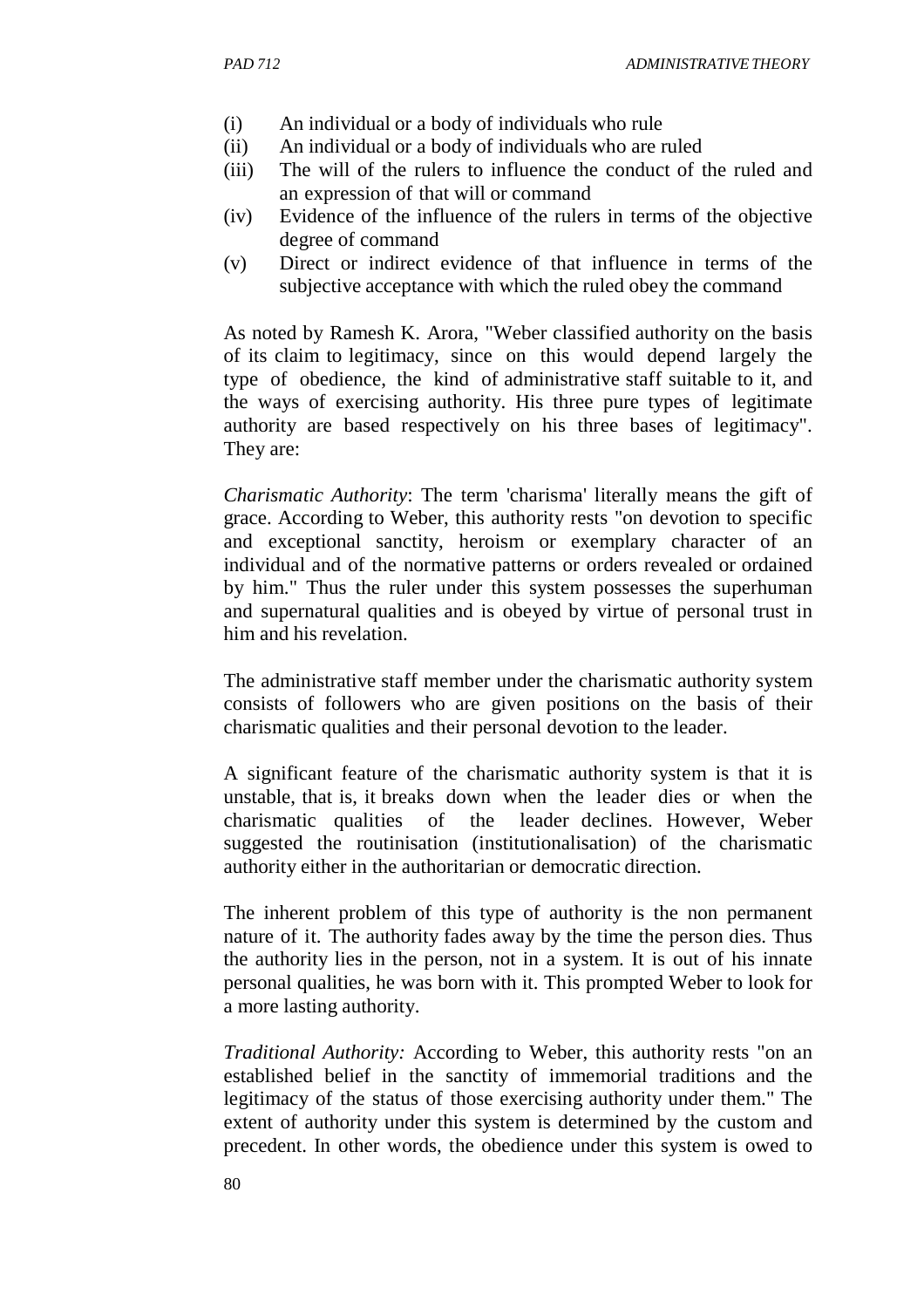*PAD 712 ADMINISTRATIVE THEORY*

the ruler who occupies the traditionally sanctioned position of authority and who is (within its sphere) bound by tradition. The obligation of obedience is a matter of personal loyalty within the area of accustomed obligations.

The administrative staff member under the traditional authority system is either patrimonial or feudal. In case of the former system, the administrative apparatus consists of personal retainers, servants and relatives of the ruler and they owe traditional loyalty to him. While in case of the latter, the administrative apparatus consists of the feudal lords who interpose between the people and the ruler and owe personal loyalty to the ruler.

The problem of this type of authority is not that of permanency or continuity but that of merit. Web noted that when the incumbent dies, he may not be succeeded by the best qualified person within the traditional ruling family. Since the authority is derived from hereditary or succession, a list of potential successors is identified before the incumbent dies. The topmost person on the list may not be as good as somebody in the number 4 or 5 positions. This problem of merit then prompted Weber to look for a more lasting and efficient authority.

*Legal-Rational Authority*: According to Weber, this authority rests "on a belief in the legality of patterns of normative rules and the right of those elevated to authority under such rules to issue commands."

Thus obedience under this system is owed to the legally established impersonal order which is rational in; character. "It extends to persons exercising the authority of office under it, only by virtue of the formal ^legality of their commands and only within the scope of authority of the office."

As observed by Shum Sun Nisa Ali, "This system is called 'rational' because, in it the means are expressly designed to achieve certain specific ends. It is 'legal' because authority is exercised by means of a system of rules and procedures."

According to Max Weber, the legal rational authority depends on the five related beliefs. These are summarised by Martin Albrow as follows:

- i. A legal code can be established which can claim obedience from members of the organisation.
- ii. Administration looks after the interests of the organisation within the limits of law which is a system of abstract rules and are applied to particular cases,
- iii. The man exercising authority also obeys this impersonal order.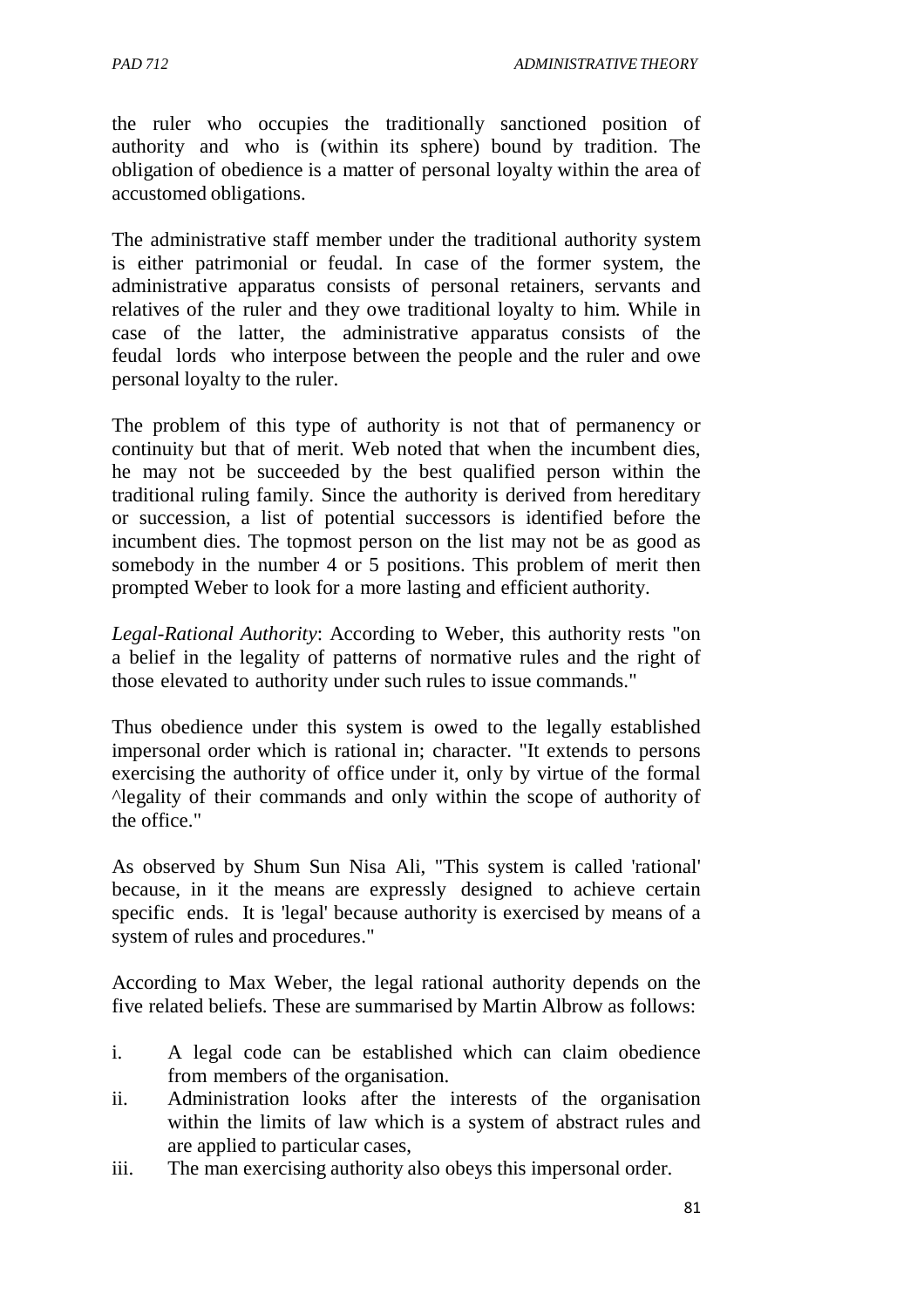- iv. That only qua member does the member obey the law.
- v. Finally, obedience is not to the person who holds authority but to the impersonal order which has appointed him to that position.

The authority is considered legal because it operates based on laid down principles, and it is rational because the principles are derived from scientific reasoning. The administrative staff member under the legal-rational authority system consists of the bureaucracy. In other words, bureaucracy forms the kernel of the administrative system under the legal-rational authority system-According to Weber, only the head of the bureaucratic organisation occupies his position by virtue of appropriation, by election or having been designated for succession (by merit). The whole administrative staff under the supreme authority (head of the organisation) then consists of appointed individual officials.

#### **SELF-ASSESSMENT EXERCISE**

- 1. What is the major difference between power and authority?
- 2. Explain fully what is meant by "Legal-Rational Authority".

### **3.3 Characteristics of Bureaucracy**

The ideal type of legal rational bureaucracy designed by Max Weber (in his book The Theory of Social and Economic Organisation which was translated by Talcott Parsons and A.M. Henderson in 1947) has the following characteristics:

- i. The bureaucrats are subject to authority only in official capacities and they are personally free.
- ii. They are organised in a clearly defined hierarchy of offices, that is, each lower office is under the control and supervision of a higher one.
- iii. Each office has a clearly defined sphere of competence in the legal sense. A specified sphere of competence involves:
	- a. A sphere of obligations to perform functions which has been marked off.
	- b. The provision of the incumbent with the necessary authority to carry out these functions.
	- c. That the necessary means of compulsion are clearly defined and their use is subject to definite conditions.
- iv. The office is filled by a free contractual relationship. Thus, in principle, there is free selection.
- v. The officials are selected on the basis of technical qualification. This is tested by examination or guaranteed by diplomas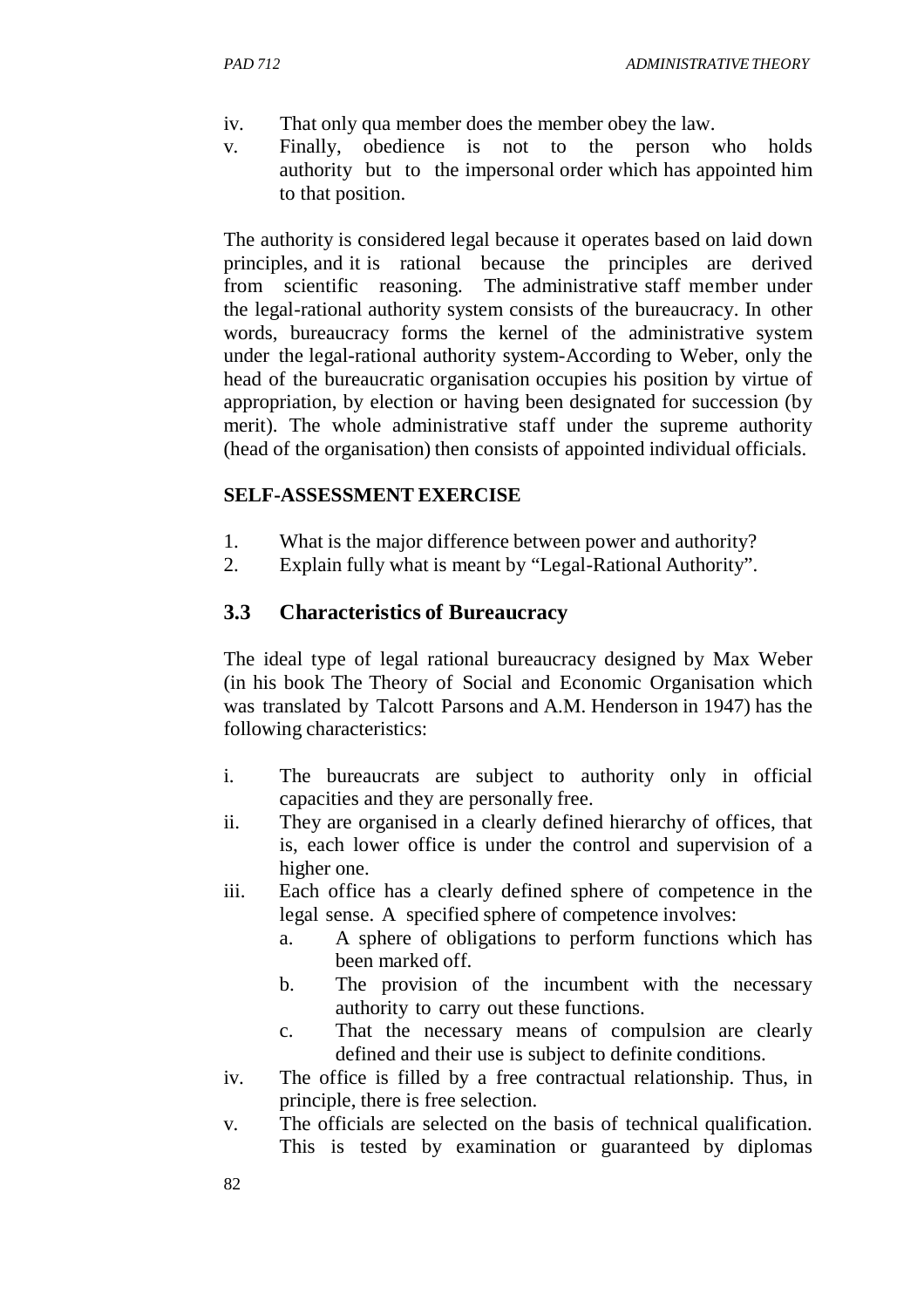certifying technical training or both. They are appointed, not elected,

- vi. The officials are remunerated by fixed salaries and usually have the right to pensions. The official is always free to resign and his appointment can also be terminated by the employing authority under certain circumstances. The salary scale is primarily graded according to his rank in the hierarchy; but in addition to this criterion, the responsibility of the position and the requirements of the incumbent's social status may be taken into account.
- vii. The office is treated as the sole (or at least the primary) occupation of the incumbent.
- viii. It constitutes a career with system of promotion according to seniority or achievement, or both. Promotion is dependent on the judgment of superiors.
- ix. The official works is entirely separated from the means of administration and without appropriation of his position.
- x. He is subject to strict and systematic discipline and control in the conduct of the office.

Mohit Bhattacharya deduced a set of structural properties and another set of behavioural characteristic of bureaucracy from the Weberian formulation. The former includes

- a. division of work,
- b. hierarchy
- c. system of rules, and
- d. role specificity,

While the latter includes:

- a. rationality,
- b. impersonality.
- c. rule-orientation, and
- d. neutrality.

According to Weber, the purely bureaucratic type of administrative organisation (i.e. the monocratic variety of bureaucracy) is, from a purely technical point of view, capable of attaining the highest degree of efficiency. Thus, it is the most rational known means of carrying out imperative control over human beings. It is superior to any other form of organisation in precision, stability, discipline and reliability. Thus,it make-possible a high degree of calculability of results for the heads of the organisation. It is also superior in intensive efficiency as well as in scope of its operations. It is capable of application to all kinds of administrative tasks. It is completely indispensable for the needs of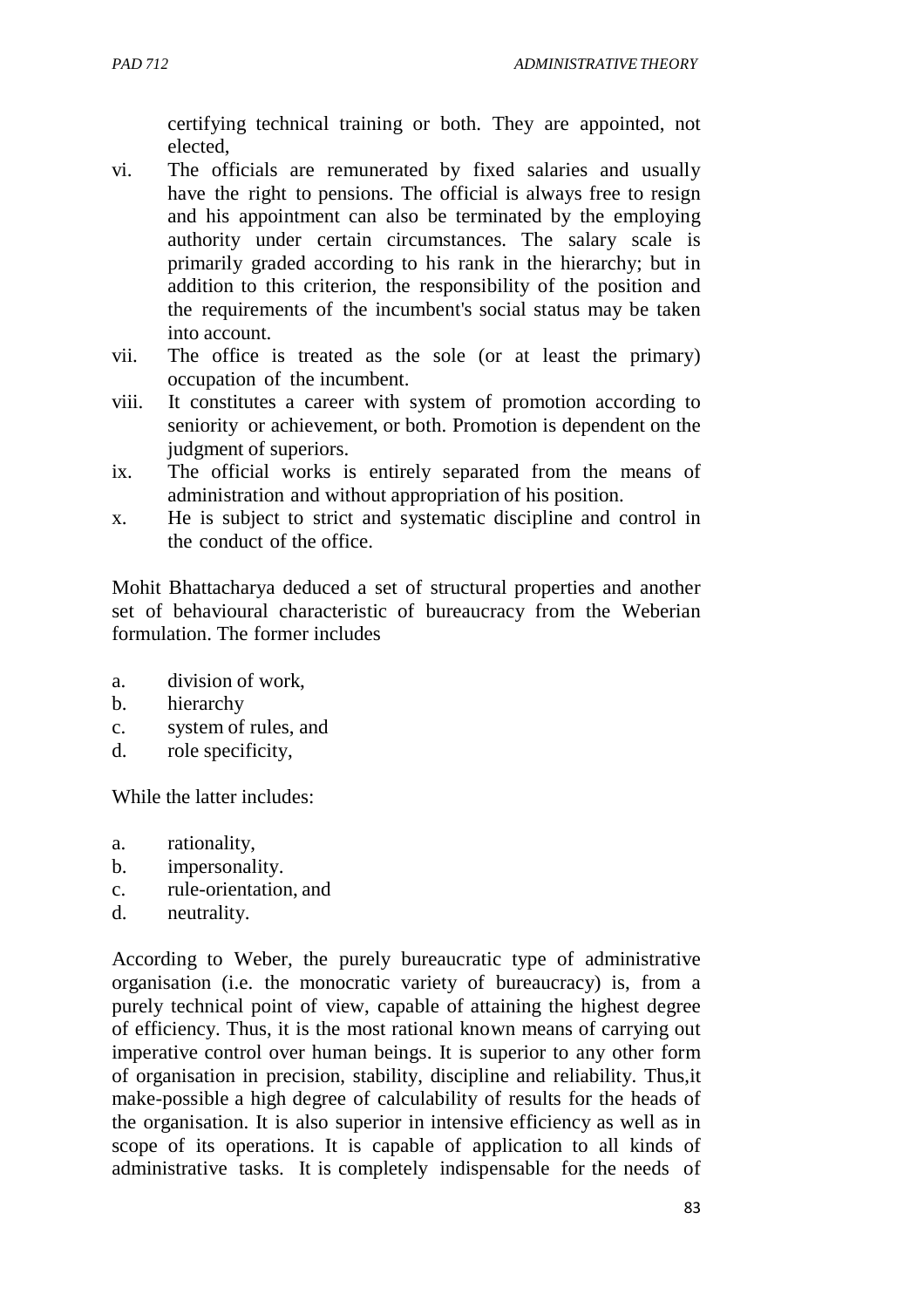mass administration in modern times. He stated that the choice is only between bureaucracy and dilettantism in the field of administration." He also emphasised that the people once ruled by monocratic bureaucracy can never think of any other alternative form of organisation. To sum up, Weber stated that bureaucracy is most efficient, most rational, superior to any other, form, indispensable and permanent.

### **3.4 Control over Bureaucracy**

Martin Albrow in his book Bureaucracy pointed out that Weber considered a number of mechanisms tc control the over-towering power position of bureaucracy. He identified the following five mechanisms in Weber's writings:

- i. Collegiality, that is, involvement of more than one person in decision making,
- ii. Separation of powers, that is, division of responsibility for the same function among more than one body
- iii. Amateur administration, that is, administration by unpaid persons who are not professionals,
- iv. Direct democracy,that is, placing the bureaucrats under the supervision and guidance of anassemble to ensure their accountability to the people.
- v. Representation, that is, control through elected representative bodies (assemblies or parliaments).

Among all the above five mechanisms, Weber favoured the last one (i.e. representation), as it facilitated the greatest possibility of check on bureaucracy.

According to Weber, the following factors are responsible for the rise of bureaucracy:

- i. Creation of money economy
- ii. Emergence of capitalist economy
- iii. Growth of democratic institutions
- iv. Emergence of complex administrative problems
- v. Development of modern means of communication
- vi. Growth of rationalism
- vii. Growth of population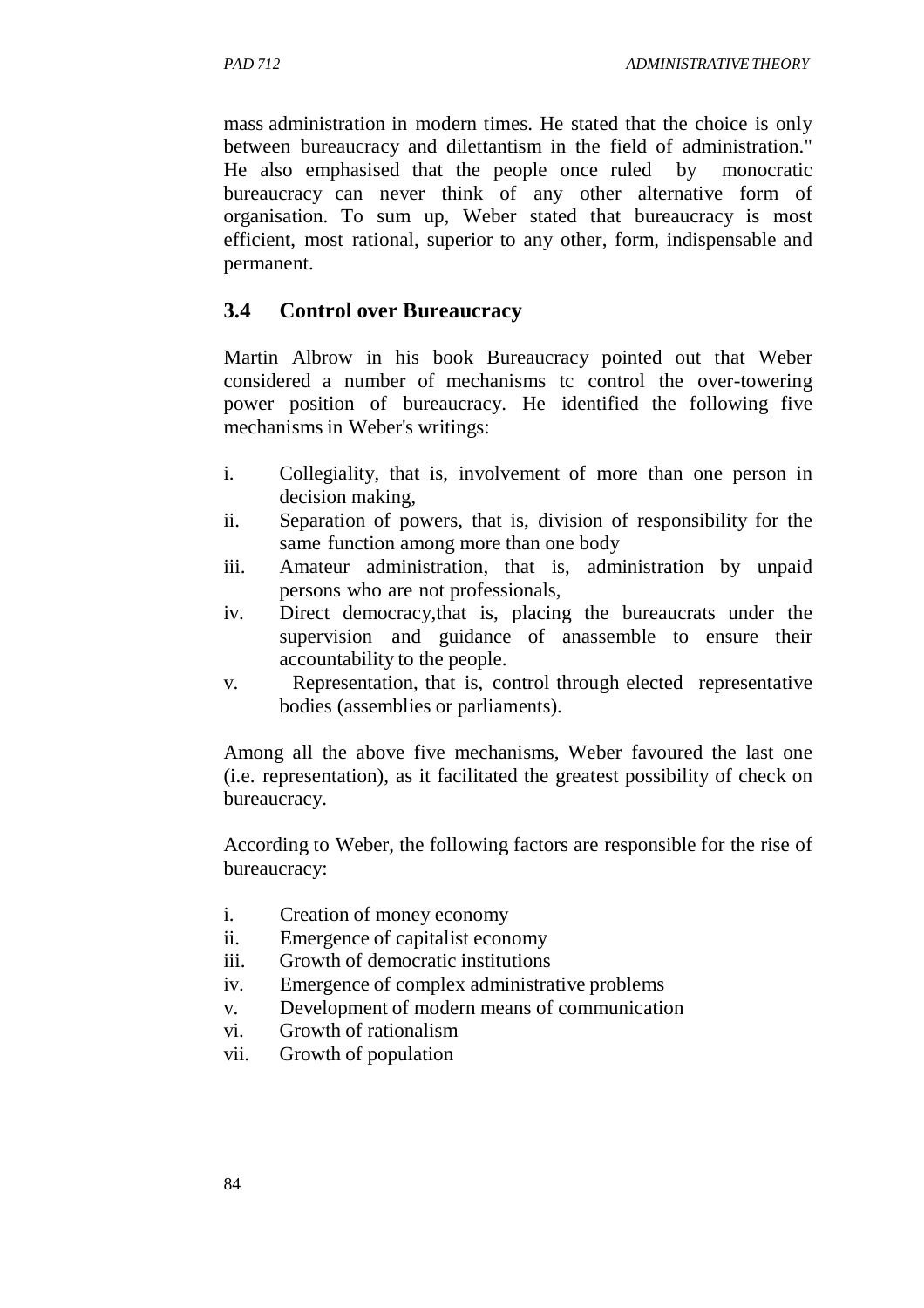### **3.5 Causes of Bureaucracy**

The following factors and characteristics gave rise to bureaucratic process to modern organisation.

- i. **Size:** Bureaucratic characteristics exist largely in large institutions and complex organisation, whose size has grown so big, where the whole activities become complex and cumbersome. It is a laid down facts that, there is a direct relationship between the size of an organisation and its bureaucratic tendencies. The bigger and larger the size of an establishment, the more close its tendency towards departmentation, division of work, rigidity and impartiality which are necessary and essential features of bureaucracy.
- ii. **Complexity:**  The complexity of modern state and the numerous services it has to render to the people called for an expert administration that can handle these diverse services simultaneously. Therefore, the public administration should make use of bureaucratic principle for effective running and maximum utilisationn of resources.
- iii. **Environmental Changes:** The world's dynamics and the ever growing changing in needs calls for the use of bureaucratic process so that efficiency can be fully realised in modern organisation.
- iv. **Technology:**  Modern science and technology can influence an organisation to employ and established the bureaucratic procedures. The need for effective means of realisation of goals propagated by modern science and the introduction of machines and computers, calls for the establishment of calculative precision i.e. rationality which is an essential element of bureaucracy. So, modern public administration should employ the bureaucratic principle in order to meet the challenges of modern science and technological advancement.
- v. **Strategy:** Better skills in managing the organisational objectives ways to the establishment of bureaucratic procedure to organisation. So bureaucracy can evolve from the organisational plans and the need to accomplish the organisational objectives.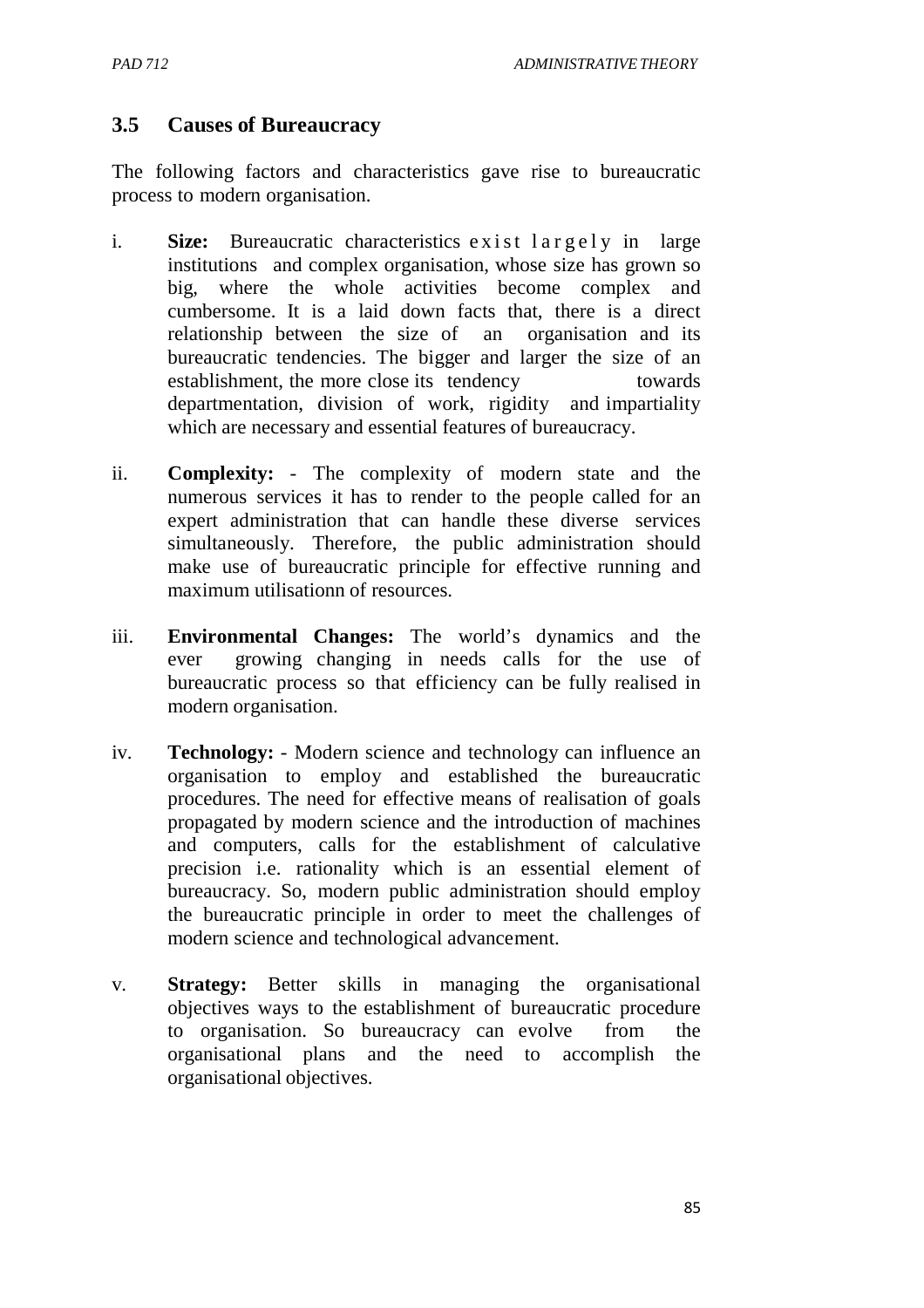## **3.6 Merits and Demerits of Bureaucracy**

#### **Merits:**

- **1.** Simplification of Work: The work of a complex nature can be simplified through division of labour or division of work into small units, component or department.
- **2. Specialisationn:** The division of work also encourages specialisationn in an organisation. Employees acquires skills and specialised on a task they repeat day- in-day out within the organisation.
- **3. Effective Means of Goals Realisation:** Through the structures and process of bureaucracy, the goal; of the organisation could be easily realise.
- **4. Encourages an Increase in Objectivity:** Impartial rigid rules and regulations foster objectiveness in most organisation.

#### **Demerits:**

- **1. Arbitrary Rules:-**Impartial applications of rigid rules may be to the detriment of some employees within an organisation. Some of the laid down rules may be too much stringent to the employee of an organisation.
- **2. No Room for Personal Growth:-** Use of official authority strictly does not allow personal growth of individual employee in an organisation.
- **3. Slowness to Adopt New Technology:** Stringent rigid rules make it difficult to change and sometime take long period to adopt new policies, thereby making it slow to adopt new technology.
- **4. Poor Communication:** As communication has to follow the hierarchical structures, it takes time to reach its final destination in an organisation.

### **3.7 Critics of Weber**

Weber's bureaucratic model was criticised by subsequent social scientists on various grounds as follows:

86 i. It was characterised as "machine theory" due to its over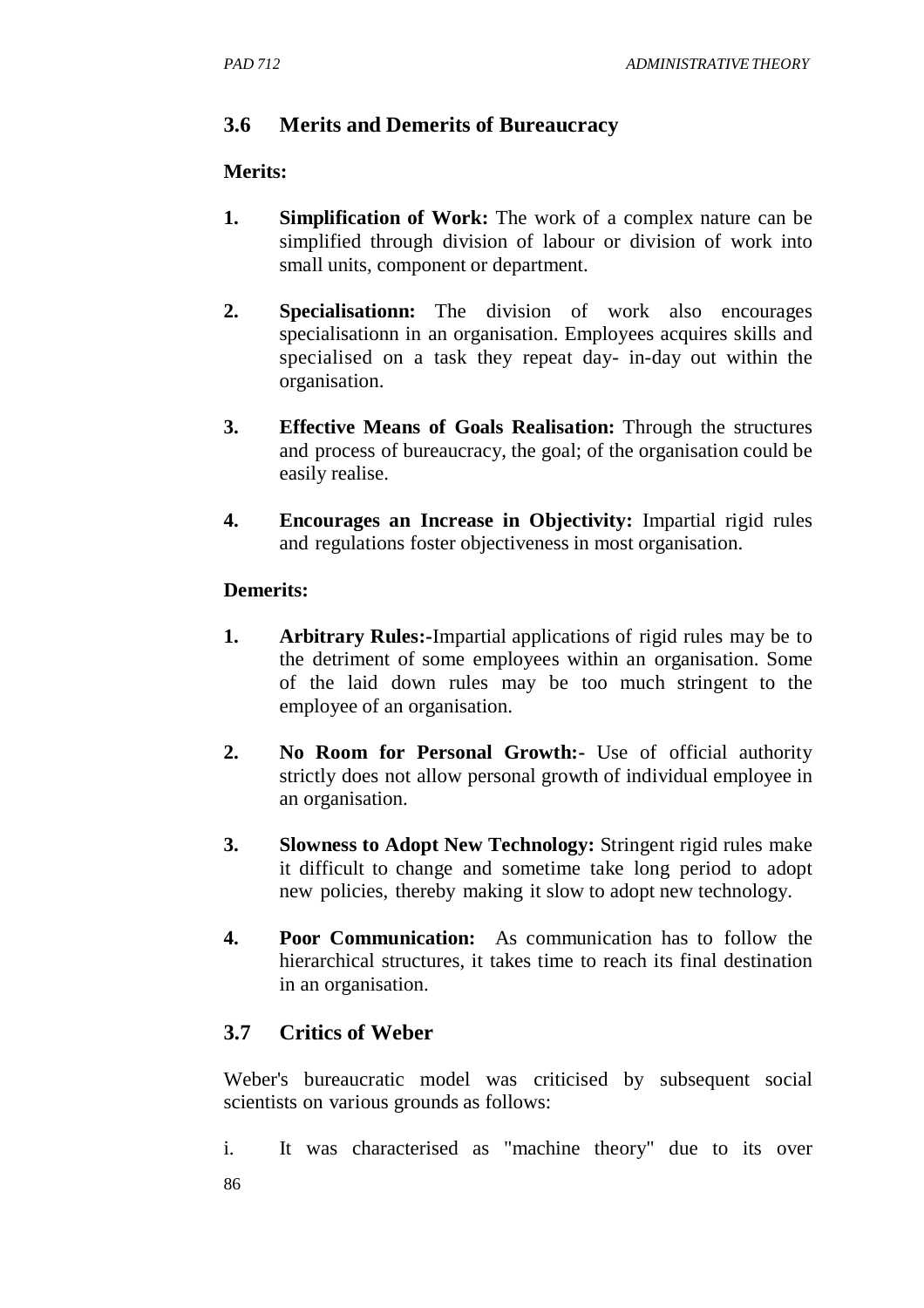concern with the formal structure of the organisation to the neglect of human dimension.

- ii. It was described as a "closed system model" as it did not take into account in detail the interaction between organisation and its environment.
- iii. It cannot function in an unstable environment (i.e. in changeling environmental conditions).
- iv. It is suitable for routine and repetitive jobs but not for jobs involving creativity and innovation.

### **3.5.1 Opinions of various critics of Weber**

*Talcott Parsons:* He questioned the internal consistency of the ideal type of bureaucracy. To him, the two attributes of Weber's administrative staff, that is, professional expertise and the right to give orders, give rise io conflicts within the bureaucracy. This is because, it is impossible to ensure that high position in the hierarchy of authority will be matched by equivalent professional skill. This creates the problem of whom to obey.

*Robert K. Mert&n:* He argued (in his edited book *Reader in ^Bureaucracy)*  that the adherence to the rules results in the "displacement of goals" whereby an instrumental value (means or rules) becomes a terminal value (ends). This develops into rigidity,formalism and ritualism. In other words, he questioned the rationality of the Weberian legal-rational model of bureaucracy as it also produces certain dysfunctional consequences. His phrase 'dysfunctional consequences' implies those consequences which are unexpected arid detrimental to the attainment of the organisational goals. He also opined that rigid rule orientation leads to 'trained incapacity',

*Phttlip Setznick;* He argued (in his book *TVA and the Grass Roots)* that decentralisation and delegation of authority results in departmentalisation and an increase in the bifurcation of interests among the sub-units, in the organisation. He says that the conflict between the goals of the sub-units and the organisation as a whole results in the "displacement of goals". He also criticised the Weberian model for its neglect of the power which a bureaucrat assumes whereby he becomes increasingly preoccupied with his own social position and in the end subverts the professed goals of the organisation by concentrating only on his own power position.

*Alvin Gouldner:* He opined (in his book *Patterns of Industrial Bureaucracy)* that the promulgation of additional rules as a control mechanism produces tension between the managers and the .subordinates, leading to the displacement of organisational goals. He distinguished two major types of bureaucracy: punishment-centred bureaucracy in which the organisational members conform reluctantly to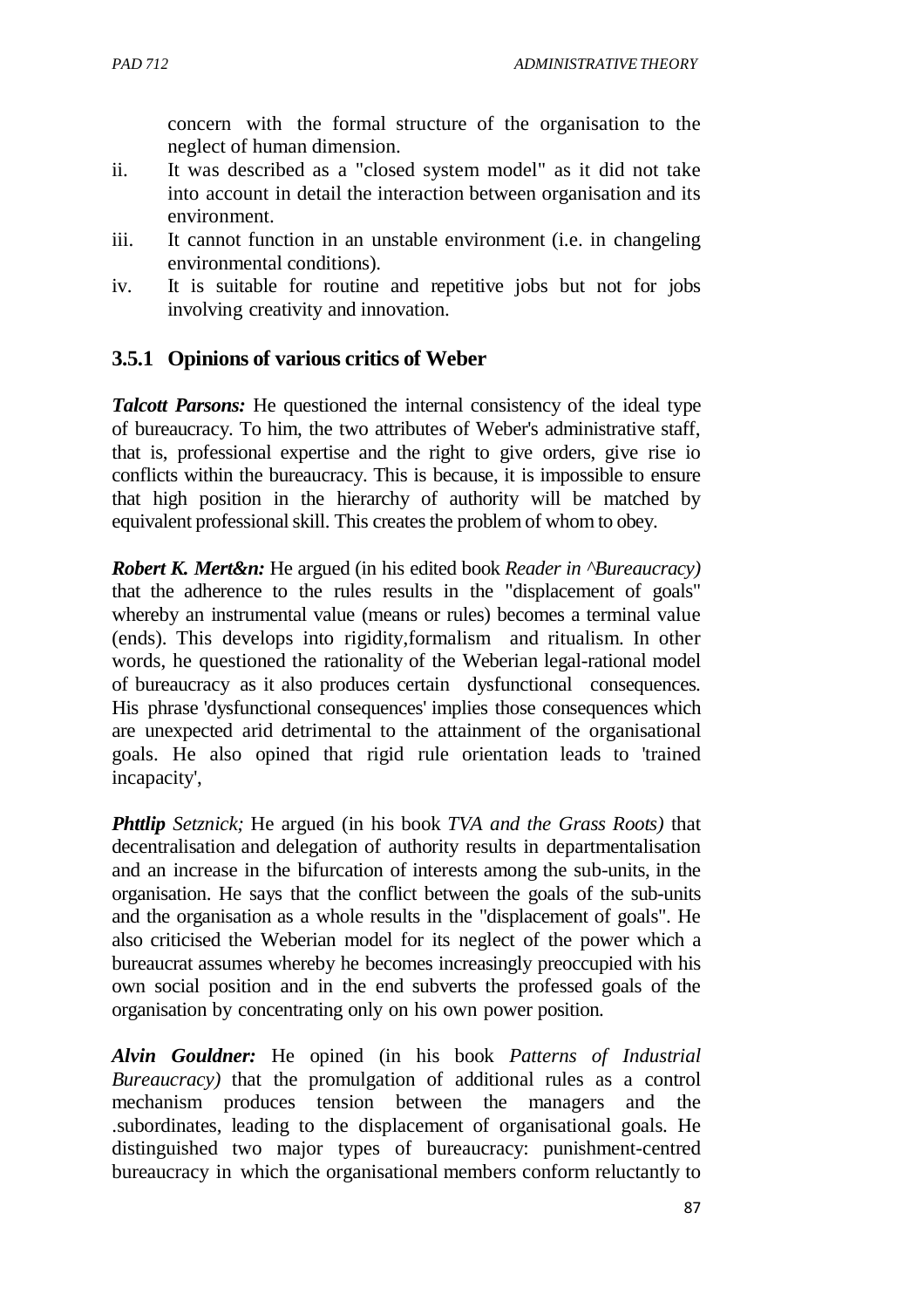the rules that they consider to be imposed on them by an alien group; and representative bureaucracy in which the members regard rules as necessary on technical grounds and in their own interests- He also classified bureaucrats into "cosmopolitans" and "locals".

*Michel Crozier:* He described (in his book *The Bureaucratic Phenomena—*1964) bureaucracy as a rigid "Organisation that cannot correct its behaviour by learning from its .errors",

*Thorstein Veblen:* He argued that the bureaucratic model due to its obsession with rules, engenders inability to cope with changing conditions. In other words, it socialises the officials incapable of dealing with nqW things. He described this as "trained incapacity".

He said that the officials in bureaucracy do the same type of work for a long period of time and thus develop some preferences and antipathies. He described this as "occupational psychosis". The same phenomenon was called as "professional deformation" by Warnotte,

*Victor A. Thompson;* He described the unintended consequences of bureaucracy as "bureaupafeology" (a disease of bureaucracy) and said that they are produced by "bureaupathic" behaviour.

*Simon and Barnard:* They said that Weber developed his thesis on *the*  basis of structural approach. Hence, his model reduces administrative efficiency, which can be enhanced through informal relations and unofficial practices.

### **4.0 CONCLUSION**

Bureaucracy is a term adopted by Max Weber to represent his ideal type of authority - the Legal Rational Authority. It is ideal because it takes care of the major shortcoming of the charismatic authority, which lacks continuity and it takes care of the shortcoming of the traditional authority which lacks adherence to the merit system in succession.

### **5.0 SUMMARY**

According to Weber, bureaucracy unlike other organisational arrangements is a rational legal type of authority. The bureaucratic form of organisation, is distinguished by such structural and behavoural characteristics like: *Division of Labour* which involves a specified sphere of competence; *Hierarchy* where there is a clear separation between superior and subordinate offices, i.e. each lower office is under the control and supervision of a higher one; Rules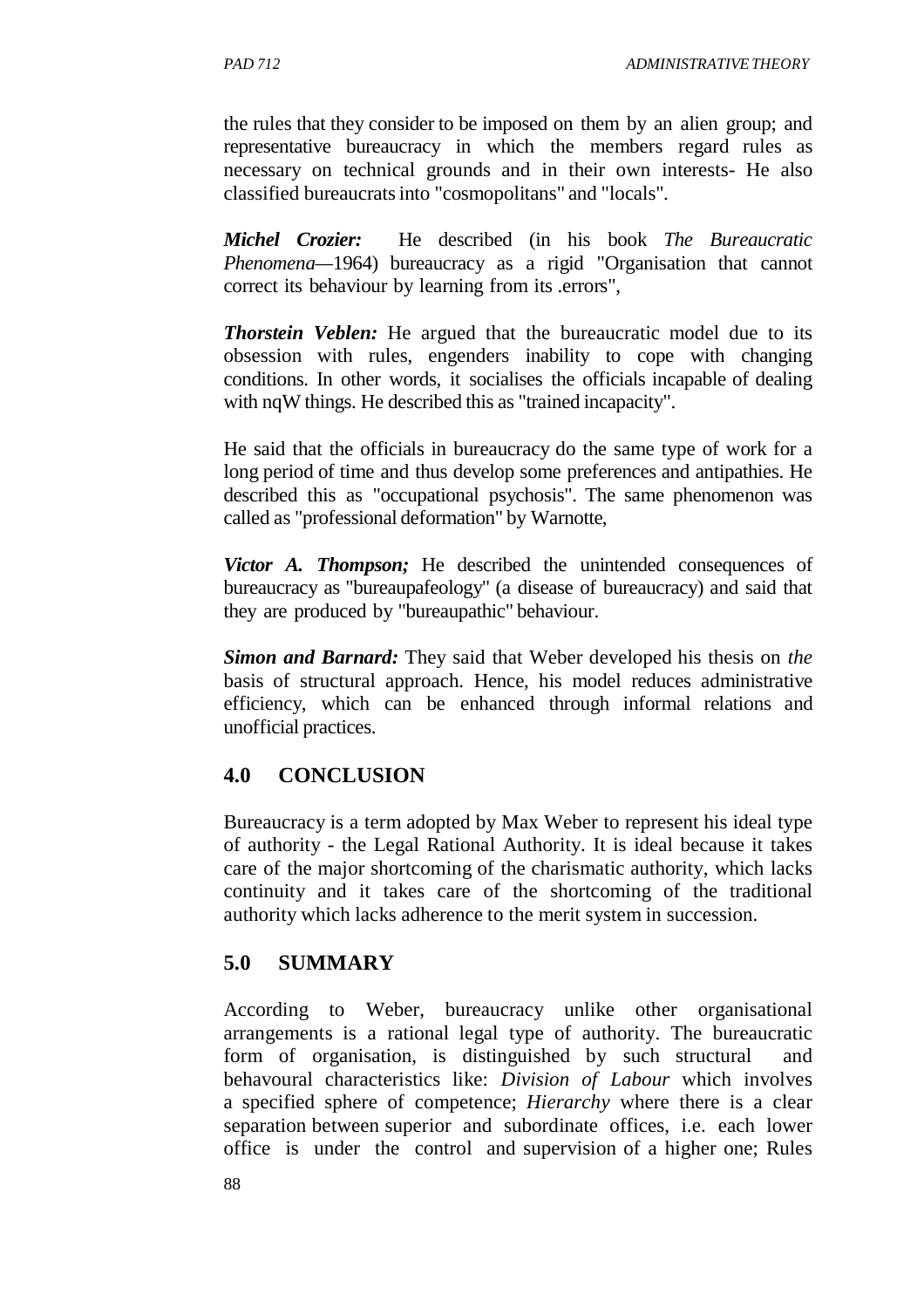showing that bureaucracy operates in accordance with a consistent system of abstract rules laid down regarding the performance of official jobs; *Rationality* indicating that bureaucracy is capable of attaining a higher degree of efficiency since the means used to achieve goals are rationally and objectively chosen towards the desired ends and personal whims of the leaders and traditional pressures are no longer effective in such a system; *Impersonality* where there is no place for personal whims, fancies or irrational sentiments. Official activity is conducted in a businesslike manner with a high degree of operational impersonality; *Rule Orientation* indi**c**ating that rationality and impersonality are mainly achieved through formulation of rules and procedures which clearly define official spheres of authority and conduct; *Neutrality* depicting bureaucracy as apolitical and neutral in its orientation but supporting the political regime it serves purely in administrative status.

#### **6.0 TUTOR-MARKED ASSIGNMENT**

#### **7.0 REFERENCE/FURTHER READING**

- Sharma, M. P. *et al*. (2012). *Public Administration in Theory and Practice*. New Delhi: Kitab Mahal.
- Laxmikanth, M, (2011). *Public Administration*. New Delhi: Tata McGraw Hill's Series.
- Shafritz, J. M. (2007). *Introducing Public Administration*. (5<sup>th</sup> ed.). Pearson: Longman.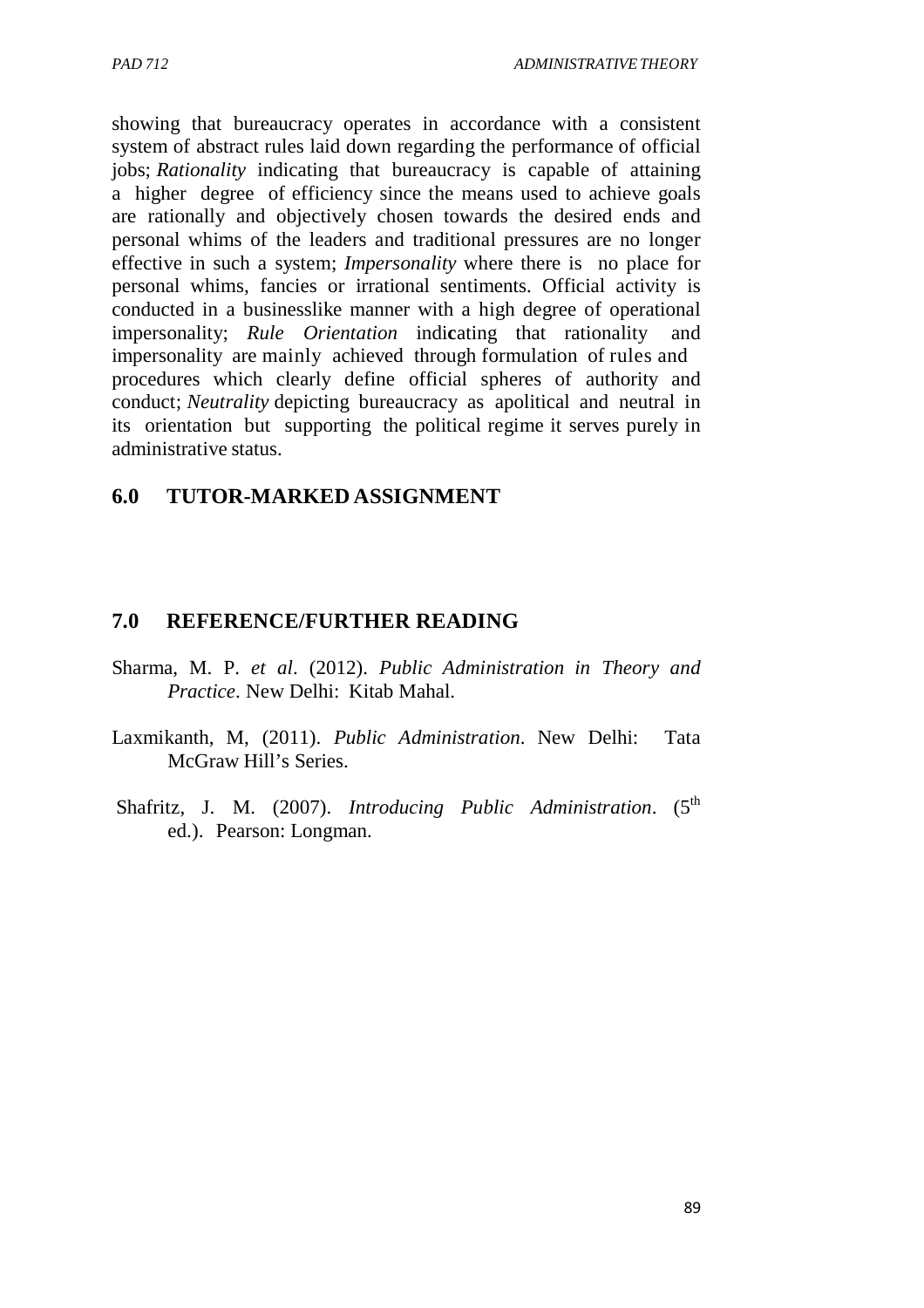### **MODULE 3 NEO-CLASSICAL OR HUMAN RELATIONS THEORY**

- Unit 1 The Hawthorn Experiment and Other Contributors
- Unit 2 Administrative Leadership Theory
- Unit 3 Decision Making Theory
- Unit 4 Communication Theory
- Unit 5 Organisational Conflict

## **INTRODUCTION**

The Human Relations Theory of organisation came into existence in 1930s as a reaction to the classical approach to organisational analysis. The classical thinkers like Taylor, Fayol, Gulick, Urwick and Weber stressed the formal structure of the organisation and neglected the role of human element in the organisation. In other words, they took a mechanistic view of the organisation and under-emphasised the sociological and psychological aspects of individual's behaviour in the organisation. It is this critical failure on the part of the classical approach which gave rise to the human relations approach. Human relations theory is also known as Humanistic Theory, Socio-Economic Theory and Neo-classical Theory.

The coming of the Human Relations school of Management Thought together with the Behavioural School led to the discovery of not only that there are human beings in organisations but also that they often behave in the most unpredictable ways. Hence the essence of the human relations theory lies in its primary emphasis on human beings, psychological motivations and informal group behavour, in contradiction to the structuralisms' exclusive concern for principles of organisation. This theory or approach focuses on management as a web of interpersonal relationships. It lays greater stress on the behavour of role occupants in an organisation than on the formal structure of the organisation. The advocates of this school argue that since management and administration involve group effort and collective endeavours of people, the study of management must be centered on the individual as socio-psychological being and are more concerned with his motivations. They view human relations as the heart of the task of management; other equates management with leadership. The underlying emphasis of all these views is that the solution of the problems of management can be found in the realm of social psychology.

Most of the materials in this study unit are adopted from **Laxmikanth, M, (2011),** *Public Admiistration*, Tata McGraw Hill's Series, New Delhi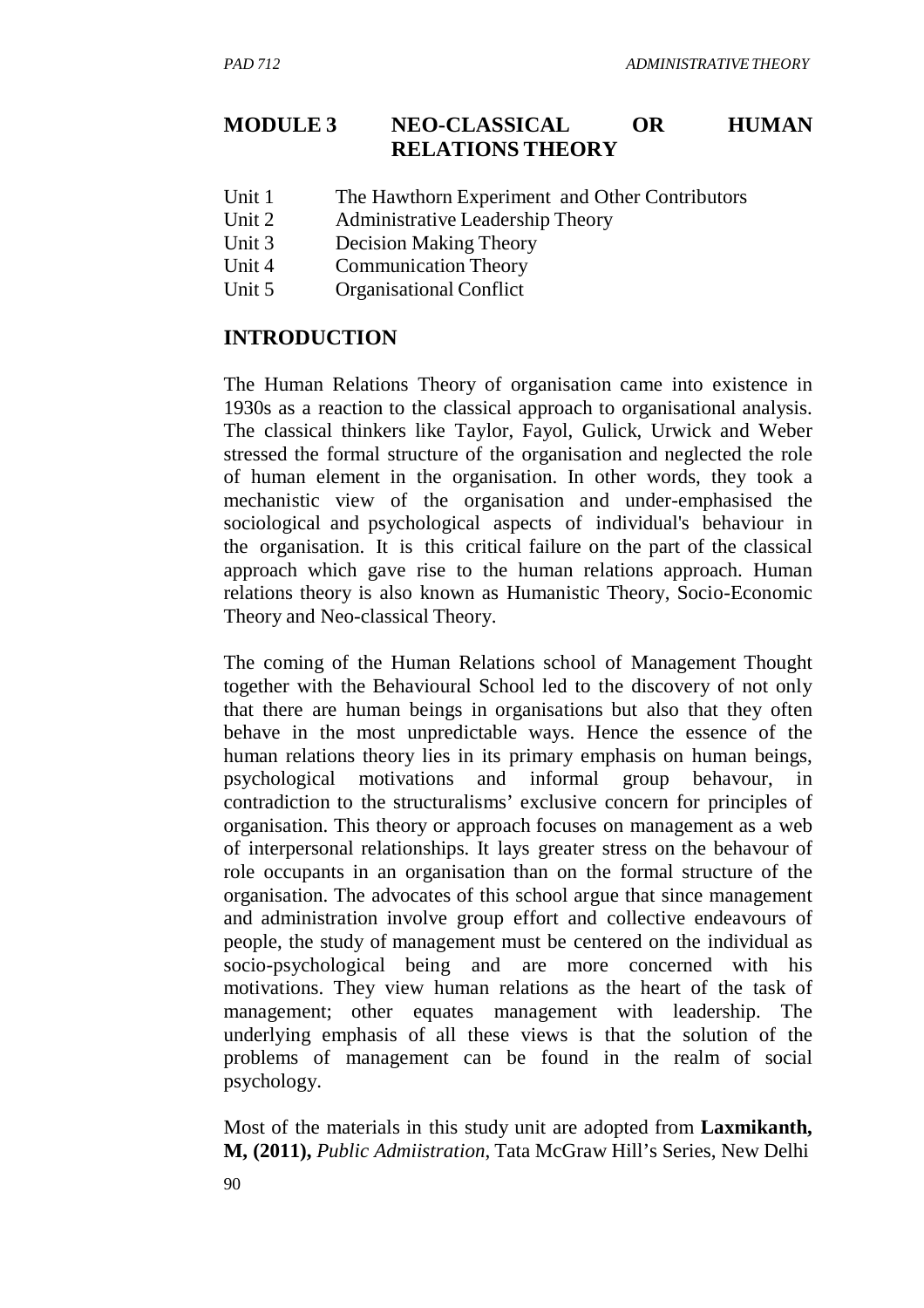## **MODULE OBJECTIVES**

At the end of the module you should be able to:

- 1. Get introduced to the Hawrton Experiment as a pioneer move towards the neoclassical theory of administration.
- 2. Be exposed to other major contributors like Chester Bernard, Chris Argyris, etc.
- 3. Be conversant with various administrative leadership theories.
- 4. Grab decision making techniques.
- 5. Master good communication practices
- 6. Understand the nature of organisational conflict and how to resolve it.

## **UNIT 1 THE HAWTHORN EXPERIMENT AND OTHER CONTRIBUTERS**

### **CONTENTS**

- 1.0 Introduction
- 2.0 Objectives
- 3.0 Main Content
	- 3.1 Elton Mayo (1880 1949)
	- 3.2 The Hawthorne Studies (1924-1932)
	- 3.3 Ideas of Mary Parker Follett (1868-1933)
	- 3.4 Ideas of C.I. Barnard (1886-1961)
	- 3.5 Elements/Features of Human Relations Theory.
	- 3.6 Classical Vs. Human Relations
	- 3.7 Taylor Vs. Mayo
	- 3.8 Critical Evaluation
- 4.0 Conclusion
- 5.0 Summary
- 6.0 Tutor-Marked Assignment
- 7.0 Reference/Further Reading

### **1.0 INTROIDUCTION**

The greatest single influence of the human relations theory came from the Hawthorn experiments which were carried out in the USA by Elton Mayo and his colleagues of the Harvard Business School in the late twenties and early thirties of this century. The findings were first published in management and the worker (F.J. Roethlisberger and William J. Dickson) in 1939. The Hawthorn studies carried out at the Western Electric Company in the USA is a historic landmark in organisational theory, since it helped to develop the Human Relations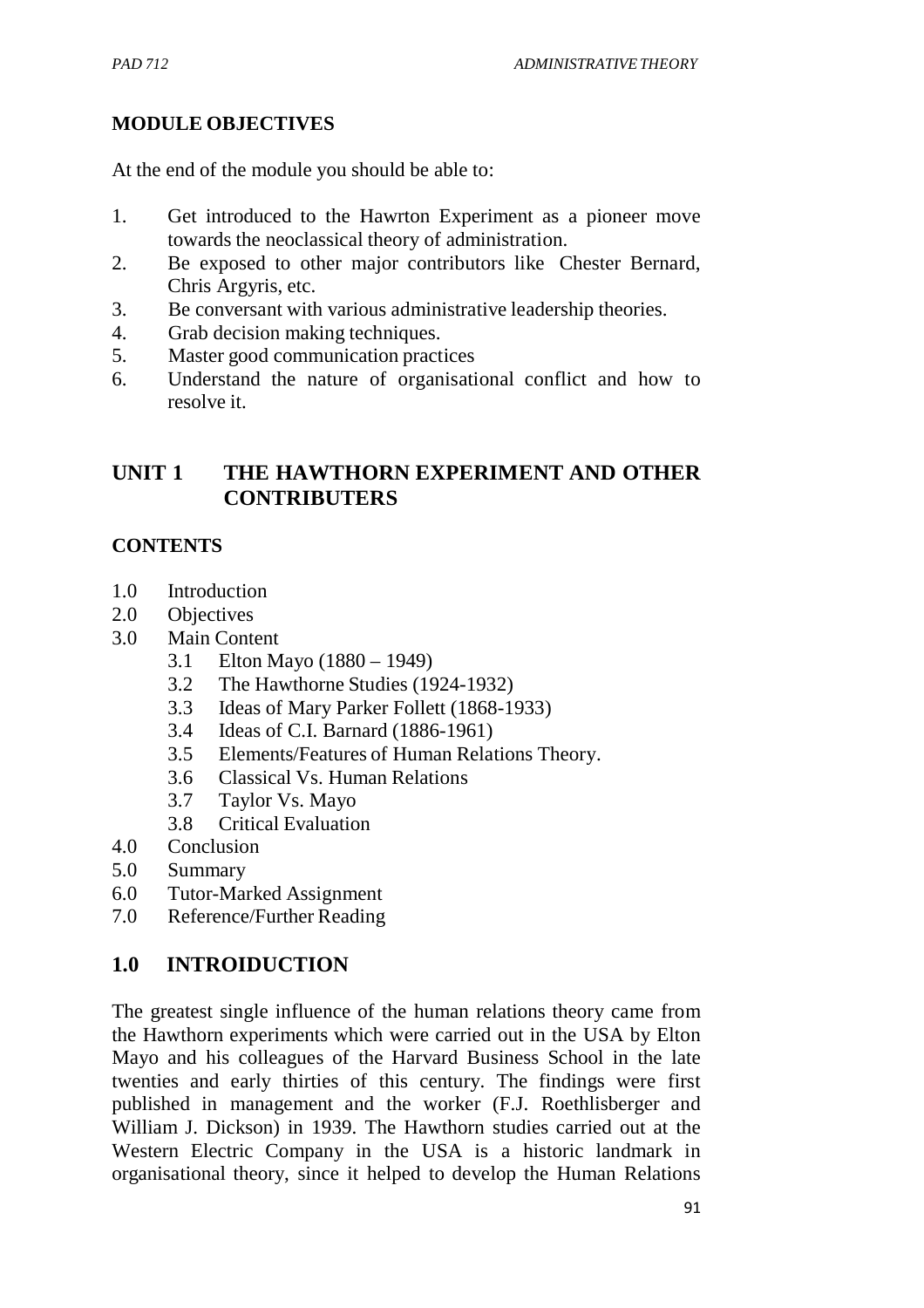School of Organisation. The immediate objective of the study was to measure the effect of improved lighting on workers' output, and the psychological and social problems of industrial workers.

The principal people involved in human relation era were Elton mayo- a psychologist and fritz poethlisberger- a sociologist. Others were willian dicksson, elliot jaques, Marry parker Follet etc. these individuals were primarily or more specifically the effects of working conditions on productivity.

Beginning in 1924 a series of experiments were at the Hawthorne Branch of the Western Electric Company in Cicero Illinois State of U.S. the experiment continued over several years lasting into the early 1930"s Elton Mayo has often been referred to as the founder of both human relations school and of industrial sociology.

## **2.0 OBJECTIVES**

At the end of this unit, you should be able to:

- identify Elton Mayo as the father of human relations theory.
- describe fully the lessons in the Hawthorne Studies
- appreciate the ideas of Mary Parker Follett and C.I. Barnard
- enumerate the Elements or Features of Human Relations Theory
- compare and contrast Classical and Human Relations theories

# **3.0 MAIN CONTENT**

# **3.1 Elton Mayo 1880 - 1949**

Elton mayo was a psychologist,a philosopher, an Australian by birth, trained as a medical student but left it and followed his interest in psychology and philosophy. He joined the staff of Harvard University in 1926 in U.S. and eventually becoming a professor of industrial Research at Harvard Graduate School of Business Studies. His interest has primarily been in the peoples in organisation.

Elton Mayo, is regarded as the 'father of human relations theory'. He concentrated on the study of workers' behaviour and the production capacity, taking into consideration physiological, physical, economic, social and psychological aspects. He called this approach as "clinical method".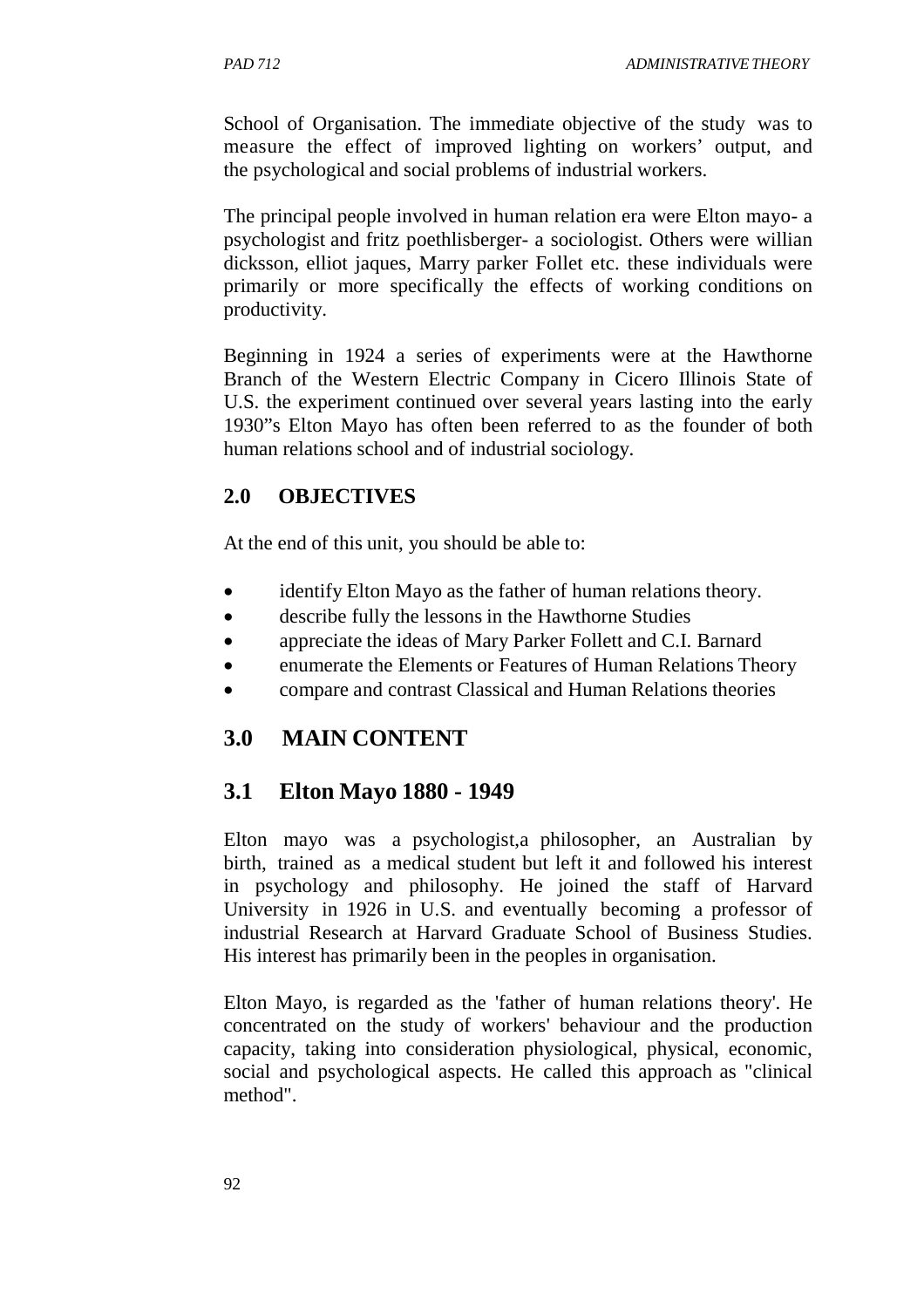Elton Mayo's major works are: The Human Problems of an Industrial Civilisation (1933), The Social Problems of an Industrial Civilisation (1945), and The Political Problems of an Industrial Civilisation (1947).

The other writers who contributed to the growth of human relations theory includes F.J. Roethlisberger, William J. Dickson, T. North Whitehead, W. Lloyd, E. Warner and LJ. Henderson.

## **3.1.1 Mayo's Most Famous Early Experiment – The Mule Spinning Enquiry**

He undertook the first research programme in 1923 and 24 in a textile mill near Philadelphia and named it "The First Enquiry". Its purpose was to identify the cause of high labour turnover in the Mule Spinning Department. Turnover in other departments was between 5 and 6% a year but as high as 250% in the Mule Spinning Department. Why so? He asked. Mule is a spinning machine in the textile industry.

Mayo decided to introduce two minute rest periods, one in the morning and two more in the afternoon for one of the groups in the department with astounding result. Morals improved, high turnover ended, and production, despite the work breaks, remained the same. Soon the entire department (i.e. all the groups in the department) were included in the rest period experiment, and output increased tremendously. Monthly productivity, which had never been above 70%, rose over the next five months to an overall average of 80%, and with this increase came bonus pay, which was given for productivity over 75% Mayo felt that it was the systematic introduction of the rest periods which helped to overcome physical fatigue leading to the high morale, high productive, and virtual elimination of labour turnover.

In a nutshell, like most of his colleague mayo's initial interests were in fatigue, working conditions, rest periods, accident and labour turnover. Also paramount in his research was the importance of group in affecting the behaviour of individuals at work which enabled him to make certain deductions about what managers ought to do.

After this pioneering work of Mayo came the Hawthorn studied of which Mayo himself was one of the experimental with others, although Mayo was not the originator of the Hawthorn studies or even one of the chief researchers. He only joined the Harvard University industrial research faculty in 1926. He then conducted the Hawthorne Experiment together with the Harvard associates.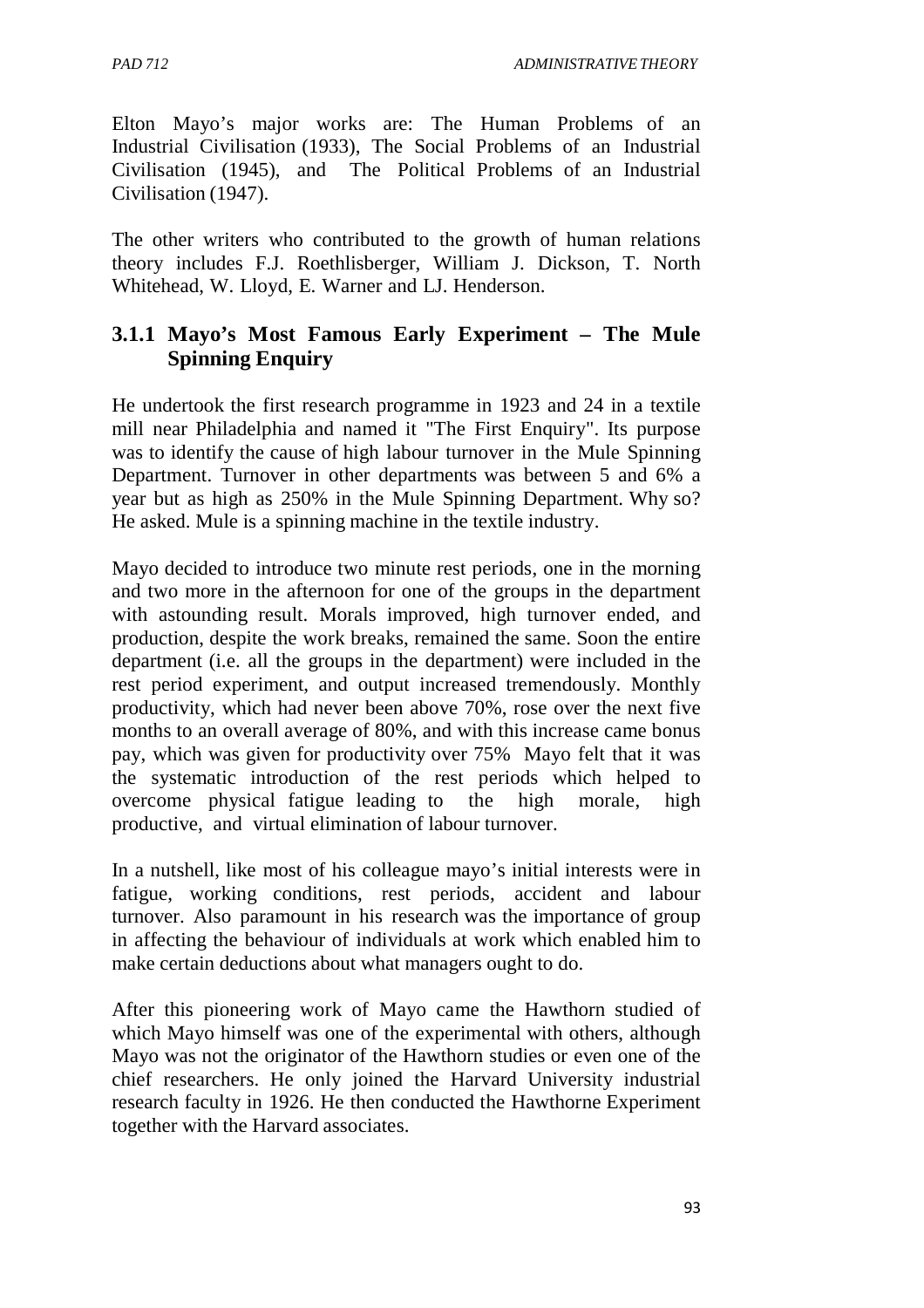### **3.2 The Hawthorne Studies (1924-1932)**

The Hawthorne studies formed the basis for the rise of human relations theory. These studies shook the foundations of classical approach, that is, the concept of economic man and the role of the structure of formal organisation.

These studies were conducted in the Western Electric Company at Hawthorne (near Chicago—USA) by the Harvard Business School under the leadership of Elton Mayo. The studies were conducted in the following four phases.

i. Illumination Experiment, (1924—27), to determine the effect of different levels of illumination on workers' productivity.

In this experiment, some workers were placed under different light intensities starting with high light in their working place. The workers increased their output. The light intensity was adjusted downwards at different stages of the experiment but productivity continued to increase. The experimenters were baffled to get result contrary to their expectation. The workers productivity reduced only when the light was reduced to moonlight level. This indicated that there is no much correlation between lighting and productivity. The workers output continued to be high despite the reduction of the light intensity until it reached moonlight level. The indication, here, is that the workers were motivated psychologically by their being specialised for an experiment among others.

ii. Relay Assembly Test Room Experiment (1927), to observe the effects of various changes in working conditions on the workers' output and morale,

In this experiment, some female workers (experimental group) were isolated from the rest (control group) and placed under observation with special good working conditions. Their level of productivity under diverse working conditions was carefully measured. But under all physical changes in their work environment (like less or more room lighting, rest pauses in work etc), the production by these girls showed a continually upward rise. This proved that there was no positive correlation between the working conditions and productivity, invalidating another Taylorian dictum, and this greatly puzzled the researchers. However, the reason for the behavour of the female workers seemed hardly surprising on further analysis.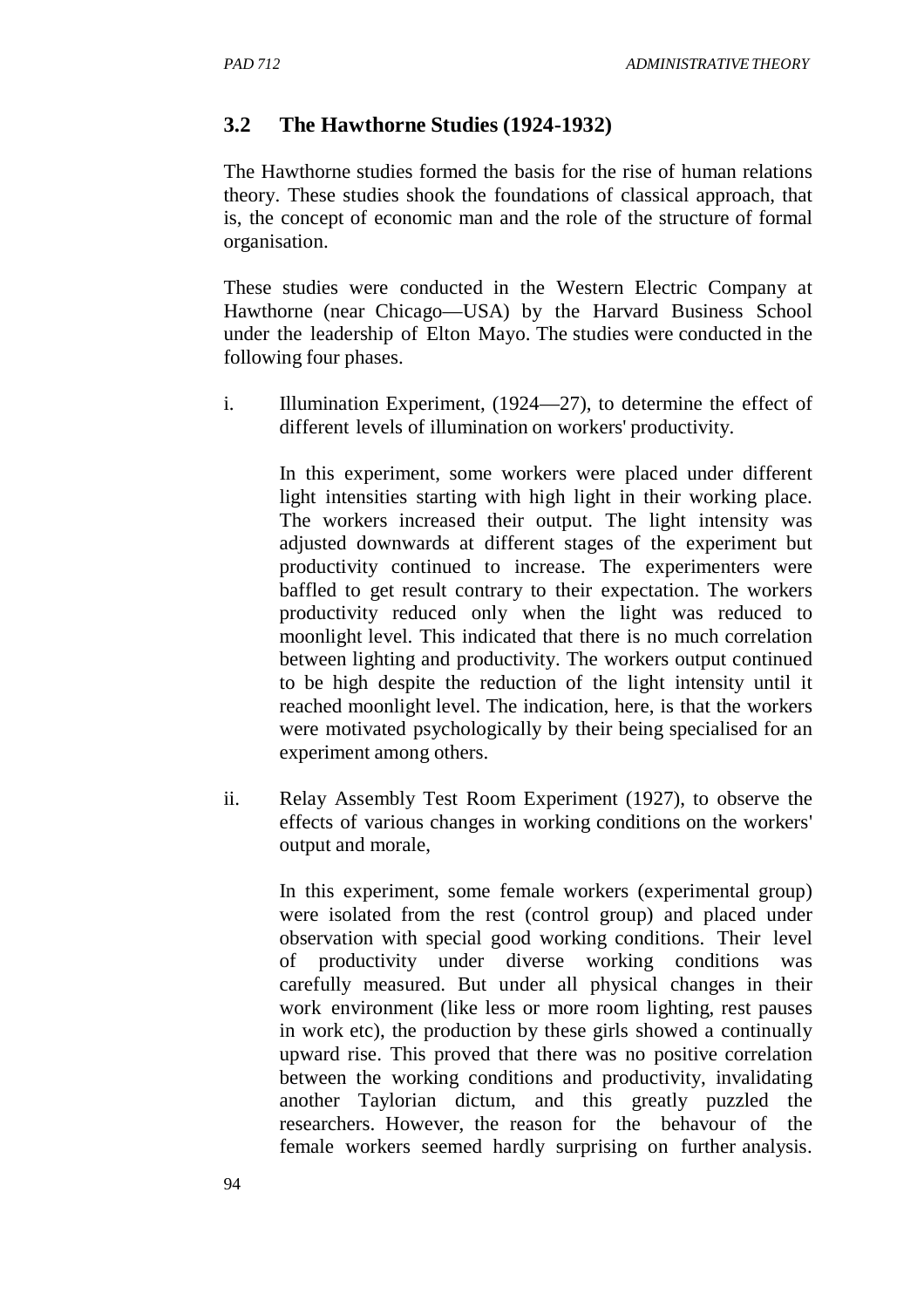The girls were conscious of the fact that they had been selected for a special experiment. Hence, it was little wonder that they tried to give their best performance.

- iii. Mass Interviewing programme (1928-31), to explore the employees' feelings (i.e. human attitudes and sentiments) by talking to them (ventilation therapy).
- iv. Bank Wiring Experiment (1931-32), to understand better how the norms that controlled each member's output, were established by the worker's social group (informal organisation).

In this experiment workers operating under a piece-rate system were observed to see whether higher wages motivated them to work more. The group established their own norms and set their own standards of performance different from that of their organisation. A high performing worker was named a *Rate Buster*, a low performing worker was named *Chiseller* and the worker who carried information of workers to management was named *Squealer*.

The researchers were considerably surprised to find that the workers worked to a point they felt would ensure them of an adequate income, and then refused to work more, thus giving a lie to a wellknown Taylorian principle. The main reason for this unexpected behavour was the underlying fears that overproduction may lead to retrenchment, a situation which any of them might have to face. The researchers discovered that the workers were a well-knit social group who were governed by their own code of work ethics informally agreed to by all members.

The above are explained in the Management and the Worker published in 1939 by Roethlisberger and Dickson. The conclusions of the Hawthorne studies are:

- i. The social and psychological factors at the workplace, and not the physical conditions of work, determine the employees' morale and output. This is the most important finding.
- ii. The organisation is a social system.
- iii. Non-economic rewards and sanctions significantly affect the workers' behaviour, morale and output.
- iv. Workers are not inert or isolated, unrelated individuals; they are social animals.
- v. Division of labour strictly on specialisation is not necessarily the most efficient approach.
- vi. The workers have a tendency to form small social groups (informal organisations). The production norms and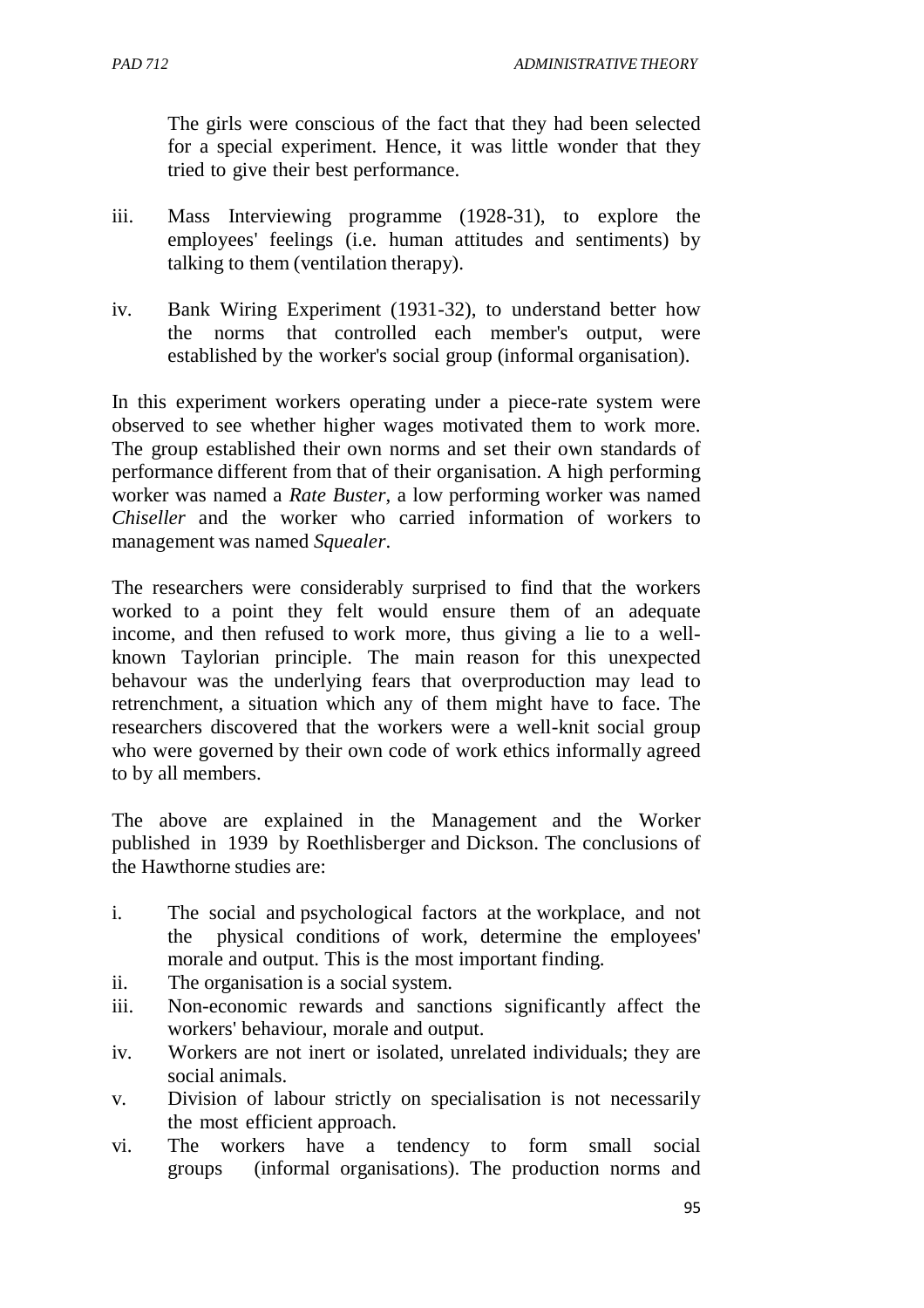behavioural patterns are set by such groups.

- vii. Workers react to management as members of the informal work groups rather than as individuals,
- viii. Leadership, style of supervision, communication and participation play a central role in workers' behaviour, satisfaction and productivity.

Thus, the findings of Hawthorne studies were highly startling and revolutionised the organisational thought. They gave rise to a new theory called Human Relations Theory.

The Hawthorne experiments proved that men are not atomistic or voluntarisitc creatures, but are motivated by a variety of factors (not purely economic) in work, and are influenced by their social environment. These studies proved that organisations are social systems comprising thinking and acting individual. If further disclosed the tendency of workers to form small informal social groups with their own code of ethics and conduct in matters of work, behavour, beliefs and goals which may be often different from the goals of management and the stated objectives of the organisation.

The human relations theory of organisation considers the informal, day-to-day functioning of the structure of an organisation more revealing than the mechanistic study of structure and principles of organisation. It assumes that the study of organisational behavour is a very complex process which has to take into account, both the economic and the non-economic variables. For a realistic analysis of workers' behavour, all the factors motivating them have to be studied.

#### **3.3 Ideas of Mary Parker Follett**

Follett (1868-1933) is regarded as a bridge between the classical approach and the behavioural-human relations approach to organisation. Unlike other contemporary theorists, she viewed organisation as a social system and administration as a social process. She highlighted, for the first time, the sociological and psychological dimensions of administration and management. She brought out the human dimension of organisation and pointed out the role of situational factors on organisational behaviour. Hence, Follett is looked at as the precursor (forerunner) of the behavioural-human relations approach to organisational analysis. Danial A Wren says that, "Chronologically, she belonged to the scientific management era and philosophically social man era' As a classical thinker she believed in the universality of her principles of organisation and as a behaiouralist- human relationist, she emphasised the significance of socio-psychological aspects of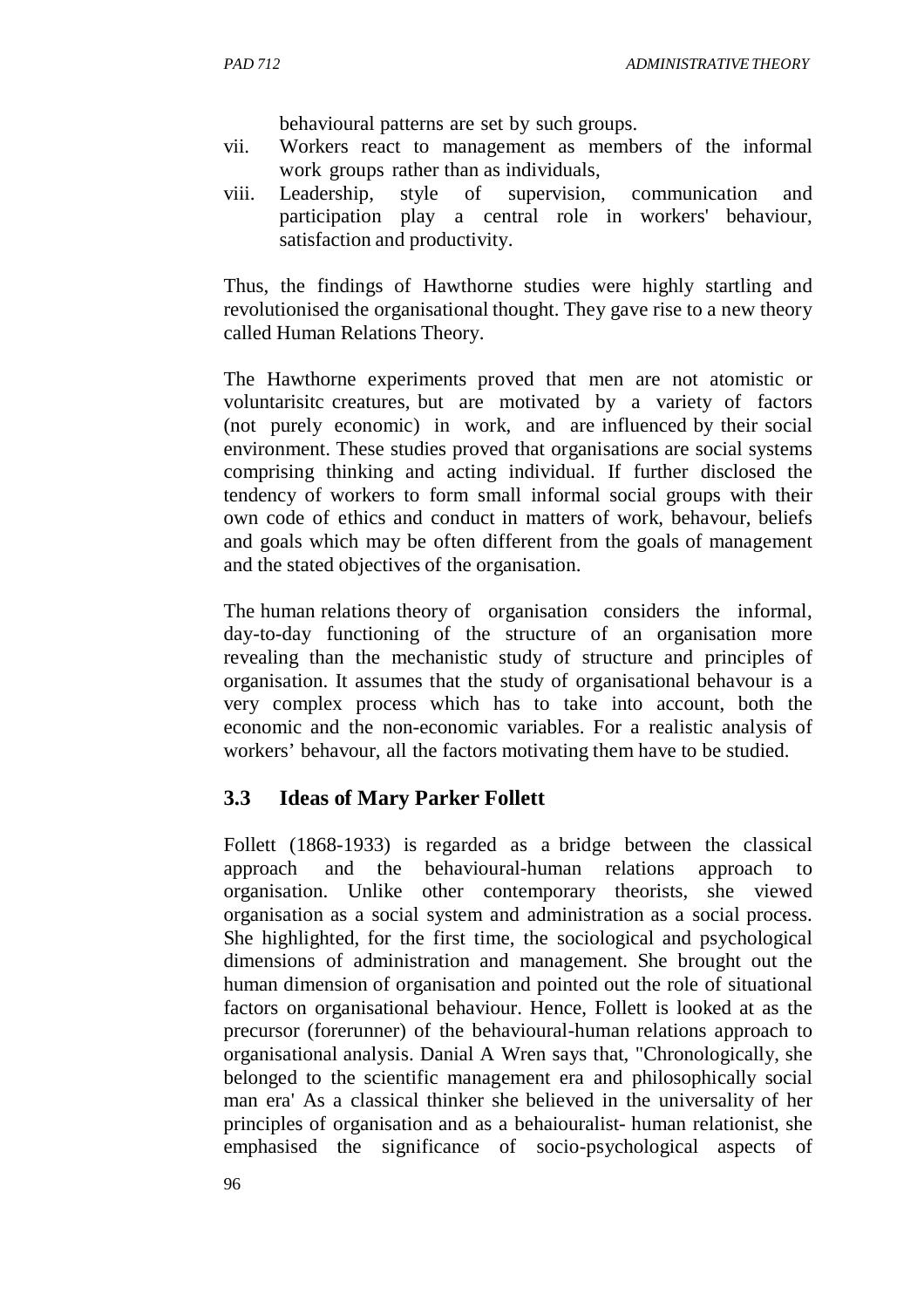organisational behaviour. Urwick and Matcalf observed, "her conceptions were in advance of her time. They are still in advance of current thinking. But they are a goldmine of suggestions for anyone who is interested in the problems of establishing and maintaining human cooperation in the conduct of an enterprise." Folett criticised the classical theory of administration mainly for its mechanical approach and for neglecting psychological dimensions of organisational behaviour. Her major works include:

- *i. The Speaker of the House of Representatives (1896)*
- *ii. The New State (1920)*
- *iii. Creative Experience (1924)*
- *iv. Dynamic Administration (1941).*

The various concepts and principles enunciated by Follett can be discussed under the following heads:

### **3.3.1 Conflict and Integration**

To Follett, conflicts in organisations are inevitable due to individual differences. Conflict is not warfare but is only an appearance of difference of opinions and interests among different categories of people in the organisation. Hence, conflicts should be conceived as not wasteful and harmful but as a normal process and should be handled in a constructive way.

Thus, Follett propounded the concept of 'constructive conflict'. This constitutes a positive approach to the resolution of conflict in order to realise organisational goals.

*Ways of Resolving Conflict*

Follet suggested three ways for resolving conflict in the organisation, viz.,

- i. Domination—Victory of one side over the other.
- ii. Compromise—Both sides surrendering some part of what they want.
- iii. Integration—Finding a new solution which satisfies the 'real needs' of both sides and neither side sacrifices anything.

#### *Merits of Integration*

Of the three, Follett considered integration as the best way of resolving conflict due to its merits, viz.,

- i. It resolves once and for all the original conflict as it goes to the root of the problem.
- ii. It makes use of better techniques and saves time and resources.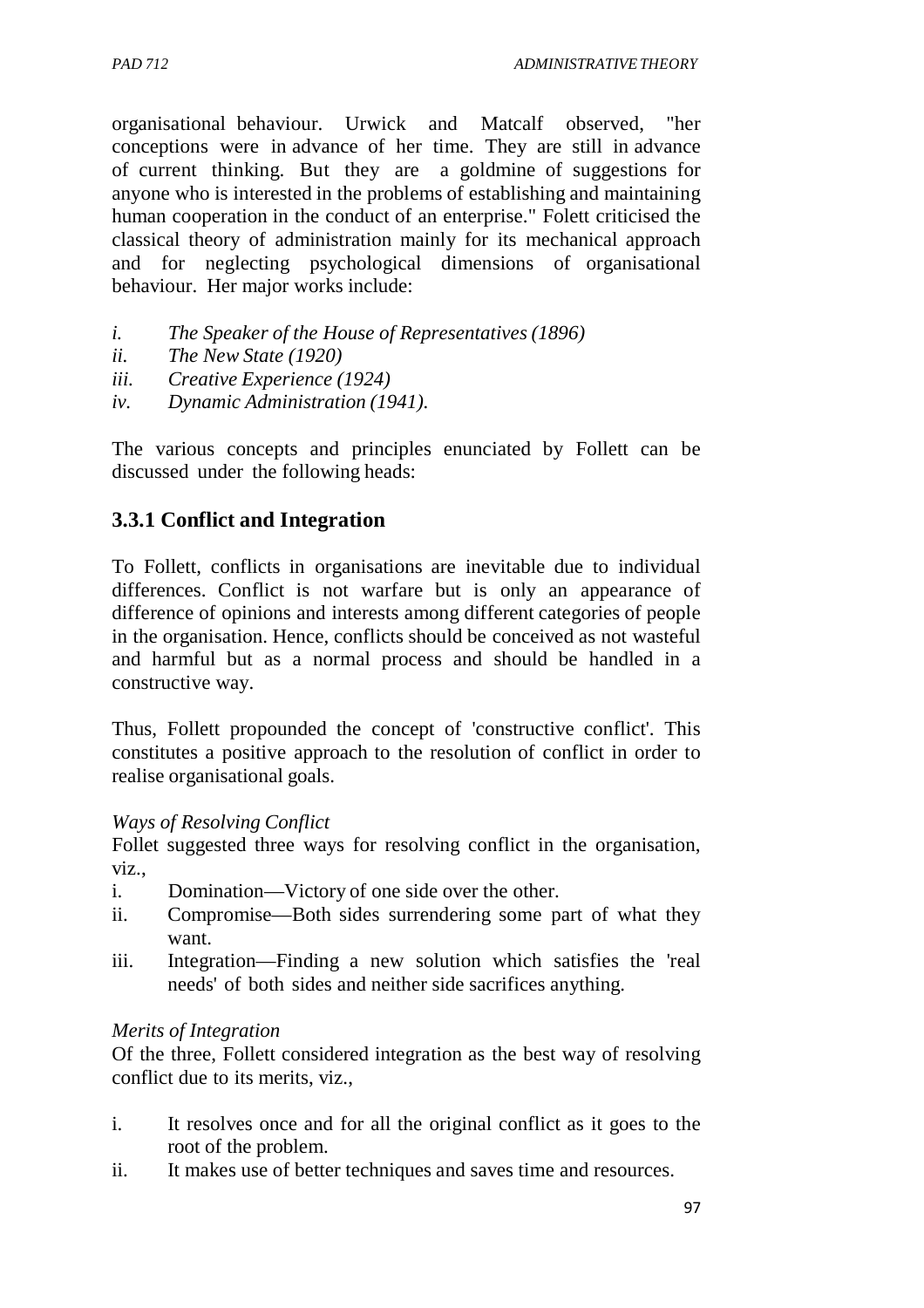iii. It leads to the emergence of new values and develops a new situation.

#### *Steps for Achieving Integration*

Follett also suggested the various steps in the achievement of integration. They, in order, are:

- i. each side should recognise for itself as to what its real needs are and bring the differences into the open
- ii. breaking down whole demands into their constituent parts,
- iii. examining the real meaning of symbols
- iv. preparation for the response of the other side.

#### *Obstacles to Integration*

Integration, though the most satisfying way to end conflicts, is not the easiest way. There are, according to Follett, several obstacles to it, viz.,

- i. it requires a high degree of intelligence, keen perception and discrimination and a brilliant inventiveness which are rare among administrators,
- ii. most people are habituated to enjoy domination over others,
- iii. people theorise instead of suggesting active steps,
- iv. obsession of managers with power and most of them try to get power-over,
- v. language used which arouses antagonism,
- vi. people are not trained in making integrations—the most important obstacle integration.

### **3.3.2 The Giving of Orders**

Like Taylor, Fayol, Gulick, Urwick and other classical thinkers, Follett also accepted the need for giving orders in the organisation. In fact, she even suggested the four steps in giving of orders:

- i. a conscious attitude—to know the different principles which underline giving orders.
- ii. a responsible attitude—to identify those principles which should become the basis of giving ore,
- iii. an experimental attitude—to make experiments to analyse the success or failure of orders,
- iv. a result attitude—to pool the results to change the extent and manner of giving orders if the existing methods are found insufficient.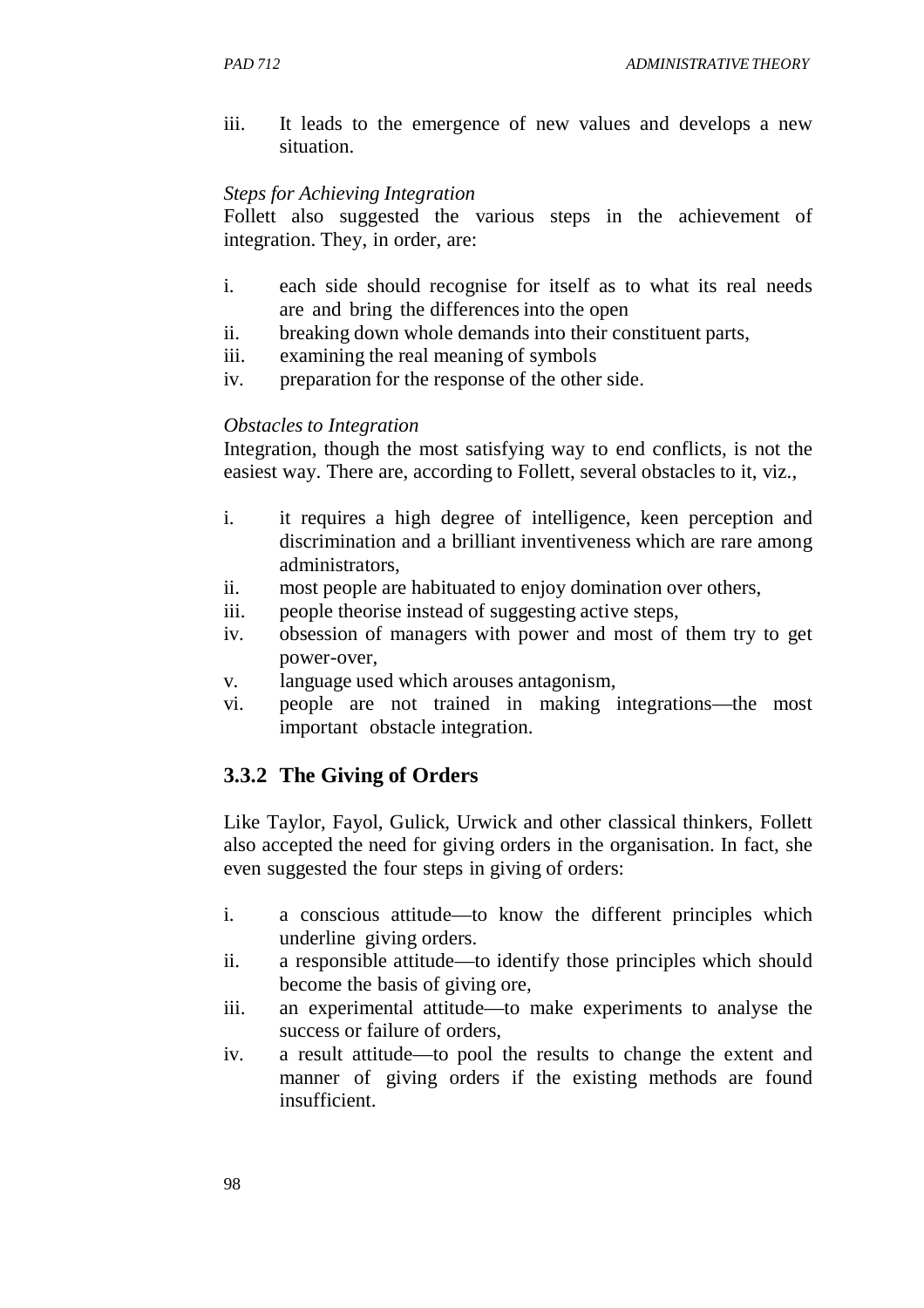*PAD 712 ADMINISTRATIVE THEORY*

To Follett, giving of orders is not a simple affair as people resent being bossed over. Hence, the job of a superior is not merely giving orders; he should learn to manipulate subordinates so that they accept orders without questioning. Habit patterns, mental attitudes, time, place and circumstances are important variables governing both giving and receiving of orders.

To Follett, one should avoid the two extremes, that is, too much of bossism in giving orders and practically not giving orders at all. The answer to this problem lies, according to Follet, in depersonalising the giving of orders. In her words, "My solution is to depersonalise the giving of orders, to unite all concerned in a study of the situation, to discover the law of the situation and obey that". This way nobody gives orders to anybody. Both accept the orders given by the situation. Order, therefore, should come from action and not action from orders. This is 'depersonalisation of orders' or exercise of authority of the situation.

Though Follett's depersonalisation of orders is not different from the mechanisitic approach of classical theorists, she differed from them by highlighting the human dimension of administration. To resolve this paradox, Follett talked of 'repersonalising'.

### **3.3.3 New Concept of Power**

According to Follett, power is "the ability to make things happen, to be a casual agent, to initiate change." She distinguished between 'powerover and 'power-with'. Power-over is less advantageous than powerwith. It means asserting oneself and forcing another to do one's will. It leads to resentment and reaction. However, it can not be get rid of and hence should be reduced. The ways of reducing power-over, according to Follett are:

- i. The use of integration (the solution that meets the real needs of both sides).
- ii. The correct use of circular behaviour.
- iii. The use of the law of the situation.

Follett said that a superior does not share power with his immediate subordinates. But he can give them opportunities for developing their powers. He can encourage them to integrate their activities so as to achieve 'jointly developed power'. In this way, power- with leads to more power than power-over.

Power-with is more advantageous than power-over. It is a selfdeveloping entity. It encourages cooperative effort, promotes superior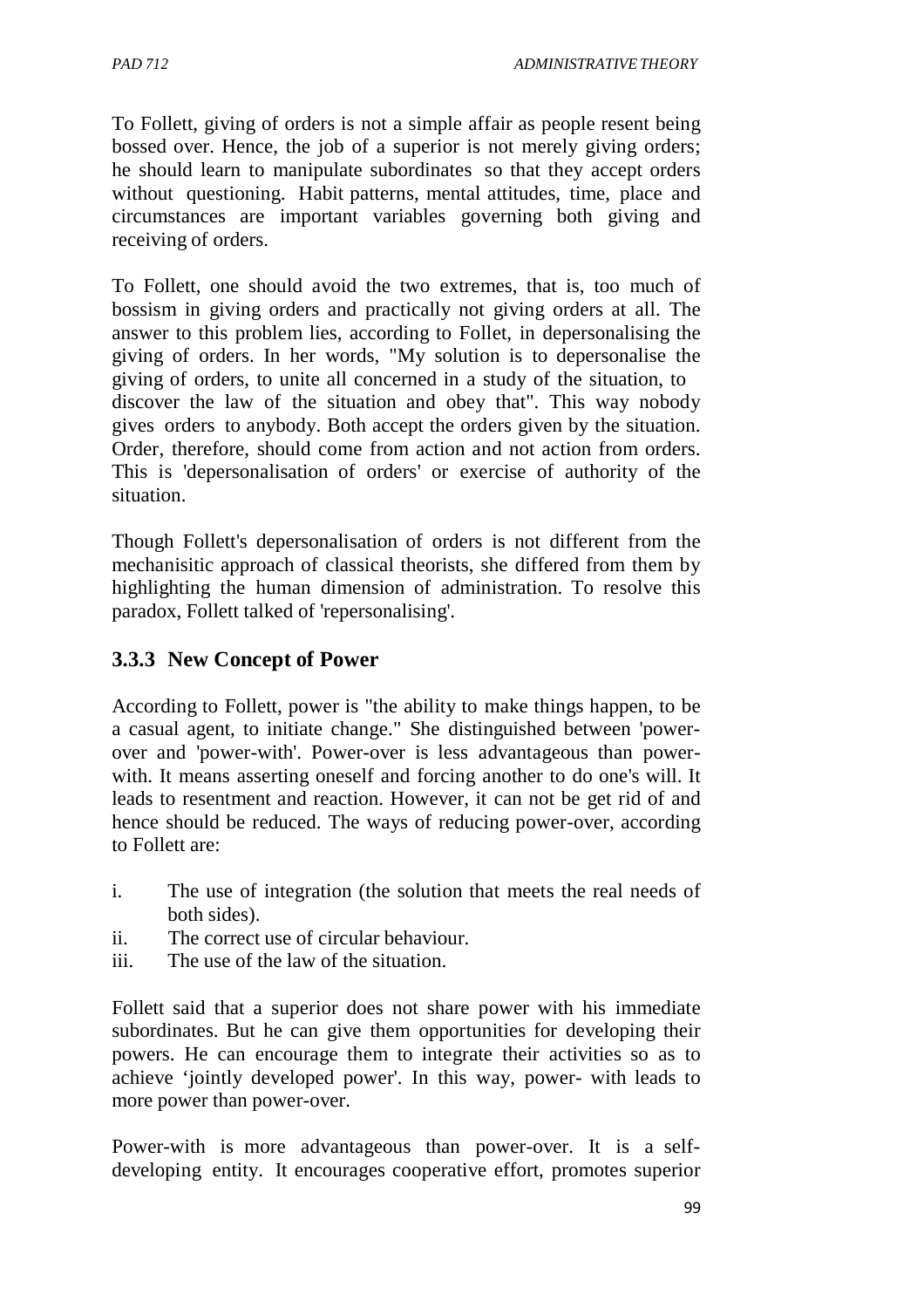understanding and reduces conflict. Power-over is an independent power which is used only for the benefit of the individual or group using it. Power-with or joint-power arises when two individuals or groups pool their power to arrive at a settlement satisfactory to both. In brief, power-over is a coercive-ower while power-with is jointly developed coactive-power. Follett argued that power-with must replace power-over.

# **3.3.4 Authority and Responsibility**

As in the case of power, here also Follett made a radical departure from the classical administrative thought and developed new concepts of authority and responsibility.

Follett made a distinction between power and authority. She defined authority as vested power, the right to develop and exercise power. Authority is derived from the function or the job performed and not from the position held. In other words, "authority belongs to the job and stays with the job". Hence, one who does the job must have the authority whether the superior likes it or not. As authority belongs to the function (job), it cannot be delegated. The term 'delegation of authority' is thus an. 'obsolete expression'. She asserted, "Authority must be functional and functional authority carries with it responsft)ility." She, therefore, advocated the idea of 'functional authority' or 'pluralistic authority' or 'cumulative authority' and rejected the idea of final (ultimate) authority' as an illusion. The real authority in the organisation is the sum of all the smaller authorities as authority is interwoven at various levels of the organisation.

Responsibility, like authority, is an attribute of the function and situation in the organisation, Follett said, it is a question of "for what is one responsible" rather than "to whom is one responsible". She, therefore, advocated the idea of 'functional responsibility' or 'pluralistic responsibility' or 'cumulative responsibility or group responsibility' and rejected the idea of 'final responsibility' as an illusion. Pluralistic responsibility connotes two things: one, lower level executives' participation in policy-formulation, and two, workers' participation in management.

With regard to her ideas on 'control' also, Follett differed from Taylor, Fayol, Gulick, Urwick and other theorists. She advocated 'correlatedcontrol' rather than 'super-imposed control' and 'fact-control' rather than 'man-control'. Thus, control in the organisation is cumulative and pluralistic and not concentrated at the top level.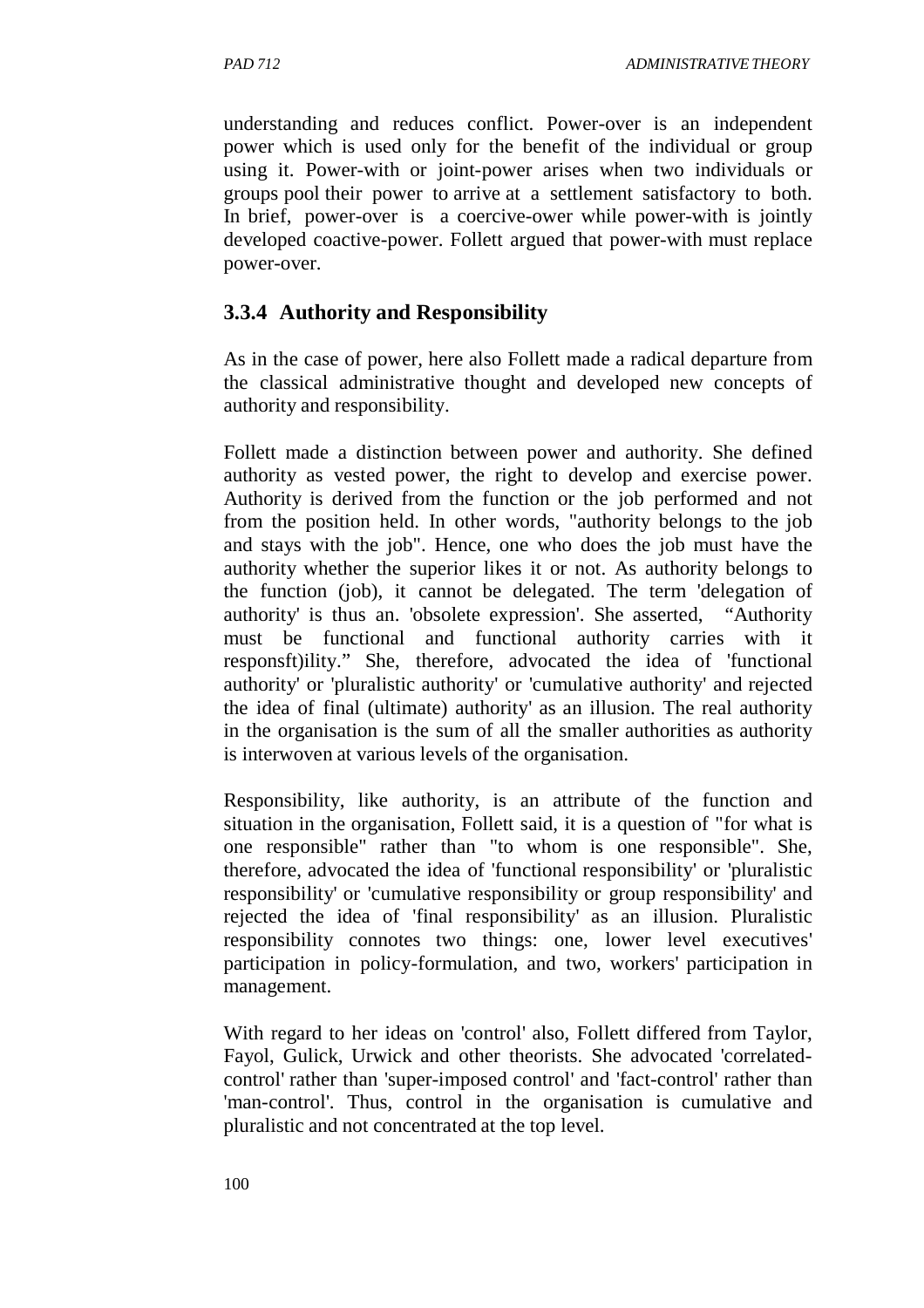# **3.3.5 Leadership**

According to Follett, a leader is not the head of the department or president of the organisation, but one "who can see all around a situation, who sees it as related to certain purposes and policies, who sees it evolving into the next situation, who understands how to pass from one situation to another." He is "the man who can show that the order is integral to the situation," Follett stated that such people are found not only at the top but throughout the organisation.

Follett opined that the leader not only influences his group but is also influenced by it. She called this reciprocal relationship as 'circular response'. Further, the leader must also be influenced by the experts within the organisation. Finally, the function of the leader is to create group power (power-with) rather than to exercise personal power (power-over).

Follett distinguished between the following three types of leadership:

- i. Leadership of position—the leader holds a position of formal authority.
- ii. Leadership of personality—the leader holds forceful personal qualities,
- iii Leadership of function—the leader holds both position and personality.

Follett said that only those people, who possess functional knowledge, lead in the modern organisations and not those who possess formal position or forceful personality. She viewed that for the successful operation of an organisation, it must be "sufficiently flexible to allow the leadership of function to operate fully—to allow the men with the knowledge and the technique to control the situation." According to Follett, the functions of leadership are;

- i. Coordination—to integrate different parts and weld them into effective unity.
- ii. Definition of purpose—to clearly set the pattern and objectives of the organisation.
- iii. Anticipation—to have insight into and faith in the future. It is 'making' the next situation and not only 'meeting' the next situation.
- iv. To organise the experience of the group, make it all available and most effectively available and transform it into group-power.
- v. To develop leadership among the subordinates, a leader should teach and train his subordinates how to control a situation themselves.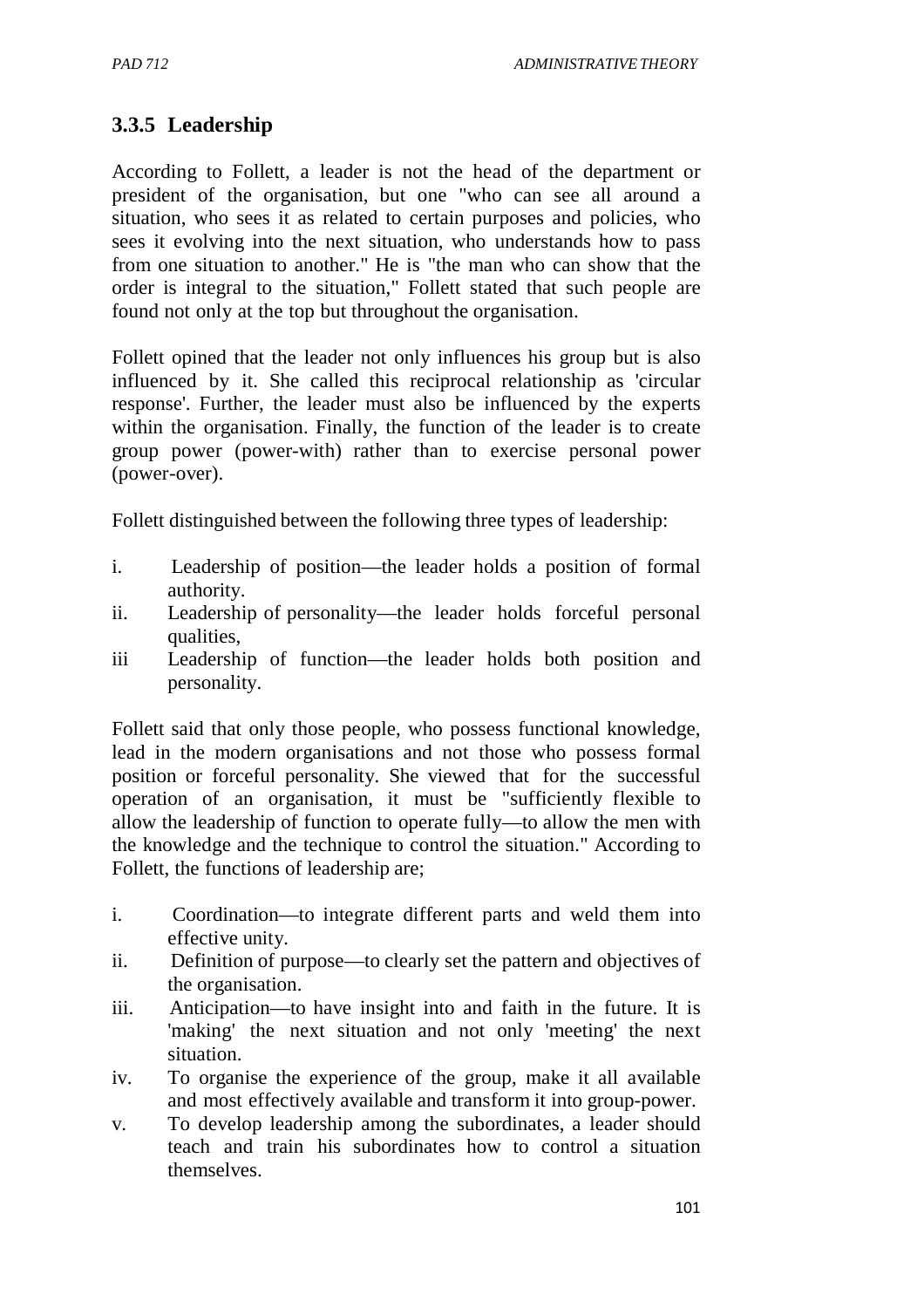Follett believed that, leaders are not only born but can be made. She rejected the so-called 'intangible capacity' of leader and asserted that leadership can be learned.

## **3.3.6 Planning and Coordination**

Follett established a close nexus between planning and coordination. In fact, coordination as a principle of planning figured prominently in herwork. She felt that the central planning imposed from the national level over the local level is doomed to failure due to lack of coordination, that is, "harmonious ordering of parts". Hence, central planning should be a mechanism to facilitate the coordinating process. She postulated four fundamental principles of coordination.

- *(i) Coordination by Direct Contact:* The responsible people should be in direct contact with one another regardless of their position in the organisational ladder. Horizontal Communication is as important as vertical chain of command in achieveing coordination.
- *(ii) Coordination in the Early Stages:* The people concerned should be involved in the policy-making stage itself rather than at the later stage of implementation. Such an early participation results in increased motivation and higher morale. This vital principle is largely ignored in the central planning.
- iii. *Coordination as a Continuing Process:* Follett viewed coordination as a continuous process, is, from planning to activity, and from activity to further planning. There should be a permanent lination machinery to solve the problems in a rational manner.
- iv. *Coordination as the Reciprocal Phenomena:* Coordination as the reciprocal relating to factors in a situation indicates its process. All factors should be related to one another and the inter-relationships among themselves should be considered. Thus Follett regarded an organisation as a system of inter-related parts.

Follett stressed that these four principles should be underpinned by information based on continuous research.

### **3.4 Ideas of C.I. Barnard**

Chester Irving Barnard (1886-1961) further developed the line of thought initiated by M.P. Follett. He also conceived organisation as a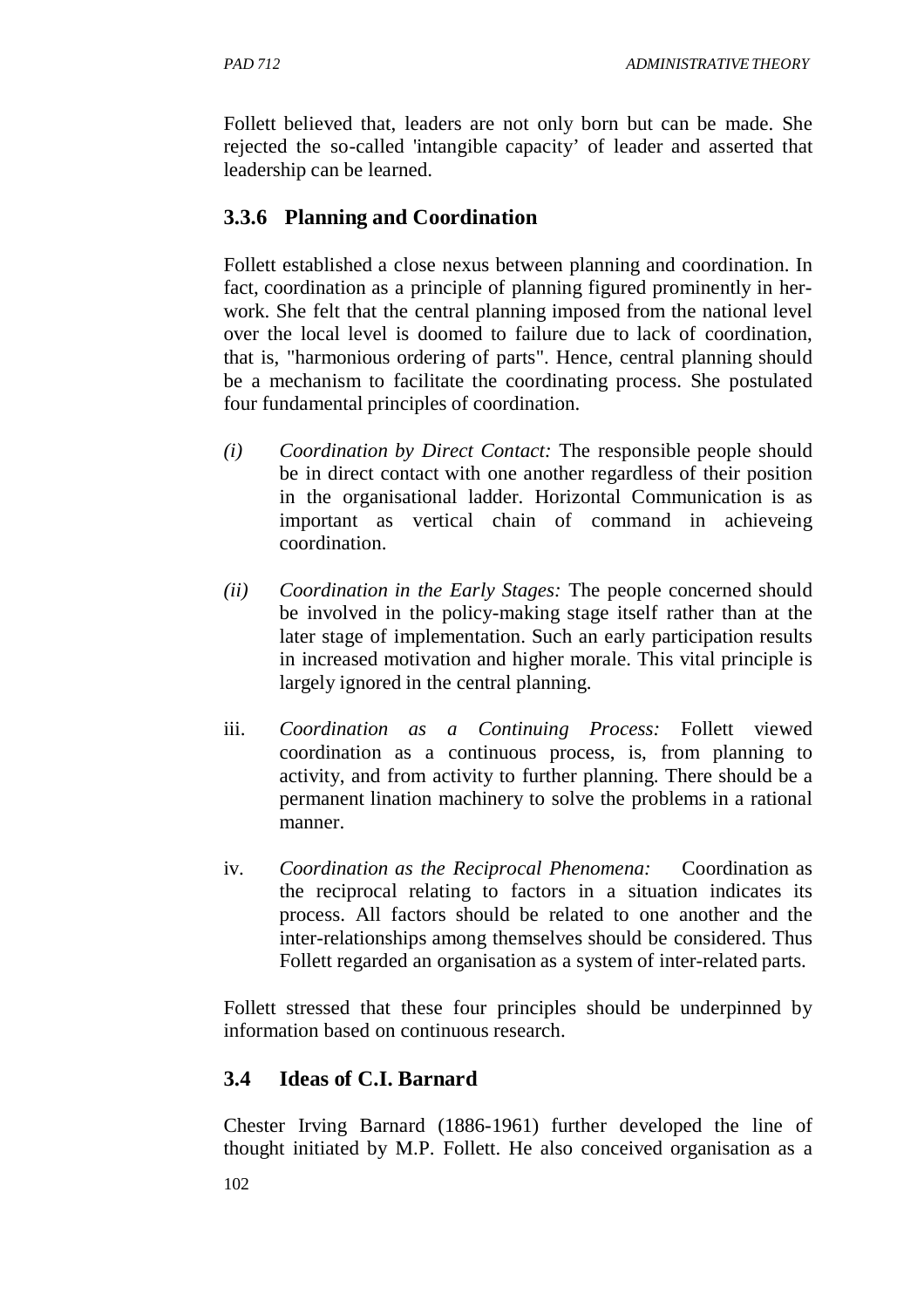social system. He is regarded as the spiritual father of the social system school.

Barnard is considered as one of the pioneers of the behavioural movement in public administration. In fact he is the first full-blown behaviouralist. He emphasised on the socio-psychological aspects of administration and management. To him, administration is a cooperative social action.

The ideas of Barnard influenced the decision-making theory of Herbert Simon; the new human relations of Chris Argyris, Rensis Likert and Douglas McGregor; the motivation theories of Abraham Maslow and Fredrick Herzberg; the institutionalist model of Philip Selznick; and systems approach to organisational analysis.

Barnard's contribution to the understanding of organisational behaviour is one of the significant landmarks in the evolution of administrative thought. His works include The Functions of the Executive (1938) and Organisation and Management (1948).

The various concepts and principles enunciated by Barnard are explained below:

## **3.4.1 Formal Organisation as a Cooperative System**

Barnard defined an organisation as a "system of consciously coordinated activities or forces of two or more persons." He stated that an organisation comes when people are able to communicate with each other, and willing to cooperate with each other to accomplish a common purpose. Thus, the organisation, according to Barnard, has three elements, i.Communication, (ii) Willingness to cooperate (to serve), and (iii) Common purpose (objective).

### **3.4.2 Informal Organisation as a Natural System**

Barnard defined informal organisation as, "the aggregate of the personal contacts and interactions and the associate groupings of people." He believed that informal organisations are natural systems and give rise to formal organisations (which are artificial systems). Both the organisations necessarily coexist. Formal organisations, according to Barnard, -are vitalised and conditioned by informal organisations which perform three functions.

i. The communication of intangible facts, opinions, suggestions, suspicions that cannot pass through channels without raising issues.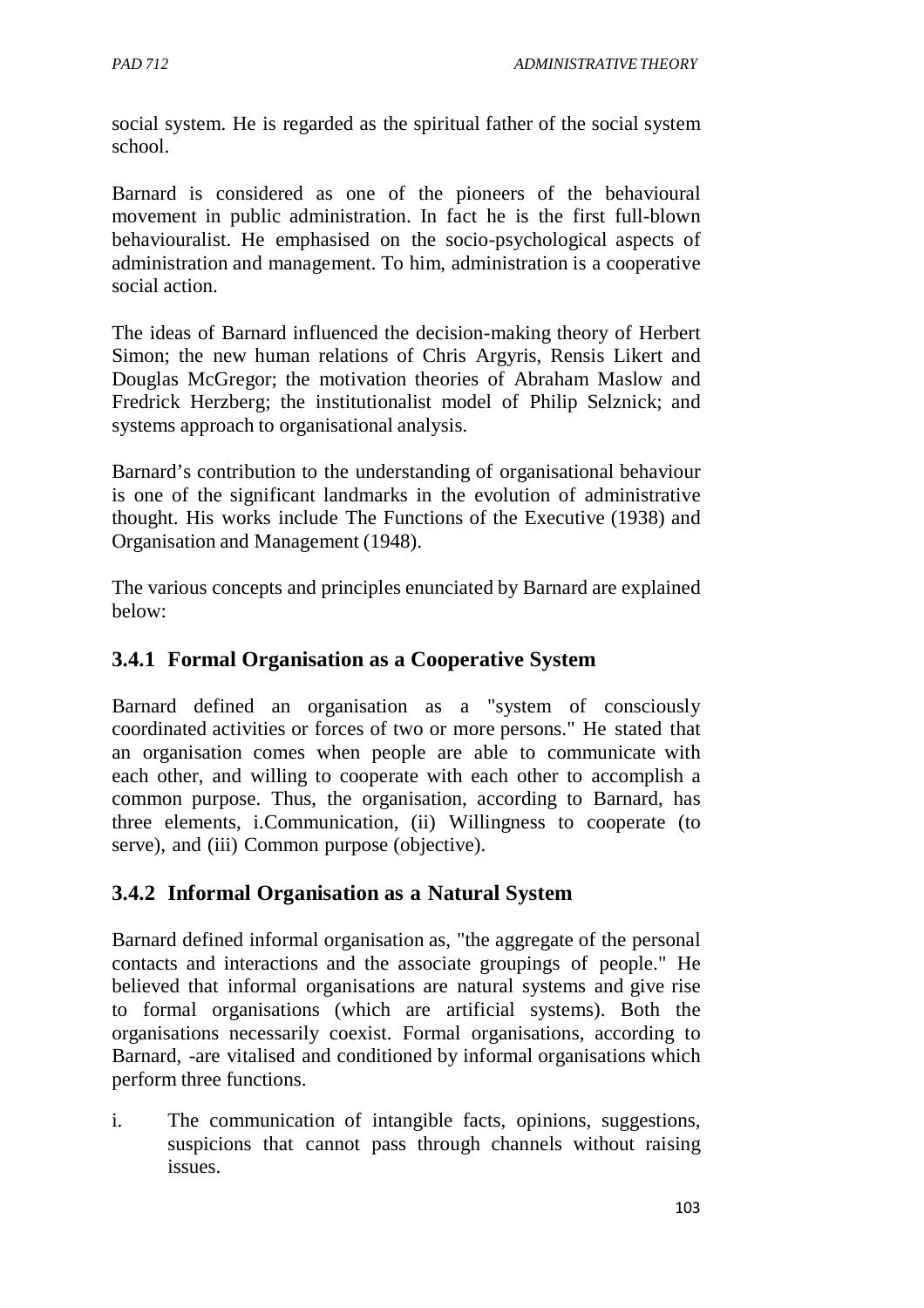- ii. Maintaining the cohesiveness (socio-psychological integration) of the organisation by regulating the willingness to serve and the stability of objective authority.
- iii. Maintenance of the feeling of personal integrity, self-respect and independent choice. Barnard regarded informal organisation as "a means of maintaining the personality of individuals against certain effects of formal organisation which tend to disintegrate the personality."

#### **3.4.3 Theory of Contribution-Satisfaction Equilibrium**

According to Barnard, survival of an organisation depends on the maintenance of an equilibrium between the contributions and the satisfactions of its participants. The contributions are provided by the participants to the organisation, while satisfaction is provided by the organisation to the participants. He pointed out that the individual participant would remain in the organisation only when his inducements outweighed his contribution (in terms of his personal satisfaction). In other words, the organisation survives so long as it has the capacity to offer .effective inducements in sufficient quantities to maintain the equilibrium of the system.

Thus, Barnard rejected the classical economic man concept and broadly agreed with the human relationists with regard to motivation of people in the organisation. He traced the sources of satisfaction to four specific inducements, viz.

- (i) Material inducements such as money
- (ii) Personal non-material opportunities for distinction. \*
- (iii) Desirable physical conditions of work
- (iv) Ideal benefactions, such as pride of workmanship, and so on.

However, Barnard said that "material rewards are ineffective beyond the subsistance level." He also pointed out four types of 'general incentives'. They are:

- (i) Associated attractiveness based upon compatibility with associates
- (ii) The adaptation of working conditions to habitual methods and attitudes
- (iii) The opportunity for the feeling of enlarged participation in the course of events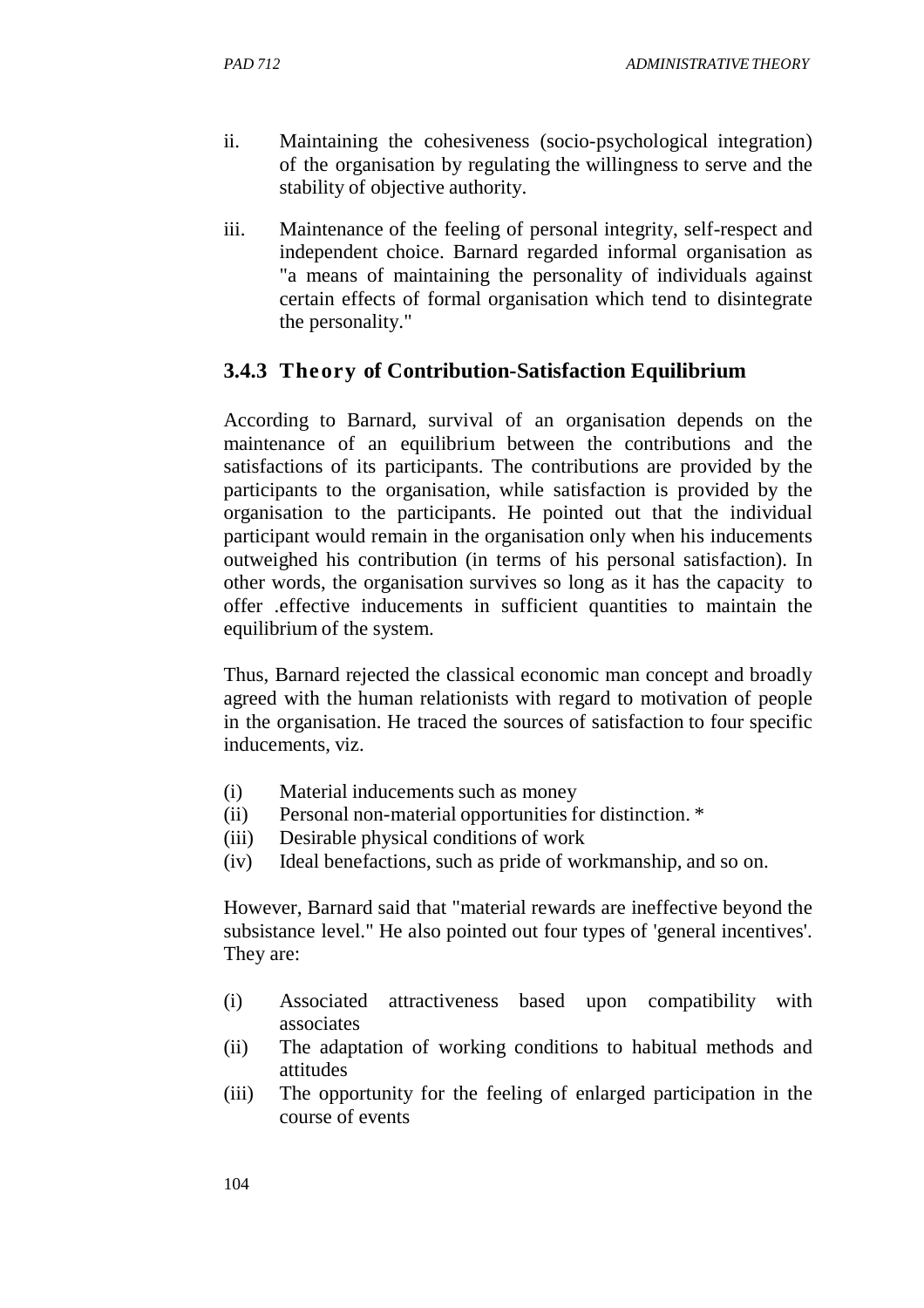(iv) The conditions for communicating with others, a condition based on personal comfort in social relations.

## **3.4.4 Acceptance Theory of Authority**

Barnard rejected the traditional (classical or positional or formal theory of authority advocated by Weber and Fayol. He advocated the acceptance theory of authority. According to this theory, the basis of legitimacy of the superior's authority is the "acceptance" of it by the subordinate. Thus, the superior can exercise authority only when it is accepted by the subordinate. Barnard defined authority as "the character of a communication (order) in a formal organisation by virtue of which it is accepted by a contributor or member of the organisation as governing or determining what he does or is not to do so far as the organisation is concerned."

Barnard stated that a subordinate will accept a communication as authoritative only when the following four conditions occur simultaneously.

- (i) When he understands the communication (i.e. intelligibility)
- (ii) When the communication is not inconsistent with the purpose of the organisation.
- (iii) When the communication is compatible with his personal interest as a whole
- (iv) When he is able to mentally and physically comply with the communication (i.e. feasibility)

The acceptance of authority, according to Barnard, is facilitated by the *zone of indifference* of individual participant of the organisation. He said that the orders will be accepted by the subordinate so long as they fall within this zone. Hence, the executives should issue only those orders which fall within this zone. The externt of the zone of indifference is determined by the contribution—satisfaction equilibrium.

### **3.4.5 Principles of Communication**

Barnard suggested seven principles of communication which is important in establishing and maintaining objective authority in an organisation, viz.

- (i) The channels of communication should be definite.
- (ii) Everyone in the organisation must have a definite formal channel of communication.
- (iii) The line of communication must be as direct and short as possible.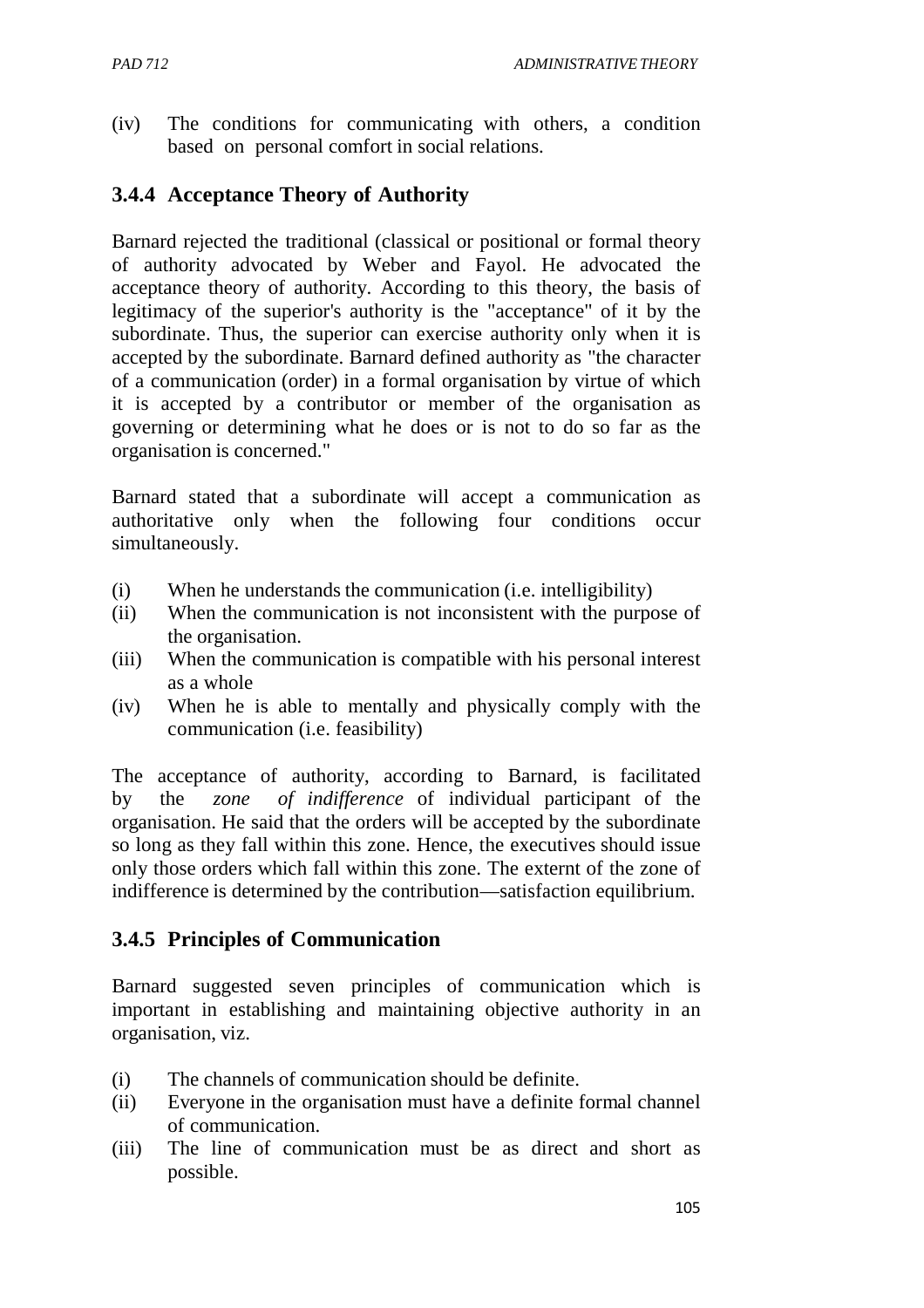- (iv) The competence of persons serving as communication centres should be adequate.
- (v) The complete formal line of communication must usually be used.
- (vi) The line of communication must not be interrupted while the organisation is functioning.
- (vii) Every communication must be authenticated.

# **3.4.6 Strategic Factors in Decision-making**

Barnard made a significant contribution to the theory of decisionmaking. He emphasised organisational decision-making rather than individual decision-making. The former is a result of deliberation, calculation and thought, while the latter is a result of sub-conscious, automotive and responsive factors. Thus, decisions made by organisations are more logical and rational than personal decisions made by an individual.

Barnard stated that a decision maker should distinguish relevant facts (parts) affecting the fulfillment of organisation's purpose from those which are irrelevant or hostile. This requires search (determination) of strategic factors by analysing situations. These factors should be controlled or modified as they influence the organisational decisionmaking.

## **3.4.7 Executive Functions**

Barnard observed, "functions of executives relate to all the work essential to the vitality and endurance of an organisation so far at least as it must be accomplished through formal coordination. Executive work is not that of the organisation, but it is the specialised work of maintaining the organisation in operation". He regarded the following three as the essential functions of the executive.

- (i) Establishing and maintaining the system of communication in the organisation.
- (ii) Securing essential efforts and services from subordinates by motivating them to exert themselves for the organisation's purpose,
- (iii) Formulating and defining purposes and objectives.

### **3.5 Elements/Features of Human Relations Theory**

Human Relations Theory of organisation has three elements:

- i. The Individual,
- ii. Informal Organisation,
- iii. Participative Management.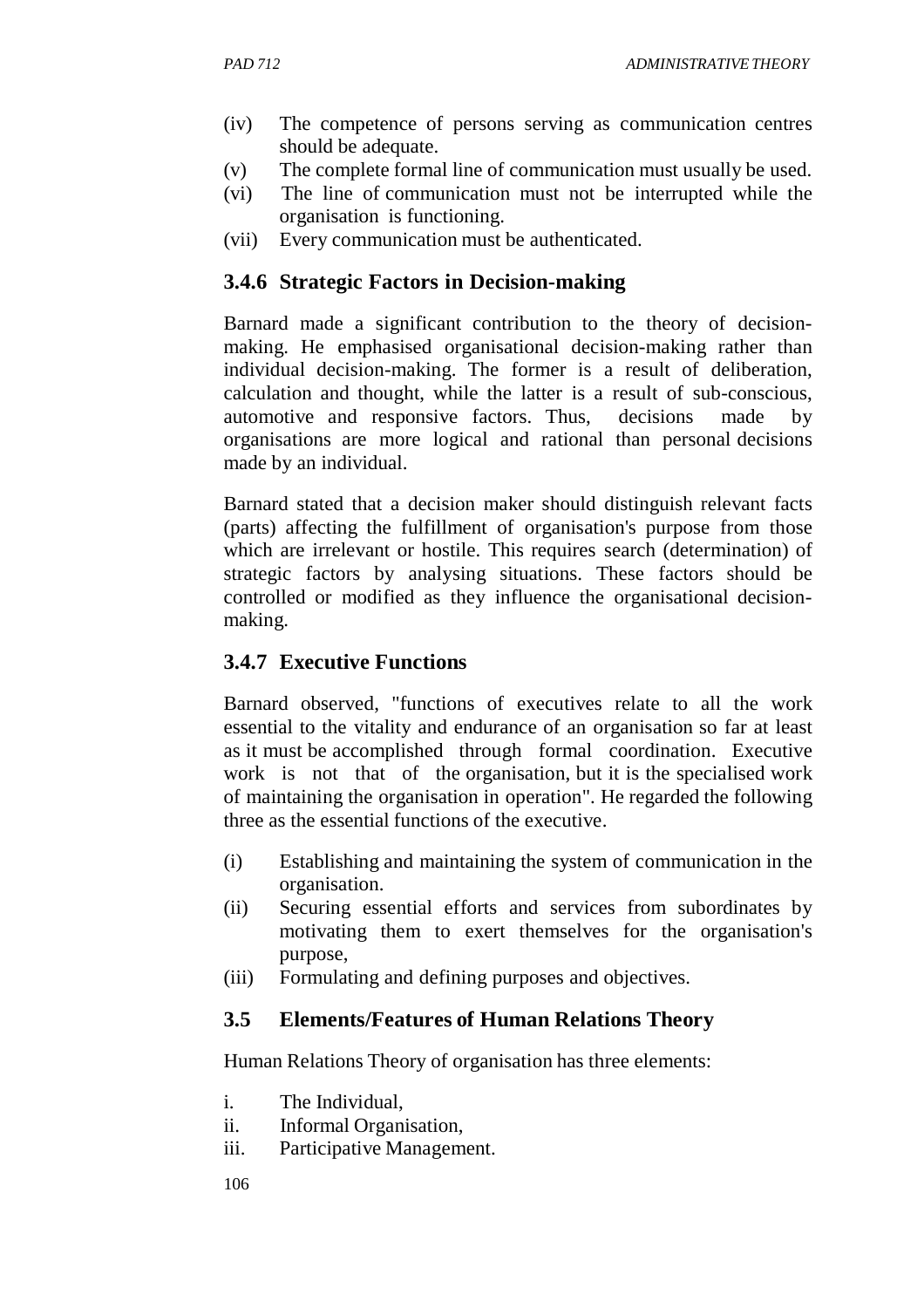*The Individual*: The theory recognises the importance of emotions and perceptions of individuals. The level of workers' production and organisational output is determined by the human relations at work rather than the physical and economic conditions of work. According to Roethlisberger, "Each person is unique. Each is bringing to the job situation certain attitudes, beliefs and ways of life, as well as certain skills — technical, social, and logical. In terms of his previous experience, each person has certain hopes and expectations of his job situation."

*Informal Organisation*: The human relations theory emphasises the informal organisation. As observed by Hicks and Gullet, "The informal shadow organisation that exists within the structure of the formal organisation is emphasised. Attention is focussed on the social aspects of man whose overriding need is seen as a desire to belong, to be accepted by and stand well in his work group".

L.D. White defined an informal organisation as "the set of work relationships that grow out of mutual interactions of persons working together over a long period of time." The points of distinction between informal and formal organisation are:

- i. Informal organisation is customary while formal organisation is enacted.
- ii. Informal organisation is not written and is not subject to neat diagrams while formal organisation is written, manualised and portrayed in organisational charts.
- iii. Informal organisation .tends to be emotional and personal while a formal organisation tends to be rational and impersonal
- iv. Informal organisation is spontaneous and societal while formal organisation is planned and legal.

The informal organisation plays a significant role in determining the organisational efficiency. It sets the production norms and behavioural patterns as found in the Bank Wiring Experiment (1931-32). These are:

- i. One should not turn out too much work. If one does, one is a "rate-buster".
- ii. One should not turn out too little work. If one does, one is a "chiseler."
- iii. One should not tell a supervisor anything that will react to the detriment of an associate. If one does, one is a "squealer."
- iv. One should not attempt to maintain social distance or act officious. For example, an inspector should not act like one.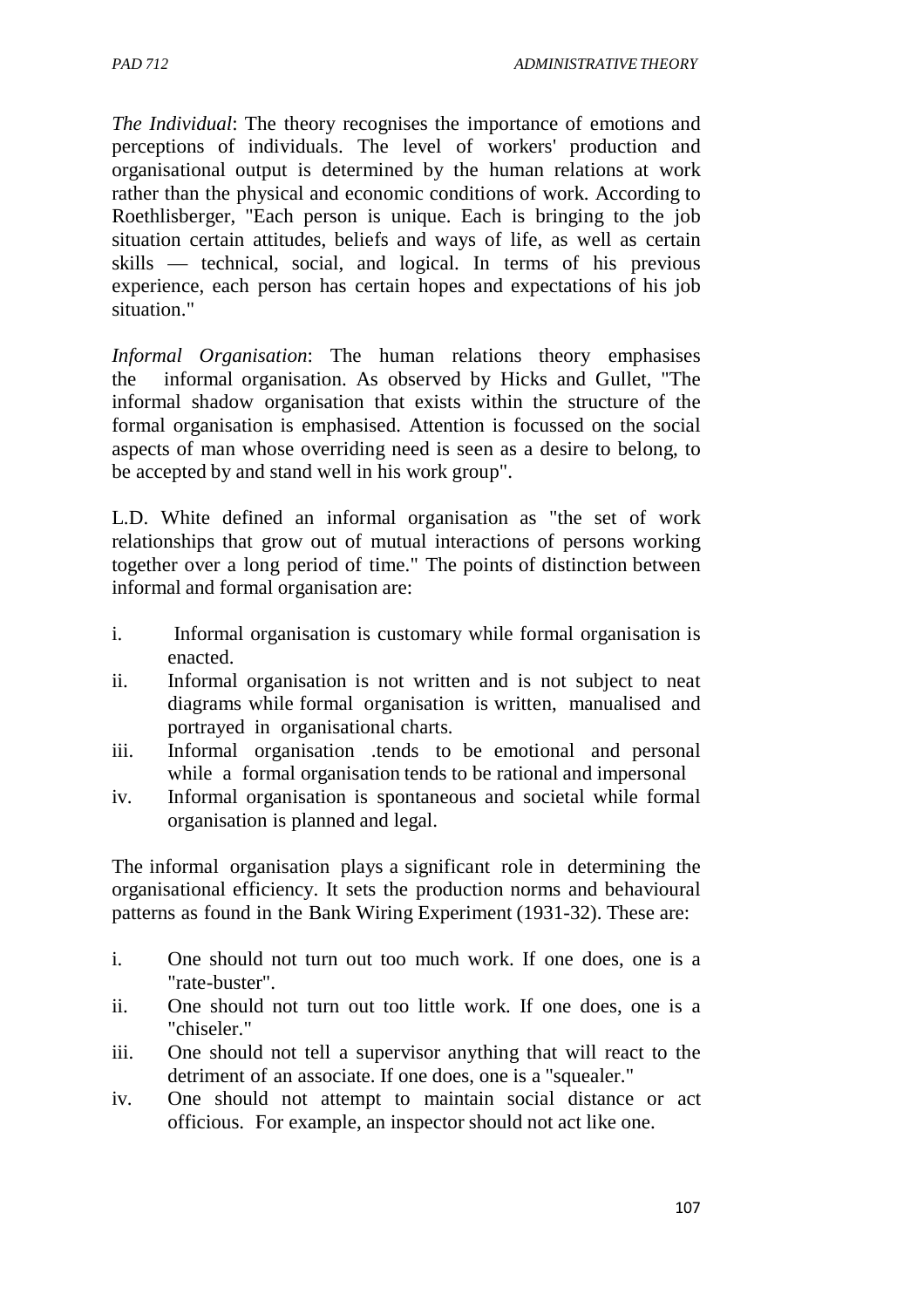Thus human relations theory highlighted the effects of work groups on workers' motivation, satisfaction and productivity. Mayo remarked that man's social situation in his work group ranked first and the work was incidental. Thus, he rejected the David Ricardo's rabble hypothesis which assumes mankind as a horde of unorganised individuals actuated purely by self-interest.

Roethlisberger observed, "Too often we try to solve human problems with non-human tools and in terms of non-human data. It is my simple thesis that a human problem requires a human solution. A human problem to be brought to a human solution requires human data and human tools. Workers are not isolated, unrelated individuals; they are social animals and should be treated as such."

*Participative Management*: The human relations theory advocates the style of participative management, that is, participation of workers in decision-making with regard to their work conditions. In other words, the manager should consult the work groups and their informal leaders before introducing a change of programme (work schedule). This style of management has the following merits:

- i. It permits the workers to discuss with supervisors and influence the decisions that affect them.
- ii. It develops a sense of participation in the group.
- iii. It results in higher productivity,
- iv. It makes the working environment more pleasant,
- v. It prevents the alienation of workers from management,
- vi. It facilitates the acceptance of organisational goals by the workers.

The human relationists advocacy of participative management is in direct contrast to scientific management of F. W. Taylor.

### **3.6 Classical Vs. Human Relations**

The human relations theory has not rejected or dismissed the classical theory totally. It highlighted the critical gaps in the classical approach and modified and extended certain classical concepts. However, it has rejected the two concepts advocated by the classical theory, viz. .the concept of economic man and formal institutionalisation.

108 The human relationists, like the classical thinkers (traditionalists) have accepted efficiency and productivity as legitimate values of the organisation as well as the role of management in production. As rightly observed by Mohit Bhattacharya, "They differed from the traditionalists in their basic approach to the organisation which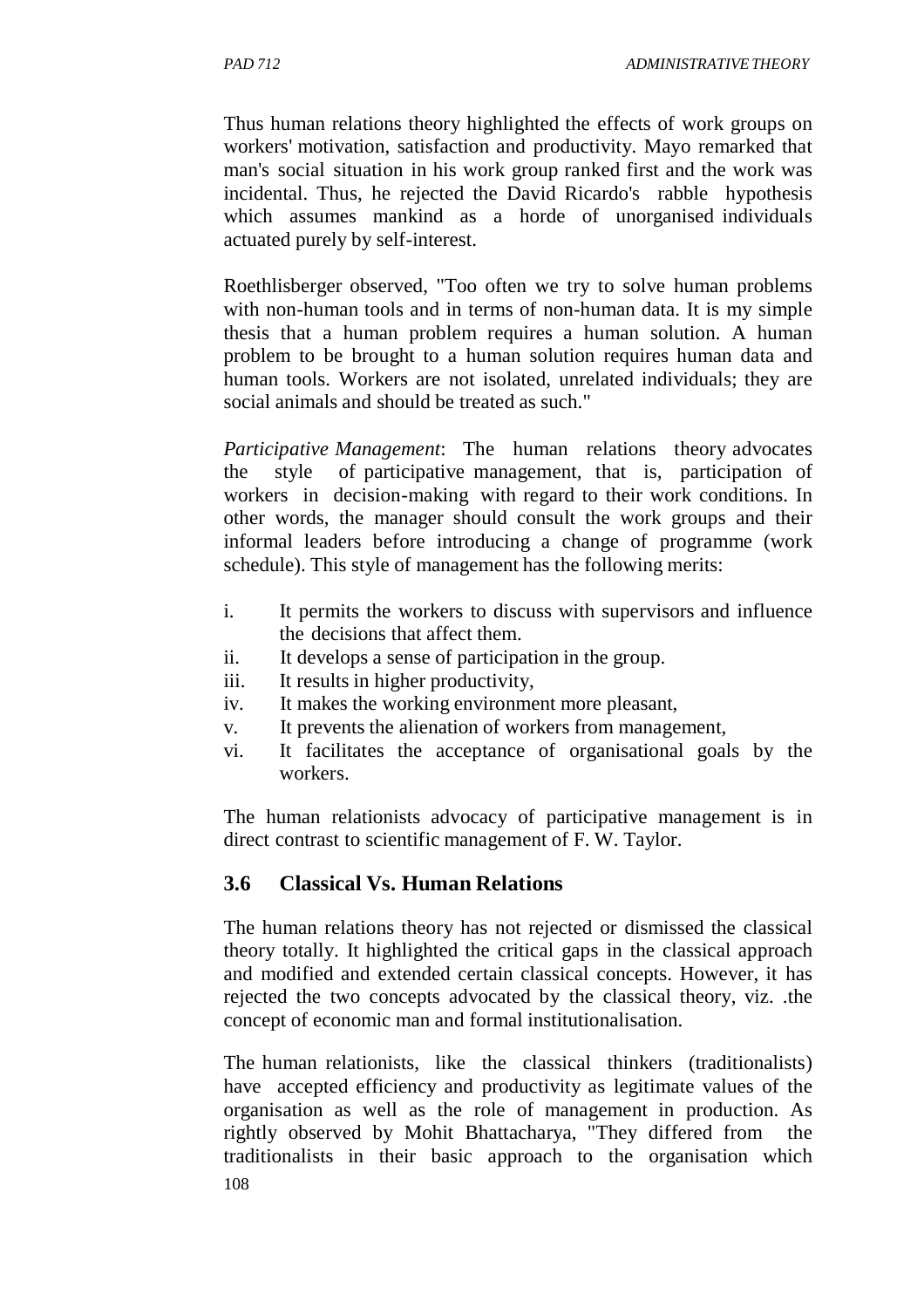they characterised as a social system consisting of individuals, informal groups and inter- group relationships in addition to the formal structure."

The specific *differences between the classical theory and the human relations theory* are summarised as follows:

### *Classical Theory*

- 1. Emphasises the formal organisation structure
- 2. Views organisation as a rational and impersonal system.
- 3. Advocates 'economic man' view of workers.
- 4. Emphasises the physiological and mechanical aspects of organisation.
- 5. Believes that organisational behaviour is a product of rules and regulations made by the management.
- 6. Assumes that people are homogeneous.
- 7. Emphasises authoritarian style of supervision.
- 8. Takes the atomistic view of man.
- 9. States that organisational efficiency depends on the Structure built according to principles.
- 10. Focusses on the physical environment of the job.

#### *Human Relations Theory*

- 1. Emphasises the informal organisation.
- 2. Views organisation as an emotional and social system,
- 3. Advocates 'social man' view of workers.
- 4. Emphasises the sociological and psychological aspects of organisation.
- 5. Believes that organisational behaviour is a product of attitudes, sentiments and feelings of employees.
- 6. Assumes that people are heterogeneous.
- 7. Emphasises democratic style of supervision.
- 8. Takes the "social view" of man.
- 9. States that organisational efficiency depends on the human relations and workers' satisfaction and morale.
- 10. Focusses on the social environment of the job.

#### **3.7 Taylor Vs. Mayo**

Taylor belonged to the scientific management school and Mayo belonged to the human relations school. Mayo's human relations theory emerged mainly out of a set of extended studies (Hawthorne Experiments) in the scientific managemeir traditions of Taylor. He differed from Taylor in his conception of man, focus, orientation,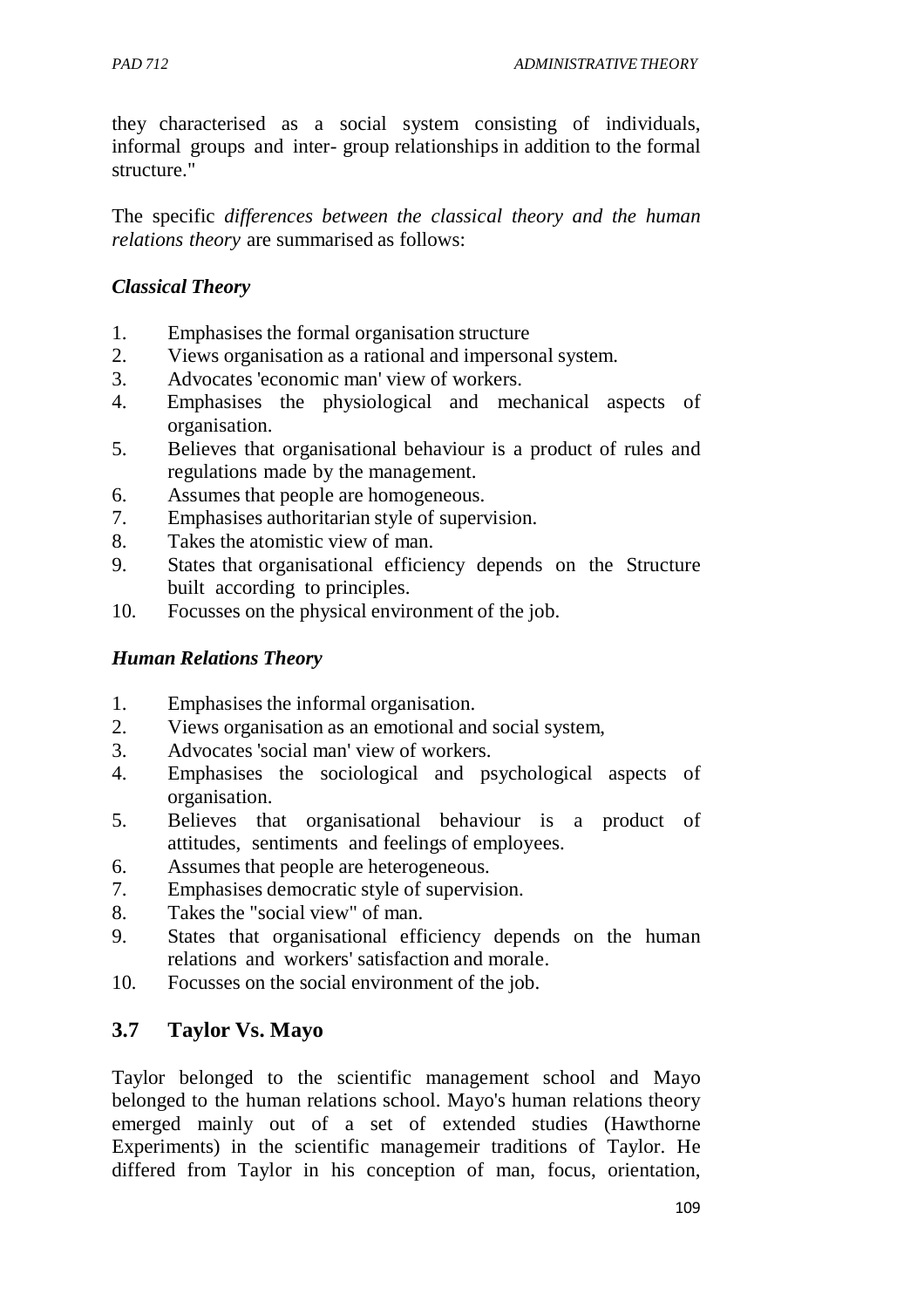philosophy, motivational assumptions, and emphasis and so on. These differences are clearly shown as follows:

## *Taylor*

- 1. He propounded the concept of economic man.
- 2. He viewed workers as isolated and unrelated individuals.
- 3. He focused on tools, procedures and rules, that is, physiological and mechanical dimensions.
- 4. He advocated autocratic management.
- 5. He assumed the organisational man to be rational and logical.
- 6. He was concerned with the motivation of the workers only.
- 7. He advocated the monistic theory of motivation.
- 8. His main concern was to find one best way of doing tasks.
- 9. He viewed workers' group as being totally hostile to management.
- 10. He stressed on technical skills.
- 11. He subscribed to 'rabble hypothesis' (a passive view of man).

## *Mayo*

- 1. He propounded the concept of social man.
- 2. He viewed workers as social animals.
- 3. He focused on people and groups, that is, sociological and psychological dimensions.
- 4. He advocated participative management,
- 5. He assumed the organisational man to be social and emotional.
- 6. He was concerned with the motivation of both managers (employers) as well as workers.
- 7. He advocated the socio-economic theory of motivation-
- 8. His main concern was the workers' satisfaction and morale.
- 9. He did not view workers' group as being hostile to management.
- 10. He stressed on social skills.
- 11. He rejected 'rabble hypothesis' and subscribed to 'herd hypothesis'.

However, despite the above differences, Taylor and Mayo had the following similarities:

- 1. Both attempted to discover the causes of low productivity in the industry.
- 2. Both believed that harmony and co-operation between workers and management would eliminate the industrial conflicts.
- 3. Both held that the mistaken view of workers and employers was responsible for the output restrictions (low productivity) of the workers.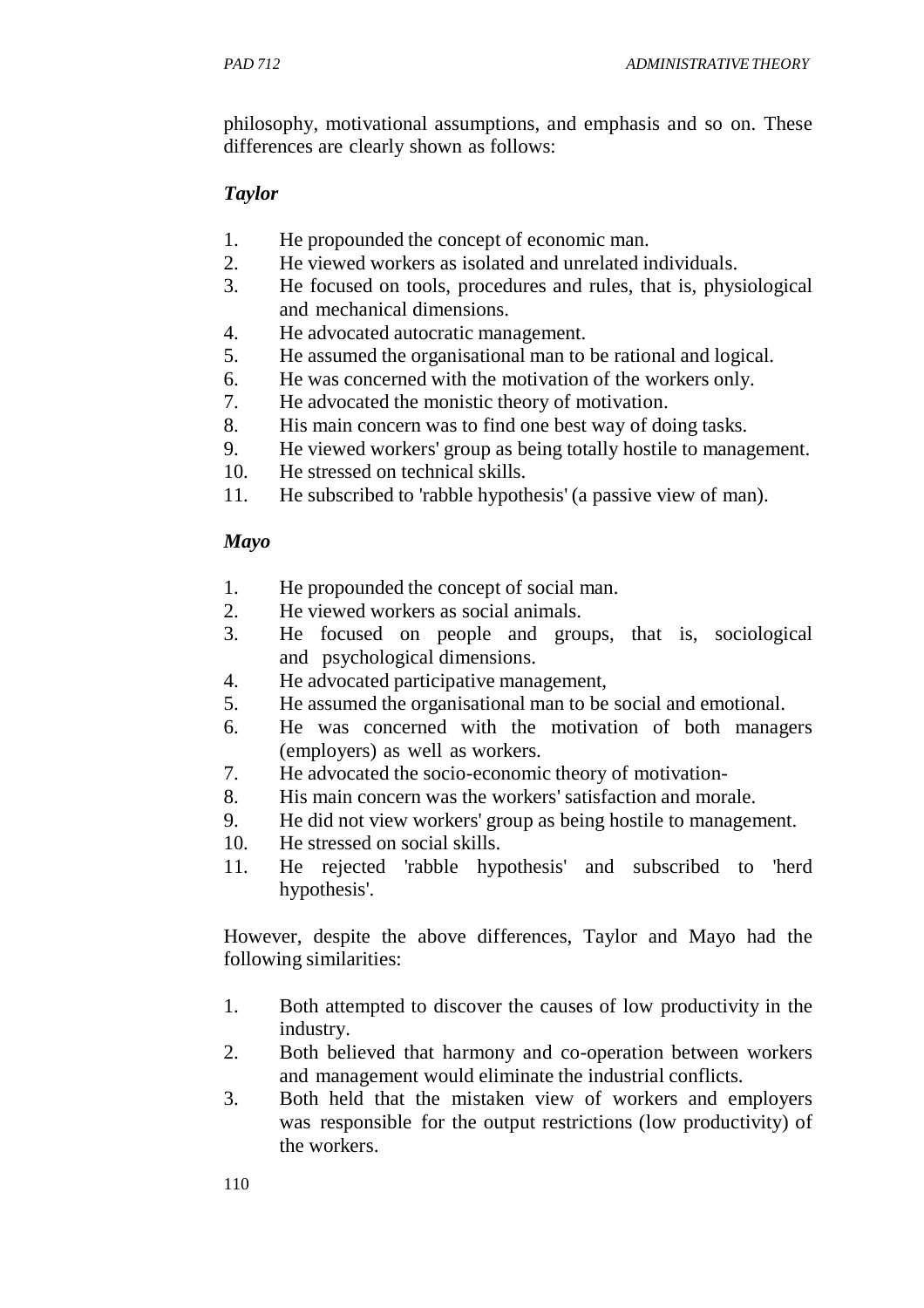- 4. Both emphasised that the approach of managment should be scientific.
- 5. Both regarded efficiency and economy as the goals of an organisation.
- 6. Both opposed the industrial conflicts as they obstructed the efficient functioning of organisations.
- 7. Both were motivated to improve the industrial productivity.

### **3.8 Critical Evaluation**

The Hawthorne studies and human relations theory have made a landmark contribution to the evolution of administrative thought. Its significance lies in discovering and emphasising the informal organisations groups) which exists in all organisations and facilitate team work and collaboration.

Mayo and his human relations theory were criticised on the following grounds.

- i. Alex Carey criticised the Hawthorne experiments for their lack of scientific base as well as for selecting an unreliable small sample of five or six girls to generalise.
- ii. The critics say that the behaviour of workers during the experiments was not natural but was influenced by their feelings of importance, attention and publicity they received in the research setting. This is known as Hawthorne Effect, that is, workers react positively and give their best when they know that they are being observed.
- iii. Loren Baritz criticised human relationists as pro-management and anti-union. The United Auto workers described them as "cow sociologists".
- iv. Amitai Etzioni remarked that "the human relations people tend to devote much attention to informal relations among workers and between workers and supervisors, but little to the formal ones or at the articulation of formal relationships with informal ones."
- v. Peter F. Drucker said that the human relationists neglected the nature of work and instead focused on interpersonal relations. He criticised them for not being aware of economic dimensions.
- vi. Bendics and Fisher said that Mayo failed to define sharply the ethical pre- suppositions of his scientific
- vii. Daniel Sell said that the Harvard Group's methodology was defective,
- viii. Critics say that there was no place for tensions and conflicts in the philosophy of Mayo.
- ix. Critics say that the human relations theory (Mayoism) could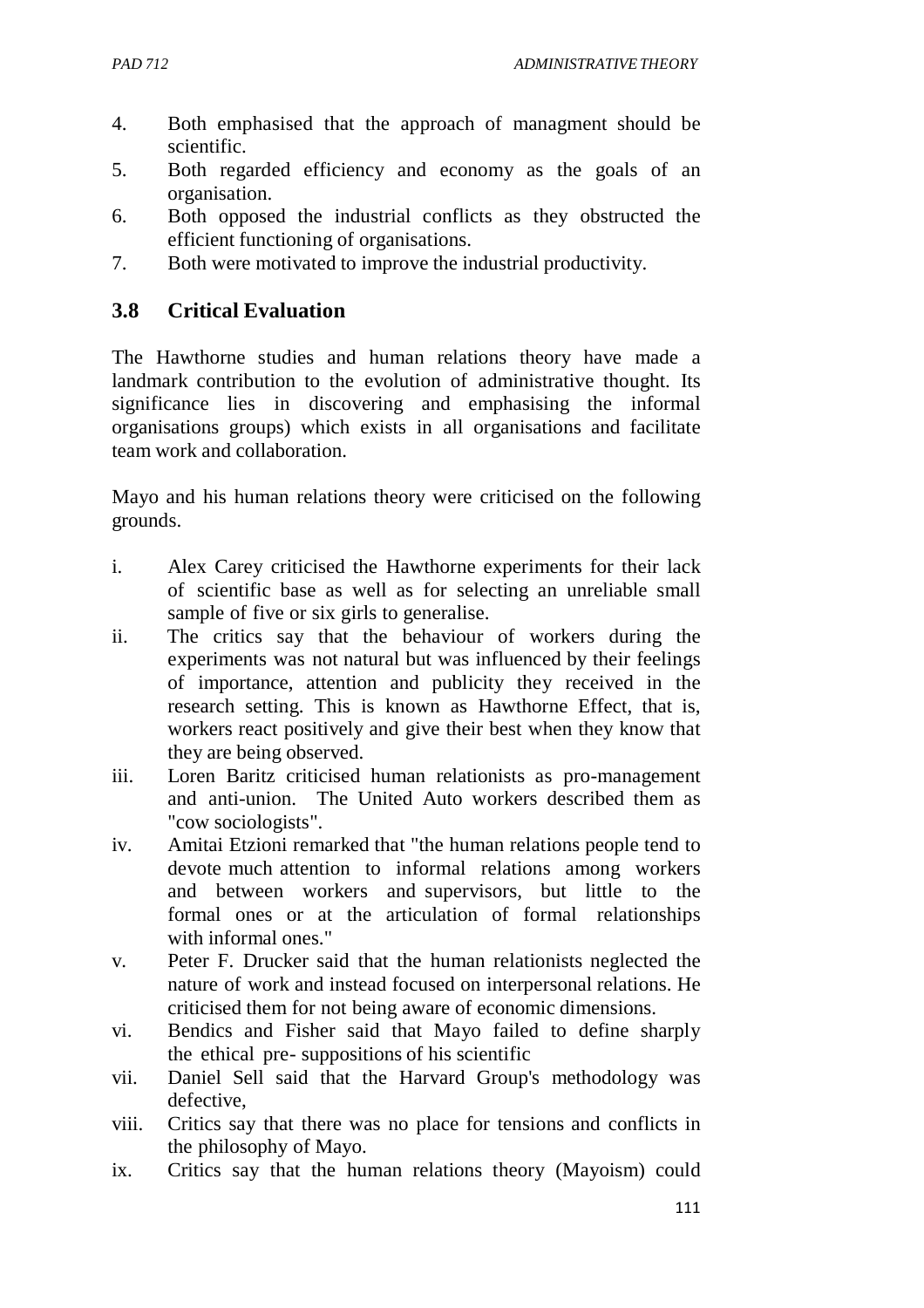not explore the multi-dimensional phenomenon of human motivation completely,

- x. The Marxists say that Mayoism is a new technique to exploit workers as it has deemphasised economic factors.
- xi. Critics say that Mayo concentrated more on the members of the organisation and neglected its work and purpose.
- xii. The theory is criticised on the ground that it ignored the environmental factors of workers' attitude and behaviour.

# **4.0 CONCLUSION**

Human Relations Theory and environmental factors of workers' attitude and behaviour. You have learnt that Taylor belonged to the scientific management school and Mayo belonged to the human relations school. Mayo's human relations theory emerged mainly out of a set of extended studies (Hawthorne Experiments) in the scientific management traditions of Taylor.

# **5.0 SUMMARY**

Elton Mayo 1880 - 1949, is regarded as the 'father of human relations theory'. He concentrated on the study of workers' behaviour and the production capacity, taking into consideration physiological, physical, economic, social and psychological aspects. He called this approach as "clinical method".

He undertook the first research programme in 1923 and 24 in a textile mill near Philadelphia and named it "The First Enquiry" in which he was able to reduce the high rate of labour turnover with improved production and pay for workers.

After this pioneering work of Mayo, came the Hawthorn studied of which Mayo himself was one of the experimental with others. The Hawthorne Studies (1924-1932) formed the basis for the rise of human relations theory and it shook the foundations of classical approach, that is, the concept of economic man and the role of the structure of formal organisation.

The studies include: (i). The Illumination Experiment (1924—27) to determine the effect of different levels of illumination on workers' productivity; (ii). The Relay Assembly Test Room Experiment (1927), to observe the effects of various changes in working conditions on the workers' output and morale; (iii). The Mass Interviewing programme (1928-31), to explore the employees' feelings (i.e. human attitudes and sentiments) by talking to them (ventilation therapy); (iv).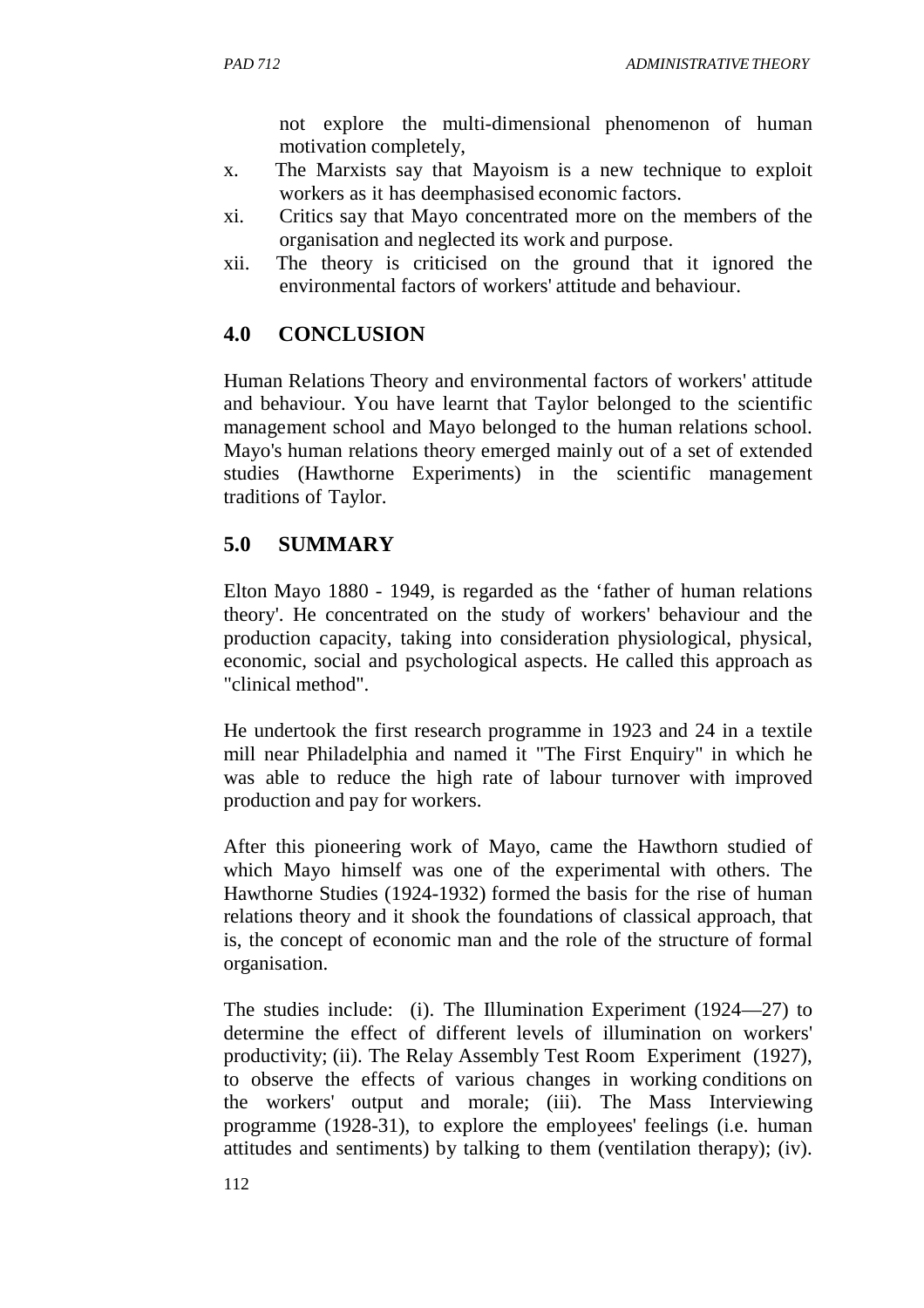*PAD 712 ADMINISTRATIVE THEORY*

Bank Wiring Experiment (1931-32), to understand better how the norms that controlled each member's output, were established by the worker's social group (informal organisation).

The Hawthorne experiments proved that men are not atomistic or voluntarisitc creatures, but are motivated by a variety of factors (not purely economic) in work, and are influenced by their social environment.

Mary Parker Follett (1868-1933) is regarded as a bridge between the classical approach and the behavioural-human relations approach to organisation. She made great contributions in Conflict and Integration; The Giving of Orders; New Concept of Power; Authority and Responsibility; Leadership and Planning and Coordination

Chester Irving Barnard (1886-1961) further developed the line of thought initiated by M.P. Follett. He also conceived organisation as a social system. He is regarded as the spiritual father of the social system school.

Barnard is considered as one of the pioneers of the behavioural movement in public administration. His main areas of contribution include Formal Organisation as a Cooperative System; Informal Organisation as a Natural System; Theory of Contribution- Satisfaction Equilibrium; Acceptance Theory of Authority; Principles of Communication; Strategic Factors in Decision-making and Executive Functions

Human Relations Theory of organisation has three elements namely:

- i. The Individual,
- ii. Informal Organisation and
- iii. Participative Management.

The human relations theory has not rejected or dismissed the classical theory totally. It highlighted the critical gaps in the classical approach and modified and extended certain classical concepts. However, it has rejected the two concepts advocated by the classical theory, viz. the concept of economic man and formal institutionalisation.

We noticed in this study unit that both the Hawthorne studies and human relations theory have made a landmark contribution to the evolution of administrative thought. Its significance lies in discovering and emphasising the informal organisations groups) which exists in all organisations and facilitate team work and collabouration.